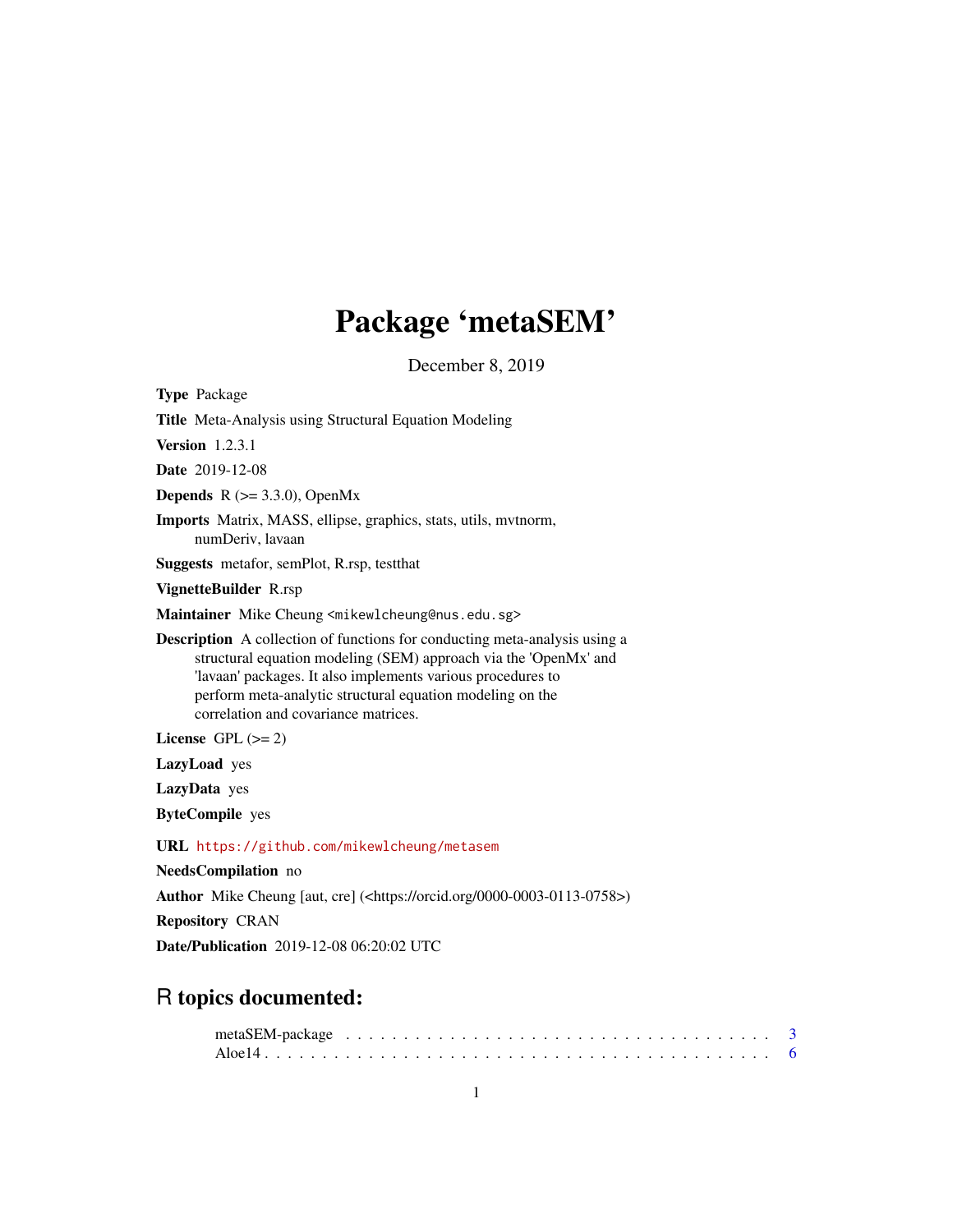| anova                   | 7  |
|-------------------------|----|
|                         | 9  |
|                         | 10 |
|                         | 12 |
|                         | 13 |
| $bdiagRep$              | 14 |
| Becker09                | 15 |
| Becker83                | 19 |
| Becker92                | 20 |
| Becker94                | 22 |
| Berkey98                | 24 |
|                         | 26 |
|                         | 27 |
|                         | 28 |
| Bornmann07              | 29 |
|                         | 31 |
|                         | 32 |
|                         | 34 |
| coef                    | 36 |
|                         | 37 |
|                         | 39 |
|                         | 41 |
|                         | 42 |
|                         | 43 |
|                         | 45 |
|                         | 46 |
|                         | 48 |
|                         | 49 |
|                         | 50 |
|                         | 51 |
|                         | 54 |
|                         | 55 |
|                         | 56 |
|                         | 57 |
|                         | 59 |
| Hunter <sub>83</sub>    | 60 |
| impliedR                | 62 |
|                         | 65 |
|                         | 66 |
| issp05                  | 67 |
| issp89                  | 69 |
| Jaramillo <sub>05</sub> | 71 |
| Kalaian $96$            | 72 |
| lavaan2RAM              | 73 |
| list2matrix             | 75 |
| Mak09                   | 76 |
| matrix2bdiag            | 77 |
|                         | 78 |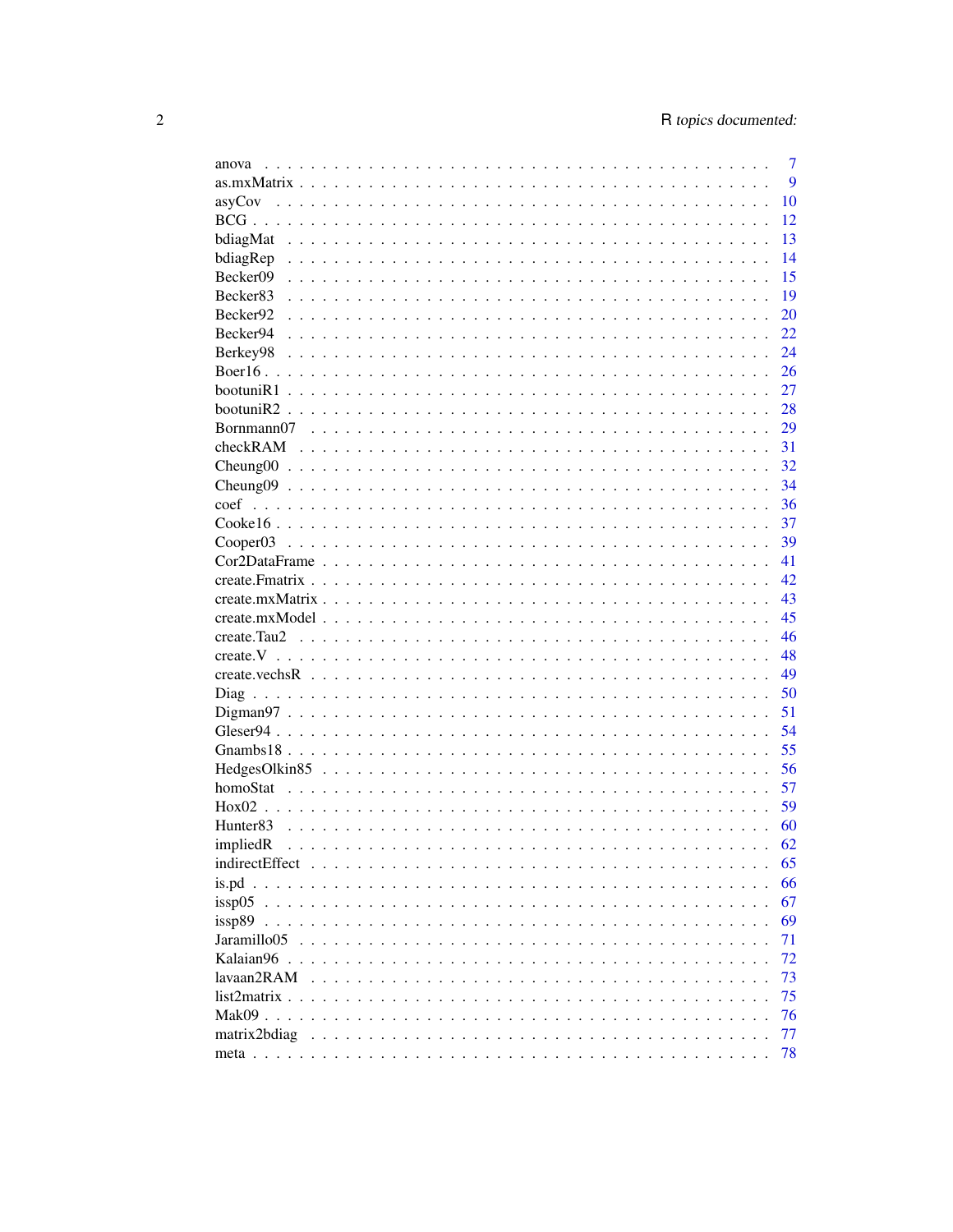<span id="page-2-0"></span>

|                      |  |  |  |  |  |  |  |  |  |  |  |  | 81  |
|----------------------|--|--|--|--|--|--|--|--|--|--|--|--|-----|
| meta <sup>3</sup>    |  |  |  |  |  |  |  |  |  |  |  |  | 82  |
|                      |  |  |  |  |  |  |  |  |  |  |  |  | 85  |
| $N$ ohe $15$         |  |  |  |  |  |  |  |  |  |  |  |  | 86  |
| Norton <sub>13</sub> |  |  |  |  |  |  |  |  |  |  |  |  | 89  |
| osmasem              |  |  |  |  |  |  |  |  |  |  |  |  | 90  |
|                      |  |  |  |  |  |  |  |  |  |  |  |  | 92  |
|                      |  |  |  |  |  |  |  |  |  |  |  |  | 92  |
|                      |  |  |  |  |  |  |  |  |  |  |  |  | 93  |
|                      |  |  |  |  |  |  |  |  |  |  |  |  | 94  |
| plot                 |  |  |  |  |  |  |  |  |  |  |  |  | 95  |
|                      |  |  |  |  |  |  |  |  |  |  |  |  | 98  |
|                      |  |  |  |  |  |  |  |  |  |  |  |  | 99  |
|                      |  |  |  |  |  |  |  |  |  |  |  |  |     |
|                      |  |  |  |  |  |  |  |  |  |  |  |  |     |
| rem <sub>13</sub>    |  |  |  |  |  |  |  |  |  |  |  |  |     |
|                      |  |  |  |  |  |  |  |  |  |  |  |  |     |
| Roorda11             |  |  |  |  |  |  |  |  |  |  |  |  |     |
|                      |  |  |  |  |  |  |  |  |  |  |  |  |     |
| smdMES               |  |  |  |  |  |  |  |  |  |  |  |  |     |
| smdMTS               |  |  |  |  |  |  |  |  |  |  |  |  |     |
| Stadler15            |  |  |  |  |  |  |  |  |  |  |  |  |     |
| summary              |  |  |  |  |  |  |  |  |  |  |  |  |     |
|                      |  |  |  |  |  |  |  |  |  |  |  |  |     |
|                      |  |  |  |  |  |  |  |  |  |  |  |  |     |
|                      |  |  |  |  |  |  |  |  |  |  |  |  |     |
| uniR1                |  |  |  |  |  |  |  |  |  |  |  |  |     |
|                      |  |  |  |  |  |  |  |  |  |  |  |  |     |
|                      |  |  |  |  |  |  |  |  |  |  |  |  |     |
|                      |  |  |  |  |  |  |  |  |  |  |  |  |     |
|                      |  |  |  |  |  |  |  |  |  |  |  |  |     |
|                      |  |  |  |  |  |  |  |  |  |  |  |  |     |
|                      |  |  |  |  |  |  |  |  |  |  |  |  |     |
|                      |  |  |  |  |  |  |  |  |  |  |  |  |     |
|                      |  |  |  |  |  |  |  |  |  |  |  |  |     |
|                      |  |  |  |  |  |  |  |  |  |  |  |  |     |
|                      |  |  |  |  |  |  |  |  |  |  |  |  | 137 |

metaSEM-package *Meta-Analysis using Structural Equation Modeling*

# Description

A collection of functions for conducting meta-analysis using a structural equation modeling (SEM) approach via the 'OpenMx' and 'lavaan' packages. It also implements various procedures to perform meta-analytic structural equation modeling on the correlation and covariance matrices.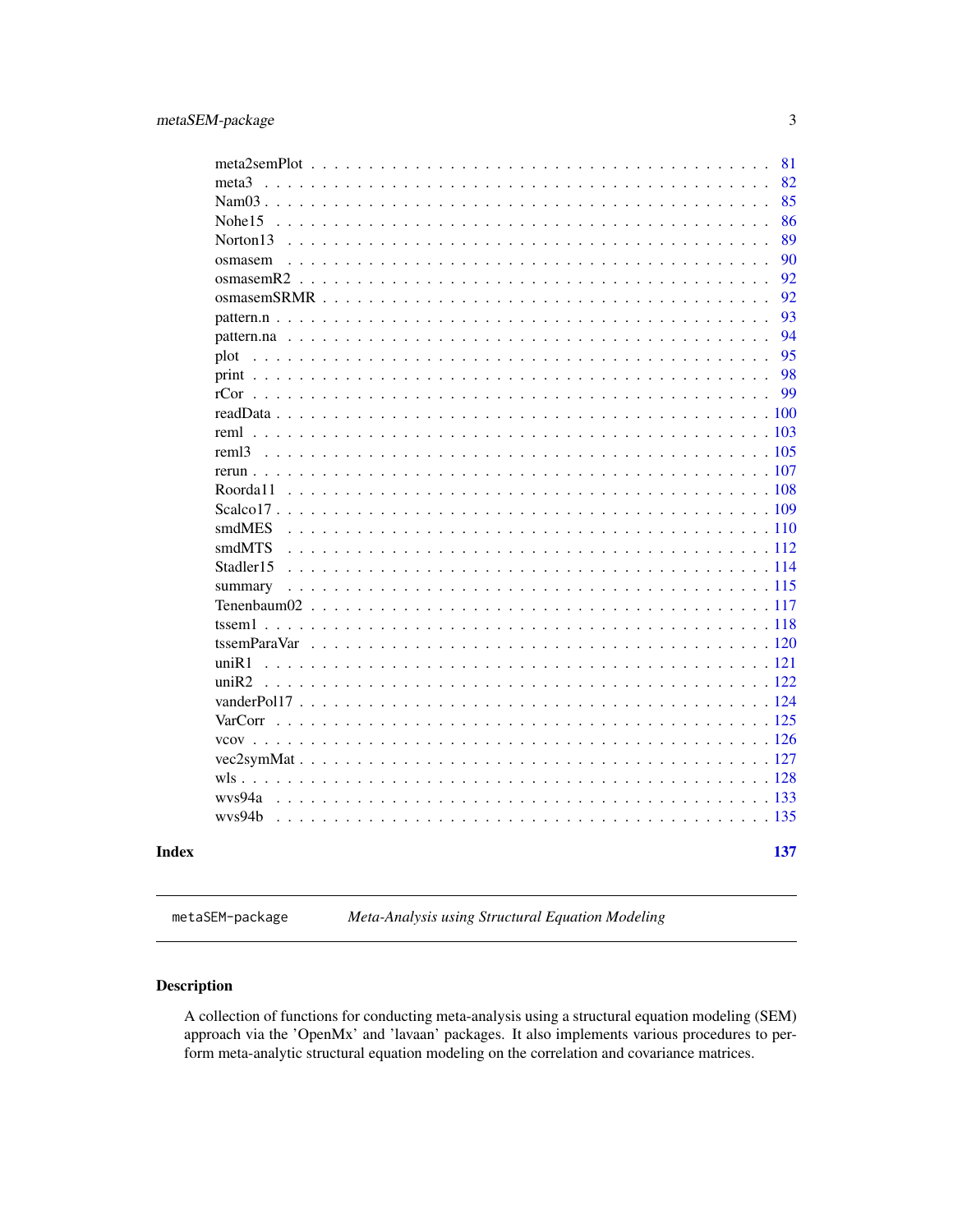4 metaSEM-package

Details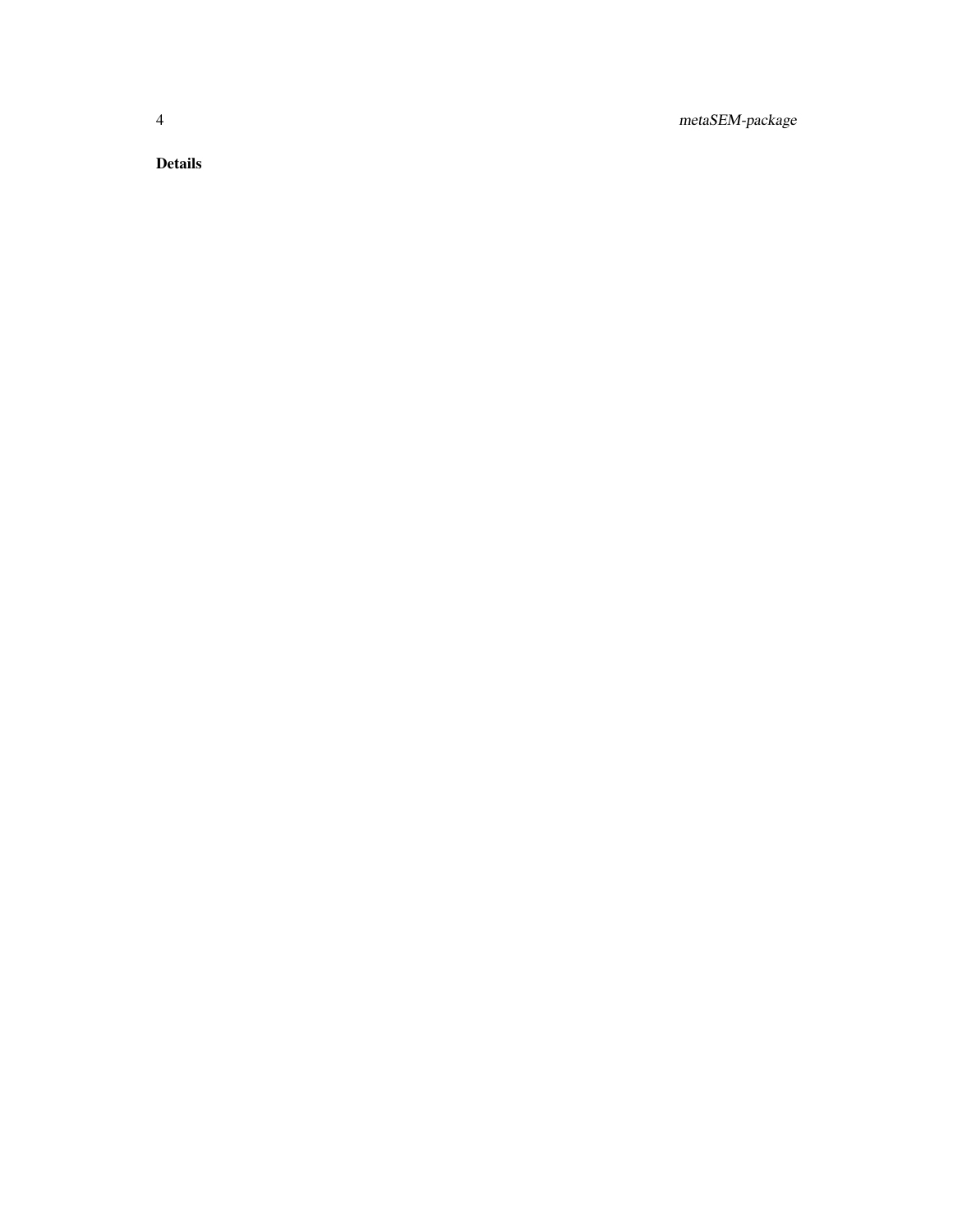| Package:  | metaSEM       |
|-----------|---------------|
| Type:     | Package       |
| Version:  | 1.2.3.1       |
| Date:     | 2019-12-08    |
| License:  | $GPL$ $(>=2)$ |
| LazyLoad: | yes           |

# Author(s)

Mike W.-L. Cheung <mikewlcheung@nus.edu.sg> Maintainer: Mike W.-L. Cheung <mikewlcheung@nus.edu.sg>

#### References

Cheung, M. W.-L. (2008). A model for integrating fixed-, random-, and mixed-effects metaanalyses into structural equation modeling. *Psychological Methods*, 13 (3), 182-202. https://doi.org/10.1037/a0013163

Cheung, M. W.-L. (2009). Constructing approximate confidence intervals for parameters with structural equation models. *Structural Equation Modeling*, 16 (2), 267-294. https://doi.org/10.1080/10705510902751291

Cheung, M. W.-L. (2010). Fixed-effects meta-analyses as multiple-group structural equation models. *Structural Equation Modeling*, 17 (3), 481-509. https://doi.org/10.1080/10705511.2010.489367

Cheung, M. W.-L. (2013). Implementing restricted maximum likelihood estimation in structural equation models. *Structural Equation Modeling*, 20 (1), 157-167. https://doi.org/10.1080/10705511.2013.742404

Cheung, M. W.-L. (2013). Multivariate meta-analysis as structural equation models. *Structural Equation Modeling*, 20 (3), 429-454. https://doi.org/10.1080/10705511.2013.797827

Cheung, M. W.-L. (2014). Modeling dependent effect sizes with three-level meta-analyses: A structural equation modeling approach. *Psychological Methods*, 19 (2), 211-229. https://doi.org/10.1037/a0032968

Cheung, M. W.-L. (2014). Fixed- and random-effects meta-analytic structural equation modeling: Examples and analyses in R. *Behavior Research Methods*, 46 (1), 29-40. https://doi.org/10.3758/s13428- 013-0361-y

Cheung, M. W.-L. (2015). metaSEM: An R package for meta-analysis using structural equation modeling. *Frontiers in Psychology*, 5 (1521). https://doi.org/10.3389/fpsyg.2014.01521

Cheung, M. W.-L. (2015). *Meta-Analysis: A Structural Equation Modeling Approach*. Chichester, West Sussex: John Wiley & Sons, Inc.

Cheung, M. W.-L. (2018). Issues in solving the problem of effect size heterogeneity in meta-analytic structural equation modeling: A commentary and simulation study on Yu, Downes, Carter, and O'Boyle (2016). *Journal of Applied Psychology*, 103 (7), 787-803. https://doi.org/10.1037/apl0000284

Cheung, M. W.-L. (2018). Computing multivariate effect sizes and their sampling covariance matrices with structural equation modeling: Theory, examples, and computer simulations. *Frontiers in Psychology*, 9 (1387). https://doi.org/10.3389/fpsyg.2018.01387

Cheung, M. W.-L. (2019). Some reflections on combining meta-analysis and structural equation modeling. *Research Synthesis Methods*, 10 (1), 15-22. https://doi.org/10.1002/jrsm.1321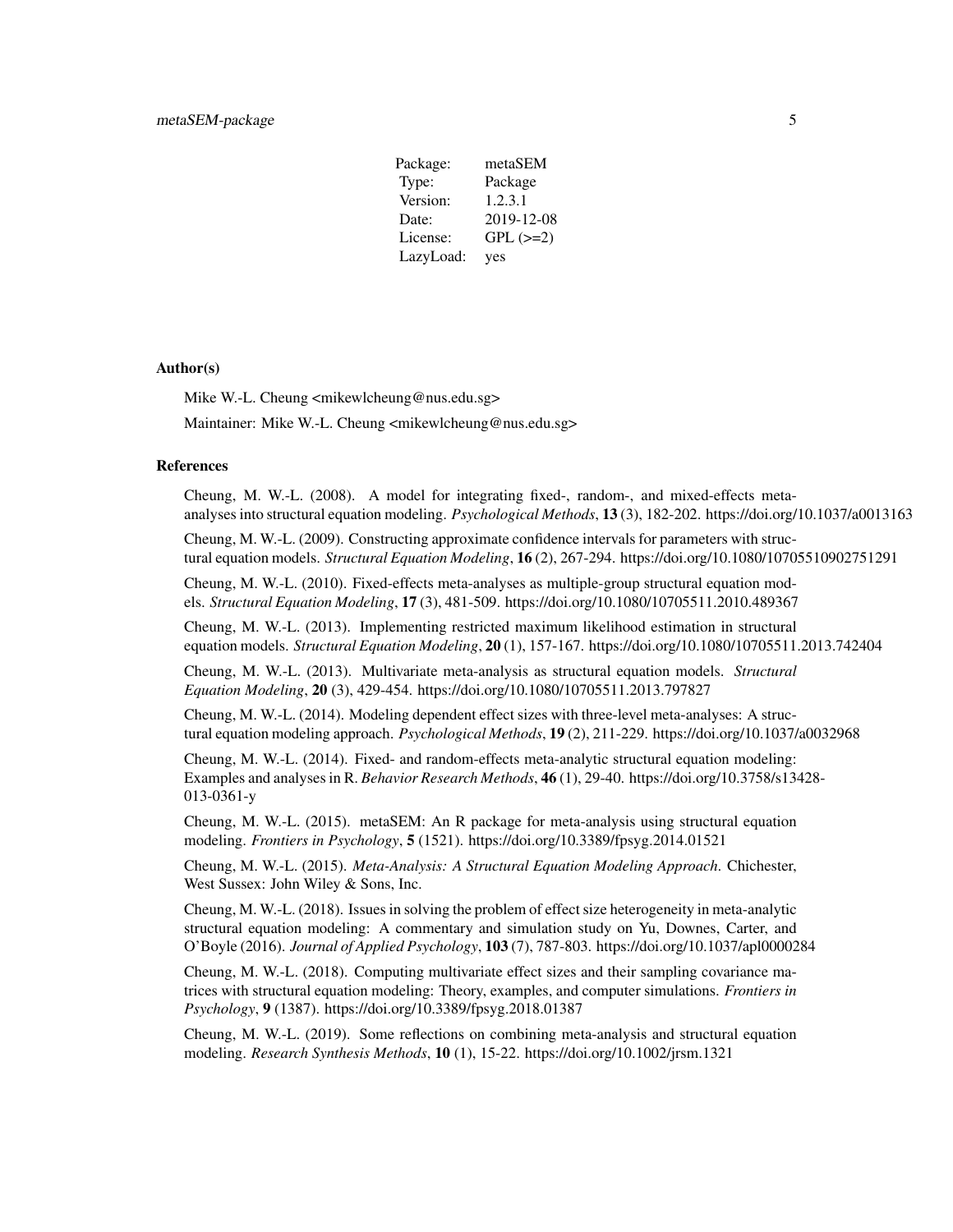<span id="page-5-0"></span>Cheung, M. W.-L., & Chan, W. (2004). Testing dependent correlation coefficients via structural equation modeling. *Organizational Research Methods*, 7 (2), 206-223. https://doi.org/10.1177/1094428104264024

Cheung, M. W.-L., & Chan, W. (2005). Meta-analytic structural equation modeling: A two-stage approach. *Psychological Methods*, 10 (1), 40-64. https://doi.org/10.1037/1082-989X.10.1.40

Cheung, M. W.-L., & Chan, W. (2009). A two-stage approach to synthesizing covariance matrices in meta-analytic structural equation modeling. *Structural Equation Modeling*, 16 (1), 28-53. https://doi.org/10.1080/10705510802561295

Cheung, M. W.-L., & Cheung, S.-F. (2016). Random-effects models for meta-analytic structural equation modeling: Review, issues, and illustrations. *Research Synthesis Methods*, 7 (2), 140-155. https://doi.org/10.1002/jrsm.1166

Jak, S., & Cheung, M. W.-L. (2018). Testing moderator hypotheses in meta-analytic structural equation modeling using subgroup analysis. *Behavior Research Methods*, 50 (4), 1359-1373. https://doi.org/10.3758/s13428-018-1046-3

Jak, S., & Cheung, M. W.-L. (2019). Meta-analytic structural equation modeling with moderating effects on SEM parameters. *Psychological Methods*. https://doi.org/10.1037/met0000245

Aloe14 *Multivariate effect sizes between classroom management self-efficacy (CMSE) and other variables reported by Aloe et al. (2014)*

#### Description

This study reports sixteen studies on the effect sizes (correlation coefficients) between CMSE and emotional exhaustion (EE), depersonalization (DP), and (lowered) personal accomplishment (PA) reported by Aloe et al. (2014).

# Usage

data("Aloe14")

# Format

A data frame with 16 observations on the following 14 variables.

Study a factor with levels Betoret Brouwers & Tomic Bumen Chang Durr Evers et al. Friedman Gold Huk Kress Kumarakulasingam Martin et al. Ozdemir Skaalvik and Skaalvik Williams

Year Year of publication

- EE Emotional exhaustion
- DP Depersonalization
- PA (Lowered) personal accomplishment
- V\_EE Sampling variance of emotional exhaustion
- V\_DP Sampling variance of depersonalization
- V\_PA Sampling variance of (lowered) personal accomplishment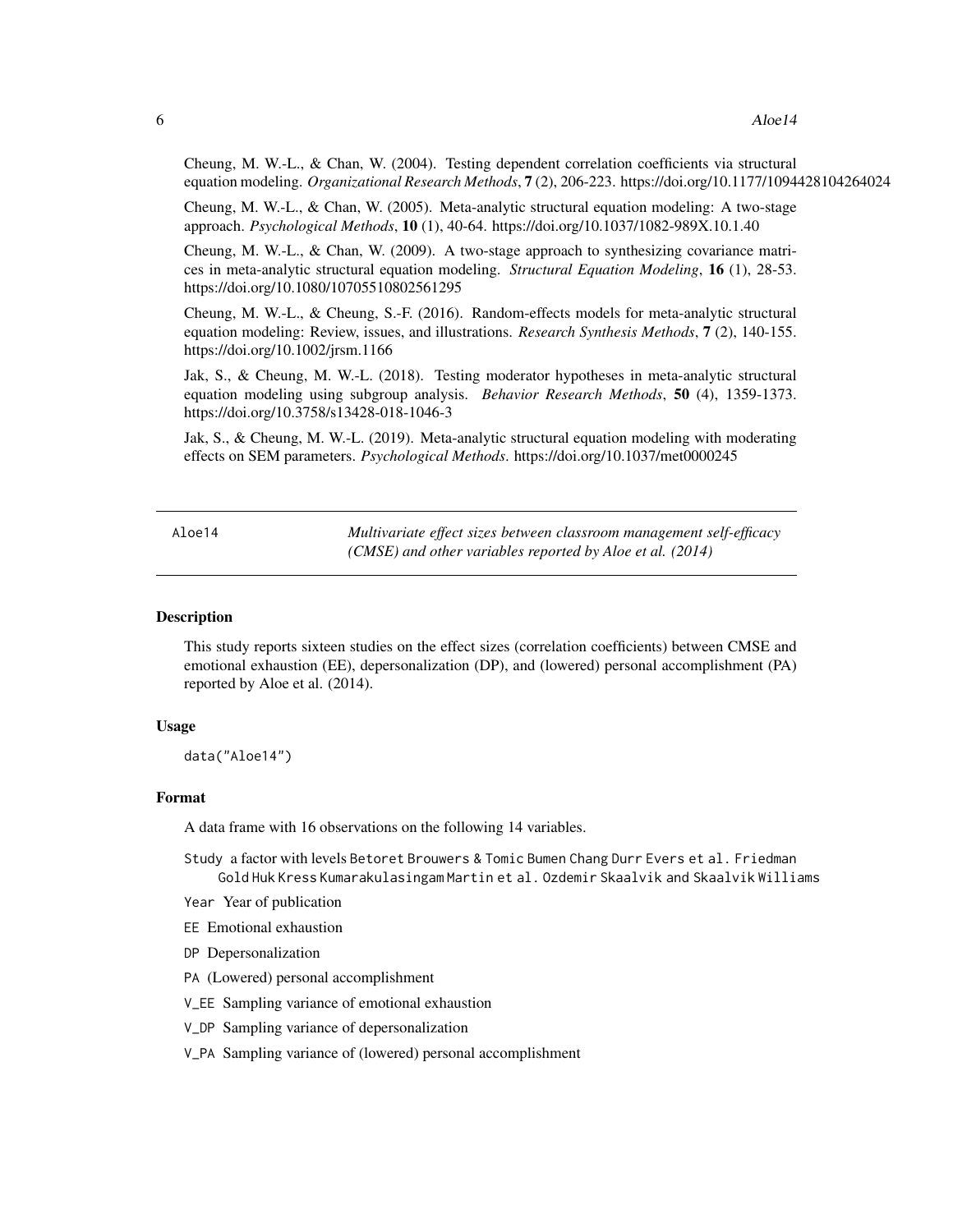#### <span id="page-6-0"></span>anova anova anova anova anova anova anova anova anova anova anova anova anova anova anova anova anova anova an

C\_EE\_DP Sampling covariance between EE and DP C\_EE\_PA Sampling covariance between EE and PA C\_DP\_PA Sampling covariance between DP and PA Publication\_type Either Dissertation or Journal Percentage\_females Percentage of females in the study Years\_experience Average years of experience

# Source

Aloe, A. M., Amo, L. C., & Shanahan, M. E. (2014). Classroom management self-efficacy and burnout: A multivariate meta-analysis. *Educational Psychology Review*, 26(1), 101-126. doi:10.1007/s10648- 013-9244-0

#### Examples

```
## Not run:
data(Aloe14)
## Random-effects meta-analysis
meta1 <- meta(cbind(EE,DP,PA),
              cbind(V_EE, C_EE_DP, C_EE_PA, V_DP, C_DP_PA, V_PA),
              data=Aloe14)
## Remove error code
meta1 <- rerun(meta1)
summary(meta1)
## Extract the coefficients for the variance component of the random effects
coef1 <- coef(meta1, select="random")
## Convert it into a symmetric matrix by row major
my.cov <- vec2symMat(coef1, byrow=TRUE)
## Convert it into a correlation matrix
cov2cor(my.cov)
## Plot the multivariate effect sizes
plot(meta1)
## End(Not run)
```
anova *Compare Nested Models with Likelihood Ratio Statistic*

#### Description

It compares nested models with the likelihood ratio statistic from various objects. It is a wrapper of [mxCompare](#page-0-0).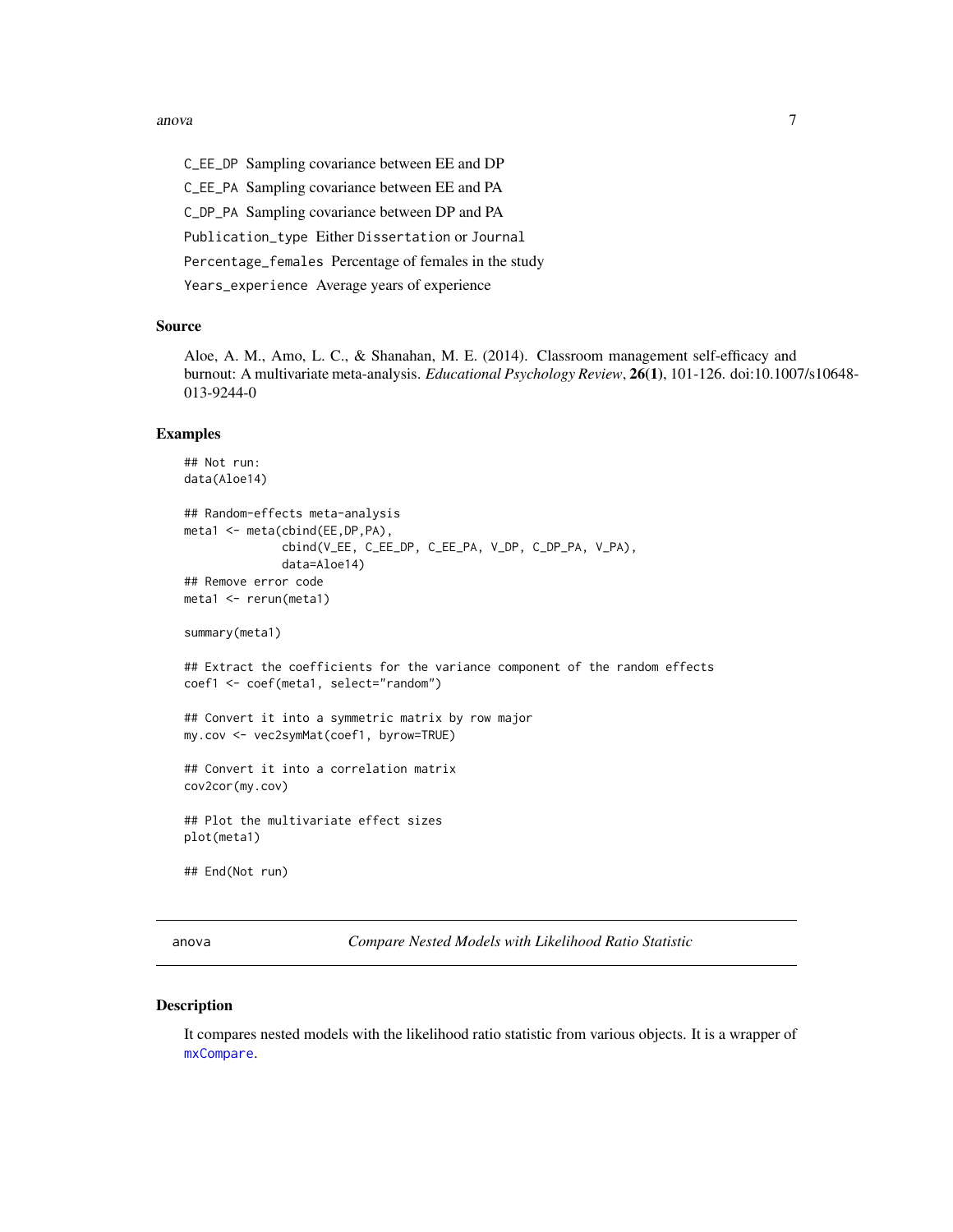# Usage

```
## S3 method for class 'wls'
anova(object, ..., all=FALSE)
## S3 method for class 'meta'
anova(object, ..., all=FALSE)
## S3 method for class 'meta3X'
anova(object, ..., all=FALSE)
## S3 method for class 'reml'
anova(object, ..., all=FALSE)
## S3 method for class 'osmasem'
anova(object, ..., all=FALSE)
```
# Arguments

| object                  | An object or a list of objects of various classes. It will be passed to the base<br>argument in $mxCompare$ .                   |
|-------------------------|---------------------------------------------------------------------------------------------------------------------------------|
| $\cdot$ $\cdot$ $\cdot$ | An object or a list of objects of various classes. It will be passed to the comparison<br>argument in $mx$ Compare.             |
| all                     | A boolean value on whether to compare all bases with all comparisons. It will<br>be passed to the all argument in $mxCompare$ . |

# Value

A table of comparisons between the models in base and comparison.

# **Note**

When the objects are class [wls](#page-127-1), the degrees of freedom in the base and comparison models are incorrect, while the degrees of freedom of the difference between them is correct. If users want to obtain the correct degrees of freedom in the base and comparison models, they may individually apply the [summary](#page-114-1) function on the base and comparison models.

### Author(s)

Mike W.-L. Cheung <mikewlcheung@nus.edu.sg>

```
## Test the significance of a predictor with likelihood ratio test
## Model0: No predictor
model0 <- meta(y=yi, v=vi, data=Hox02, model.name="No predictor")
## Model1: With a predictor
model1 <- meta(y=yi, v=vi, x=weeks, data=Hox02, model.name="One predictor")
## Compare these two models
anova(model1, model0)
```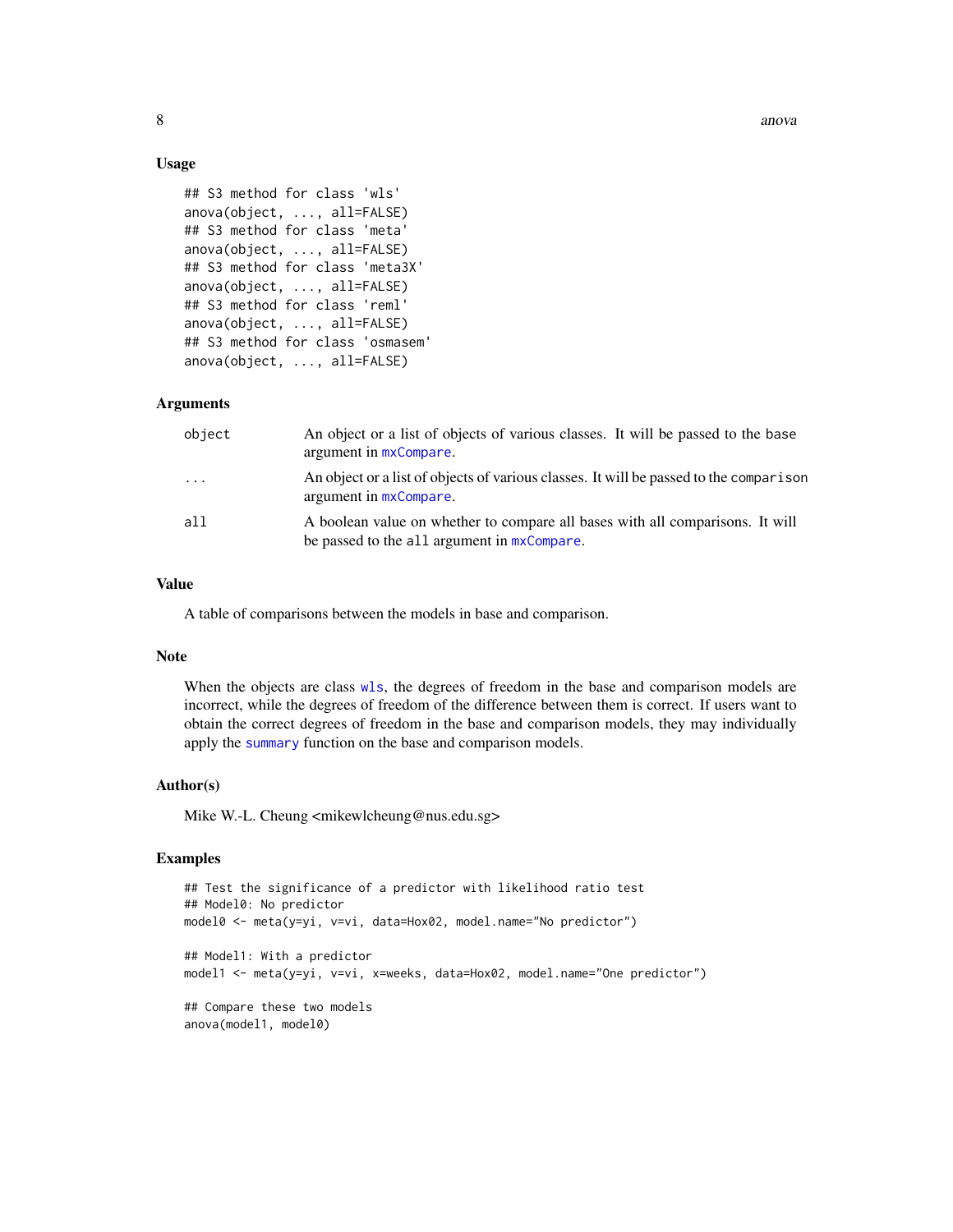<span id="page-8-1"></span><span id="page-8-0"></span>

# Description

It converts a matrix into MxMatrix-class via mxMatrix.

# Usage

as.mxMatrix(x, name, ...)

#### Arguments

| $\mathsf{x}$ | A character or numeric matrix. If x is not a matrix, as $\text{matrix}(x)$ is applied<br>first.                                                                                                                   |
|--------------|-------------------------------------------------------------------------------------------------------------------------------------------------------------------------------------------------------------------|
| name         | An optional character string as the name of the MxMatrix object created by<br>mxModel function. If the name is missing, the name of x will be used.                                                               |
| .            | Further arguments to be passed to mxMatrix. It should be noted that type, nrow,<br>ncol, values, free, name and labels will be created automatically. Thus, these<br>arguments except labels should be avoided in |

# Details

If there are non-numeric values in x, they are treated as the labels of the free parameters. If a "\*" is present, the numeric value on the left-hand side will be treated as the starting value for a free parameter or a fixed value for a fixed parameter. If it is a matrix of numeric values, there are no free parameters in the output matrix.

# Value

A [MxMatrix-class](#page-0-0) object with the same dimensions as x

# Author(s)

Mike W.-L. Cheung <mikewlcheung@nus.edu.sg>

# See Also

[mxMatrix](#page-0-0), [create.mxMatrix](#page-42-1), [create.Fmatrix](#page-41-1), [checkRAM](#page-30-1), [lavaan2RAM](#page-72-1)

```
## a and b are free parameters with starting values and labels
(a1 <- matrix(c(1:4, "5*a", 6, "7*b", 8, 9), ncol=3, nrow=3))
# [,1] [,2] [,3]
# [1,] "1" "4" "7*b"
# [2,] "2" "5*a" "8"
# [3,] "3" "6" "9"
```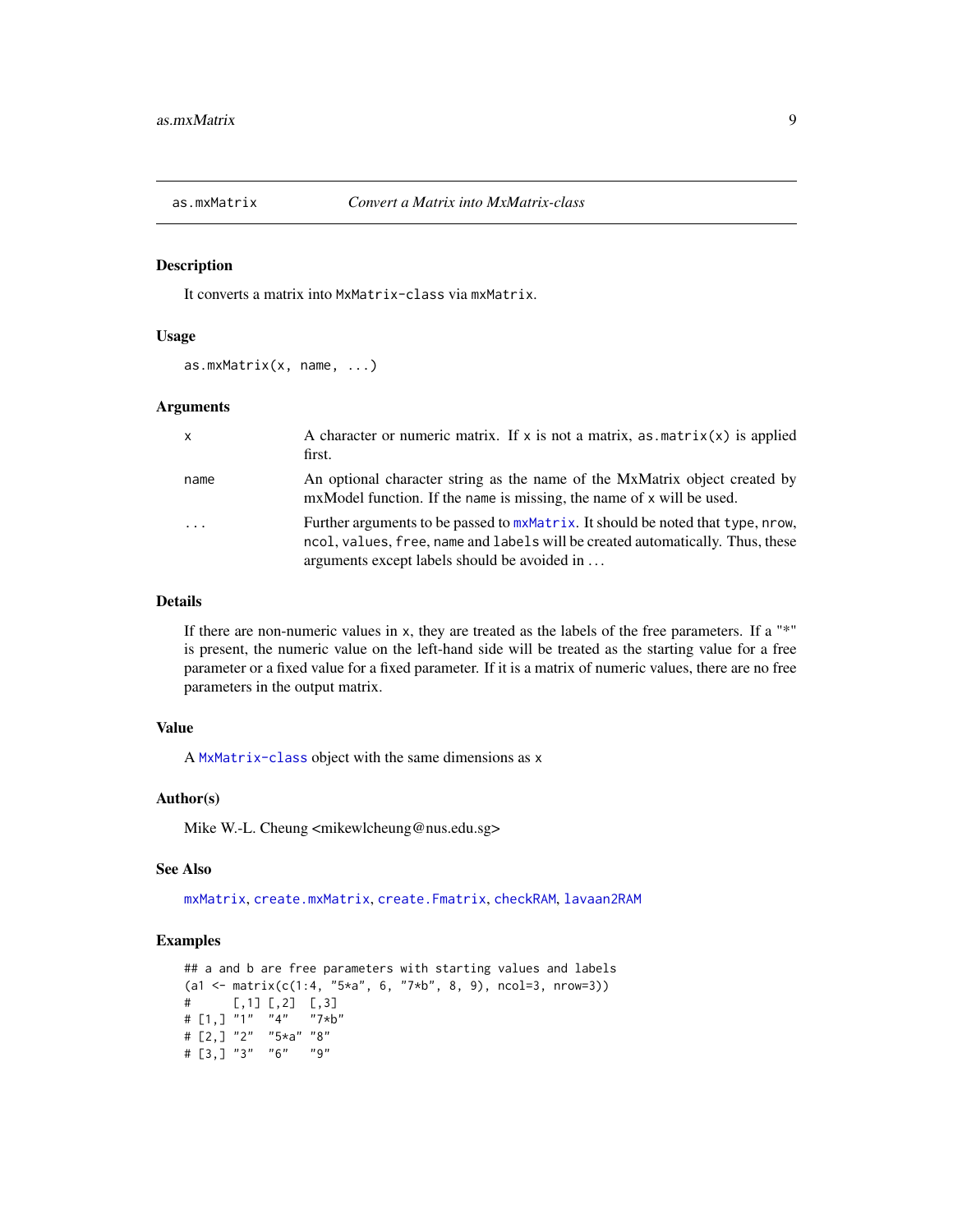```
a1 <- as.mxMatrix(a1)
## a and b are fixed parameters without any labels, name="new2"
(a2 < - matrix(1:9, ncol=3, nrow=3))
# [,1] [,2] [,3]
# [1,] 1 4 7
# [2,] 2 5 8
# [3,] 3 6 9
new2 <- as.mxMatrix(a2, name="new2")
## Free parameters without starting values
(a3 \leq \text{matrix}(c(1:4, "*a", 6, "*b", 8, 9), ncol=3, nrow=3))# [,1] [,2] [,3]
# [1,] "1" "4" "*b"
# [2,] "2" "*a" "8"
# [3,] "3" "6" "9"
a3 <- as.mxMatrix(a3, lbound=0)
## A free parameter without label
(a4 \leq \text{matrix}(c(1:4, "5*", 6, "7*b", 8, 9), ncol=3, nrow=3))# [,1] [,2] [,3]
# [1,] "1" "4" "7*b"
# [2,] "2" "5*" "8"
# [3,] "3" "6" "9"
a4 <- as.mxMatrix(a4)
## Convert a scalar into mxMatrix object
## "name" is required as "3*a" is not a valid name.
(a5 <- as.mxMatrix("3*a", name="a5"))
```
asyCov *Compute Asymptotic Covariance Matrix of a Correlation/Covariance Matrix*

# Description

It computes the asymptotic sampling covariance matrix of a correlation/covariance matrix under the assumption of multivariate normality.

# Usage

```
asyCov(x, n, cor. analysis = TRUE, dropNA = FALSE, as matrix = TRUE,acov=c("individual", "unweighted", "weighted"),
      suppressWarnings = TRUE, silent = TRUE, run = TRUE, ...)
```
<span id="page-9-0"></span>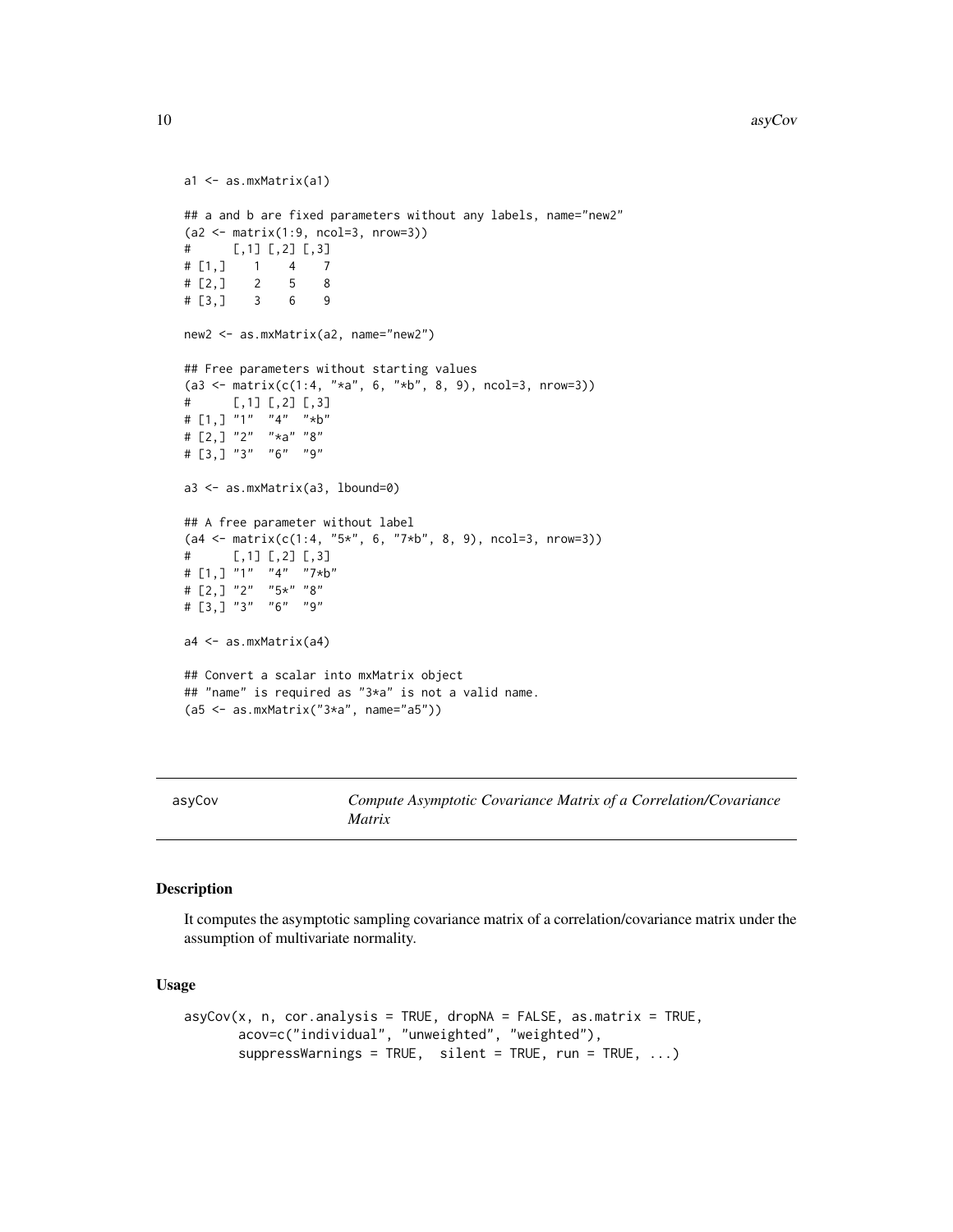#### $\frac{11}{2}$

# Arguments

| A correlation/covariance matrix or a list of correlation/covariance matrices. NA<br>on the variables or other values defined in na. strings will be removed before<br>the analysis. Note that it only checks the diagonal elements of the matrices.<br>If there are missing values, make sure that the diagonals are coded with NA or<br>values defined in na. strings.                                                                        |
|------------------------------------------------------------------------------------------------------------------------------------------------------------------------------------------------------------------------------------------------------------------------------------------------------------------------------------------------------------------------------------------------------------------------------------------------|
| Sample size or a vector of sample sizes                                                                                                                                                                                                                                                                                                                                                                                                        |
| Logical. The output is either a correlation or covariance matrix.                                                                                                                                                                                                                                                                                                                                                                              |
| Logical. If it is TRUE, the resultant dimensions will be reduced by dropping the<br>missing variables. If it is FALSE, the resultant dimensions are the same as the<br>input by keeping the missing variables.                                                                                                                                                                                                                                 |
| Logical. If it is TRUE and x is a list of correlation/covariance matrices with the<br>same dimensions, the asymptotic covariance matrices will be column vectorized<br>and stacked together. If it is FALSE, the output will be a list of asymptotic co-<br>variance matrices. Note that if it is TRUE, dropNA will be FALSE automatically.<br>This option is useful when passing the asymptotic covariance matrices to meta                   |
| If it is individual (the default), the sampling variance-covariance matrices are<br>calculated based on the individual correlation/covariance matrix. If it is either<br>unweighted or weighted, the average correlation/covariance matrix is calcu-<br>lated based on the unweighted or weighted mean with the sample sizes. The<br>average correlation/covariance matrix is used to calculate the sampling variance-<br>covariance matrices. |
| suppressWarnings                                                                                                                                                                                                                                                                                                                                                                                                                               |
| Logical. If TRUE, warnings are suppressed. It is passed to mxRun.                                                                                                                                                                                                                                                                                                                                                                              |
| Logical. An argument to be passed to mxRun                                                                                                                                                                                                                                                                                                                                                                                                     |
| Logical. If FALSE, only return the mx model without running the analysis.                                                                                                                                                                                                                                                                                                                                                                      |
| Further arguments to be passed to mxRun                                                                                                                                                                                                                                                                                                                                                                                                        |
|                                                                                                                                                                                                                                                                                                                                                                                                                                                |

# Value

An asymptotic covariance matrix of the vectorized correlation/covariance matrix or a list of these matrices. If as.matrix=TRUE and x is a list of matrices, the output is a stacked matrix.

# Author(s)

Mike W.-L. Cheung <mikewlcheung@nus.edu.sg>

# References

Cheung, M. W.-L., & Chan, W. (2004). Testing dependent correlation coefficients via structural equation modeling. *Organizational Research Methods*, 7, 206-223.

```
## Not run:
C1 \leq - matrix(c(1,0.5,0.4,0.5,1,0.2,0.4,0.2,1), ncol=3)
```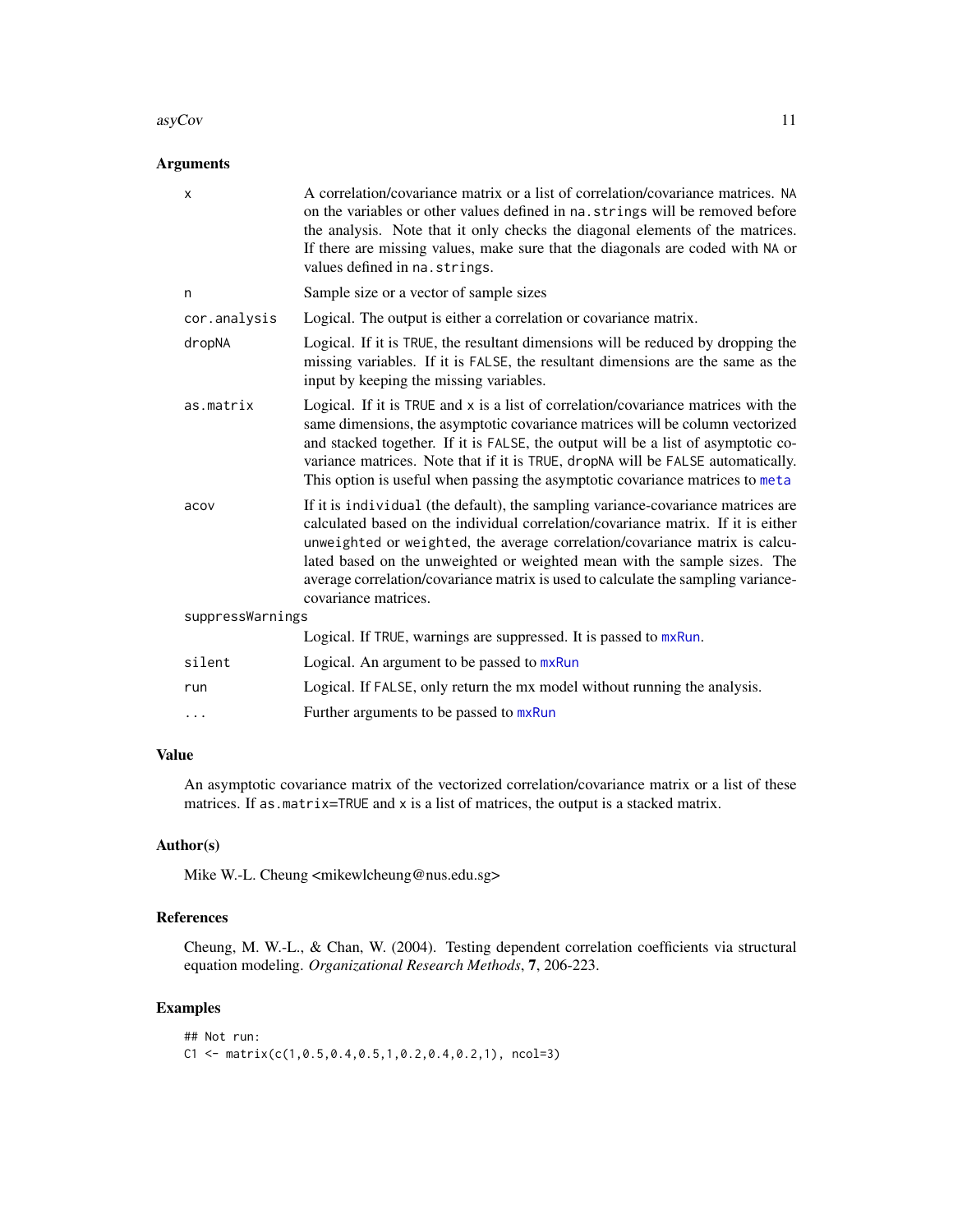```
asyCov(C1, n=100)
## Data with missing values
C2 \le - matrix(c(1, 0.4, NA, 0.4, 1, NA, NA, NA, NA), ncol=3)
C3 \leq - matrix(c(1, 0.2, 0.2, 1), ncol=2)
## Output is a list of asymptotic covariance matrices
asyCov(list(C1,C2,C3), n=c(100,50,50), dropNA=TRUE, as.matrix=FALSE)
## Output is a stacked matrix of asymptotic covariance matrices
asyCov(list(C1,C2), n=c(100,50), as.matrix=TRUE)
## Output is a stacked matrix of asymptotic covariance matrices
asyCov(list(C3,C3), n=c(100,50), as.matrix=TRUE)
## End(Not run)
```
BCG *Dataset on the Effectiveness of the BCG Vaccine for Preventing Tuberculosis*

# Description

This dataset includes 13 studies on the effectiveness of the Bacillus Calmette-Guerin (BCG) vaccine for preventing tuberculosis (see van Houwelingen, Arends, & Stijnen (2002) for details).

# Usage

data(BCG)

# Details

A list of data with the following structure:

Trial Number of the trials

Author Authors of the original studies

Year Year of publication

VD Vaccinated group with disease

VWD Vaccinated group without the disease

NVD Not vaccinated group with disease

NVWD Not vaccinated group without the disease

Latitude Geographic latitude of the place where the study was done

Allocation Method of treatment allocation

ln\_OR Natural logarithm of the odds ratio: log((VD/VWD)/(NVD/NVWD))

v\_ln\_OR Sampling variance of ln\_OR: 1/VD+1/VWD+1/NVD+1/NVWD

ln\_Odd\_V Natural logarithm of the odds of the vaccinated group: log(VD/VWD)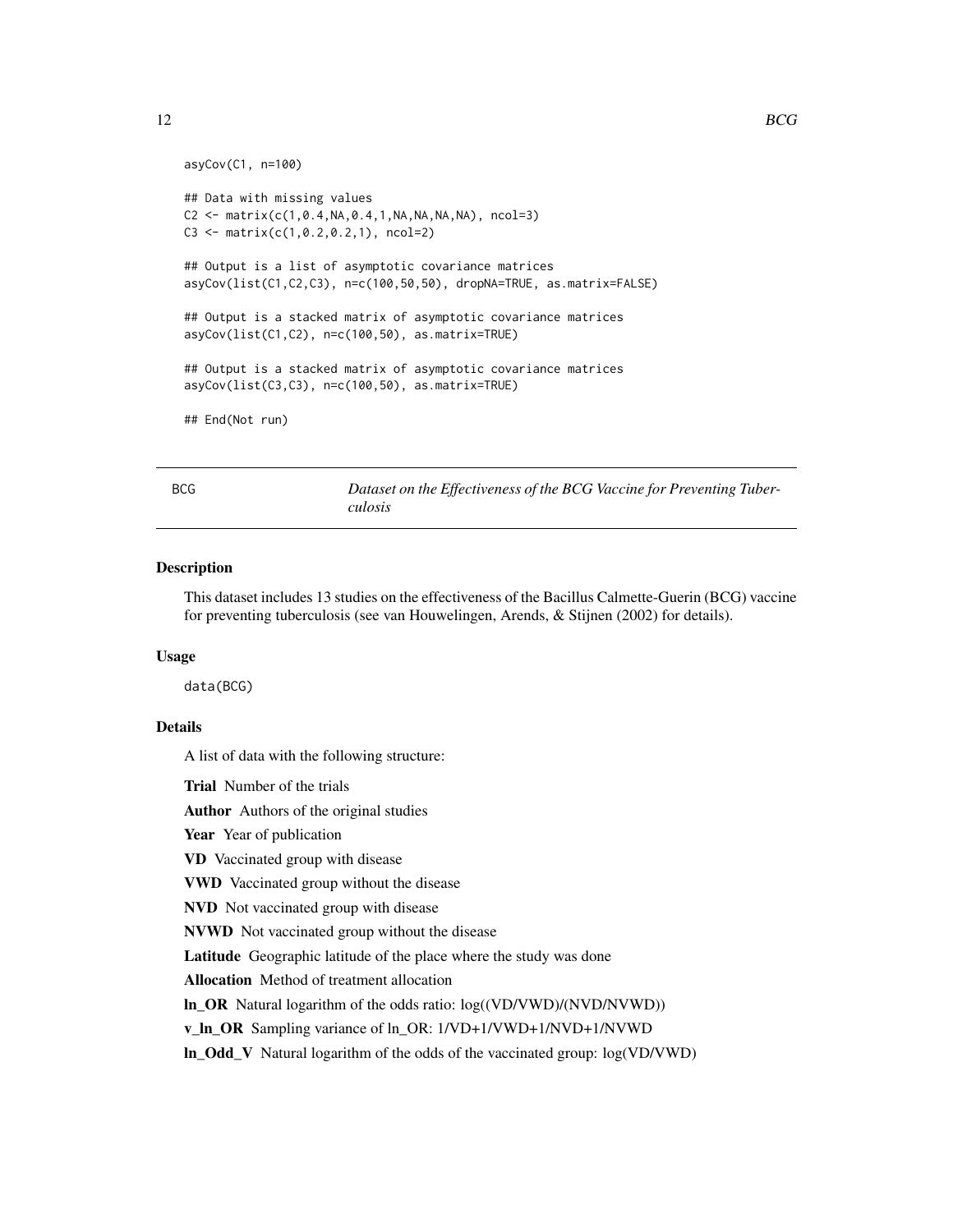#### <span id="page-12-0"></span>bdiagMat 13

ln\_Odd\_NV Natural logarithm of the odds of the not vaccinated group: log(NVD/NVWD)

v\_ln\_Odd\_V Sampling variance of ln\_Odd\_V: 1/VD+1/VWD

cov\_V\_NV Sampling covariance between ln\_Odd\_V and ln\_Odd\_NV: It is always 0

v\_ln\_Odd\_NV Sampling variance of ln\_Odd\_NV: 1/NVD+1/NVWD

# Source

Colditz, G. A., Brewer, T. F., Berkey, C. S., Wilson, M. E., Burdick, E., Fineberg, H. V., & Mosteller, F. (1994). Efficacy of BCG vaccine in the prevention of tuberculosis: Meta-analysis of the published literature. *Journal of the American Medical Association*, 271, 698–702.

#### References

Berkey, C. S., Hoaglin, D. C., Mosteller, F., & Colditz, G. A. (1995). A random-effects regression model for meta-analysis. *Statistics in Medicine*, 14, 395–411.

van Houwelingen, H. C., Arends, L. R., & Stijnen, T. (2002). Advanced methods in meta-analysis: Multivariate approach and meta-regression. *Statistics in Medicine*, 21, 589–624.

Viechtbauer, W. (2010). Conducting meta-analyses in R with the metafor package. *Journal of Statistical Software*, 36(3), 1–48. <http://www.jstatsoft.org/v36/i03/>.

# Examples

data(BCG)

```
## Univariate meta-analysis on the log of the odds ratio
summary( meta(y=ln_OR, v=v_ln_OR, data=BCG,
             x=cbind(scale(Latitude,scale=FALSE),
             scale(Year,scale=FALSE)))))
```

```
## Multivariate meta-analysis on the log of the odds
## The conditional sampling covariance is 0
bcg <- meta(y=cbind(ln_Odd_V, ln_Odd_NV), data=BCG,
            v=cbind(v_ln_Odd_V, cov_V_NV, v_ln_Odd_NV))
summary(bcg)
```
plot(bcg)

<span id="page-12-1"></span>bdiagMat *Create a Block Diagonal Matrix*

# **Description**

It creates a block diagonal matrix from a list of numeric or character matrices.

#### Usage

bdiagMat(x)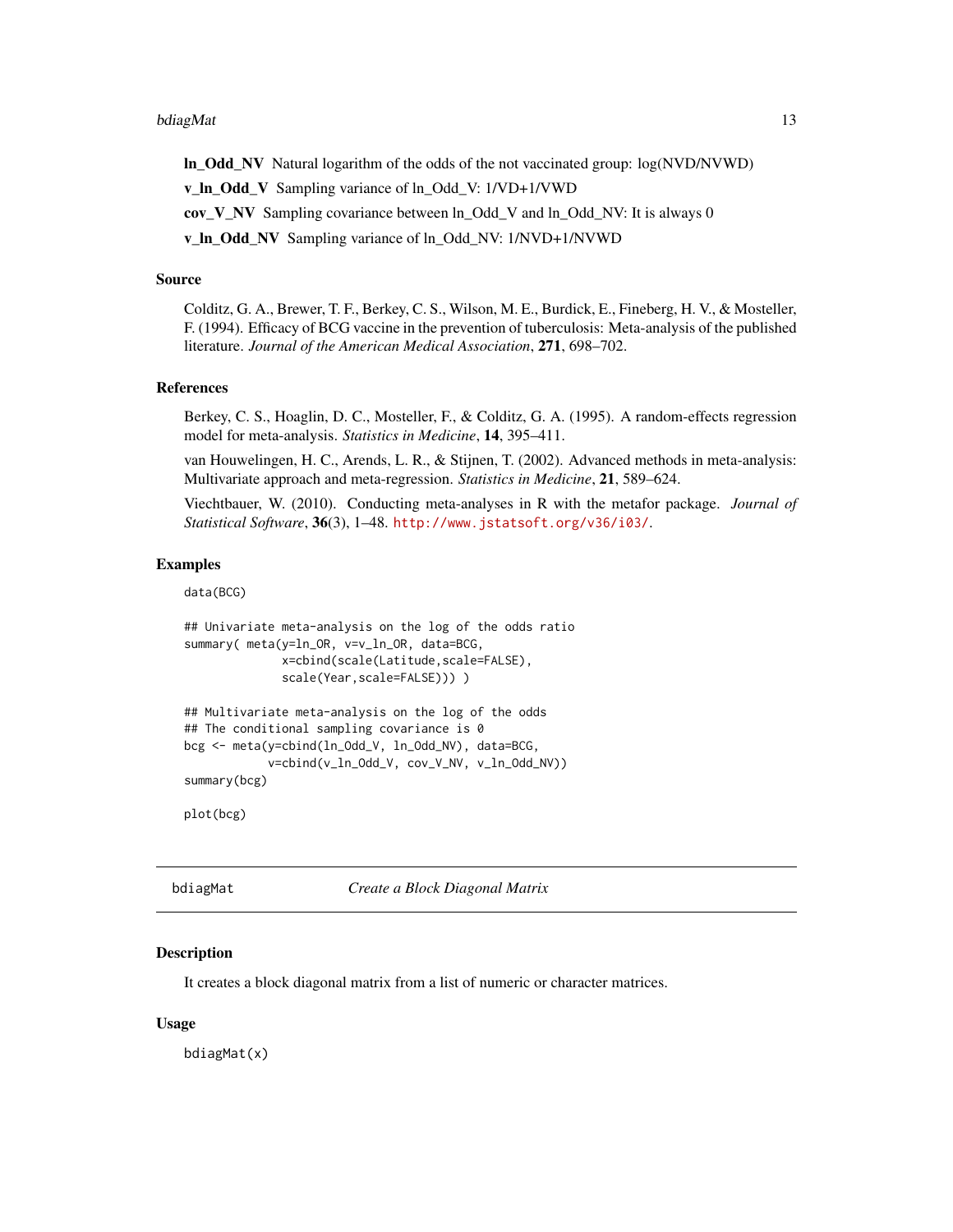# <span id="page-13-0"></span>Arguments

x A list of numeric or character matrices (or values)

# Value

A numeric or character block diagonal matrix

# Author(s)

Mike W.-L. Cheung <mikewlcheung@nus.edu.sg>

# References

It was based on a function posted by Scott Chasalow at [http://www.math.yorku.ca/Who/Faculty/](http://www.math.yorku.ca/Who/Faculty/Monette/pub/stmp/0827.html) [Monette/pub/stmp/0827.html](http://www.math.yorku.ca/Who/Faculty/Monette/pub/stmp/0827.html).

# See Also

[bdiagRep](#page-13-1), [matrix2bdiag](#page-76-1)

#### Examples

```
## Block diagonal matrix of numerics
bdiagMat( list(matrix(1:4,nrow=2,ncol=2),
             matrix(5:6,nrow=1,ncol=2)) )
# [,1] [,2] [,3] [,4]
# [1,] 1 3 0 0
# [2,] 2 4 0 0
# [3,] 0 0 5 6
## Block diagonal matrix of characters
bdiagMat( list(matrix(letters[1:4],nrow=2,ncol=2),
            matrix(letters[5:6],nrow=1,ncol=2)) )
# [,1] [,2] [,3] [,4]
# [1,] "a" "c" "0" "0"
# [2,] "b" "d" "0" "0"
# [3,] "0" "0" "e" "f"
```
<span id="page-13-1"></span>bdiagRep *Create a Block Diagonal Matrix by Repeating the Input*

# Description

It creates a block diagonal matrix by repeating the input matrix several times.

# Usage

bdiagRep(x, times)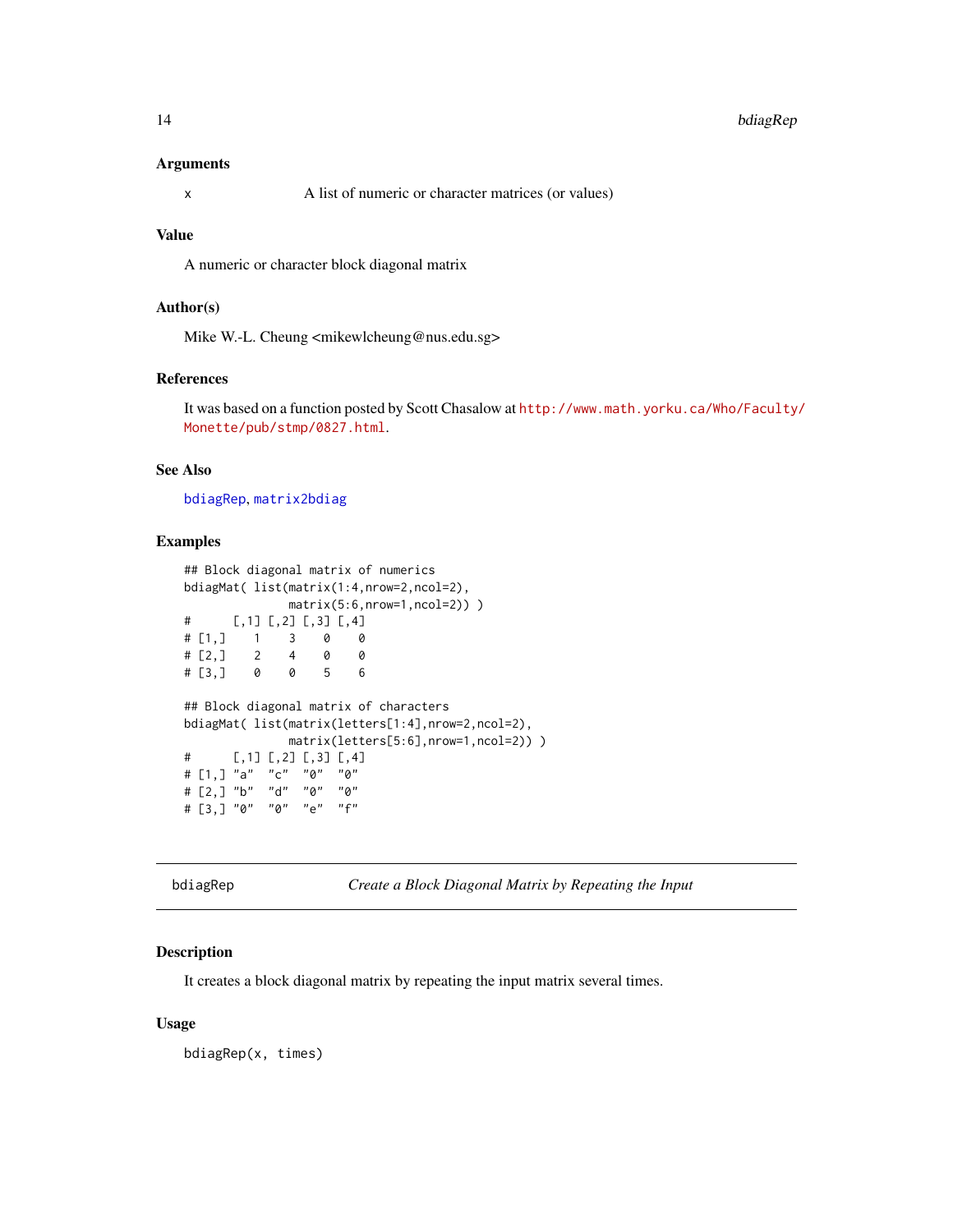#### <span id="page-14-0"></span>Becker09 15

#### Arguments

| x     | A numeric or character matrix (or values) |
|-------|-------------------------------------------|
| times | Number of times of x to be repeated       |

# Value

A numeric or character block diagonal matrix

# Author(s)

Mike W.-L. Cheung <mikewlcheung@nus.edu.sg>

#### See Also

[bdiagMat](#page-12-1), [matrix2bdiag](#page-76-1)

# Examples

```
## Block diagonal matrix of numerics
bdiagRep( matrix(1:4,nrow=2,ncol=2), 2 )
# [,1] [,2] [,3] [,4]
# [1,] 1 3 0 0
# [2,] 2 4 0 0
# [3,] 0 0 1 3
# [4,] 0 0 2 4
## Block diagonal matrix of characters
bdiagRep( matrix(letters[1:4],nrow=2,ncol=2), 2 )
# [,1] [,2] [,3] [,4]
# [1,] "a" "c" "0" "0"
# [2,] "b" "d" "0" "0"
# [3,] "0" "0" "a" "c"
# [4,] "0" "0" "b" "d"
```
Becker09 *Ten Studies of Correlation Matrices used by Becker (2009)*

# Description

This dataset includes ten studies on the relationships between CSAI subscales and sports behavior. The original data were used in Craft et al. (2003), whereas a subset of them was illustrated in Becker (2009).

# Usage

data("Becker09")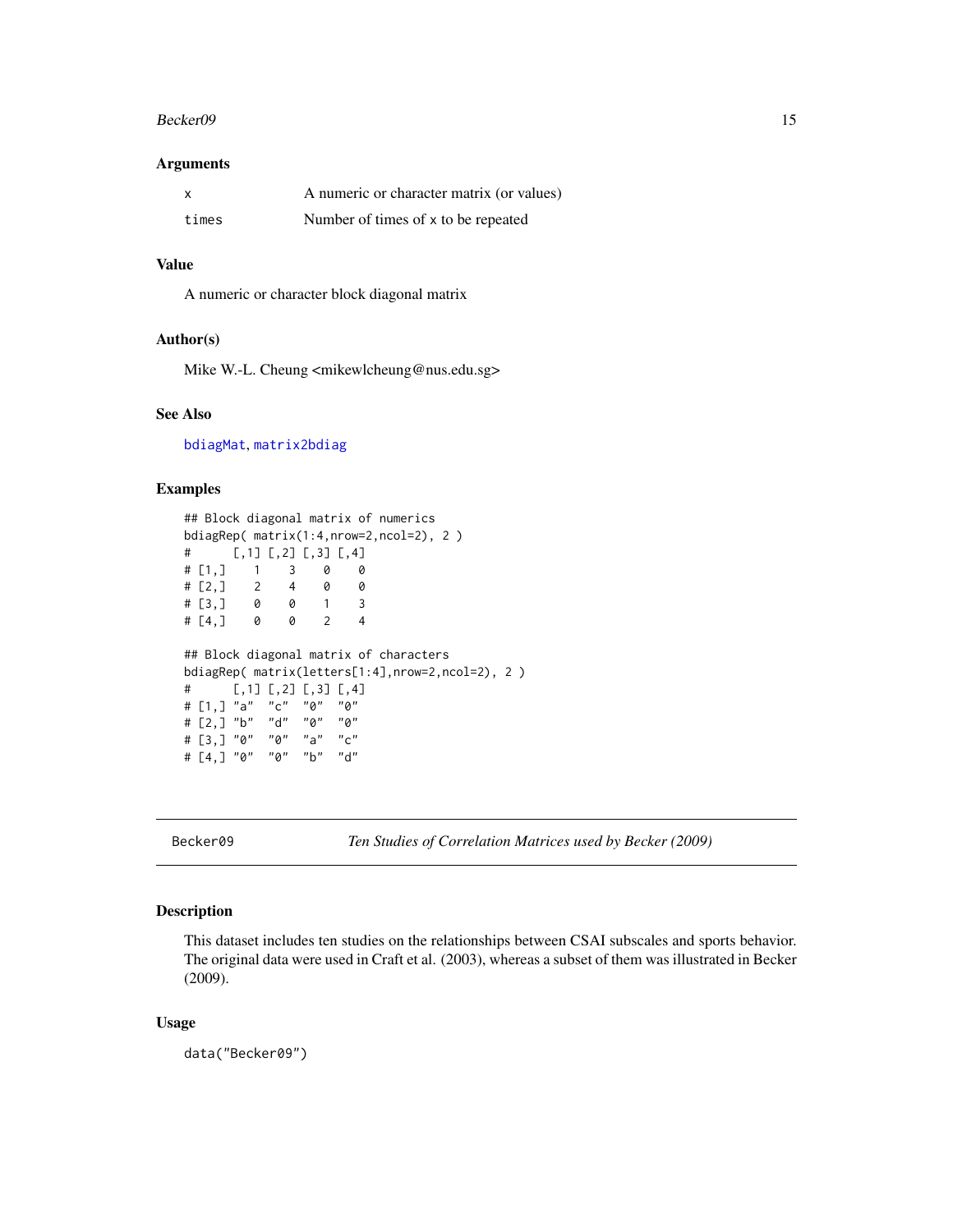# Details

A list of data with the following structure:

- data A list of 4x4 correlation matrices. The variables are *Performance*, *Cognitive*, *Somatic*, and *Self\_confidence*
- n A vector of sample sizes

Type\_of\_sport Samples based on *Individual* or *Team*

# Source

Craft, L. L., Magyar, T. M., Becker, B. J., & Feltz, D. L. (2003). The relationship between the Competitive State Anxiety Inventory-2 and sport performance: a meta-analysis. *Journal of Sport and Exercise Psychology*, 25(1), 44-65.

# References

Becker, B. J. (2009). Model-based meta-analysis. In H. Cooper, L. V. Hedges, & J. C. Valentine (Eds.), *The handbook of research synthesis and meta-analysis* (2nd ed., pp. 377-395). New York: Russell Sage Foundation.

```
## Not run:
data(Becker09)
#### Fixed-effects model
## First stage analysis
fixed1 <- tssem1(Becker09$data, Becker09$n, method="FEM")
summary(fixed1)
## Prepare a regression model using create.mxMatrix()
A1 <- create.mxMatrix(c(0, "0.1*Cog2Per", "0.1*SO2Per", "0.1*SC2Per",
                        0, 0, 0, 0,
                        0, 0, 0, 0,
                        0, "0.1*Cog2SC", "0.1*SO2SC",0),
                      type="Full", byrow=TRUE, ncol=4, nrow=4,
                      as.mxMatrix=FALSE)
## This step is not necessary but it is useful for inspecting the model.
dimnames(A1)[[1]] <- dimnames(A1)[[2]] <- c("Performance", "Cognitive",
                                             "Somatic", "Self_confidence")
## Display A1
A1
S1 <- create.mxMatrix(c("0.1*var_Per",
                        0, 1,
                        0, "0.1*cor", 1,
                        0, 0, 0, "0.1*var_SC"), byrow=TRUE, type="Symm",
                      as.mxMatrix=FALSE)
```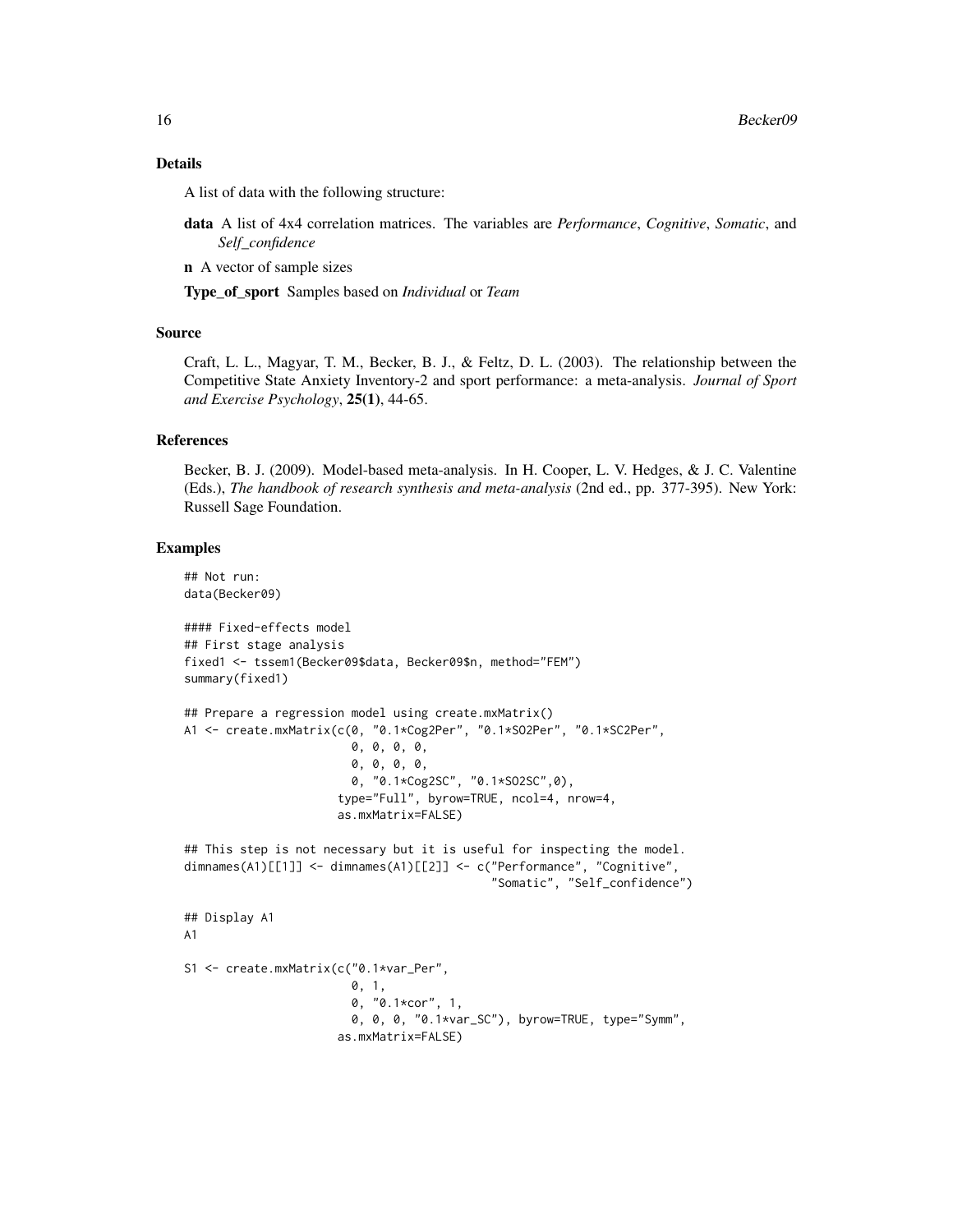```
## This step is not necessary but it is useful for inspecting the model.
dimnames(S1)[[1]] <- dimnames(S1)[[2]] <- c("Performance", "Cognitive",
                                             "Somatic", "Self_confidence")
## Display S1
S1
################################################################################
## Alternative model specification in lavaan model syntax
model <- "## Regression paths
          Performance ~ Cog2Per*Cognitive + SO2Per*Somatic + SC2Per*Self_confidence
          Self_confidence ~ Cog2SC*Cognitive + SO2SC*Somatic
          ## Fix the variances of Cog and SO at 1
          Cognitive ~~ 1*Cognitive
          Somatic ~~ 1*Somatic
          ## Label the correlation between Cog and SO
          Cognitive ~~ cor*Somatic
          ## Label the error variances of Per and SC
          Performance ~~ var_Per*Performance
          Self_confidence ~~ var_SC*Self_confidence"
## Display the model
plot(model, layout="spring")
RAM <- lavaan2RAM(model, obs.variables=c("Performance", "Cognitive",
                                         "Somatic", "Self_confidence"))
RAM
A1 \leftarrow RAM$A
S1 <- RAM$S
################################################################################
## Second stage analysis
fixed2 <- tssem2(fixed1, Amatrix=A1, Smatrix=S1, diag.constraints=TRUE,
                 intervals.type="LB", model.name="TSSEM2 Becker09",
                 mx.algebras=list( Cog=mxAlgebra(Cog2SC*SC2Per, name="Cog"),
                                   SO=mxAlgebra(SO2SC*SC2Per, name="SO"),
                                   Cog_SO=mxAlgebra(Cog2SC*SC2Per+SO2SC*SC2Per,
                                   name="Cog_SO")) )
summary(fixed2)
## Display the model with the parameter estimates
plot(fixed2, layout="spring")
#### Fixed-effects model: with type of sport as cluster
## First stage analysis
cluster1 <- tssem1(Becker09$data, Becker09$n, method="FEM",
                   cluster=Becker09$Type_of_sport)
summary(cluster1)
## Second stage analysis
cluster2 <- tssem2(cluster1, Amatrix=A1, Smatrix=S1, diag.constraints=TRUE,
                 intervals.type="LB", model.name="TSSEM2 Becker09",
```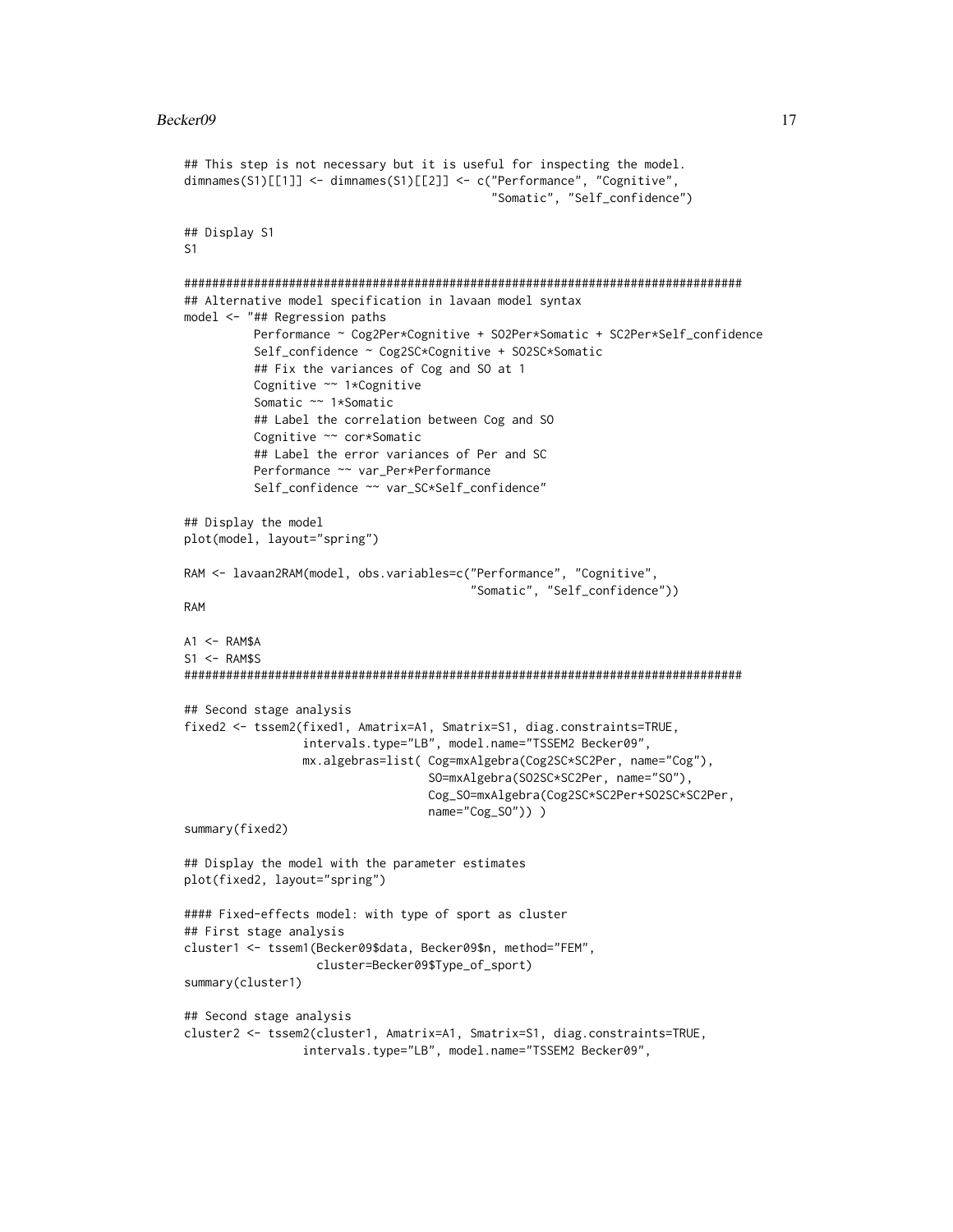```
mx.algebras=list( Cog=mxAlgebra(Cog2SC*SC2Per, name="Cog"),
                                   SO=mxAlgebra(SO2SC*SC2Per, name="SO"),
                                   Cog_SO=mxAlgebra(Cog2SC*SC2Per+SO2SC*SC2Per,
                                   name="Cog_SO")) )
summary(cluster2)
## Convert the model to semPlotModel object with 2 plots
## Use the short forms of the variable names
my.plots <- lapply(X=cluster2, FUN=meta2semPlot, manNames=c("Per","Cog","SO","SC") )
## Load the library
library("semPlot")
## Setup two plots
layout(t(1:2))## The labels are overlapped. We may modify it by using layout="spring"
semPaths(my.plots[[1]], whatLabels="est", nCharNodes=10, color="orange",
         layout="spring", edge.label.cex=0.8)
title("Individual sport")
semPaths(my.plots[[2]], whatLabels="est", nCharNodes=10, color="skyblue",
         layout="spring", edge.label.cex=0.8)
title("Team sport")
#### Random-effects model
## First stage analysis
random1 <- tssem1(Becker09$data, Becker09$n, method="REM", RE.type="Diag")
summary(random1)
## Second stage analysis
random2 <- tssem2(random1, Amatrix=A1, Smatrix=S1, diag.constraints=TRUE,
                  intervals.type="LB", model.name="TSSEM2 Becker09",
                  mx.algebras=list( Cog=mxAlgebra(Cog2SC*SC2Per, name="Cog"),
                                    SO=mxAlgebra(SO2SC*SC2Per, name="SO"),
                                    Cog_SO=mxAlgebra(Cog2SC*SC2Per+SO2SC*SC2Per,
                                    name="Cog_SO")) )
summary(random2)
## Display the model
plot(random2, what="path", layout="spring")
## Display the model with the parameter estimates
plot(random2, layout="spring", color="yellow")
#### Univariate r approach
#### First stage of the analysis
uni1 <- uniR1(Becker09$data, Becker09$n)
uni1
#### Second stage of analysis using OpenMx
model2 <- "## Regression paths
           Performance ~ Cog2Per*Cognitive + SO2Per*Somatic + SC2Per*Self_confidence
           Self_confidence ~ Cog2SC*Cognitive + SO2SC*Somatic
```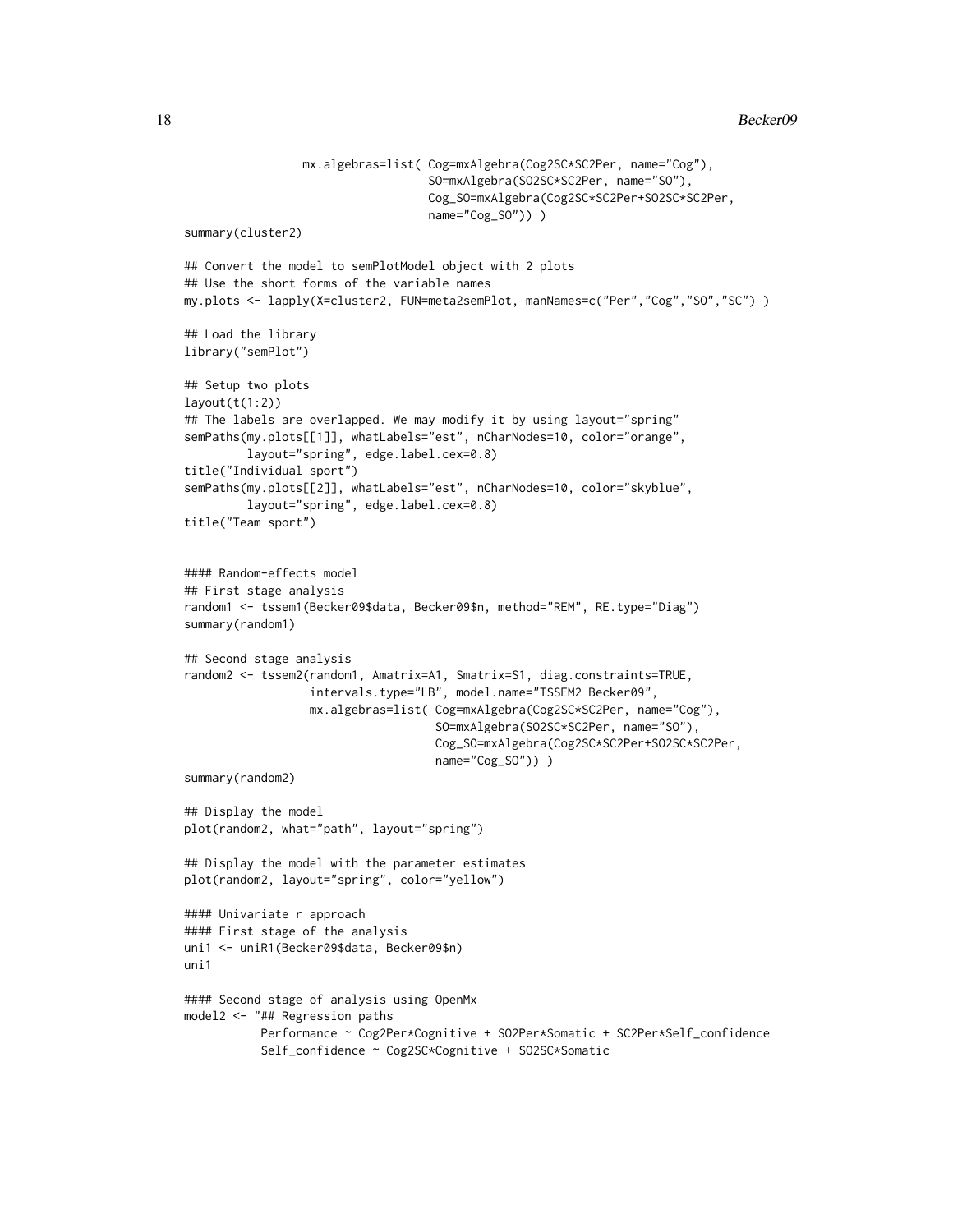```
## Provide starting values for Cog and SO
           Cognitive ~~ start(1)*Cognitive
           Somatic ~~ start(1)*Somatic
           ## Label the correlation between Cog and SO
           Cognitive ~~ cor*Somatic
           ## Label the error variances of Per and SC
           Performance ~~ var_Per*Performance
           Self_confidence ~~ var_SC*Self_confidence"
RAM2 <- lavaan2RAM(model2, obs.variables=c("Performance", "Cognitive",
                                           "Somatic", "Self_confidence"))
RAM2
uni2mx <- uniR2mx(uni1, RAM=RAM2)
summary(uni2mx)
#### Second stage of analysis Using lavaan
model3 <- "## Regression paths
          Performance ~ Cognitive + Somatic + Self_confidence
           Self_confidence ~ Cognitive + Somatic"
uni2lavaan <- uniR2lavaan(uni1, model3)
lavaan::summary(uni2lavaan)
## End(Not run)
```
Becker83 *Studies on Sex Differences in Conformity Reported by Becker (1983)*

# Description

The data set includes studies on sex differences in conformity using the fictitious norm group paradigm reported by Becker (1983).

# Usage

data(Becker83)

#### Details

The variables are:

study study number

di Standardized mean difference

vi Sampling variance of the effect size

percentage Percentage of male authors

items Number of items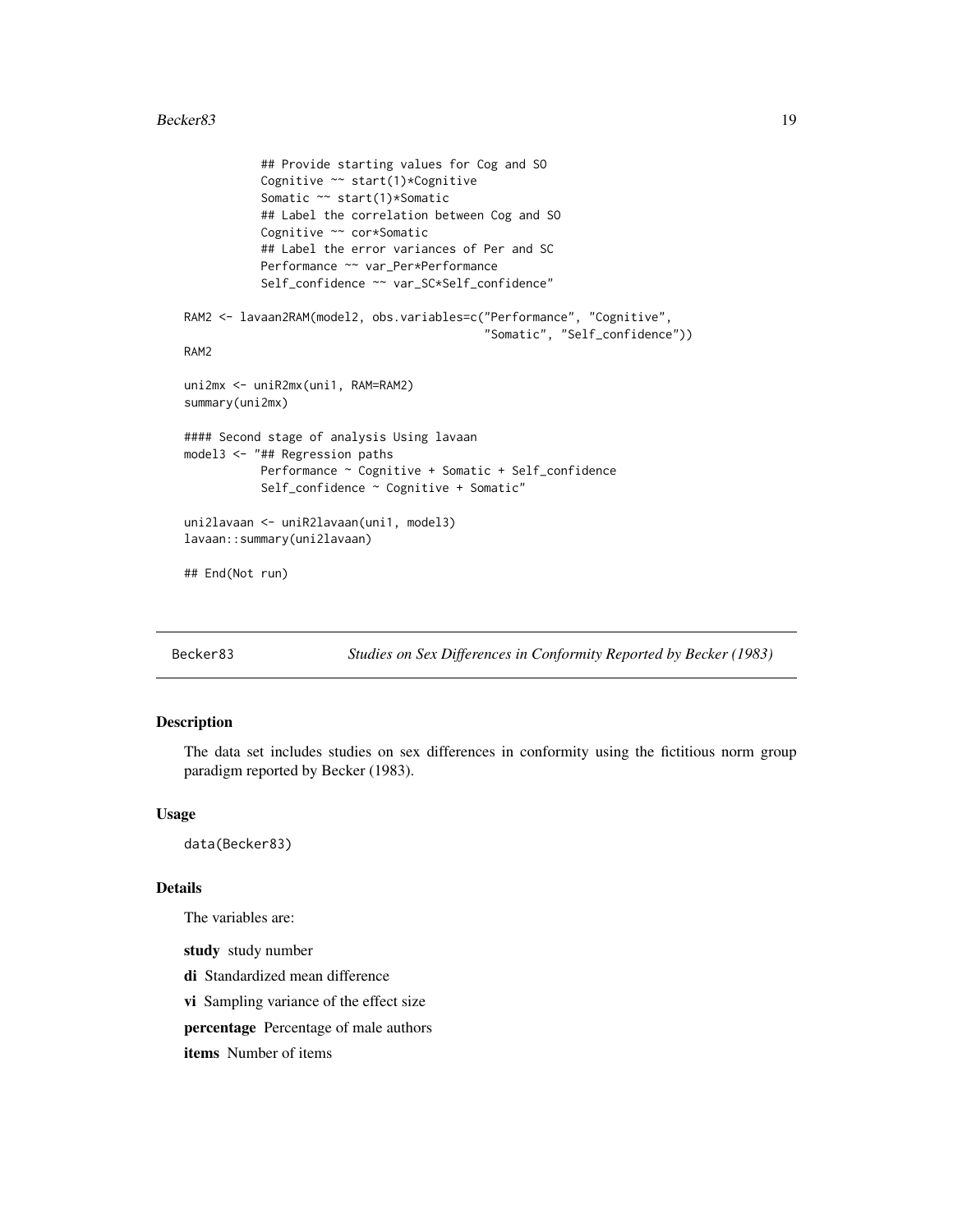# <span id="page-19-0"></span>Source

Becker, B. J. (1983, April). Influence again: A comparison of methods for meta-analysis. *Paper presented at the annual meeting of the American Educational Research Association, Montreal.*

Hedges, L. V., & Olkin, I. (1985). *Statistical methods for meta-analysis.* Orlando, FL: Academic Press.

# References

Cheung, M. W.-L. (2010). Fixed-effects meta-analyses as multiple-group structural equation models. *Structural Equation Modeling*, 17, 481-509.

#### Examples

data(Becker83)

```
## Random-effects meta-analysis
summary( meta(y=di, v=vi, data=Becker83) )
```

```
## Mixed-effects meta-analysis with log(items) as the predictor
summary( meta(y=di, v=vi, x=log(items), data=Becker83))
```
Becker92 *Six Studies of Correlation Matrices reported by Becker (1992; 1995)*

# **Description**

This data set includes six studies of correlation matrices reported by Becker (1992; 1995).

# Usage

data(Becker92)

#### Details

A list of data with the following structure:

- data A list of 6 studies of correlation matrices. The variables are *Math aptitude*, *Spatial ability* and *Verbal ability*
- n A vector of sample sizes

# Source

Becker, B. J. (1992). Using results from replicated studies to estimate linear models. *Journal of Educational Statistics*, 17(4), 341-362. doi:10.3102/10769986017004341

Becker, B. J. (1995). Corrections to "Using Results from Replicated Studies to Estimate Linear Models." *Journal of Educational and Behavioral Statistics*, 20(1), 100-102. doi:10.2307/1165390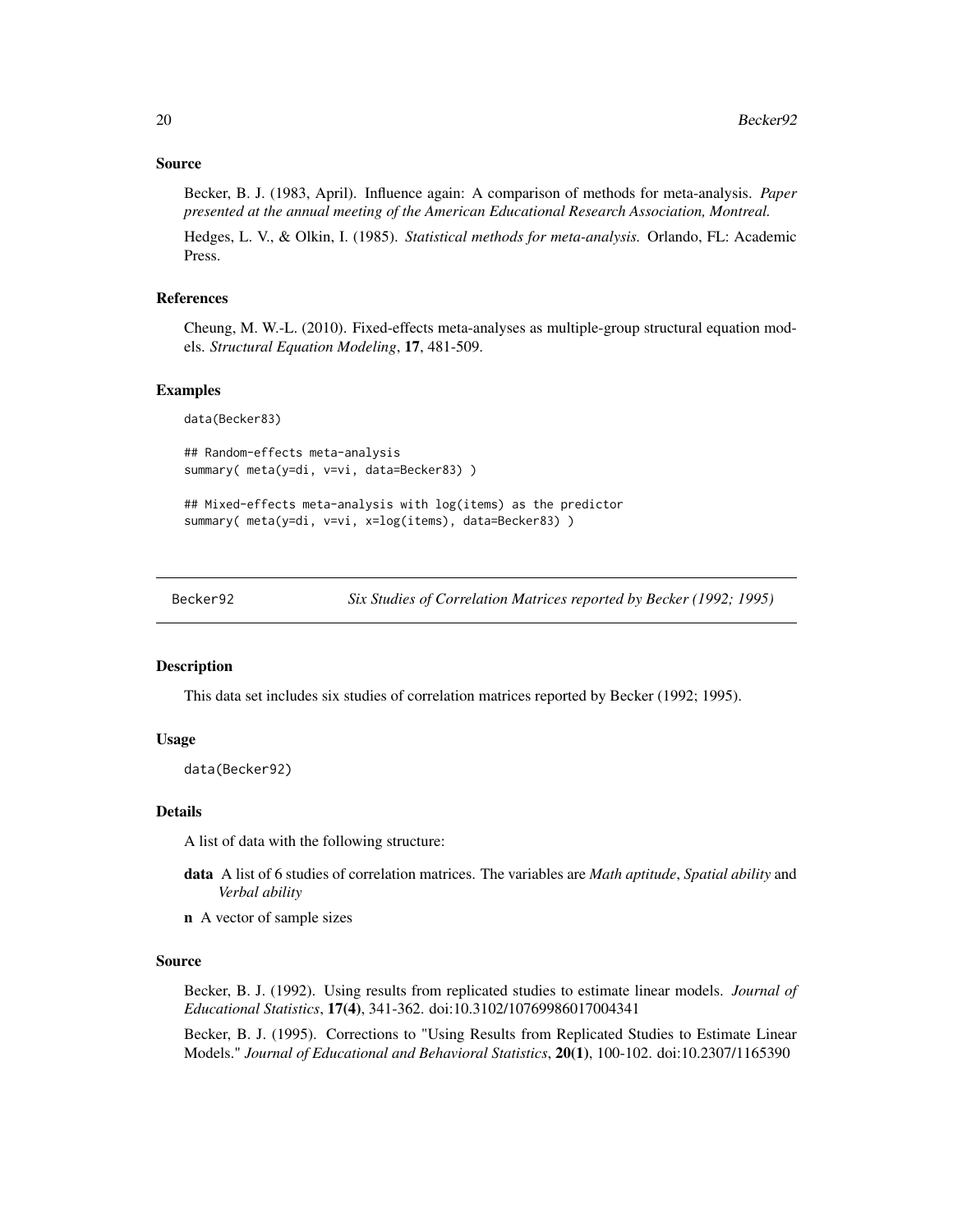# Becker 92 21

```
## Not run:
data(Becker92)
#### Fixed-effects model
## First stage analysis
## Replicate Becker's (1992) analysis using 4 studies only
fixed1 <- tssem1(Becker92$data[1:4], Becker92$n[1:4], method="FEM")
summary(fixed1)
## Prepare a regression model using create.mxMatrix()
A1 <- create.mxMatrix(c(0,0,0,"0.2*Spatial2Math",
                        0,0,"0.2*Verbal2Math",0,0), type="Full",
                        ncol=3, nrow=3, as.mxMatrix=FALSE)
## This step is not necessary but it is useful for inspecting the model.
dimnames(A1)[[1]] <- dimnames(A1)[[2]] <- c("Math","Spatial","Verbal")
## Display A1
A1
S1 <- create.mxMatrix(c("0.2*ErrorVarMath",0,0,1,"0.2*CorSpatialVerbal",1),
                        type="Symm", as.mxMatrix=FALSE)
## This step is not necessary but it is useful for inspecting the model.
dimnames(S1)[[1]] <- dimnames(S1)[[2]] <- c("Math","Spatial","Verbal")
## Display S1
S1
################################################################################
## Alternative model specification in lavaan model syntax
model <- "## Regression paths
          Math~Spatial2Math*Spatial
          Math~Verbal2Math*Verbal
          Spatial~~CorSpatialVerbal*Verbal
          ## Fix the variances of Spatial and Verbal at 1
          Spatial~~1*Spatial
          Verbal~~1*Verbal
          ## Label the error variance of Math
          Math~~ErrorVarMath*Math+start(0.2)*Math"
## Display the model
plot(model)
RAM <- lavaan2RAM(model, obs.variables=c("Math","Spatial","Verbal"))
RAM
A1 \leftarrow RAM$A
S1 <- RAM$S
################################################################################
```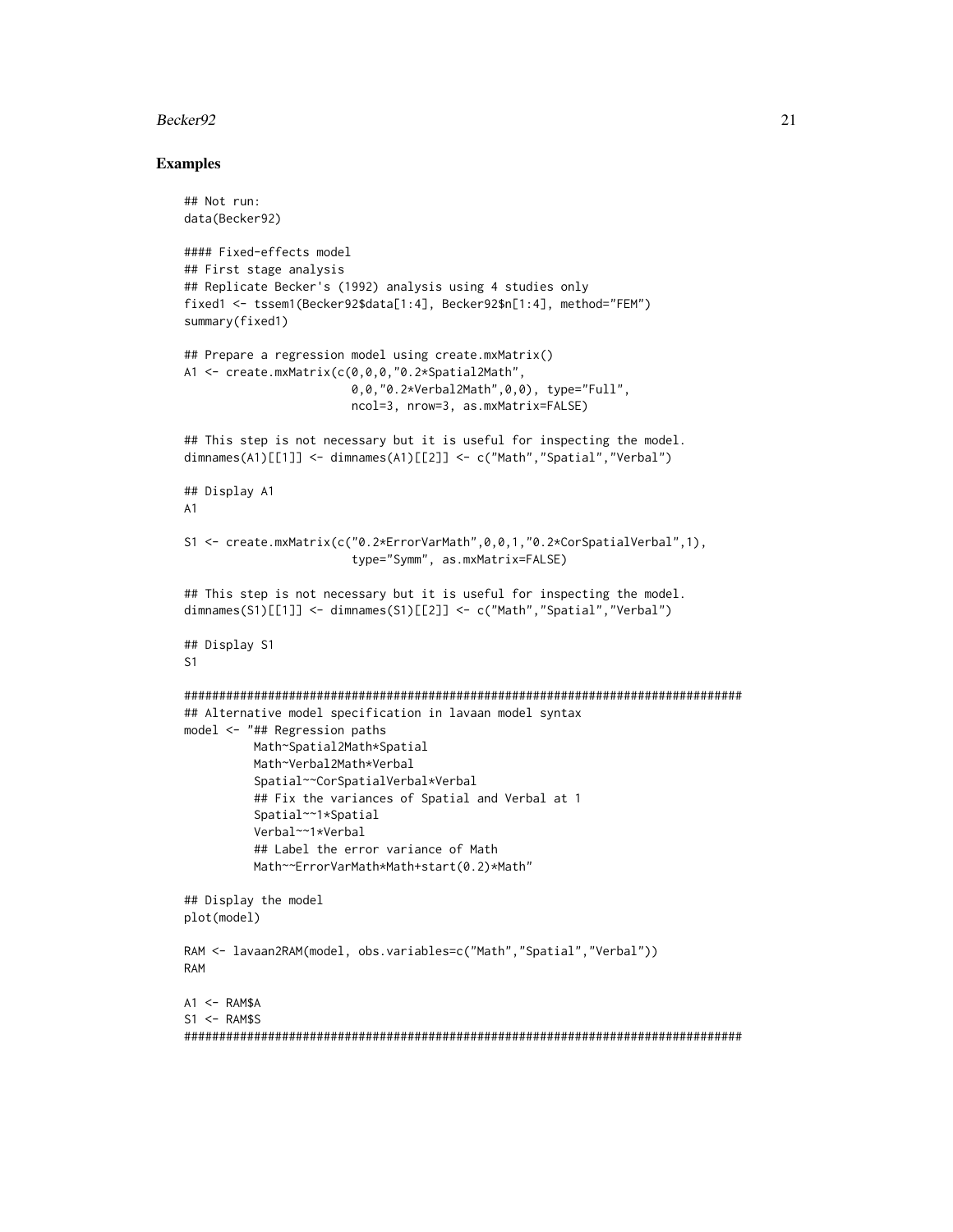```
## Fixed-effects model: Second stage analysis
## Two equivalent versions to calculate the R2 and its 95% LBCI
fixed2 <- tssem2(fixed1, Amatrix=A1, Smatrix=S1, intervals.type="LB",
      mx.algebras=list(R1=mxAlgebra(Spatial2Math^2+Verbal2Math^2
                        +2*CorSpatialVerbal*Spatial2Math*Verbal2Math, name="R1"),
                        R2=mxAlgebra(One-Smatrix[1,1], name="R2"),
                        One=mxMatrix("Iden", ncol=1, nrow=1, name="One")))
summary(fixed2)
## Display the model with the parameter estimates
plot(fixed2)
#### Random-effects model
## First stage analysis
## No random effects for off-diagonal elements
random1 <- tssem1(Becker92$data, Becker92$n, method="REM", RE.type="Diag")
summary(random1)
## Random-effects model: Second stage analysis
random2 <- tssem2(random1, Amatrix=A1, Smatrix=S1, intervals.type="z")
summary(random2)
## Display the model with the parameter estimates
plot(random2, color="yellow")
#### Conventional fixed-effects GLS approach
## First stage analysis
## No random effects
## Replicate Becker's (1992) analysis using 4 studies only
gls1 <- tssem1(Becker92$data[1:4], Becker92$n[1:4], method="REM", RE.type="Zero",
              model.name="Fixed effects GLS Stage 1")
summary(gls1)
## Fixed-effects GLS model: Second stage analysis
gls2 <- tssem2(gls1, Amatrix=A1, Smatrix=S1, intervals.type="z",
              model.name="Fixed effects GLS Stage 2")
summary(gls2)
## End(Not run)
```

| Becker94 |                      |  | Five Studies of Ten Correlation Matrices reported by Becker and |  |  |  |
|----------|----------------------|--|-----------------------------------------------------------------|--|--|--|
|          | <i>Schram</i> (1994) |  |                                                                 |  |  |  |

#### Description

This data set includes five studies of ten correlation matrices reported by Becker and Schram (1994).

#### Usage

data(Becker94)

<span id="page-21-0"></span>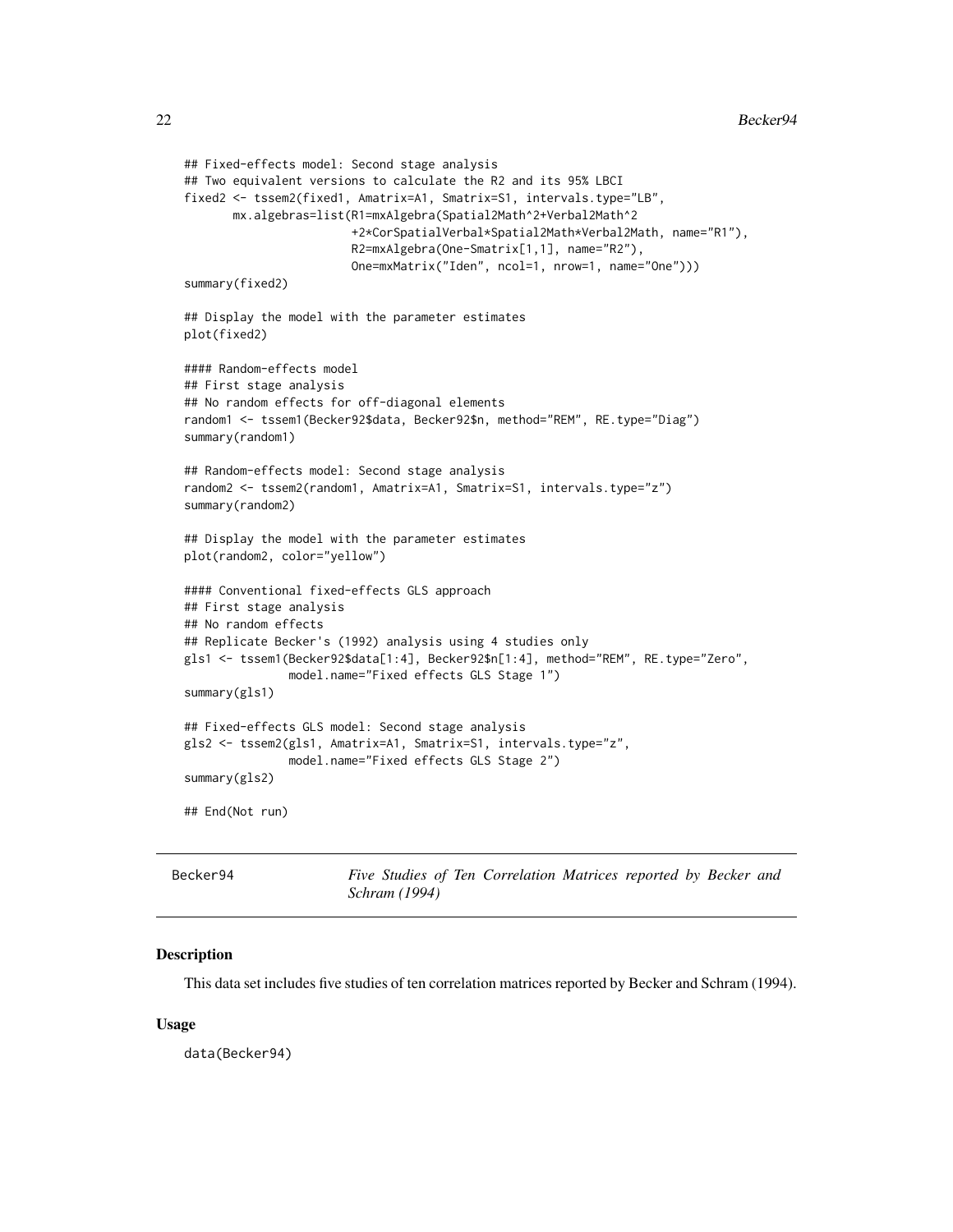#### Becker 94 23

# Details

A list of data with the following structure:

data A list of 10 correlation matrices. The variables are *SAT\_Math*, *Spatial* and *SAT\_Verbal*

n A vector of sample sizes

gender *Females* or *Males* samples

#### Source

Becker, B. J., & Schram, C. M. (1994). Examining explanatory models through research synthesis. In H. Cooper & L. V. Hedges (Eds.), *The handbook of research synthesis* (pp. 357-381). New York: Russell Sage Foundation.

```
## Not run:
data(Becker94)
#### Fixed-effects model
## First stage analysis
fixed1 <- tssem1(Becker94$data, Becker94$n, method="FEM")
summary(fixed1)
## Prepare a regression model using create.mxMatrix()
A1 <- create.mxMatrix(c(0,0,0,"0.2*Spatial2Math",
                        0,0,"0.2*Verbal2Math",0,0), type="Full",
                      ncol=3, nrow=3, name="A1")
S1 <- create.mxMatrix(c("0.2*ErrorVarMath",0,0,1,
                        "0.2*CorBetweenSpatialVerbal",1),
                      type="Symm", name="S1")
## An alternative method to create a regression model with the lavaan syntax
model <- "## Regression model
          SAT_Math ~ Spatial2Math*Spatial + Verbal2Math*SAT_Verbal
          ## Error variance of SAT_Math
          SAT_Math ~~ ErrorVarMath*SAT_Math
          ## Variances of Spatial and SAT_Verbal fixed at 1.0
          Spatial ~~ 1*Spatial
          SAT_Verbal ~~ 1*SAT_Verbal
          ## Correlation between Spatial and SAT_Verbal
          Spatial ~~ CorBetweenSpatialVerbal*SAT_Verbal"
## Display the model
plot(model)
RAM <- lavaan2RAM(model,
                  obs.variables=c("SAT_Math", "Spatial", "SAT_Verbal"))
RAM
A1 \leftarrow RAM$A
S1 <- RAM$S
```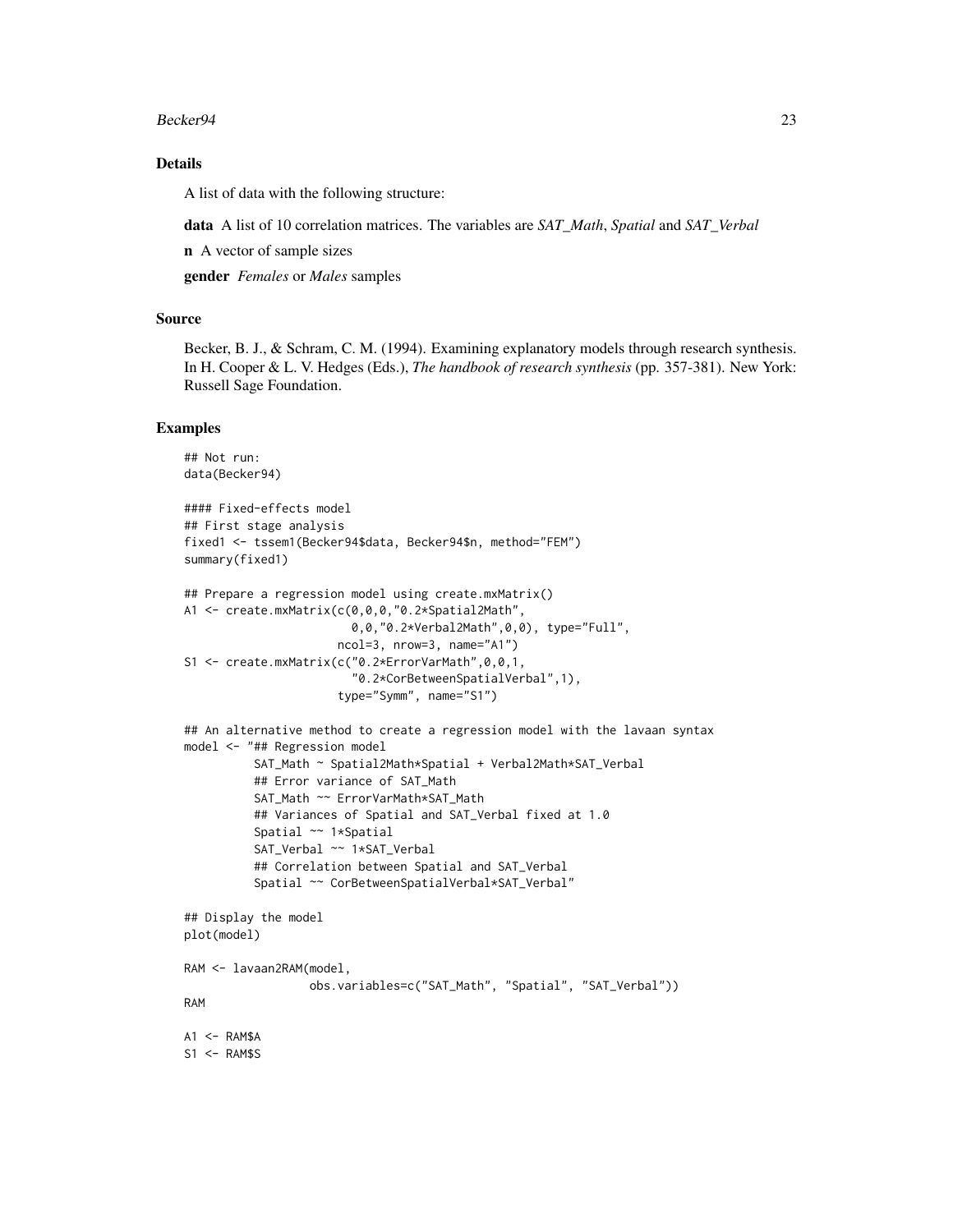#### 24 Berkey98

```
## Second stage analysis
fixed2 <- tssem2(fixed1, Amatrix=A1, Smatrix=S1, intervals.type="LB")
summary(fixed2)
## Display the model with the parameter estimates
plot(fixed2)
#### Fixed-effects model: with gender as cluster
## First stage analysis
cluster1 <- tssem1(Becker94$data, Becker94$n, method="FEM", cluster=Becker94$gender)
summary(cluster1)
## Second stage analysis
cluster2 <- tssem2(cluster1, Amatrix=A1, Smatrix=S1, intervals.type="LB")
summary(cluster2)
#### Conventional fixed-effects GLS approach
## First stage analysis
## No random effects
## Replicate Becker's (1992) analysis using 4 studies only
gls1 <- tssem1(Becker92$data[1:4], Becker92$n[1:4], method="REM", RE.type="Zero",
              model.name="Fixed effects GLS Stage 1")
summary(gls1)
## Fixed-effects GLS model: Second stage analysis
gls2 <- tssem2(gls1, Amatrix=A1, Smatrix=S1, intervals.type="LB",
              model.name="Fixed effects GLS Stage 2")
summary(gls2)
## End(Not run)
```
Berkey98 *Five Published Trails from Berkey et al. (1998)*

#### Description

The data set includes five published trials, reported by Berkey et al. (1998), comparing surgical and non-surgical treatments for medium-severity periodontal disease, one year after treatment.

#### Usage

```
data(Berkey98)
```
#### Details

The variables are:

trial Trial number

pub\_year Publication year

<span id="page-23-0"></span>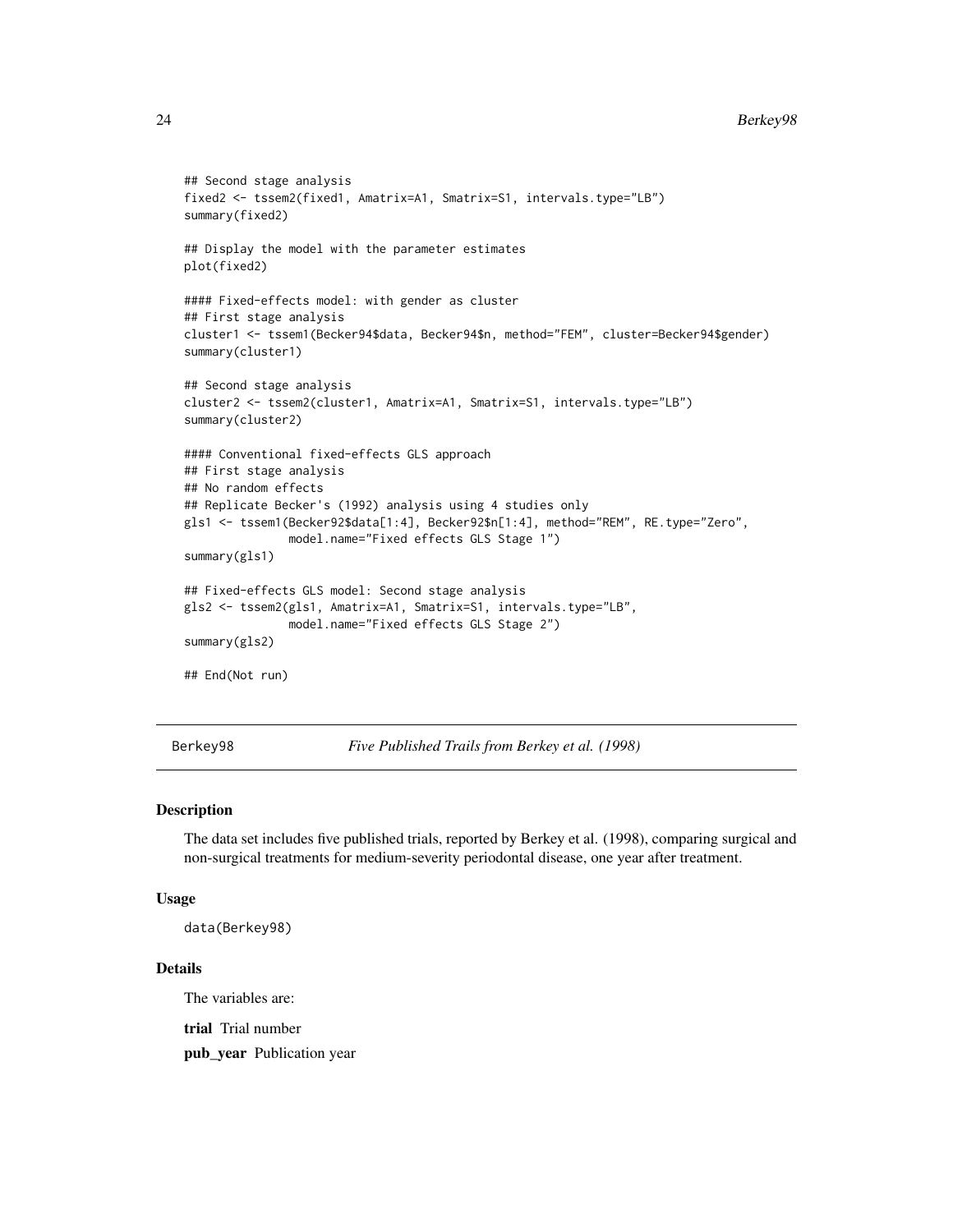#### Berkey98 25

no\_of\_patients Number of patients

PD Patient improvements (mm) in *probing depth*

AL Patient improvements (mm) in *attachment level*

var\_PD Sampling variance of PD

cov\_PD\_AL Sampling covariance between PD and AD

var\_AL Sampling variance of AL

#### Source

Berkey, C. S., Hoaglin, D. C., Antczak-Bouckoms, A., Mosteller, F, & Colditz, G. A. (1998). Meta-analysis of multiple outcomes by regression with random effects. *Statistics in Medicine*, 17, 2537-2550.

```
data(Berkey98)
```

```
#### ML estimation method
## Multivariate meta-analysis
x <- meta(y=cbind(PD, AL), v=cbind(var_PD, cov_PD_AL, var_AL), data=Berkey98)
x \leq -\text{rerun}(x)summary(x)
plot(x)
## Plot individual studies proportional to the weights
plot(x, study.weight.plot=TRUE)
## Include forest plot from the metafor package
library(metafor)
plot(x, diag.panel=TRUE, main="Multivariate meta-analysis",
     axis.label=c("PD", "AL"))
     forest( rma(yi=PD, vi=var_PD, data=Berkey98) )
     title("Forest plot of PD")
     forest( rma(yi=AL, vi=var_AL, data=Berkey98) )
     title("Forest plot of AL")
## Multivariate meta-analysis with "publication year-1979" as the predictor
summary( meta(y=cbind(PD, AL), v=cbind(var_PD, cov_PD_AL, var_AL),
              x=scale(pub_year, center=1979), data=Berkey98,
              RE.lbound=NA) )
## Multivariate meta-analysis with equality constraint on the regression coefficients
summary( meta(y=cbind(PD, AL), v=cbind(var_PD, cov_PD_AL, var_AL),
              x=scale(pub_year, center=1979), data=Berkey98,
              coef.constraints=matrix(c("0.3*Eq_slope", "0.3*Eq_slope"),
              nrow=2)) )
#### REML estimation method
## Multivariate meta-analysis
summary( reml(y=cbind(PD, AL), v=cbind(var_PD, cov_PD_AL, var_AL),
```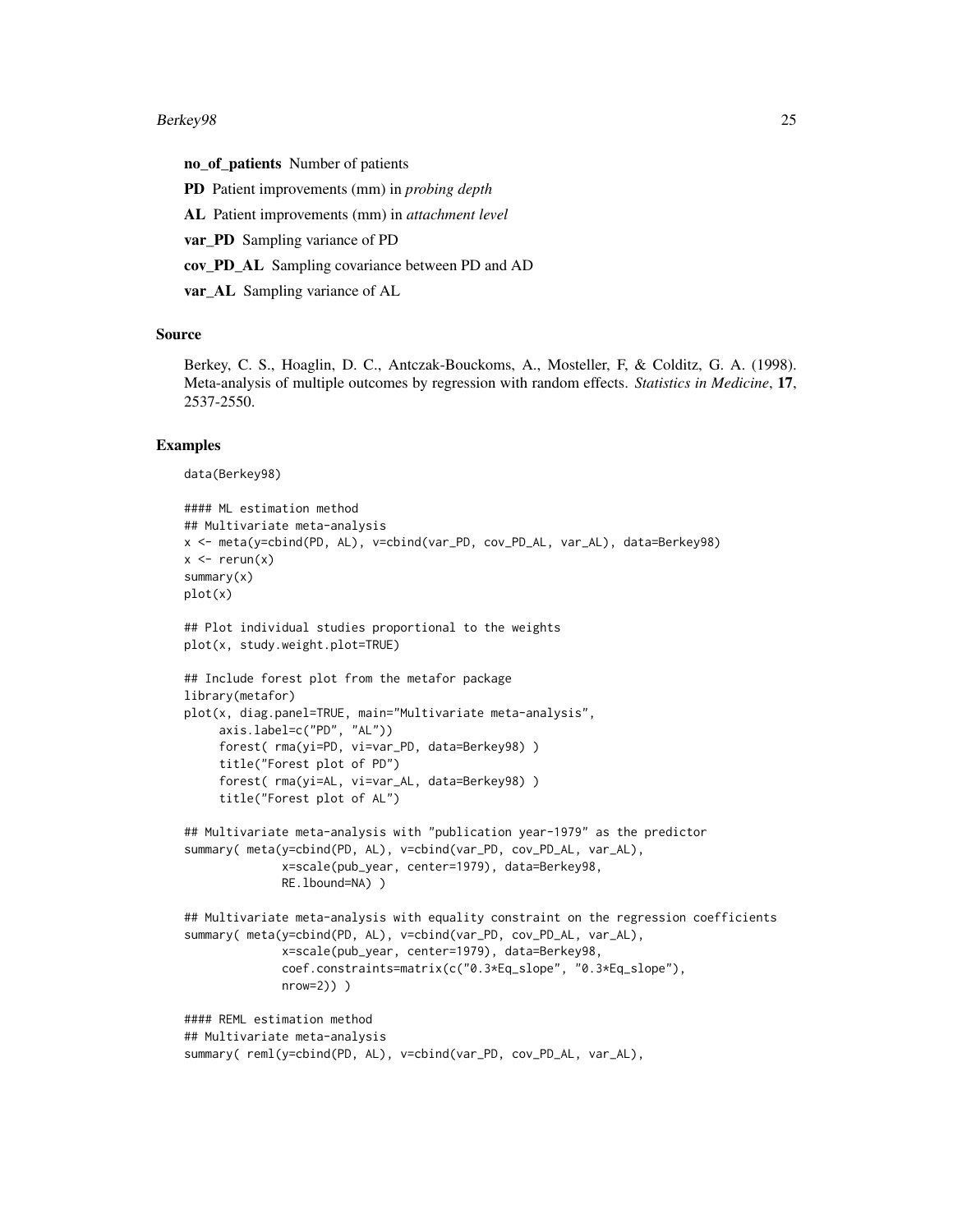<span id="page-25-0"></span>26 Boerlot and the set of the set of the set of the set of the set of the set of the set of the set of the set of the set of the set of the set of the set of the set of the set of the set of the set of the set of the set o

```
data=Berkey98,
              model.name="Multivariate meta analysis with REML") )
## Multivariate meta-analysis with "publication year-1979" as the predictor
## Diagonal structure for the variance component
summary( reml(y=cbind(PD, AL), v=cbind(var_PD, cov_PD_AL, var_AL),
             RE.constraints=Diag(c("1e-5*Tau2_1_1", "1e-5*Tau2_2_2")),
              x=scale(pub_year, center=1979), data=Berkey98) )
```
Boer16 *Correlation Matrices from Boer et al. (2016)*

# **Description**

The data set includes correlation matrices of leader-member exchange in transformational leadership reported by Boer et al. (2016).

# Usage

data(Boer16)

# Details

A list of data with the following structure:

- data A list of correlation matrices. The variables are *LMX* (leader-member exchange), *TFL* (transformational leadership), *JS* (job satisfaction), *OC* (organizational commitment), and *LE* (leader effectiveness)
- n A vector of sample sizes

RelLMX The reliability of *LMX*

RelTFL The reliability of *TFL*

# Source

Boer, D., Deinert, A., Homan, A. C., & Voelpel, S. C. (2016). Revisiting the mediating role of leader-member exchange in transformational leadership: the differential impact model. *European Journal of Work and Organizational Psychology*, 25(6), 883-899.

```
## Not run:
## Stage 1 analysis
rand1 <- tssem1(Boer16$data, Boer16$n, method="REM", RE.type="Diag", acov="individual")
summary(rand1)
## Stage 2 analysis
model2a <- 'JS+OC+LE ~ LMX+TFL
            LMX ~ \sim TFL
```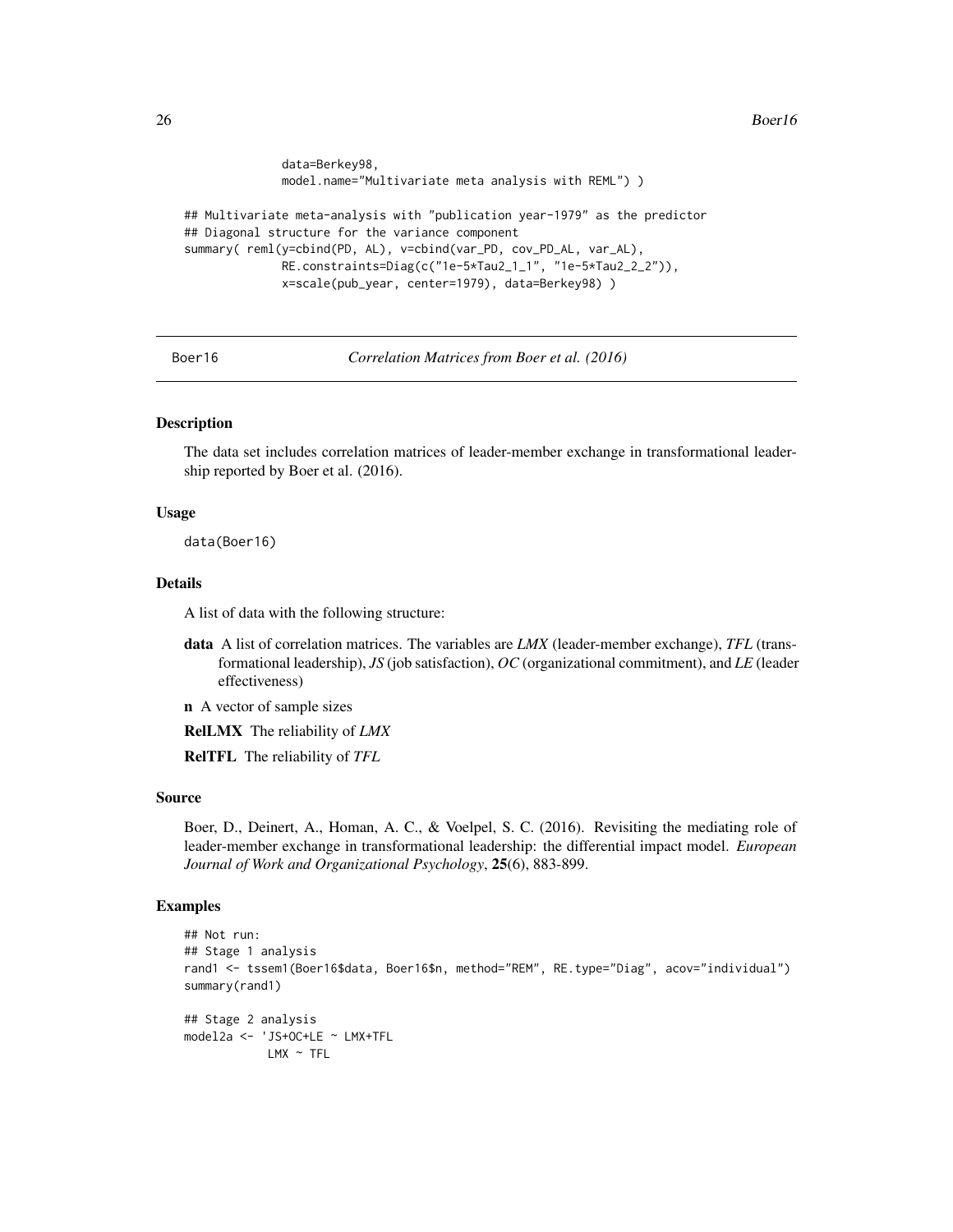#### <span id="page-26-0"></span> $\mathbf{b}$ ootuni $\mathbf{R}$ 1 27

```
## Variance of TFL is fixed at 1
            TFL ~~ 1*TFL
            ## Correlated residuals
            JS \sim OC
            JS ~~ LE
            OC \sim LE'## Display the model
plot(model2a)
RAM2a <- lavaan2RAM(model2a, obs.variables = c("LMX", "TFL", "JS", "OC", "LE"),
                    A.notation="on", S.notation="with")
rand2a <- tssem2(rand1, Amatrix=RAM2a$A, Smatrix=RAM2a$S)
summary(rand2a)
## Display the model with the parameter estimates
plot(rand2a, layout="spring")
## End(Not run)
```
bootuniR1 *Parametric bootstrap on the univariate R (uniR) object*

#### Description

It generates correlation matrices with the parametric bootstrap on the univariate R (uniR) object.

# Usage

```
bootuniR1(x, Rep, nonPD.pop=c("replace", "nearPD", "accept"))
```
#### Arguments

| $\mathsf{X}$ | An object of class 'uniR1'                                                                                                                                                                                                                                                     |
|--------------|--------------------------------------------------------------------------------------------------------------------------------------------------------------------------------------------------------------------------------------------------------------------------------|
| Rep          | Number of replications of the parametric bootstrap                                                                                                                                                                                                                             |
| nonPD.pop    | If it is replace, generated non-positive definite matrices are replaced by gener-<br>ated new ones which are positive definite. If it is nearPD, they are replaced by<br>nearly positive definite matrices by calling Matrix::nearPD(). If it is accept,<br>they are accepted. |

# Details

This function implements the parametric bootstrap approach suggested by Yu et al. (2016). It is included in this package for research interests. Please refer to Cheung (2018) for the issues associated with this parametric bootstrap approach.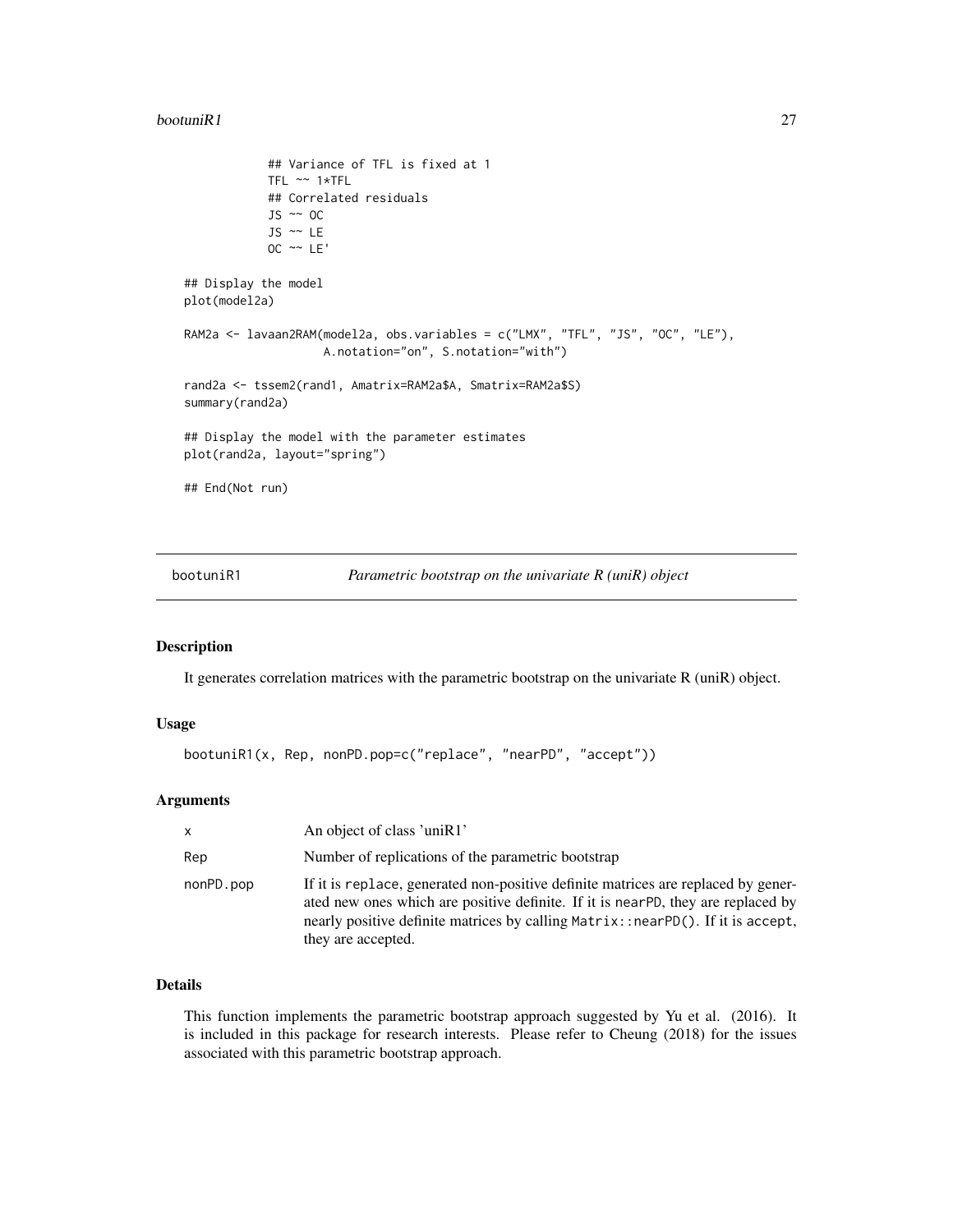<span id="page-27-0"></span>An object of the generated correlation matrices.

#### Author(s)

Mike W.-L. Cheung <mikewlcheung@nus.edu.sg>

#### References

Cheung, M. W.-L. (2018). Issues in solving the problem of effect size heterogeneity in metaanalytic structural equation modeling: A commentary and simulation study on Yu, Downes, Carter, and O'Boyle (2016). *Journal of Applied Psychology*, 103, 787-803.

Yu, J. (Joya), Downes, P. E., Carter, K. M., & O'Boyle, E. H. (2016). The problem of effect size heterogeneity in meta-analytic structural equation modeling. *Journal of Applied Psychology*, *101*, 1457-1473.

# See Also

[rCor](#page-98-1), [bootuniR2](#page-27-1), [Nohe15](#page-85-1)

<span id="page-27-1"></span>

bootuniR2 *Fit Models on the bootstrapped correlation matrices*

# Description

It fits structural equation models on the bootstrapped correlation matrices.

# Usage

```
bootuniR2(model, data, n, ...)
```
#### Arguments

| model | A model in sem syntax.                                |
|-------|-------------------------------------------------------|
| data  | A list of correlation matrices.                       |
| n     | Sample size in fitting the structural equation models |
|       | Further arguments to be passed to sem.                |

# Details

This function fits the lavaan model with the bootstrapped correlation matrices. It implements the parametric bootstrap approach suggested by Yu et al. (2016). It is included in this package for research interests. Please refer to Cheung (2018) for the issues associated with this parametric bootstrap approach.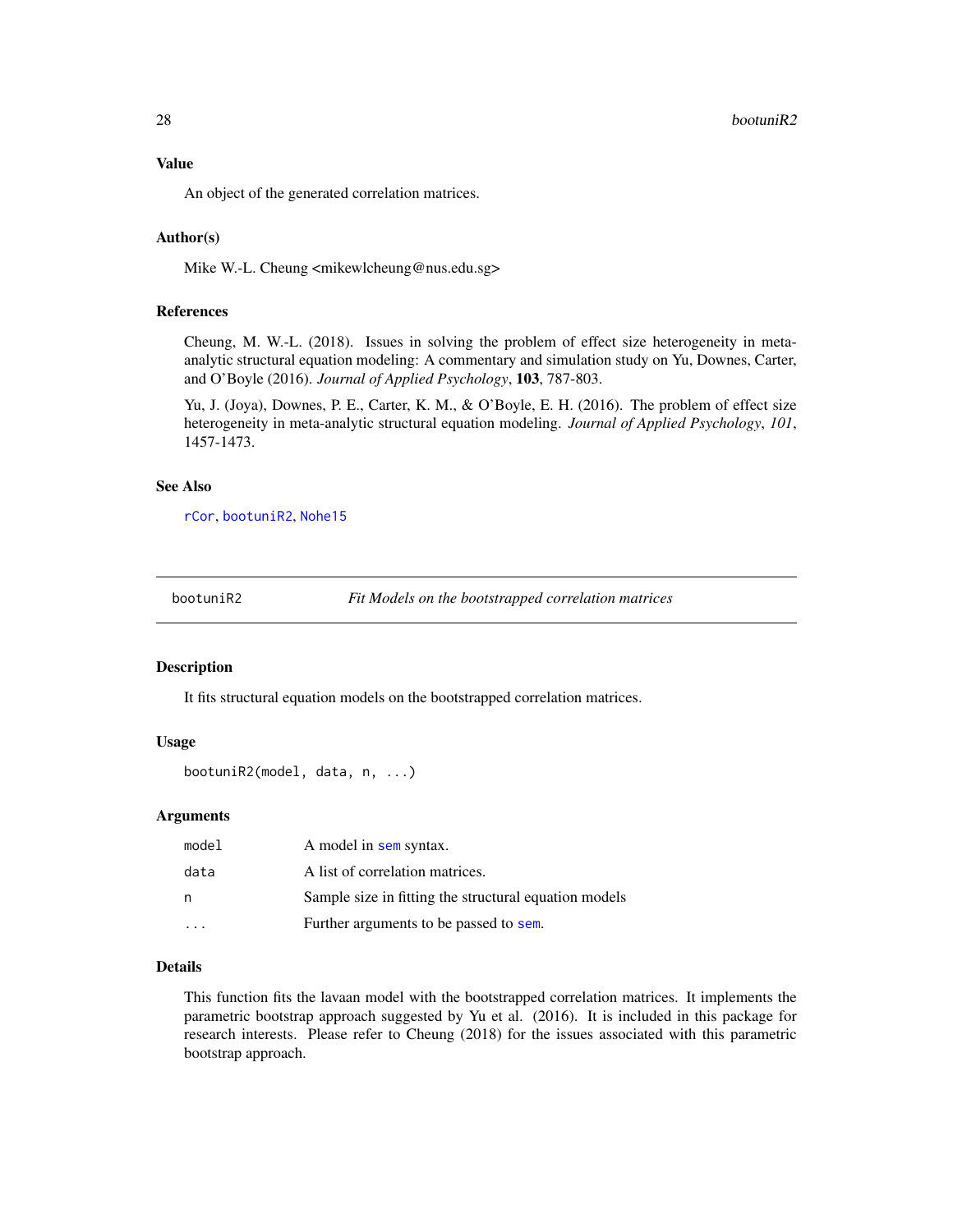#### <span id="page-28-0"></span>Bornmann07 29

# Value

A list of the fitted object from [sem](#page-0-0).

#### Author(s)

Mike W.-L. Cheung <mikewlcheung@nus.edu.sg>

#### References

Cheung, M. W.-L. (2018). Issues in solving the problem of effect size heterogeneity in metaanalytic structural equation modeling: A commentary and simulation study on Yu, Downes, Carter, and O'Boyle (2016). *Journal of Applied Psychology*, 103, 787-803.

Yu, J. (Joya), Downes, P. E., Carter, K. M., & O'Boyle, E. H. (2016). The problem of effect size heterogeneity in meta-analytic structural equation modeling. *Journal of Applied Psychology*, *101*, 1457-1473.

# See Also

[bootuniR2](#page-27-1), [tssemParaVar](#page-119-1), [Nohe15](#page-85-1)

Bornmann07 *A Dataset from Bornmann et al. (2007)*

#### Description

A dataset from Bornmann et al. (2007) for three-level meta-analysis.

# Usage

data(Bornmann07)

#### Details

The variables are:

ID ID of the study

Study Study name

Cluster Cluster for effect sizes

logOR Effect size: log odds ratio

v Sampling variance of logOR

Year Year of publication

Type Type of proposal: either Grant or Fellowship

Discipline Discipline of the proposal: either Physical sciences, Life sciences/biology, Social sciences/humanities or Multidisciplinary)

Country Country of the proposal: either the United States, Canada, Australia, United Kingdom or Europe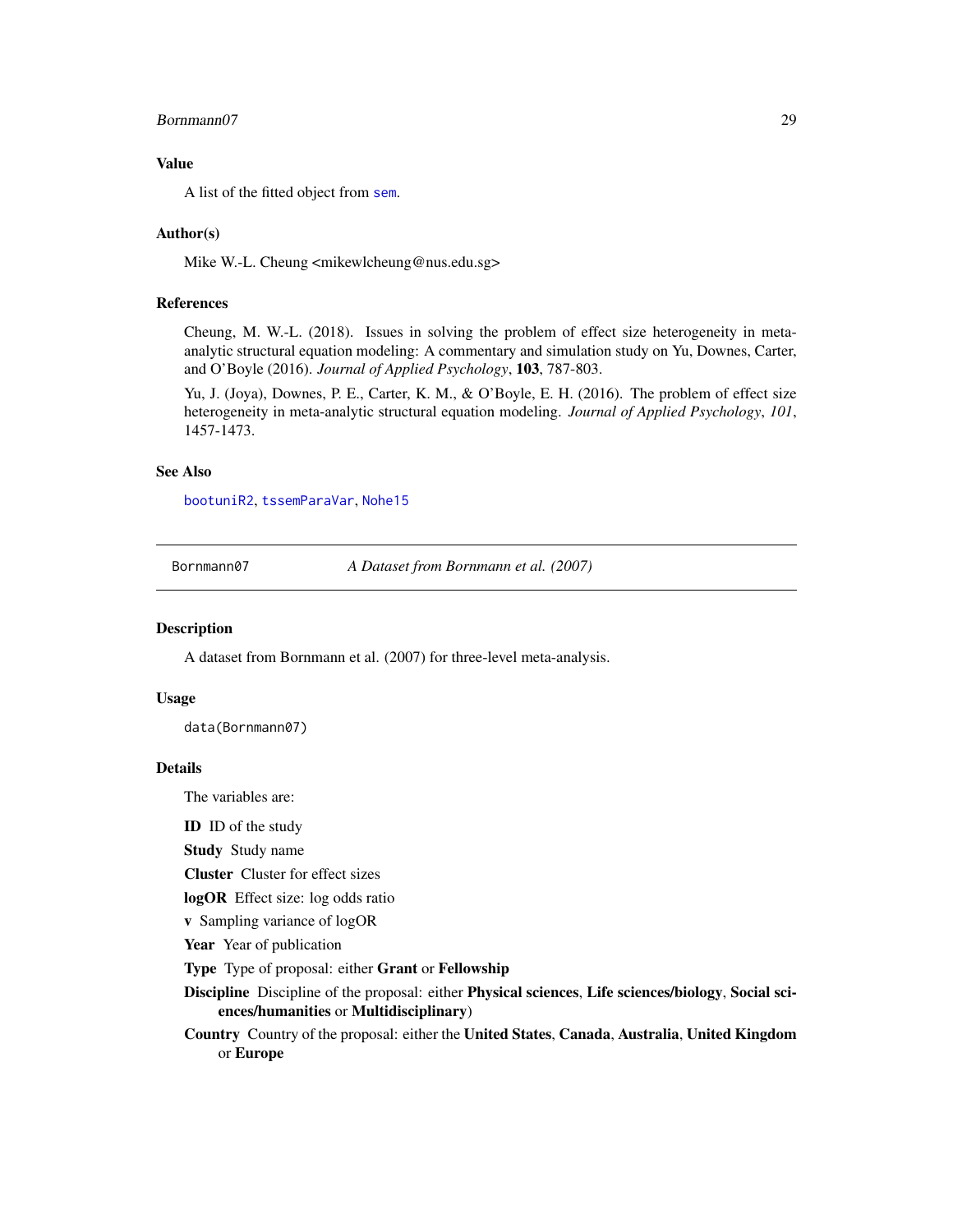# Source

Bornmann, L., Mutz, R., & Daniel, H.-D. (2007). Gender differences in grant peer review: A meta-analysis. *Journal of Informetrics*, 1(3), 226-238. doi:10.1016/j.joi.2007.03.001

# References

Cheung, M. W.-L. (2014). Modeling dependent effect sizes with three-level meta-analyses: A structural equation modeling approach. *Psychological Methods*, 19, 211-229.

Marsh, H. W., Bornmann, L., Mutz, R., Daniel, H.-D., & O'Mara, A. (2009). Gender Effects in the Peer Reviews of Grant Proposals: A Comprehensive Meta-Analysis Comparing Traditional and Multilevel Approaches. *Review of Educational Research*, 79(3), 1290-1326. doi:10.3102/0034654309334143

```
## Not run:
data(Bornmann07)
#### ML estimation method
## No predictor
summary( meta3(y=logOR, v=v, cluster=Cluster, data=Bornmann07) )
## Type as a predictor
## Grant: 0
## Fellowship: 1
summary( meta3(y=logOR, v=v, x=(as.numeric(Type)-1),
               cluster=Cluster, data=Bornmann07) )
## Centered Year as a predictor
summary( meta3(y=logOR, v=v, x=scale(Year, scale=FALSE),
               cluster=Cluster, data=Bornmann07) )
#### REML estimation method
## No predictor
summary( reml3(y=logOR, v=v, cluster=Cluster, data=Bornmann07) )
## Type as a predictor
## Grants: 0
## Fellowship: 1
summary( reml3(y=logOR, v=v, x=(as.numeric(Type)-1),
               cluster=Cluster, data=Bornmann07) )
## Centered Year as a predictor
summary( reml3(y=logOR, v=v, x=scale(Year, scale=FALSE),
               cluster=Cluster, data=Bornmann07) )
## Handling missing covariates with FIML
## MCAR
## Set seed for replication
set.seed(1000000)
## Copy Bornmann07 to my.df
```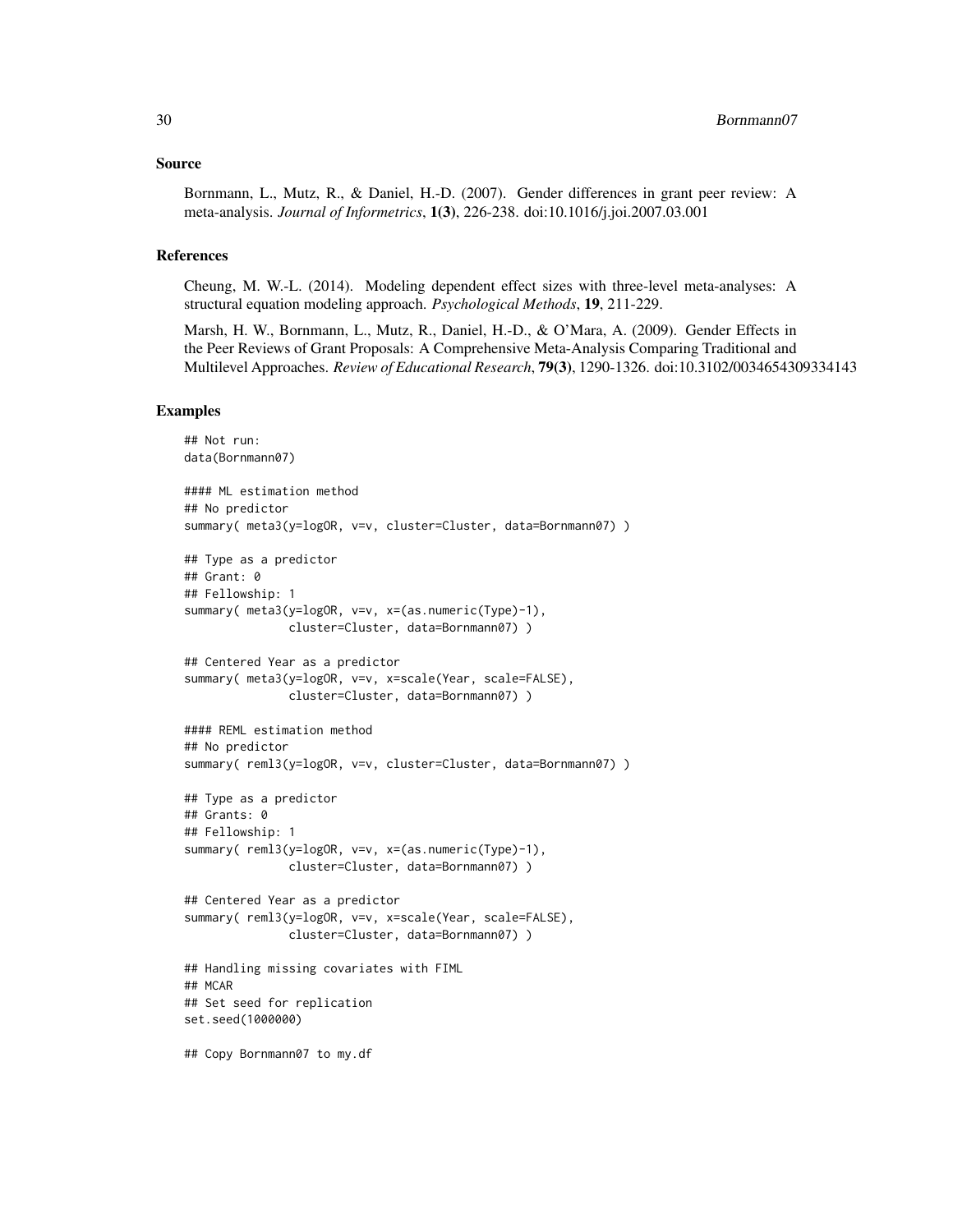#### <span id="page-30-0"></span>checkRAM 31

```
my.df <- Bornmann07
## "Fellowship": 1; "Grant": 0
my.df$Type_MCAR <- ifelse(Bornmann07$Type=="Fellowship", yes=1, no=0)
## Create 17 out of 66 missingness with MCAR
my.df$Type_MCAR[sample(1:66, 17)] <- NA
summary(meta3X(y=logOR, v=v, cluster=Cluster, x2=Type_MCAR, data=my.df))
## MAR
Type_MAR <- ifelse(Bornmann07$Type=="Fellowship", yes=1, no=0)
## Create 27 out of 66 missingness with MAR for cases Year<1996
index_MAR <- ifelse(Bornmann07$Year<1996, yes=TRUE, no=FALSE)
Type_MAR[index_MAR] <- NA
## Include auxiliary variable
summary(meta3X(y=logOR, v=v, cluster=Cluster, x2=Type_MAR, av2=Year, data=my.df))
## End(Not run)
```
<span id="page-30-1"></span>checkRAM *Check the correctness of the RAM formulation*

#### Description

It provides simple checks on the correctness of the RAM formulation.

# Usage

checkRAM(Amatrix, Smatrix, cor.analysis=TRUE)

# Arguments

| Amatrix      | An asymmetric matrix in the RAM specification with MxMatrix-class. If it is a<br>matrix, it will be converted into MxMatrix-class by the as . mxMatrix function. |
|--------------|------------------------------------------------------------------------------------------------------------------------------------------------------------------|
| Smatrix      | A symmetric matrix in the RAM specification with MxMatrix-class. If it is a<br>matrix, it will be converted into MxMatrix-class by the as mxMatrix function.     |
| cor.analysis | Logical. Analysis of correlation or covariance structure. There are additional<br>checks for cortanalysis=TRUE.                                                  |

# Value

It returns silently if no error has been detected; otherwise, it returns a warning message.

# Author(s)

Mike W.-L. Cheung <mikewlcheung@nus.edu.sg>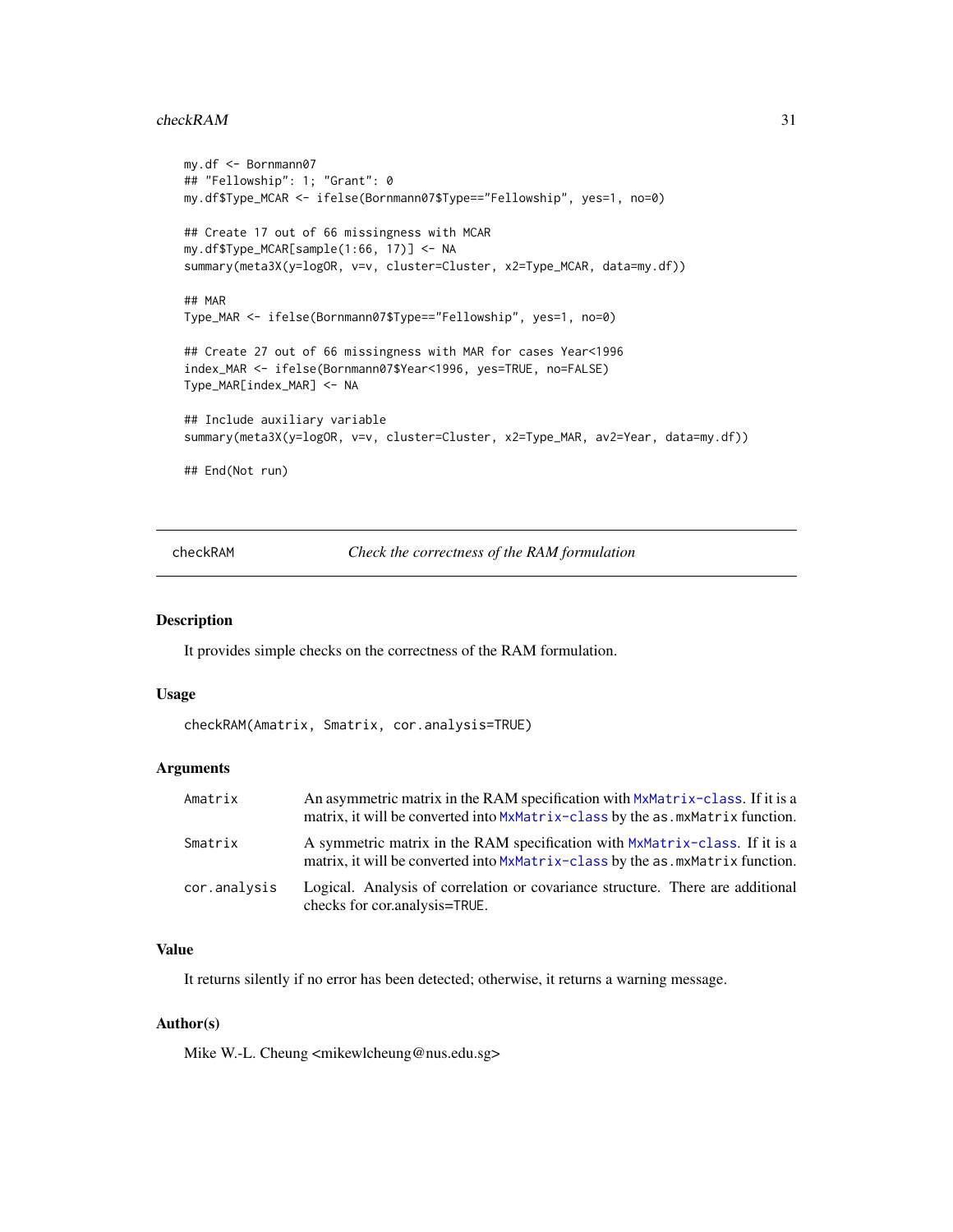# See Also

[as.mxMatrix](#page-8-1), [lavaan2RAM](#page-72-1)

# Examples

```
## Not run:
## Digman97 example
model1 <- "## Factor loadings
          Alpha=~A+C+ES
           Beta=~E+I
           ## Factor correlation
           Alpha~~Beta"
RAM1 <- lavaan2RAM(model1, obs.variables=c("A","C","ES","E","I"),
                   A.notation="on", S.notation="with")
RAM1
## The model is okay.
checkRAM(Amatrix=RAM1$A, Smatrix=RAM1$S)
## Hunter83 example
model2 <- "## Regression paths
           Job_knowledge ~ A2J*Ability
           Work_sample ~ A2W*Ability + J2W*Job_knowledge
           Supervisor ~ J2S*Job_knowledge + W2S*Work_sample
           ## Fix the variance of Ability at 1
           Ability ~~ 1*Ability
           ## Label the error variances of the dependent variables
           Job_knowledge ~~ VarE_J*Job_knowledge
           Work_sample ~~ VarE_W*Work_sample
           Supervisor ~~ VarE_S*Supervisor"
RAM2 <- lavaan2RAM(model2, obs.variables=c("Ability","Job_knowledge",
                   "Work_sample","Supervisor"))
## The model is okay.
checkRAM(Amatrix=RAM2$A, Smatrix=RAM2$S)
## End(Not run)
```
Cheung00 *Fifty Studies of Correlation Matrices used in Cheung and Chan (2000)*

# Description

This data set includes fifty studies of correlation matrices on the theory of planned theory reported by Cheung and Chan (2000).

<span id="page-31-0"></span>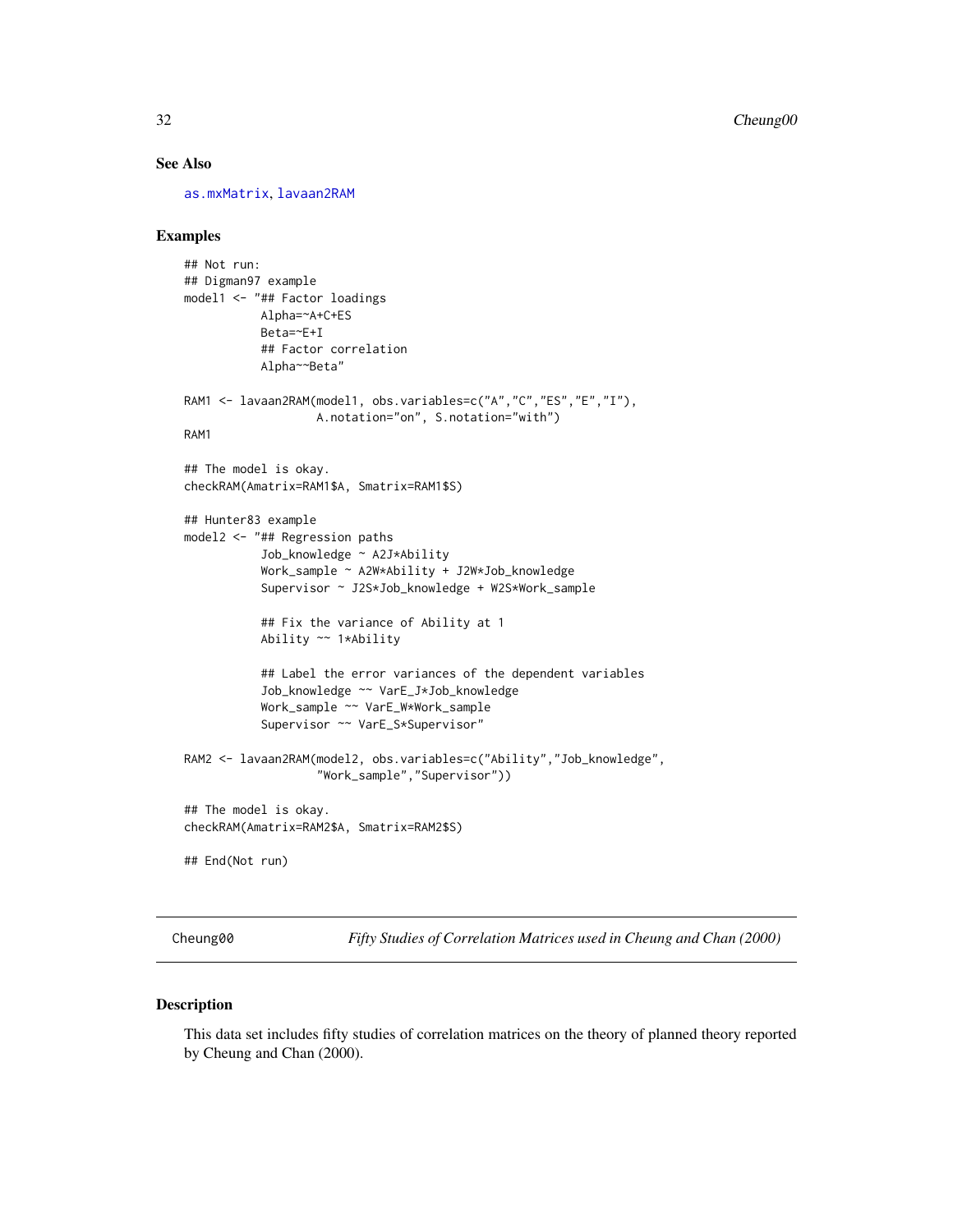# $Cheung 00$  33

#### Usage

data(Cheung00)

# Details

A list of data with the following structure:

- data A list of 50 studies of correlation matrices. The variables are the attitude toward behavior *att*, subjective norm *sn*, behavioral intention *bi*, and behavior *beh*
- n A vector of sample sizes

#### Note

These studies were extracted from the original data set for illustration purpose. Some samples contained two or more correlation matrices, and only one of them was arbitrarily selected to avoid the problem of dependence. Moreover, studies with less than 3 correlation coefficients were also excluded.

# Source

Cheung, S.-F., & Chan, D. K.-S. (2000). The role of perceived behavioral control in predicting human behavior: A meta-analytic review of studies on the theory of planned behavior. *Unpublished manuscript*, Chinese University of Hong Kong.

# References

Cheung, M.W.-L., & Cheung, S.-F. (2016). Random-effects models for meta-analytic structural equation modeling: Review, issues, and illustrations. *Research Synthesis Methods*, 7, 140-155.

```
## Not run:
data(Cheung00)
## Variable labels
labels <- colnames(Cheung00$data[[1]])
## Full mediation model
S <- create.mxMatrix(c("1",
                        ".2*cov_att_sn", "1",
                       0, 0, ".2*e_bi",
                       0, 0, 0, ".2*e_beh"),
                     type="Symm", as.mxMatrix=FALSE, byrow=TRUE)
dimnames(S) <- list(labels, labels)
S
A <- matrix(c("0","0","0","0",
              "0","0","0","0",
              ".2*att2bi", ".2*sn2bi", "0", "0",
              "0", "0", ".2*bi2beh", "0"),
            byrow=TRUE, 4, 4)
```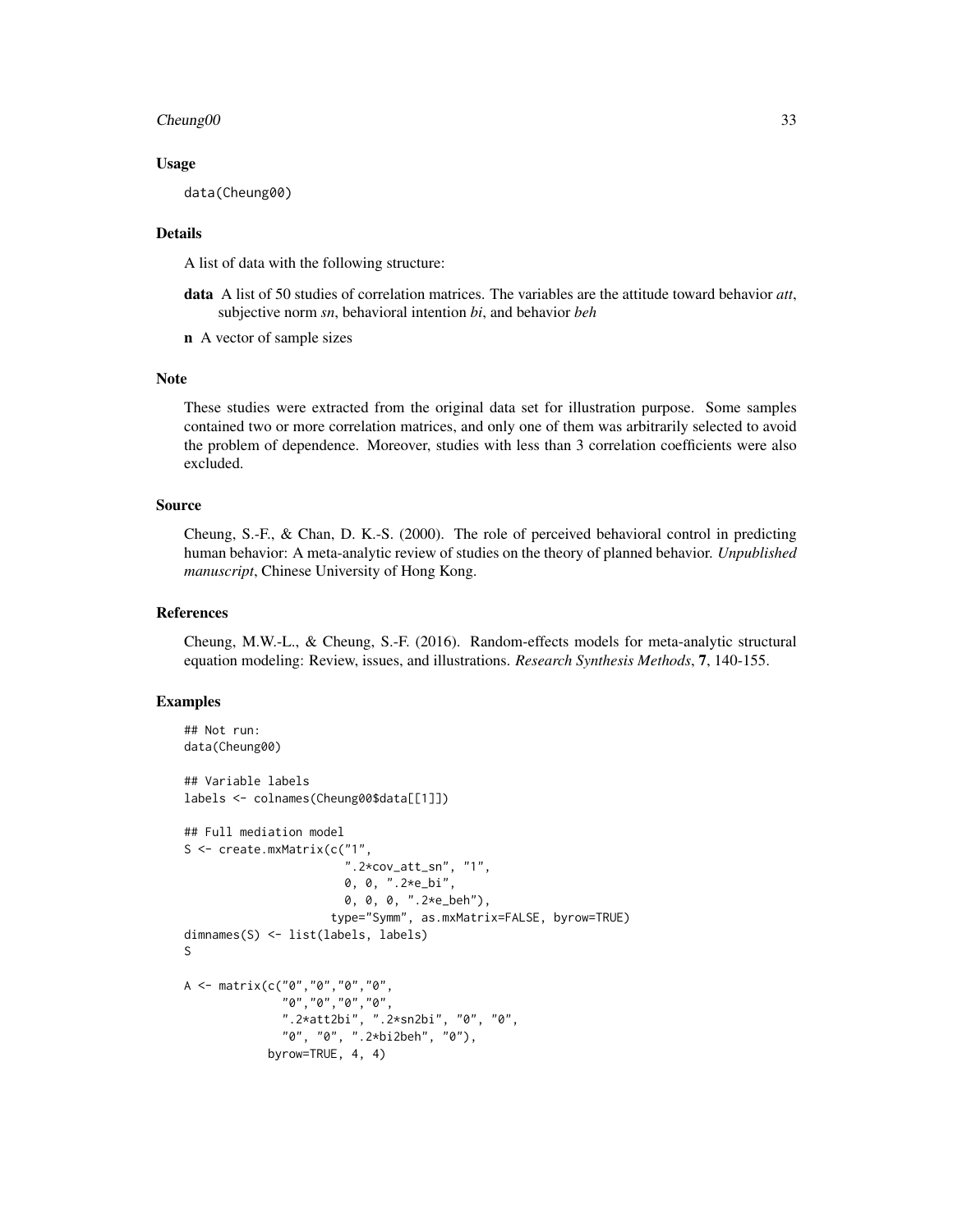#### <span id="page-33-0"></span>34 Cheung09

```
dimnames(A) <- list(labels, labels)
A
#### Random-effects model
## Stage 1 analysis
random_1 <- tssem1(Cheung00$data, Cheung00$n, method="REM", RE.type="Symm",
                   acov="individual")
summary(random_1)
## Stage 2 analysis
random_2 <- tssem2(random_1, Amatrix=A, Smatrix=S, intervals.type="LB",
                   diag.constraints=TRUE)
summary(random_2)
## Display the model
plot(random_2, what="path")
## Display the model with the parameter estimates
plot(random_2, color="yellow")
## Load the library
library("semPlot")
## End(Not run)
```
Cheung09 *A Dataset from TSSEM User's Guide Version 1.11 by Cheung (2009)*

# Description

Four studies were selected from the data set used by Cheung and Chan (2005; 2009). Some variables were randomly deleted to illustrate the analysis with missing data.

# Usage

data(Cheung09)

# Details

A list of data with the following structure:

data A list of 4 studies of correlation matrices

n A vector of sample sizes

# Source

Cheung, M. W.-L. (2009). TSSEM: A LISREL syntax generator for two-stage structural equation modeling (Version 1.11) [Computer software]. Retrieved from [http://courses.nus.edu.sg/](http://courses.nus.edu.sg/course/psycwlm/internet/tssem.zip) [course/psycwlm/internet/tssem.zip](http://courses.nus.edu.sg/course/psycwlm/internet/tssem.zip).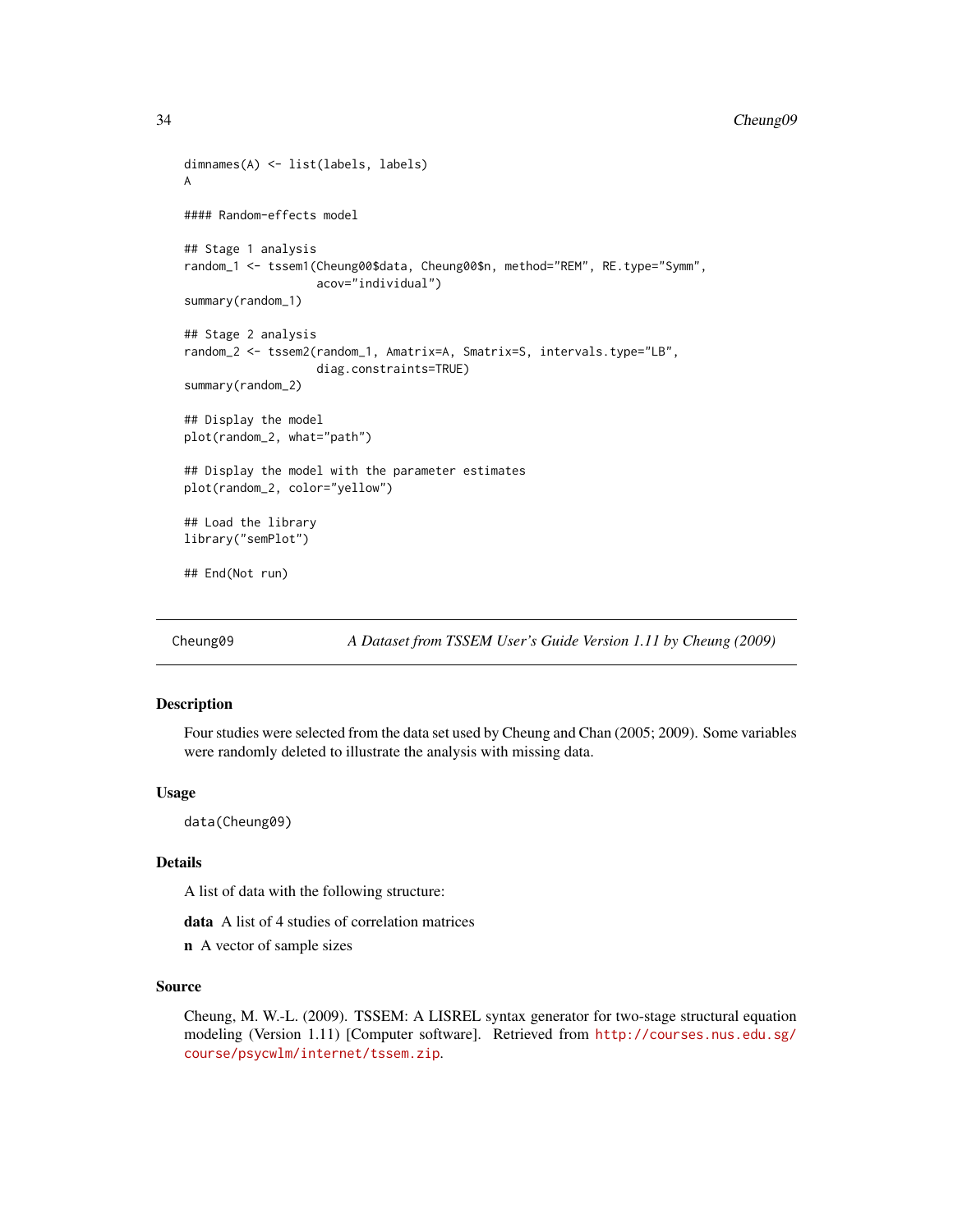### Cheung09 35

#### References

Cheung, M. W.-L., & Chan, W. (2005). Meta-analytic structural equation modeling: A two-stage approach. *Psychological Methods*, 10, 40-64.

Cheung, M. W.-L., & Chan, W. (2009). A two-stage approach to synthesizing covariance matrices in meta-analytic structural equation modeling. *Structural Equation Modeling*, 16, 28-53.

```
## Not run:
data(Cheung09)
#### Fixed-effects model: Stage 1 analysis
fixed1 <- tssem1(Cheung09$data, Cheung09$n, method="FEM")
summary(fixed1)
## Prepare a model implied matrix
## Factor correlation matrix
Phi <- create.mxMatrix( c("0.3*corf2f1","0.3*corf3f1","0.3*corf3f2"),
                      type="Stand", as.mxMatrix=FALSE )
## Error variances
Psi <- create.mxMatrix( paste("0.2*e", 1:9, sep=""), type="Diag",
                      as.mxMatrix=FALSE )
## Create Smatrix
S1 <- bdiagMat(list(Psi, Phi))
## dimnames(S1)[[1]] <- dimnames(S1)[[2]] <- c(paste("x",1:9,sep=""),
## paste("f",1:3,sep=""))
## S1
S1 <- as.mxMatrix(S1)
## Factor loadings
Lambda <- create.mxMatrix( c(".3*f1x1",".3*f1x2",".3*f1x3",rep(0,9),
                           ".3*f2x4",".3*f2x5",".3*f2x6",".3*f2x7",
                           rep(0,9),".3*f3x8",".3*f3x9"), type="Full",
                           ncol=3, nrow=9, as.mxMatrix=FALSE )
Zero1 <- matrix(0, nrow=9, ncol=9)
Zero2 <- matrix(0, nrow=3, ncol=12)
## Create Amatrix
A1 <- rbind( cbind(Zero1, Lambda),
            Zero2 )
## dimnames(A1)[[1]] <- dimnames(A1)[[2]] <- c(paste("x",1:9,sep=""),
## paste("f",1:3,sep=""))
## A1
A1 <- as.mxMatrix(A1)
## Create Fmatrix
F1 \le create. Fmatrix(c(rep(1,9), rep(0,3)))
#### Fixed-effects model: Stage 2 analysis
fixed2 <- tssem2(fixed1, Amatrix=A1, Smatrix=S1, Fmatrix=F1,
```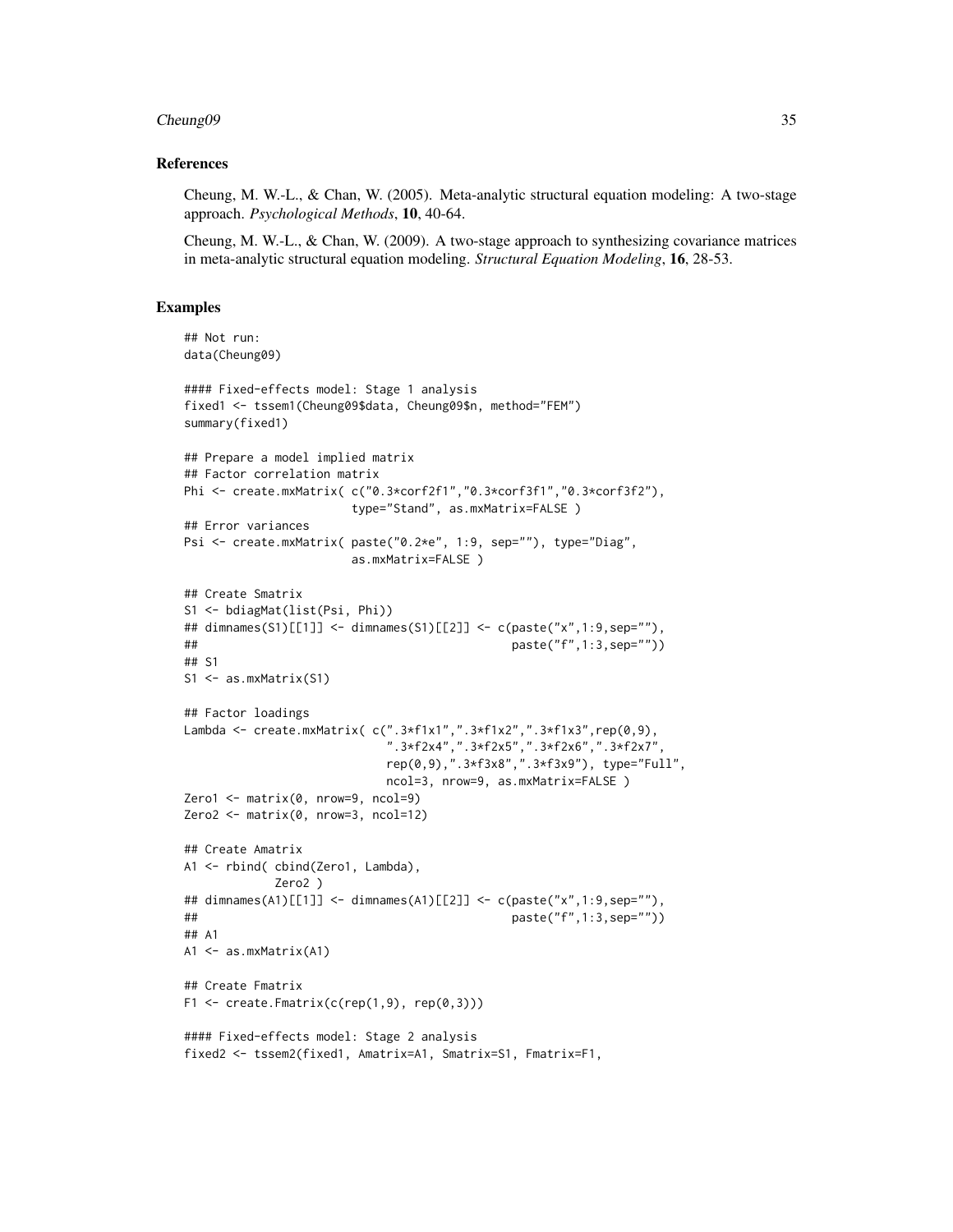```
36 coef
```

```
intervals.type="LB")
summary(fixed2)
## Display the model
plot(fixed2, what="path")
## Display the model with the parameter estimates
plot(fixed2, latNames=c("f1", "f2", "f3"), edge.label.cex=0.8,
     color="yellow")
## End(Not run)
```
coef *Extract Parameter Estimates from various classes.*

#### Description

It extracts the parameter estimates from objects of various classes.

# Usage

```
## S3 method for class 'tssem1FEM'
coef(object, ...)
## S3 method for class 'tssem1FEM.cluster'
coef(object, ...)
## S3 method for class 'tssem1REM'
coef(object, select = c("all", "fixed", "random"), ...)## S3 method for class 'wls'
coef(object, ...)
## S3 method for class 'wls.cluster'
coef(object, ...)
## S3 method for class 'meta'
coef(object, select = c("all", "fixed", "random"), ...)## S3 method for class 'meta3X'
coef(object, select = c("all", "fixed", "random", "allX"), ...)## S3 method for class 'reml'
coef(object, ...)
## S3 method for class 'MxRAMModel'
coef(object, ...)
## S3 method for class 'osmasem'
coef(object, select=c("fixed", "all", "random"), ...)
```
# Arguments

object An object returned from either class tssem1FEM, class tssem1FEM.cluster, class tssem1REM, class wls, class wls.cluster, class meta, class reml or class MxRAMModel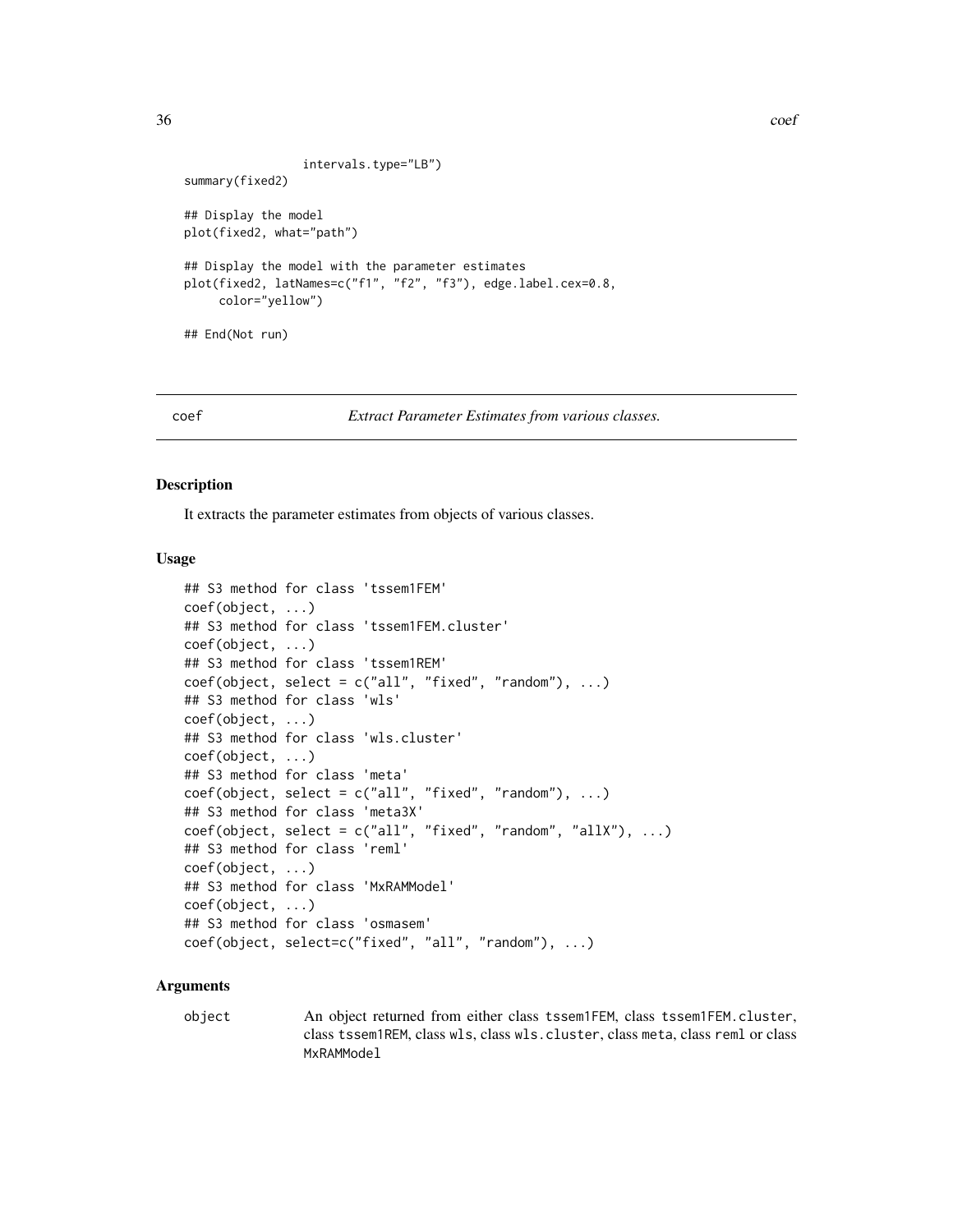#### $\text{Cooke16}$  37

| select                  | Select all for both fixed- and random-effects parameters, fixed for the fixed-   |
|-------------------------|----------------------------------------------------------------------------------|
|                         | effects parameters or random for the random-effects parameters. For meta3X       |
|                         | objects, all is used to extract all parameters including the predictors and aux- |
|                         | iliary variables.                                                                |
| $\cdot$ $\cdot$ $\cdot$ | Further arguments; currently none is used                                        |
|                         |                                                                                  |

### Value

Parameter estimates for both fixed-effects (if any) and random-effects (if any)

### Note

coef.MxRAMModel is simply a wraper of omxGetParameters. Extra arguments will be passed to it

### Author(s)

Mike W.-L. Cheung <mikewlcheung@nus.edu.sg>

## See Also

[tssem1](#page-117-0), [wls](#page-127-0), [meta](#page-77-0), [reml](#page-102-0), [omxGetParameters](#page-0-0), [osmasem](#page-89-0)

### Examples

```
## Random-effects meta-analysis
model1 <- meta(y=yi, v=vi, data=Hox02)
coef(model1)
```

```
## Fixed-effects only
coef(model1, select="fixed")
```
Cooke16 *Correlation Matrices from Cooke et al. (2016)*

## Description

The data set includes correlation matrices on using the theory of planned behavior to predict alcohol consumption reported by Cooke et al. (2016).

#### Usage

data(Cooke16)

#### Details

A list of data with the following structure:

- data A list of correlation matrices. The variables are *SN* (subjective norm), *ATT* (attitude), *PBC* (perceived behavior control), *BI* (behavioral intention), and *BEH* (behavior)
- n A vector of sample sizes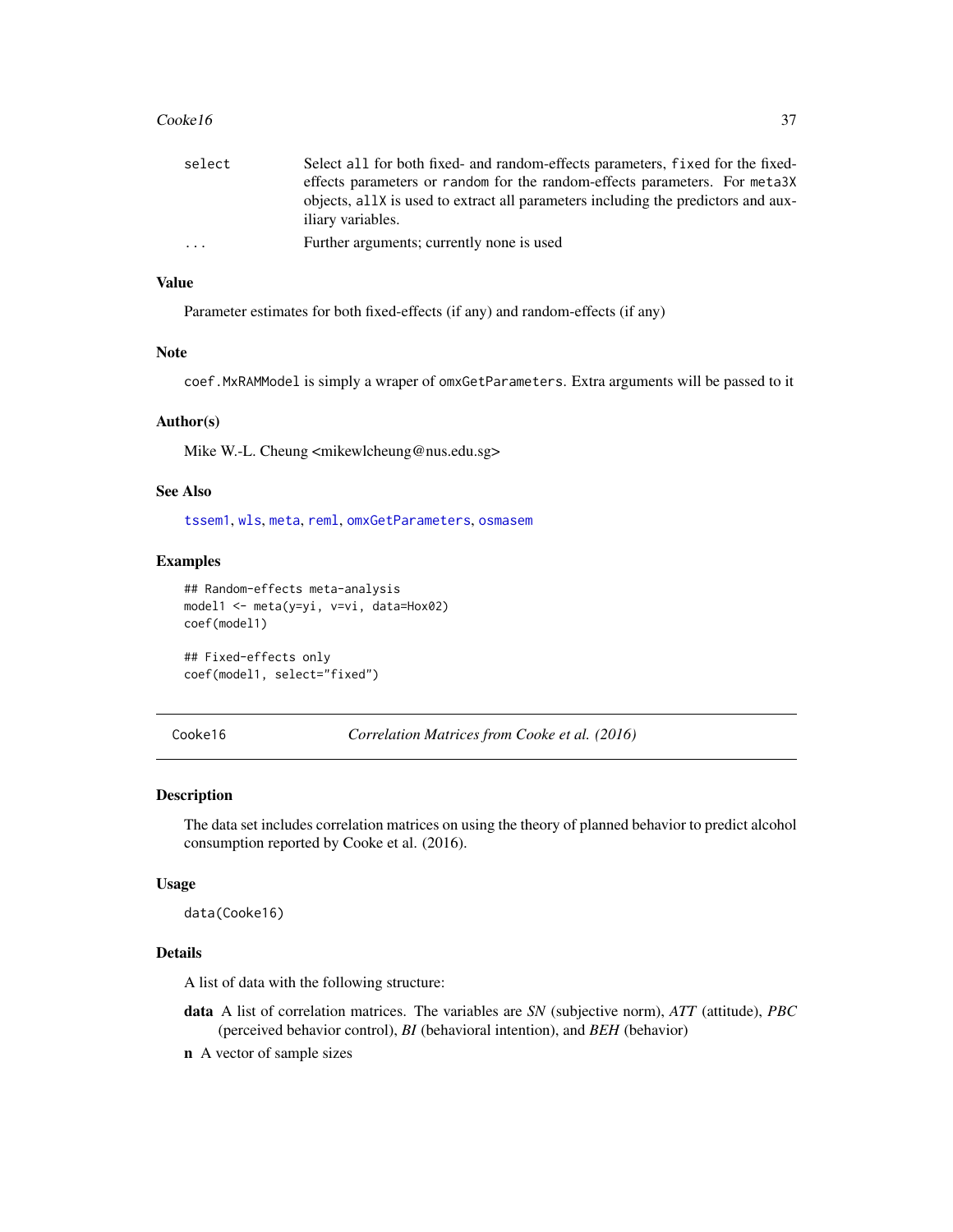### Source

Cooke, R., Dahdah, M., Norman, P., & French, D. P. (2016). How well does the theory of planned behaviour predict alcohol consumption? A systematic review and meta-analysis. *Health Psychology Review*, 10(2), 148-167.

#### References

Cheung, M. W.-L., & Hong, R. Y. (2017). Applications of meta-analytic structural equation modeling in health psychology: Examples, issues, and recommendations. *Health Psychology Review*, 11, 265-279.

```
## Not run:
## Check whether the correlation matrices are valid (positive definite)
Cooke16$data[is.pd(Cooke16$data)==FALSE]
## Since the correlation matrix in Study 3 is not positive definite,
## we exclude it in the following analyses
my.data <- Cooke16$data[-3]
my.n <- Cooke16$n[-3]
## Show the no. of studies per correlation
pattern.na(my.data, show.na = FALSE)
## Show the total sample sizes per correlation
pattern.n(my.data, my.n)
## Stage 1 analysis
## Random-effects model
random1 <- tssem1(my.data, my.n, method="REM", RE.type="Diag")
summary(random1)
A1 <- create.mxMatrix(c(0,0,0,0,0,
                        0,0,0,0,0,
                        0,0,0,0,0,
                        "0.2*SN2BI","0.2*ATT2BI","0.2*PBC2BI",0,0,
                        0,0,"0.2*PBC2BEH","0.2*BI2BEH",0),
                        type="Full", ncol=5, nrow=5,
                        byrow=TRUE, as.mxMatrix=FALSE)
## This step is not necessary but it is useful for inspecting the model.
dimnames(A1)[[1]] <- dimnames(A1)[[2]] <- colnames(Cooke16$data[[1]])
## Display A1
A1
S1 <- create.mxMatrix(c(1,
                        "0.1*ATT_SN", 1,
                        "0.1*PBC_SN", "0.1*PBC_ATT", 1,
                        0, 0, 0, "0.5*VarBI",
                        0, 0, 0, 0, "0.5*VarBEH"),
```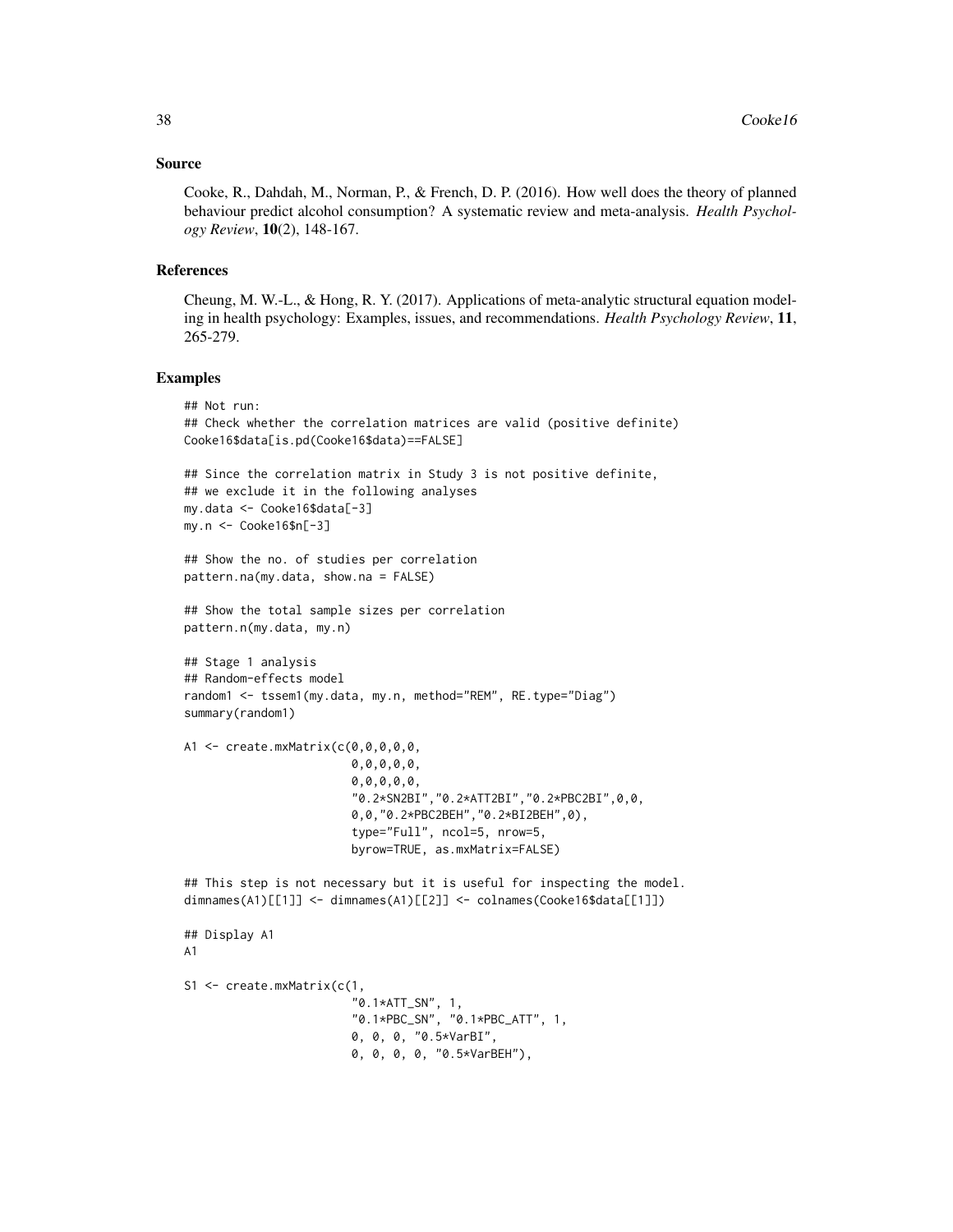#### Cooper03 39

```
type = "Symm", ncol=5, nrow=5,
                      byrow=TRUE, as.mxMatrix=FALSE)
dimnames(S1)[[1]] <- dimnames(S1)[[2]] <- colnames(Cooke16$data[[1]])
S1
## Stage 2 analysis
random2 <- tssem2(random1, Amatrix=A1, Smatrix=S1, diag.constraints=FALSE,
                  intervals.type="LB")
summary(random2)
## Display the model
plot(random2, what="path")
## Display the model with the parameter estimates
plot(random2, color="yellow")
## End(Not run)
```
Cooper03 *Selected effect sizes from Cooper et al. (2003)*

## Description

Fifty-six effect sizes from 11 districts from Cooper et al. (2003) were reported by Konstantopoulos (2011).

## Usage

data(Cooper03)

## Details

The variables are:

District District ID

Study Study ID

y Effect size

v Sampling variance

Year Year of publication

### Source

Cooper, H., Valentine, J. C., Charlton, K., & Melson, A. (2003). The Effects of Modified School Calendars on Student Achievement and on School and Community Attitudes. *Review of Educational Research*, 73(1), 1-52. doi:10.3102/00346543073001001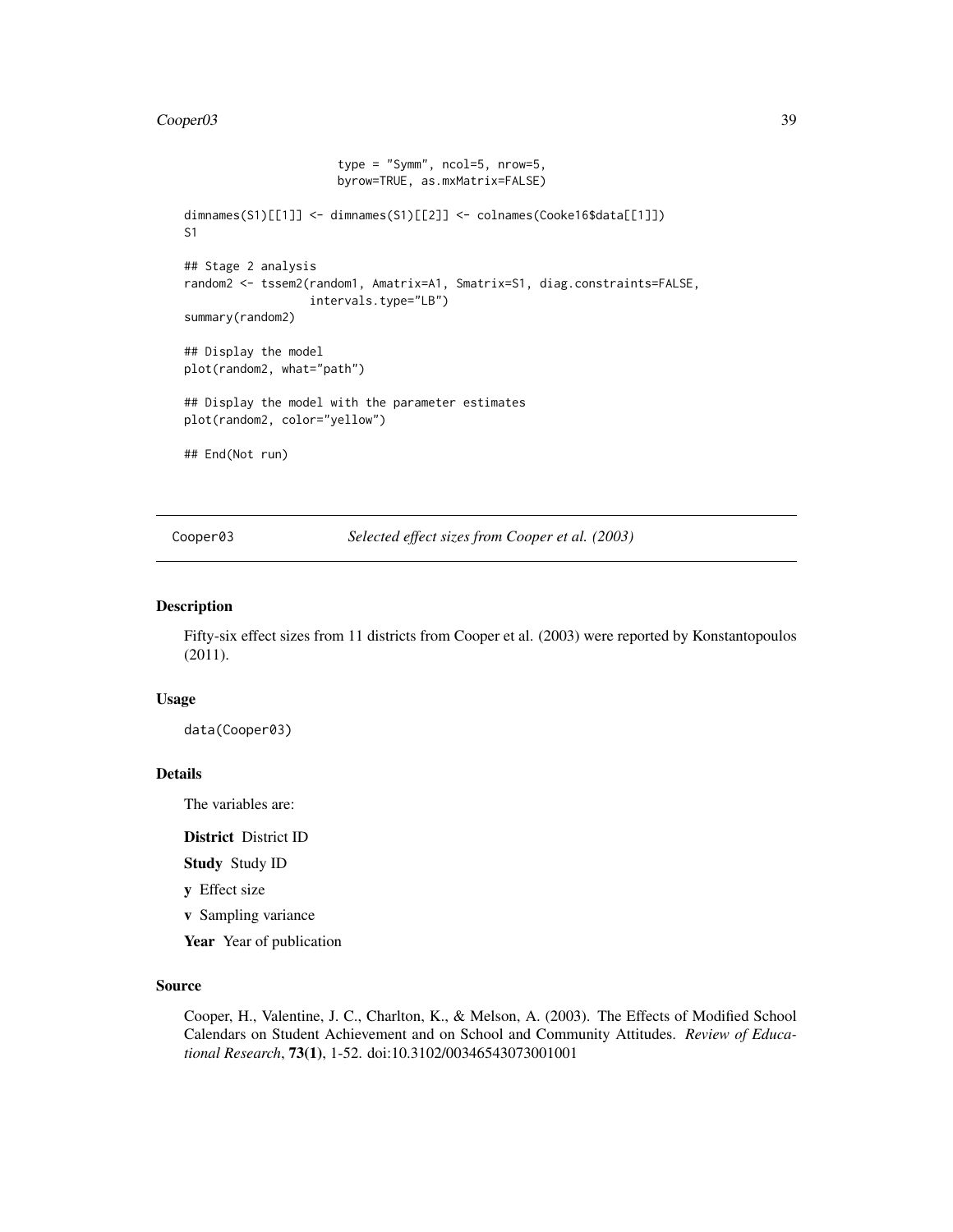## References

Konstantopoulos, S. (2011). Fixed effects and variance components estimation in three-level metaanalysis. *Research Synthesis Methods*, 2, 61-76. doi:10.1002/jrsm.35

```
## Not run:
data(Cooper03)
#### ML estimation method
## No predictor
summary( model1 <- meta3(y=y, v=v, cluster=District, data=Cooper03) )
## Show all heterogeneity indices and their 95% confidence intervals
summary( meta3(y=y, v=v, cluster=District, data=Cooper03,
               intervals.type="LB", I2=c("I2q", "I2hm", "I2am", "ICC")) )
## Year as a predictor
summary( meta3(y=y, v=v, cluster=District, x=scale(Year, scale=FALSE),
               data=Cooper03, model.name="Year as a predictor") )
## Equality of level-2 and level-3 heterogeneity
summary( model2 <- meta3(y=y, v=v, cluster=District, data=Cooper03,
                         RE2.constraints="0.2*EqTau2",
                         RE3.constraints="0.2*EqTau2",
                         model.name="Equal Tau2") )
## Compare model2 vs. model1
anova(model1, model2)
#### REML estimation method
## No predictor
summary( reml3(y=y, v=v, cluster=District, data=Cooper03) )
## Level-2 and level-3 variances are constrained equally
summary( reml3(y=y, v=v, cluster=District, data=Cooper03,
              RE.equal=TRUE, model.name="Equal Tau2") )
## Year as a predictor
summary( reml3(y=y, v=v, cluster=District, x=scale(Year, scale=FALSE),
               data=Cooper03, intervals.type="LB") )
## Handling missing covariates with FIML
## Create 20/56 MCAR data in Year
set.seed(10000)
Year_MCAR <- Cooper03$Year
Year_MCAR[sample(56, 20)] <- NA
summary( meta3X(y=y, v=v, cluster=District, x2=scale(Year_MCAR, scale=FALSE),
                data=Cooper03, model.name="NA in Year_MCAR") )
```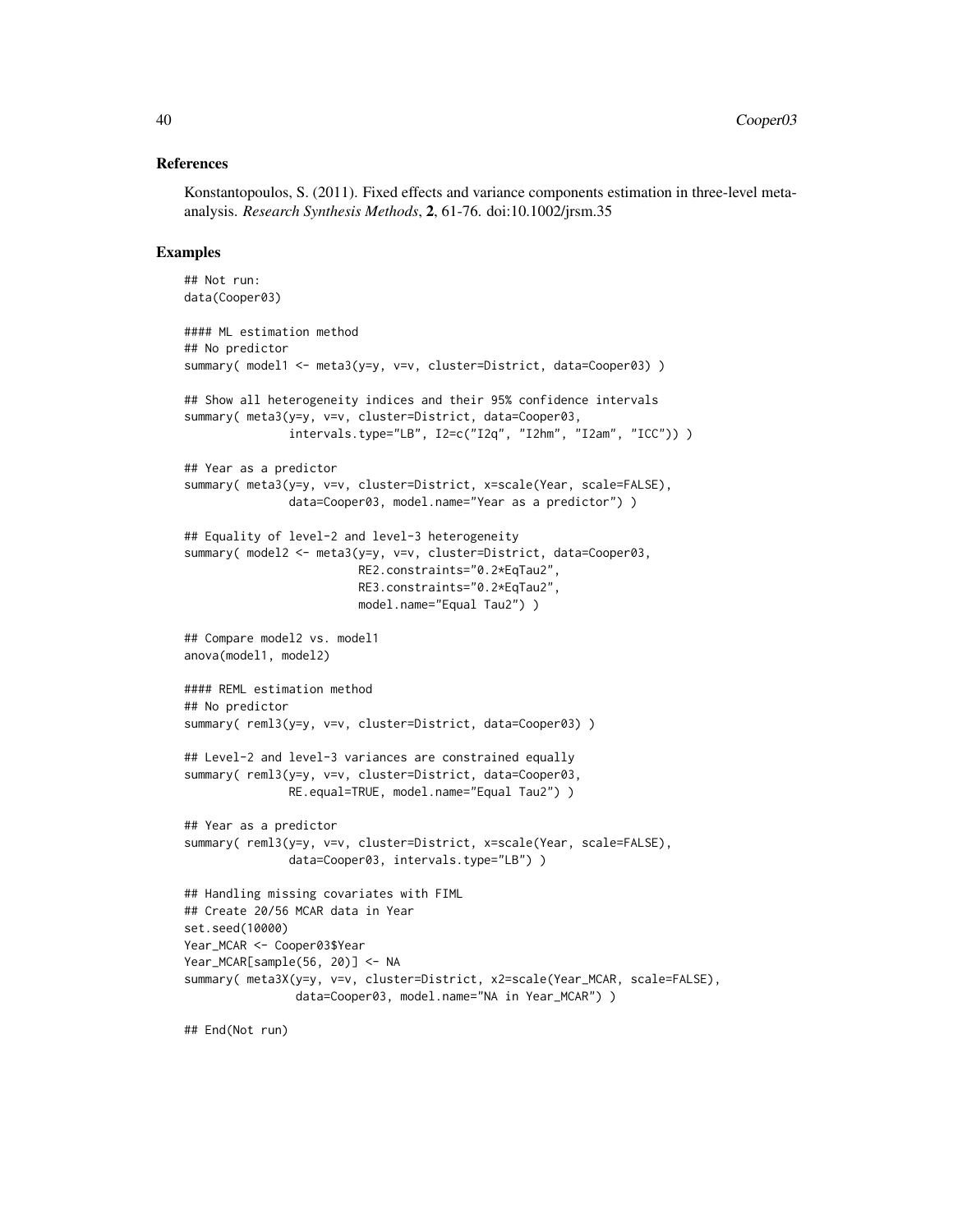Cor2DataFrame *Convert correlation or covariance matrices into a dataframe of correlations or covariances with their sampling covariance matrices*

## Description

It converts the correlation or covariance matrices into a dataframe of correlations or covariances with their asymptotic sampling covariance matrices. It uses the asyCov at the backend.

#### Usage

```
Cor2DataFrame(x, n, v.na.replace = TRUE, row.names.unique = FALSE,cor.analysis = TRUE, acov="weighted", ...)
```
### Arguments

| $\mathsf{x}$     | A correlation/covariance matrix or a list of correlation/covariance matrices.                                                                                                                                                                |
|------------------|----------------------------------------------------------------------------------------------------------------------------------------------------------------------------------------------------------------------------------------------|
| n                | Sample size or a vector of sample sizes                                                                                                                                                                                                      |
| v.na.replace     | Logical. Missing value is not allowed in definition variables. If it is TRUE (the<br>$default$ , missing value is replaced by a large value (1e10). These values are not<br>used in the analysis.                                            |
| row.names.unique |                                                                                                                                                                                                                                              |
|                  | Logical, If it is FALSE (the default), unique row names are not created.                                                                                                                                                                     |
| cor.analysis     | Logical. The output is either a correlation or covariance matrix.                                                                                                                                                                            |
| acov             | If it is weighted, the average correlation/covariance matrix is calculated based<br>on the weighted mean with the sample sizes. The average correlation/covariance<br>matrix is used to calculate the sampling variance-covariance matrices. |
|                  | Further arguments to be passed to asyCov.                                                                                                                                                                                                    |

## Value

A list of components: (1) a data frame of correlations or covariances with their sampling covariance matrices; (2) a vector of sample sizes; (3) labels of the correlations; and (3) labels of their sampling covariance matrices.

### Author(s)

Mike W.-L. Cheung <mikewlcheung@nus.edu.sg>

## See Also

[asyCov](#page-9-0), [osmasem](#page-89-0), [create.vechsR](#page-48-0), [create.Tau2](#page-45-0), [create.V](#page-47-0)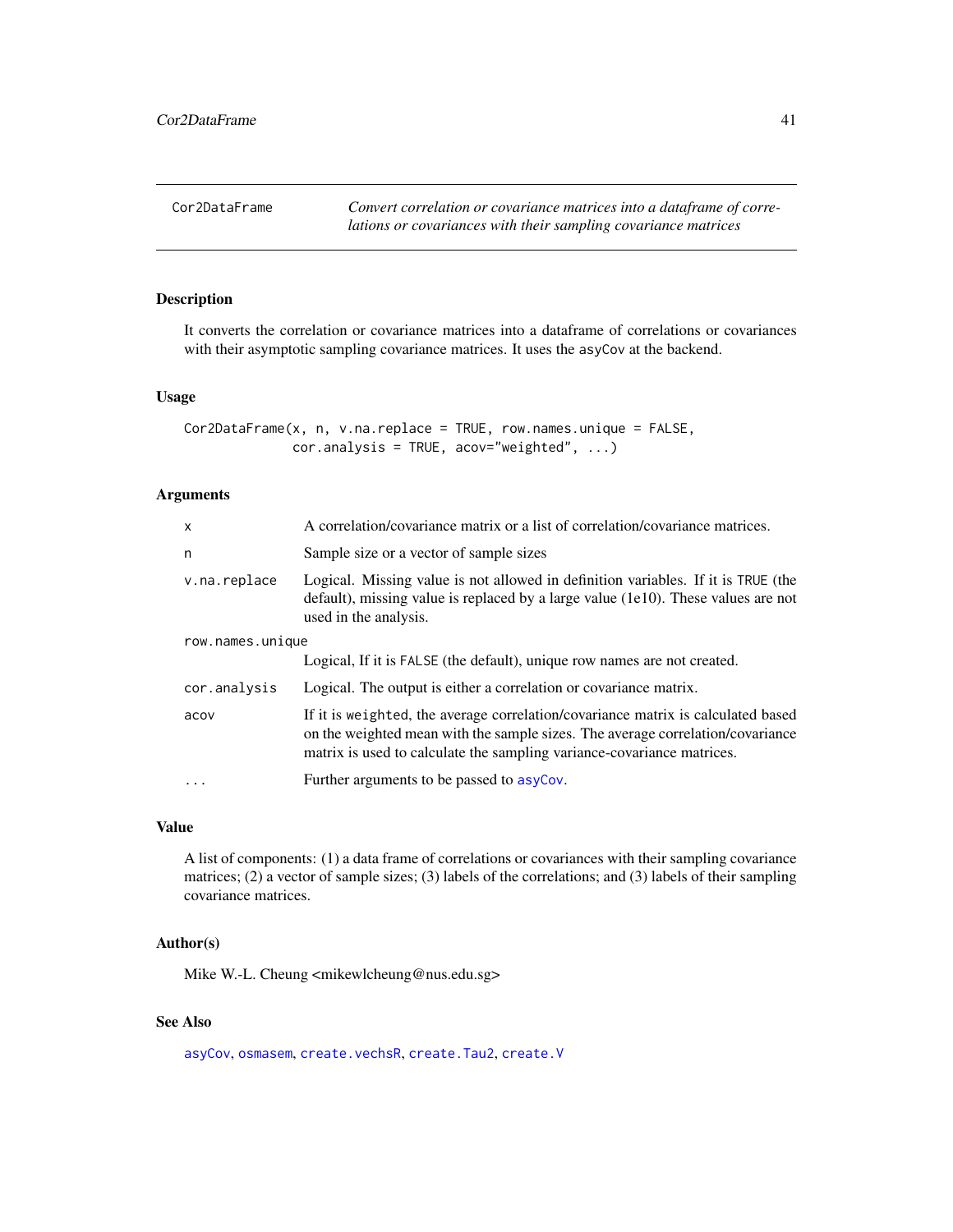## Examples

```
## Not run:
my.df <- Cor2DataFrame(Nohe15A1$data, Nohe15A1$n)
## Data
my.df$data
## Sample sizes
my.df$n
## ylabels
my.df$ylabels
## vlabels
my.df$vlabels
## End(Not run)
```
<span id="page-41-0"></span>create.Fmatrix *Create an F matrix to select observed variables*

## Description

It creates an F matrix to select observed variables for wls function.

## Usage

```
create.Fmatrix(x, name, as.mxMatrix=TRUE, ...)
```
## Arguments

| $\mathsf{x}$            | A vector of logical type                                                                                     |
|-------------------------|--------------------------------------------------------------------------------------------------------------|
| name                    | Name of the matrix. If it is missing, "Fmatrix" will be used.                                                |
| as.mxMatrix             | Logical. If it is TRUE, the output is a matrix of MxMatrix-class. If it is FALSE,<br>it is a numeric matrix. |
| $\cdot$ $\cdot$ $\cdot$ | Not used.                                                                                                    |

## Author(s)

Mike W.-L. Cheung <mikewlcheung@nus.edu.sg>

## See Also

[as.mxMatrix](#page-8-0), [create.mxMatrix](#page-42-0), [wls](#page-127-0)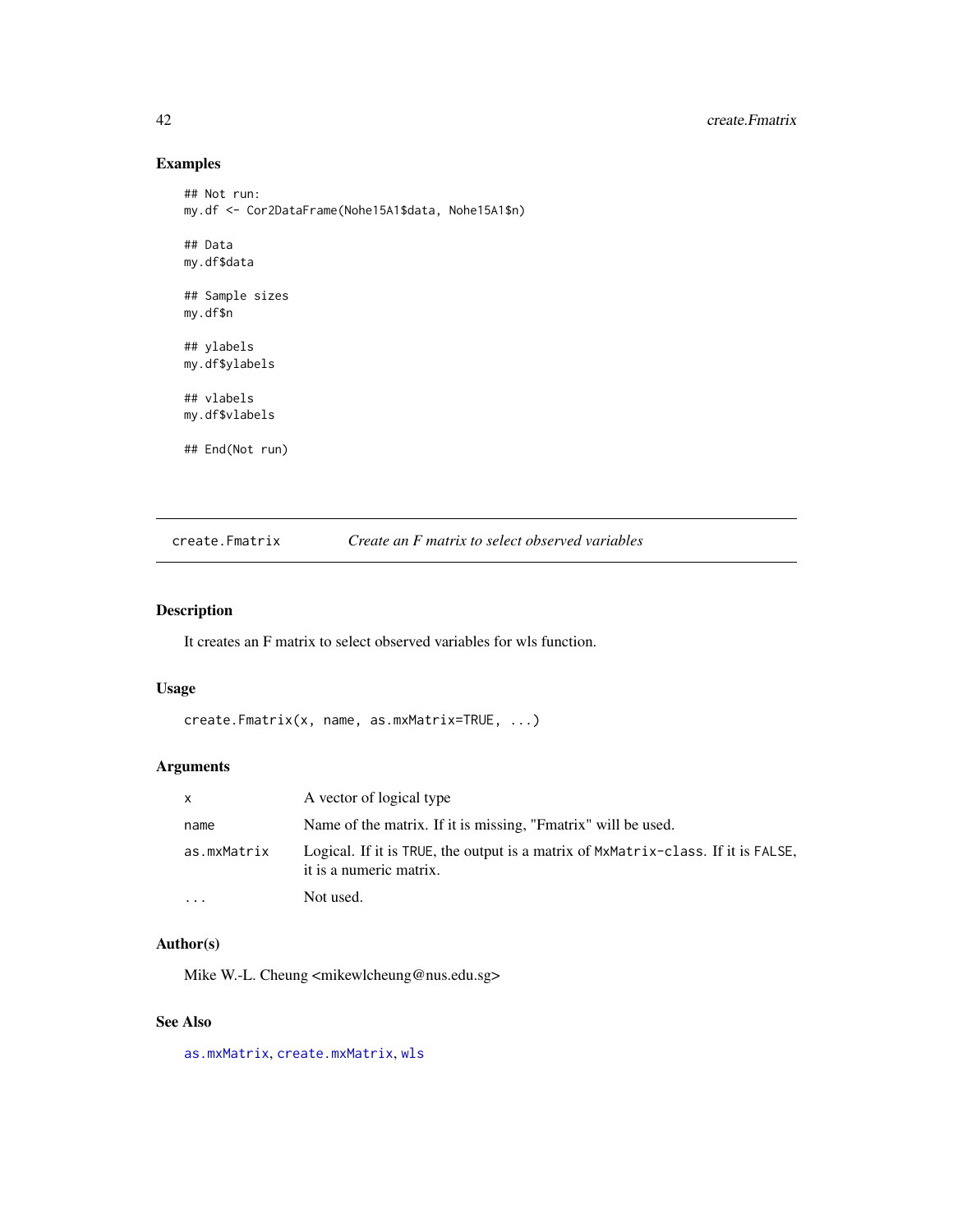## create.mxMatrix 43

## Examples

```
## Select the first 3 variables while the other 2 variables are latent.
create.Fmatrix(c(1,1,1,0,0))
# FullMatrix 'Fmatrix'
#
# @labels: No labels assigned.
#
# @values
# [,1] [,2] [,3] [,4] [,5]
# [1,] 1 0 0 0 0
# [2,] 0 1 0 0 0
# [2, 1 0 1 0 0 0<br># [3, 1 0 0 1 0 0#
# @free: No free parameters.
#
# @lbound: No lower bounds assigned.
#
# @ubound: No upper bounds assigned.
create.Fmatrix(c(1,1,1,0,0), as.mxMatrix=FALSE)
# [,1] [,2] [,3] [,4] [,5]
# [1,] 1 0 0 0 0
# [2,] 0 1 0 0 0
# [3,] 0 0 1 0 0
```
<span id="page-42-0"></span>create.mxMatrix *Create a Vector into MxMatrix-class*

## Description

It converts a vector into MxMatrix-class via mxMatrix.

## Usage

```
create.mxMatrix(x, type=c("Full","Symm","Diag","Stand"), ncol=NA,
nrow=NA, as.mxMatrix=TRUE, byrow=FALSE, ...)
```
## Arguments

| X           | A character or numeric vector                                                                                                                |
|-------------|----------------------------------------------------------------------------------------------------------------------------------------------|
| type        | Matrix type similar to those listed in mxMatrix                                                                                              |
| ncol        | The number of columns. It is necessary when type="Full". It is ignored and<br>determined by the length of x for the other types of matrices. |
| nrow        | The number of rows. It is necessary when type="Full". It is ignored and<br>determined by the length of x for the other types of matrices.    |
| as.mxMatrix | Logical. If it is TRUE, the output is a matrix of MxMatrix-class. If it is FALSE,<br>it is a numeric matrix.                                 |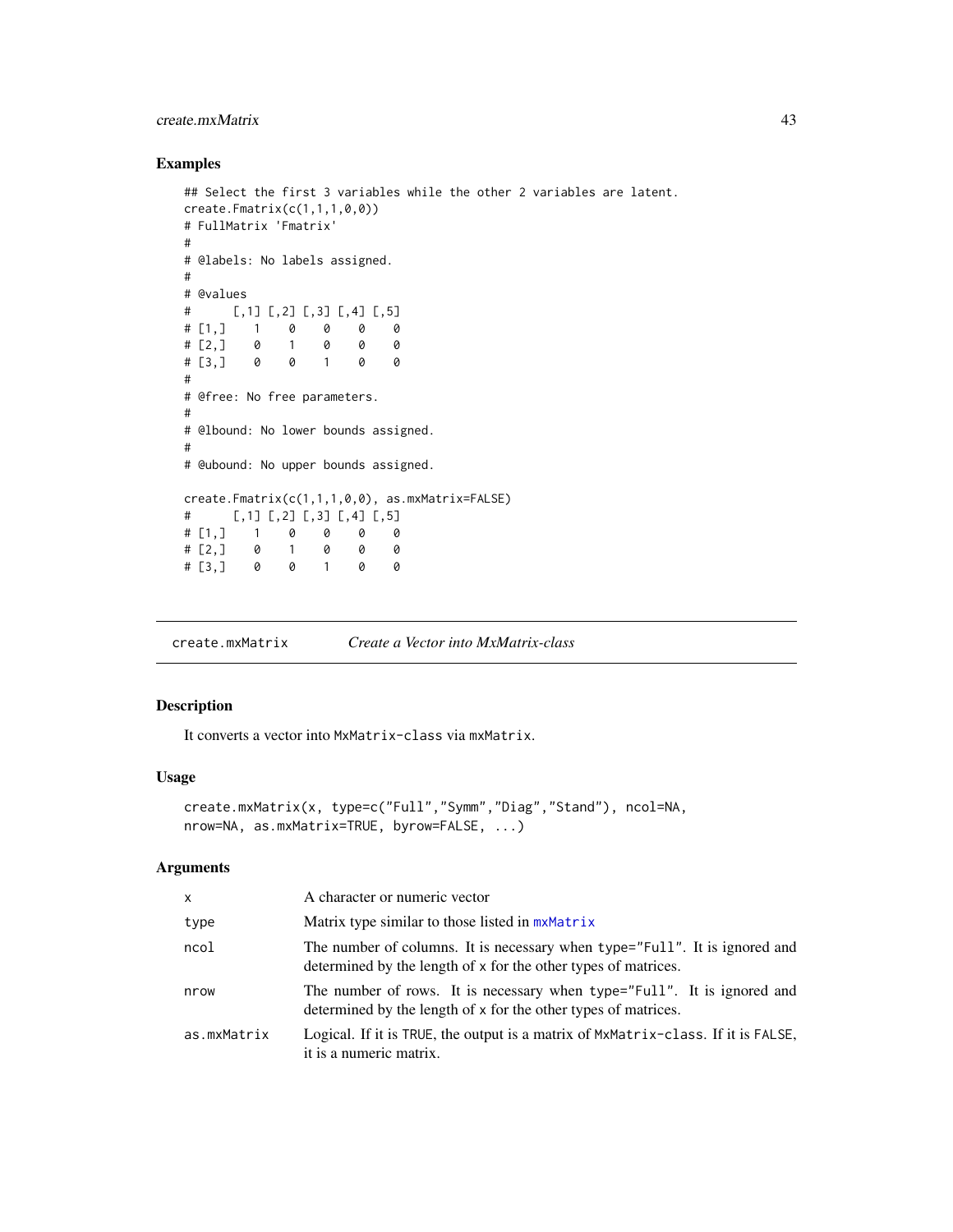| byrow                   | Logical. If FALSE (the default) the matrix is filled by columns, otherwise the<br>matrix is filled by rows.                                                    |
|-------------------------|----------------------------------------------------------------------------------------------------------------------------------------------------------------|
| $\cdot$ $\cdot$ $\cdot$ | Further arguments to be passed to mxMatrix. Please note that type, nrow, ncol,<br>values, free and labels will be created automatically. Thus, these arguments |
|                         | except labels should be avoided in                                                                                                                             |

## Details

If there are non-numeric values in x, they are treated as the labels of the free parameters. If an "\*" is present, the numeric value on the left-hand side will be treated as the starting value for a free parameter or a fixed value for a fixed parameter. If it is a matrix of numeric values, there are no free parameters in the output matrix. nrow and ncol will be calculated from the length of x unless type="Full" is specified.

## Value

A [MxMatrix-class](#page-0-0) object with the same dimensions as x

### Author(s)

Mike W.-L. Cheung <mikewlcheung@nus.edu.sg>

## See Also

[mxMatrix](#page-0-0), [create.mxMatrix](#page-42-0), [create.Fmatrix](#page-41-0)

```
## a and b are free parameters with starting values and labels
(a1 \leq c(1:4, "5*a", 6, "7*b", 8, 9))(mat1 <- create.mxMatrix(a1, ncol=3, nrow=3, name="mat1"))
## Arrange the elements by row
(mat2 <- create.mxMatrix(a1, ncol=3, nrow=3, as.mxMatrix=FALSE, byrow=TRUE))
(a3 \leq c(1:3, '4*f4', '5*f5', '6*f6"))(mat3 <- create.mxMatrix(a3, type="Symm", name="mat3"))
## Create character matrix
(mat4 <- create.mxMatrix(a3, type="Symm", as.mxMatrix=FALSE))
## Arrange the elements by row
(mat5 <- create.mxMatrix(a3, type="Symm", as.mxMatrix=FALSE, byrow=TRUE))
(mat6 <- create.mxMatrix(a3, type="Diag", lbound=6:1, name="mat6"))
```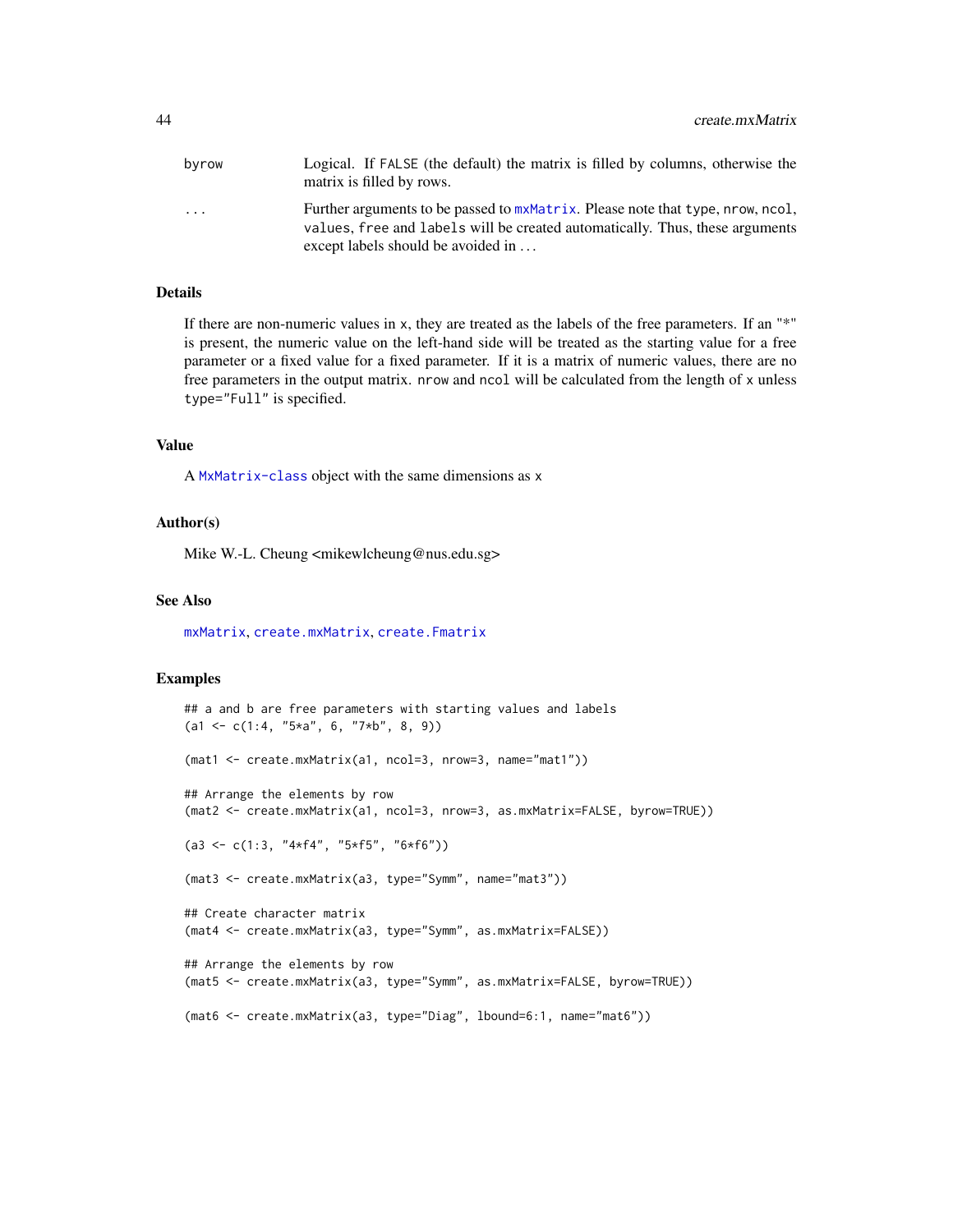create.mxModel *Create an mxModel*

## Description

It creates a mxModel from a RAM object.

### Usage

```
create.mxModel(model.name="mxModel", RAM=NULL, Amatrix=NULL,
               Smatrix=NULL, Fmatrix=NULL, Mmatrix=NULL,
               Vmatrix=NULL, data, intervals.type = c("z", "LB"),
               mx.algebras=NULL, mxModel.Args=NULL,
               mxRun.Args=NULL, var.names=NULL,
               suppressWarnings=TRUE,
               silent=TRUE, run=TRUE, ...)
```
## Arguments

| model.name                    | A string for the model name in mxModel.                                                                                                                                                                                                                                                                                                                    |
|-------------------------------|------------------------------------------------------------------------------------------------------------------------------------------------------------------------------------------------------------------------------------------------------------------------------------------------------------------------------------------------------------|
| RAM                           | A RAM object including a list of matrices of the model returned from lavaan2RAM.                                                                                                                                                                                                                                                                           |
| Amatrix                       | If RAM is not specified, an Amatrix is required.                                                                                                                                                                                                                                                                                                           |
| Smatrix                       | If RAM is not specified, an Smatrix is required.                                                                                                                                                                                                                                                                                                           |
| Fmatrix                       | If RAM is not specified, an Fmatrix is required.                                                                                                                                                                                                                                                                                                           |
| Mmatrix                       | If RAM is not specified, an Mmatrix is required.                                                                                                                                                                                                                                                                                                           |
| Vmatrix                       | A V-known matrix of the variables. If it is specified, it will be added into the<br>Smatrix.                                                                                                                                                                                                                                                               |
| data                          | A data frame or matrix of data. Alternatively, users may provide a mxData<br>object.                                                                                                                                                                                                                                                                       |
|                               | intervals. type Either z (default if missing) or LB. If it is z, it calculates the 95% confidence<br>intervals (CIs) based on the estimated standard error. If it is LB, it calculates the<br>95% likelihood-based CIs on the parameter estimates.                                                                                                         |
| mx.algebras                   | A list of mxMatrix or mxAlgebra objects on the Amatrix, Smatrix, Fmatrx,<br>and Mmatrix. It can be used to define new functions of parameters and their LB-<br>CIs. For example, if the regression coefficients to calculate an indirect effect are<br>stored in $A[1,2]$ and $A[1,3]$ , we may define list(ind=mxAlgebra(Amatrix[1,2]*Amatrix[1,3], name= |
| mxModel.Args                  | A list of arguments passed to mxModel.                                                                                                                                                                                                                                                                                                                     |
| mxRun.Args                    | A list of arguments passed to mxRun.                                                                                                                                                                                                                                                                                                                       |
| var.names<br>suppressWarnings | If it is NULL (the default), the var. names are extracted from Fmatrix\$values.                                                                                                                                                                                                                                                                            |
|                               | Logical. If it is TRUE, warnings are suppressed. This argument is passed to<br>mxRun.                                                                                                                                                                                                                                                                      |
| silent                        | Logical. An argument is passed to mxRun                                                                                                                                                                                                                                                                                                                    |
| run                           | Logical. If FALSE, only return the mx model without running the analysis.                                                                                                                                                                                                                                                                                  |
| $\cdots$                      | Not used yet.                                                                                                                                                                                                                                                                                                                                              |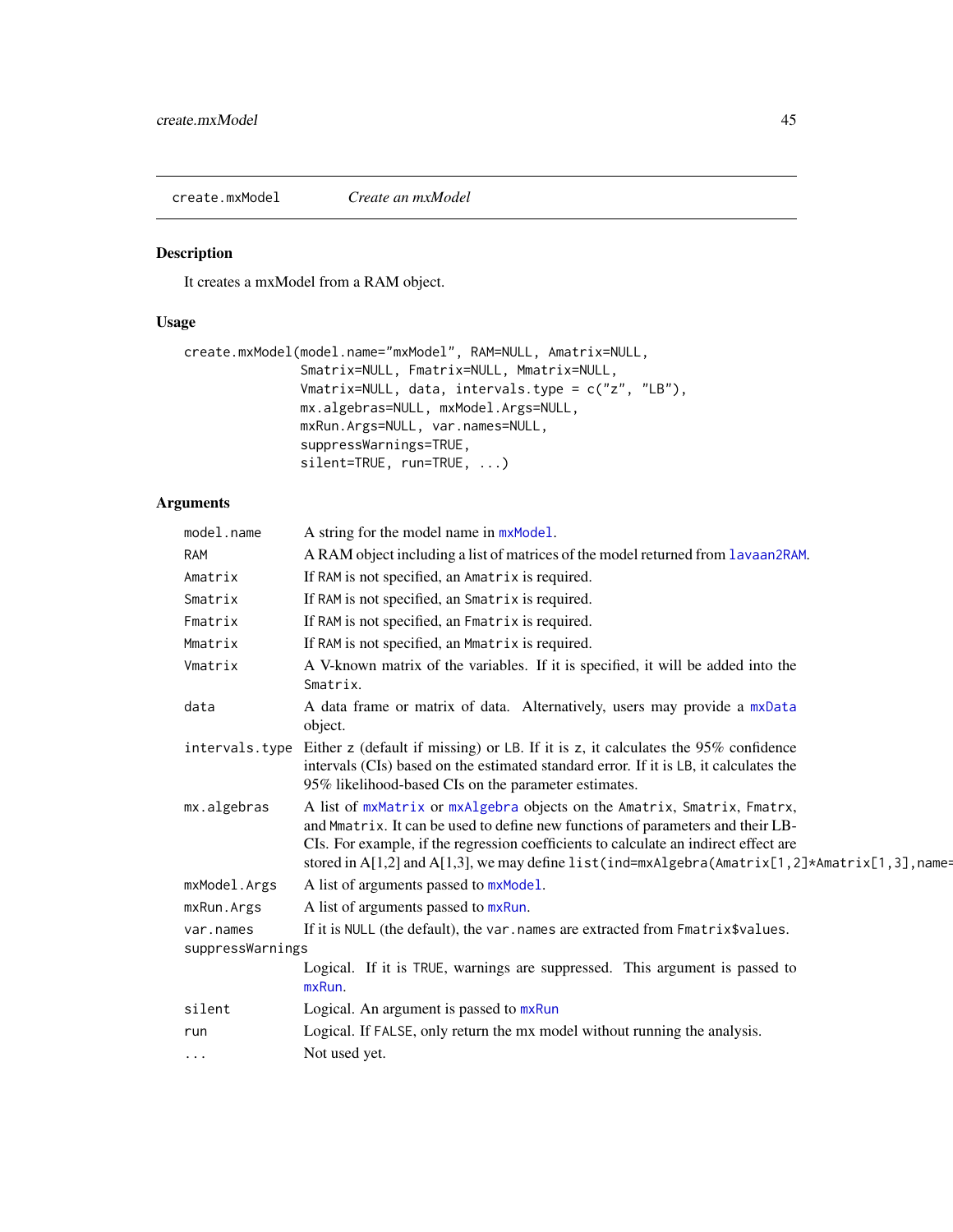## Value

An object of class mxModel

## Author(s)

Mike W.-L. Cheung <mikewlcheung@nus.edu.sg>

## Examples

```
## Not run:
## Generate data
set.seed(100)
n < -100x \le - rnorm(n)
y <- 0.5*x + rnorm(n, mean=0, sd=sqrt(1-0.5^2))
my.df <- data.frame(y=y, x=x)
## Regression model
model \leftarrow "y \sim x # Regress y on x
          y \sim 1 # Intercept of y
          x \sim 1 # Mean of x''plot(model)
RAM <- lavaan2RAM(model, obs.variables=c("y", "x"))
my.fit <- create.mxModel(RAM=RAM, data=my.df)
summary(my.fit)
## A meta-analysis
model <- "yi ~~ tau2*yi
          yi ~ mu*1"
RAM <- lavaan2RAM(model, obs.variables=c("yi"))
## Create a v-known matrix
Vmatrix <- as.mxMatrix("0*data.vi", name="Vmatrix")
my.fit <- create.mxModel(RAM=RAM, Vmatrix=Vmatrix, data=Hox02)
summary(my.fit)
## End(Not run)
```
<span id="page-45-0"></span>create.Tau2 *Create a variance component of the heterogeneity of the random effects*

### Description

It creates variance component of the heterogeneity of the random effects by decomposing the variance component into matrices of correlation and standard deviations.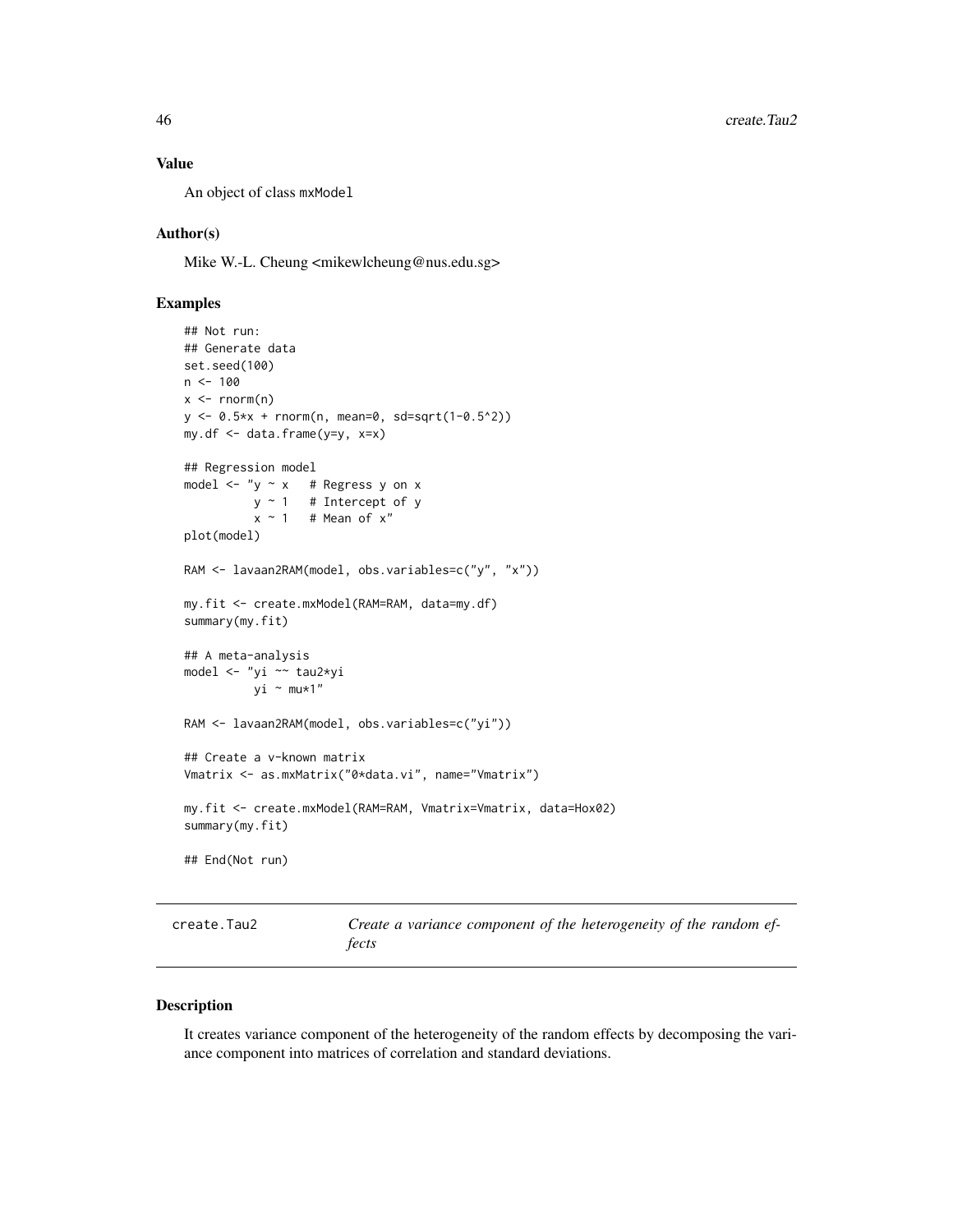#### $\text{create,Tau2}$  and  $\text{true}$  47

# Usage

```
create.Tau2(RAM, no.var, RE.type = c("Diag", "Symm", "Zero", "User"),
            RE.User=NULL, Transform = c("expLog", "sqSD"),
            RE.startvalues=0.05)
```
## Arguments

| <b>RAM</b> | The RAM model for testing. no. var is calculated from it.                                                                                                                                                                                                                                                                                                                                                                                                                                             |
|------------|-------------------------------------------------------------------------------------------------------------------------------------------------------------------------------------------------------------------------------------------------------------------------------------------------------------------------------------------------------------------------------------------------------------------------------------------------------------------------------------------------------|
| no.var     | If RAM is missing, the user has to specify the no. var argument. It represents the<br>no. var by no. var of the random effects).                                                                                                                                                                                                                                                                                                                                                                      |
| RE.type    | Either "Diag", "Symm", "Zero" or "User". If it is "Diag" (the default if miss-<br>ing), a diagonal matrix is used for the random effects meaning that the random<br>effects are independent. If it is "Symm", a symmetric matrix is used for the ran-<br>dom effects on the covariances among the correlation (or covariance) vectors. If<br>it is "Zero", a zero matrix is assumed on the variance component of the random<br>effects. If it is "User", users have to specify the RE. true argument. |
| RE.User    | It represents the no. var by no. var symmetric matrix of TRUE or FALSE for the<br>variance component. If the elements are FALSE, they are fixed at 0.                                                                                                                                                                                                                                                                                                                                                 |
| Transform  | Either "explog" or "sqSD". If it is "explog", the variances are estimated by ap-<br>plying a log and exp transformation. If it is "sqSD", the variances are estimated<br>by applying a square on the SD. The transformation may improve the estimation<br>when the heterogeneity is small or close to zero.                                                                                                                                                                                           |
|            |                                                                                                                                                                                                                                                                                                                                                                                                                                                                                                       |

RE.startvalues Starting values for the variances.

## Value

A list of MxMatrix-class. The variance component is computed in Tau2.

## Author(s)

Mike W.-L. Cheung <mikewlcheung@nus.edu.sg>

## See Also

[osmasem](#page-89-0), [create.V](#page-47-0), [create.vechsR](#page-48-0)

# Examples

```
## Not run:
T0 <- create.Tau2(no.var=6, RE.type="Diag", Transform="expLog", RE.startvalues=0.05)
T0
```
## End(Not run)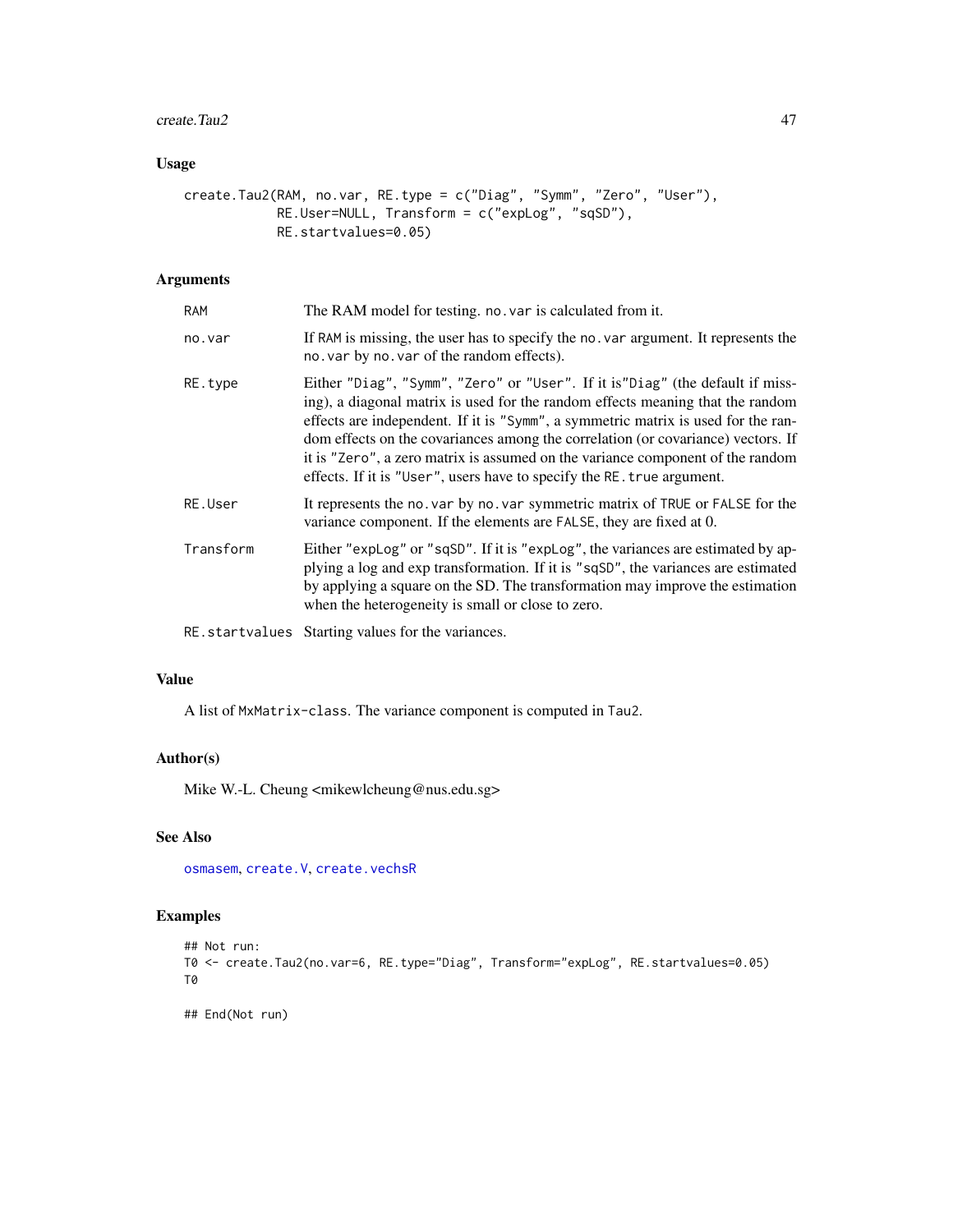<span id="page-47-0"></span>

## Description

It creates a V-known matrix of the sampling covariance matrix using definition variables.

## Usage

```
create.V(x, type = c("Symm", "Diag", "Full"), as.mxMatrix = TRUE)
```
## Arguments

| $\mathsf{X}$ | A character vector of variable names of the sampling covariance matrix.                                                                                                                                                                |
|--------------|----------------------------------------------------------------------------------------------------------------------------------------------------------------------------------------------------------------------------------------|
| type         | Either "Symm", "Diag" or "Full". Suppose the number of variables is p, the<br>numbers of variable names for "Symm", "Diag", and "Full" are $p(p-1)/2$ , p,<br>and $p * p$ , respectively. The elements are arranged in a column major. |
| as.mxMatrix  | Logical. Whether to convert the output into MxMatrix-class.                                                                                                                                                                            |

## Value

A list of MxMatrix-class. The V-known sampling covariance matrix is computed in V.

### Author(s)

Mike W.-L. Cheung <mikewlcheung@nus.edu.sg>

# See Also

[osmasem](#page-89-0), [create.Tau2](#page-45-0), [create.vechsR](#page-48-0)

## Examples

```
## Not run:
my.df <- Cor2DataFrame(Nohe15A1$data, Nohe15A1$n)
## Create known sampling variance covariance matrix
V0 <- create.V(my.df$vlabels)
V0
```
## End(Not run)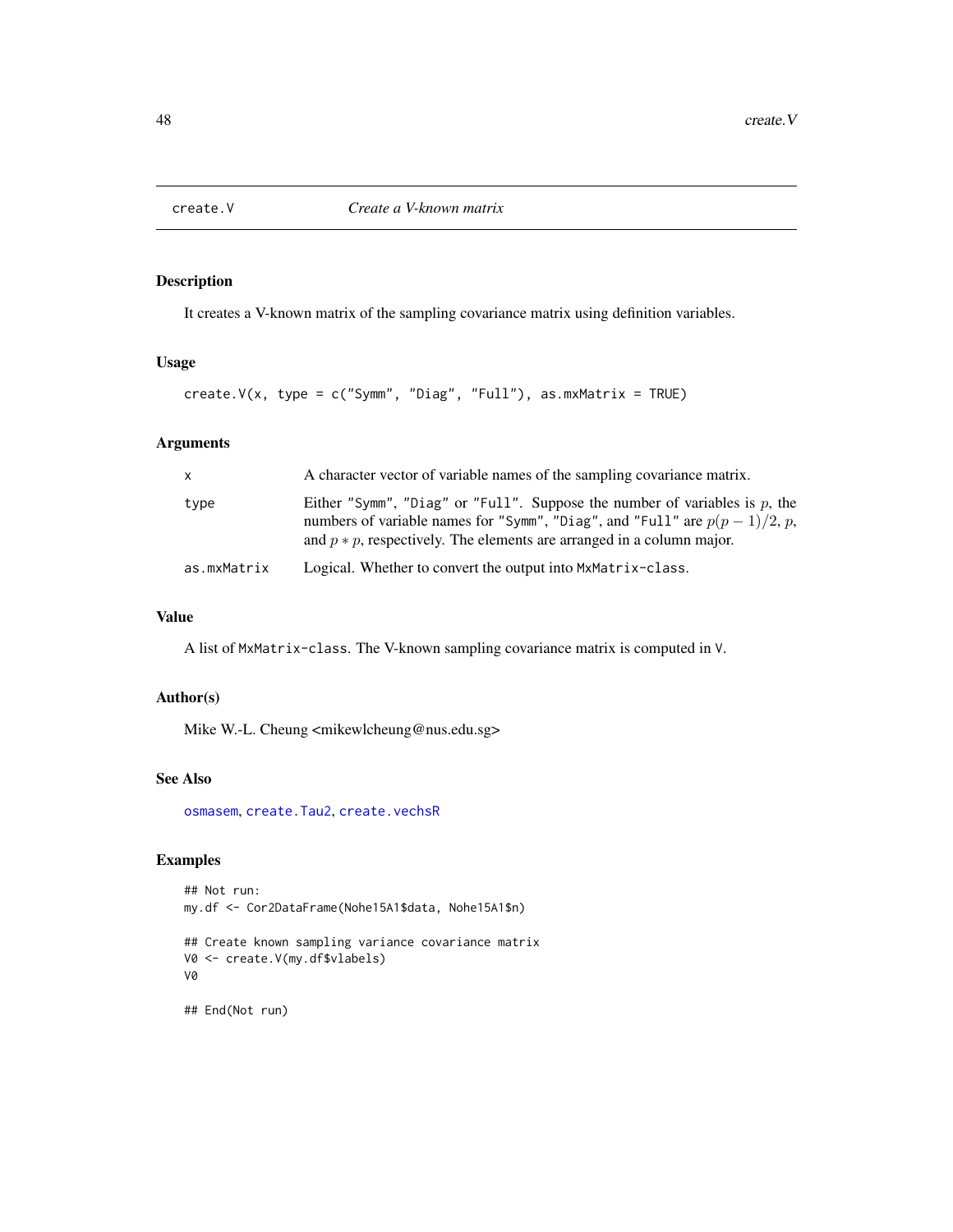<span id="page-48-0"></span>

## Description

It creates implicit diagonal constraints on the model implied correlation matrix by treating the error variances as functions of other parameters.

## Usage

create.vechsR( $A\emptyset$ , S $\emptyset$ , F $\emptyset$  = NULL, Ax = NULL, Sx = NULL)

# Arguments

| A0        | A Amatrix, which will be converted into MxMatrix-class via as. mxMatrix.                      |
|-----------|-----------------------------------------------------------------------------------------------|
| S0        | A Smatrix, which will be converted into $Mx$ Matrix-class via as $mx$ Matrix.                 |
| F0        | A Fmatrix, which will be converted into MxMatrix-class via as mxMatrix.                       |
| Ax        | A Amatrix of a list of Amatrix with definition variables as the moderators of the<br>Amatrix. |
| <b>Sx</b> | A Smatrix of a list of Smatrix with definition variables as the moderators of the<br>Smatrix. |

# Value

A list of MxMatrix-class. The model implied correlation matrix is computed in impliedR and vechsR.

# Note

Since A0 are the intercepts and Ax are the regression coefficients. The parameters in Ax must be a subset of those in A0.

## Author(s)

Mike W.-L. Cheung <mikewlcheung@nus.edu.sg>

# See Also

[osmasem](#page-89-0), [create.Tau2](#page-45-0), [create.V](#page-47-0)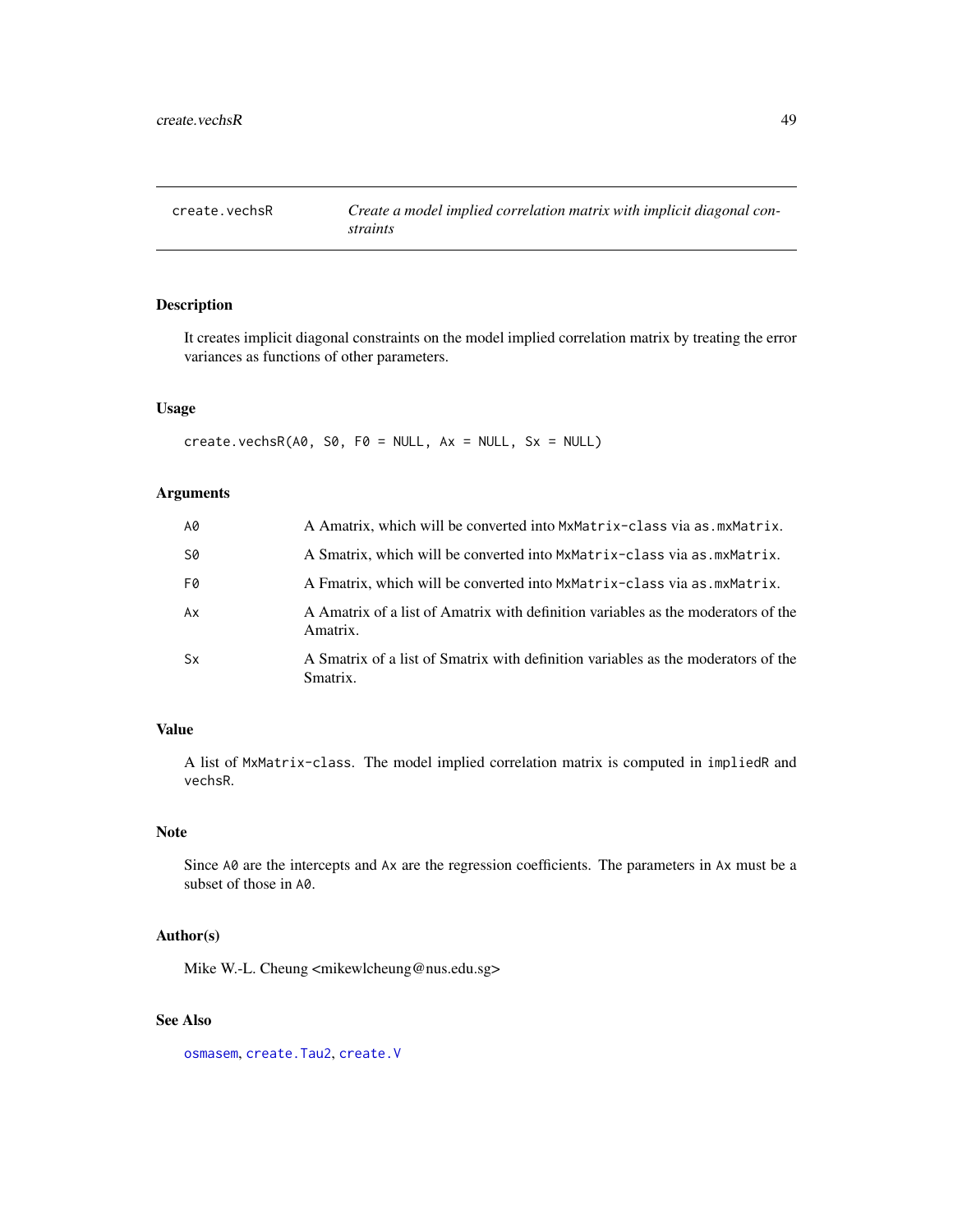### Examples

```
## Not run:
## Proposed model
model1 <- 'W2 ~ w2w*W1 + s2w*S1
           S2 \sim W2s*W1 + s2s*S1W1 ~~ w1WITHs1*S1
           W2 ~~ w2WITHs2*S2
           W1 ~~ 1*W1
           S1 \sim 1*S1
           W2 ~~ Errw2*W2
           S2 ~~ Errs2*S2'
## Convert into RAM
RAM1 <- lavaan2RAM(model1, obs.variables=c("W1", "S1", "W2", "S2"))
## No moderator
M0 <- create.vechsR(A0=RAM1$A, S0=RAM1$S, F0=NULL, Ax=NULL, Sx=NULL)
## Lag (definition variable) as a moderator on the paths in the Amatrix
Ax \leftarrow matrix(c(0, 0, 0, 0, 0, 0)0,0,0,0,
               "0*data.Lag","0*data.Lag",0,0,
                "0*data.Lag","0*data.Lag",0,0),
              nrow=4, ncol=4, byrow=TRUE)
M1 <- create.vechsR(A0=RAM1$A, S0=RAM1$S, F0=NULL, Ax=Ax, Sx=NULL)
## Lag (definition variable) as a moderator on the correlation in the Smatrix
Sx \leq matrix(c(0,"0*data.Lag",0,0,
               "0*data.Lag",0,0,0,
               0,0,0,"0*data.Lag",
               0,0,"0*data.Lag",0),
             nrow=4, ncol=4, byrow=TRUE)
M2 <- create.vechsR(A0=RAM1$A, S0=RAM1$S, F0=NULL, Ax=NULL, Sx=Sx)
## End(Not run)
```
Diag *Matrix Diagonals*

#### Description

Extract or replace the diagonal of a matrix, or construct a diagonal matrix with the same behaviors as diag prior to R-3.0.0.

#### Usage

```
Diag(x, \ldots)Diag(x) <- value
```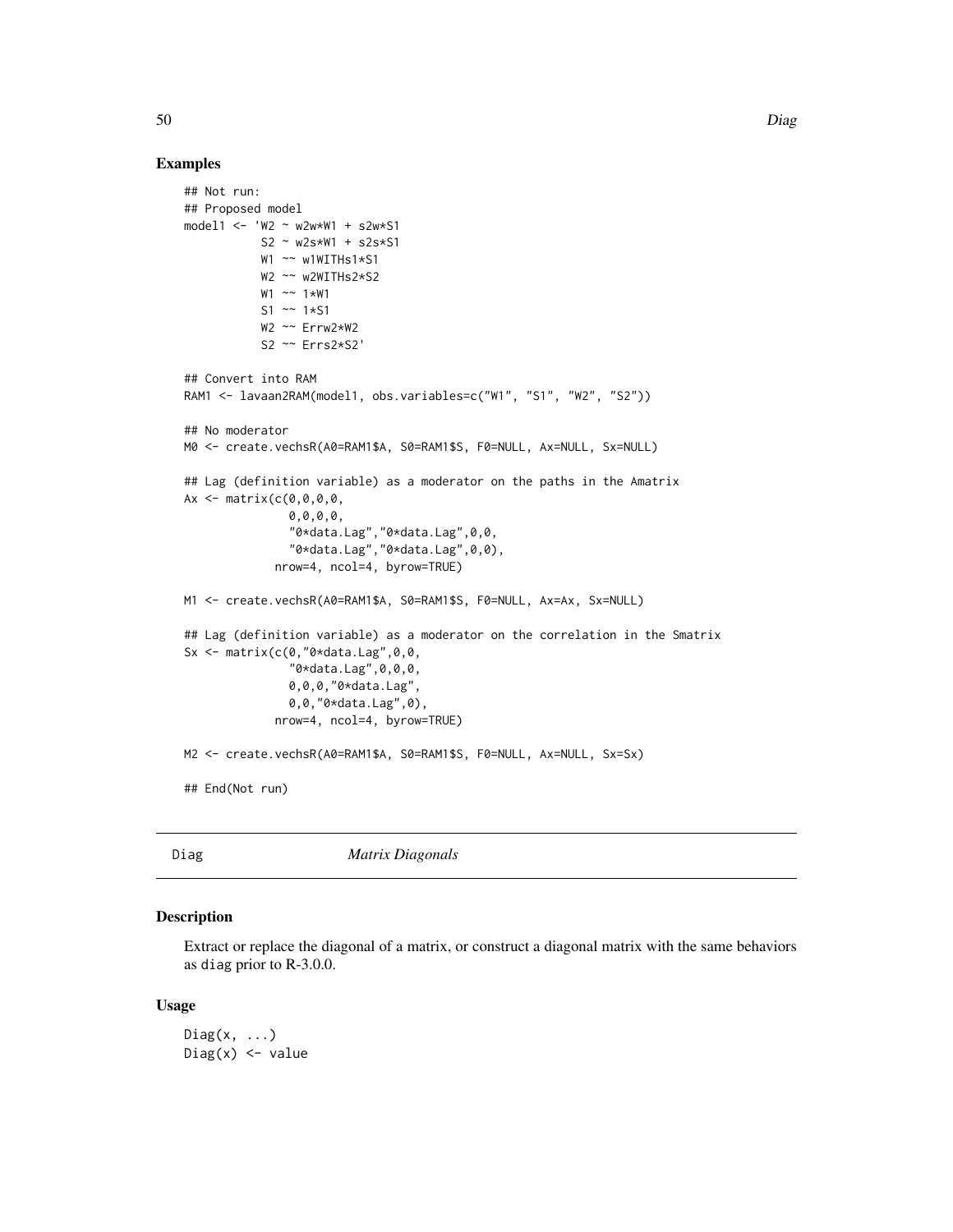## Digman97 51

#### Arguments

|                         | A matrix, vector or 1D array, or missing.                                                                                                    |
|-------------------------|----------------------------------------------------------------------------------------------------------------------------------------------|
| $\cdot$ $\cdot$ $\cdot$ | Optional dimensions (nrow and ncol) for the result when x is not a matrix.                                                                   |
| value                   | Either a single value or a vector of length equal to that of the current diagonal.<br>Should be of a mode which can be coerced to that of x. |

## Details

Started from R-3.0.0, diag(x) returns a numeric matrix with NA in the diagonals when x is a character vector. Although this follows what the manual says, this breaks the metaSEM. The Diag has the same functions as diag except that  $Diag(x)$  works for a character vector of x by returning a square matrix of character "0" with x as the diagonals.

## Note

See http://r.789695.n4.nabble.com/Behaviors-of-diag-with-character-vector-in-R-3-0-0-td4663735.html for the discussion.

### Author(s)

Mike W.-L. Cheung <mikewlcheung@nus.edu.sg>

### See Also

[diag](#page-0-0)

## Examples

```
v \leq c("a", "b")Diag(v)
```
Digman97 *Factor Correlation Matrices of Big Five Model from Digman (1997)*

## Description

The data set includes fourteen studies of the factor correlation matrices of the Five-Factor Model of personality reported by Digman (1997).

### Usage

data(Digman97)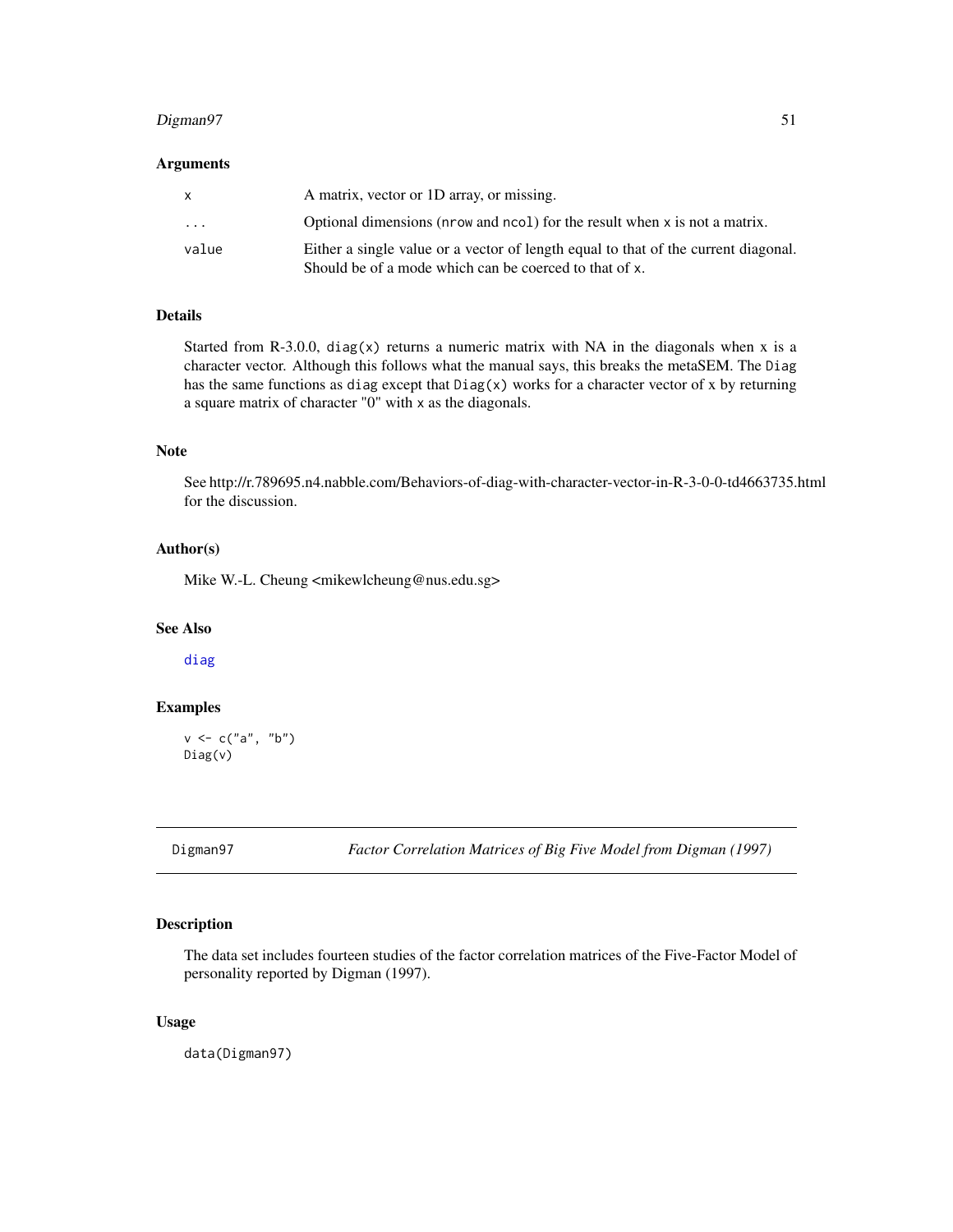### Details

A list of data with the following structure:

- data A list of 14 studies of correlation matrices. The variables are *Agreeableness* (A), *Conscientiousness* (C), *Emotional Stability* (ES), *Extraversion* (E) and *Intellect* (I)
- n A vector of sample sizes

cluster Types of participants of the studies

### Source

Digman, J.M. (1997). Higher-order factors of the Big Five. *Journal of Personality and Social Psychology*, 73, 1246-1256.

## References

Cheung, M. W.-L., & Chan, W. (2005). Classifying correlation matrices into relatively homogeneous subgroups: A cluster analytic approach. *Educational and Psychological Measurement*, 65, 954-979.

### Examples

```
## Not run:
Digman97
##### Fixed-effects TSSEM
fixed1 <- tssem1(Digman97$data, Digman97$n, method="FEM")
summary(fixed1)
## Factor covariance among latent factors
Phi <- matrix(c(1,"0.3*cor","0.3*cor",1), ncol=2, nrow=2)
## Error covariance matrix
Psi <- Diag(c("0.2*e1","0.2*e2","0.2*e3","0.2*e4","0.2*e5"))
## S matrix
S1 <- bdiagMat(list(Psi, Phi))
## This step is not necessary but it is useful for inspecting the model.
dimnames(S1)[[1]] <- dimnames(S1)[[2]] <- c("A","C","ES","E","I","Alpha","Beta")
## Display S1
S1
## A matrix
Lambda <-
matrix(c(".3*Alpha_A",".3*Alpha_C",".3*Alpha_ES",rep(0,5),".3*Beta_E",".3*Beta_I"),
       ncol=2, nrow=5)
A1 <- rbind( cbind(matrix(0,ncol=5,nrow=5), Lambda),
             matrix(0, ncol=7, nrow=2) )
```
## This step is not necessary but it is useful for inspecting the model.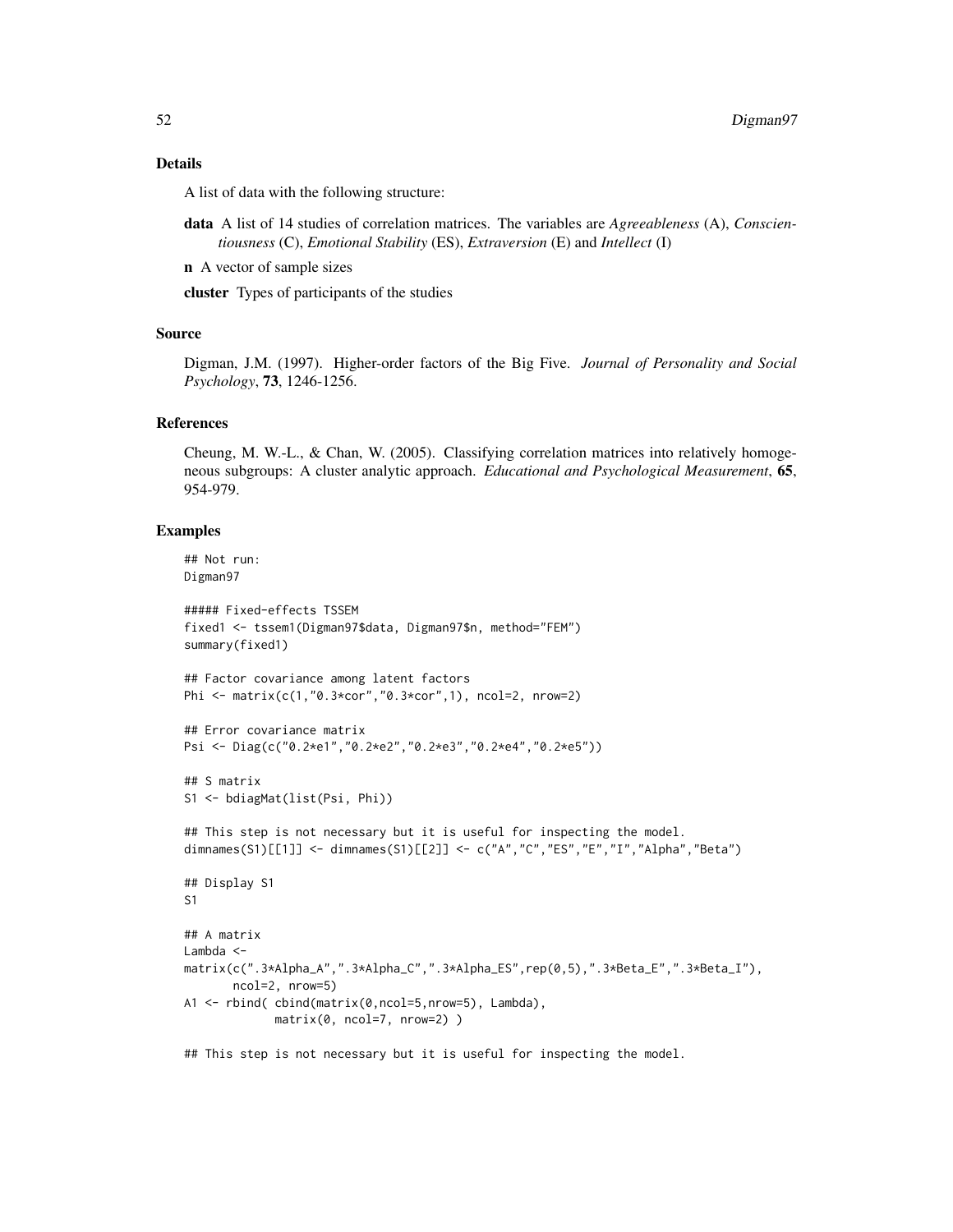## Digman97 53

```
dimnames(A1)[[1]] <- dimnames(A1)[[2]] <- c("A","C","ES","E","I","Alpha","Beta")
## Display A1
A1
## F matrix to select the observed variables
F1 <- create.Fmatrix(c(1,1,1,1,1,0,0), as.mxMatrix=FALSE)
## Display F1
F1
################################################################################
## Alternative model specification in lavaan model syntax
model <- "## Factor loadings
          Alpha=~A+C+ES
          Beta=~E+I
          ## Factor correlation
          Alpha~~Beta"
## Display the model
plot(model)
RAM <- lavaan2RAM(model, obs.variables=c("A","C","ES","E","I"),
                  A.notation="on", S.notation="with")
RAM
A1 \leftarrow RAM$A
S1 <- RAM$S
F1 <- RAM$F
################################################################################
fixed2 <- tssem2(fixed1, Amatrix=A1, Smatrix=S1, Fmatrix=F1,
                 model.name="TSSEM2 Digman97")
summary(fixed2)
## Display the model with the parameter estimates
plot(fixed2)
#### Fixed-effects TSSEM with several clusters
#### Create a variable for different samples
#### Younger participants: Children and Adolescents
#### Older participants: others
cluster <- ifelse(Digman97$cluster %in% c("Children","Adolescents"),
                  yes="Younger participants", no="Older participants")
#### Show the cluster
cluster
## Example of Fixed-effects TSSEM with several clusters
fixed1.cluster <- tssem1(Digman97$data, Digman97$n, method="FEM",
                         cluster=cluster)
summary(fixed1.cluster)
```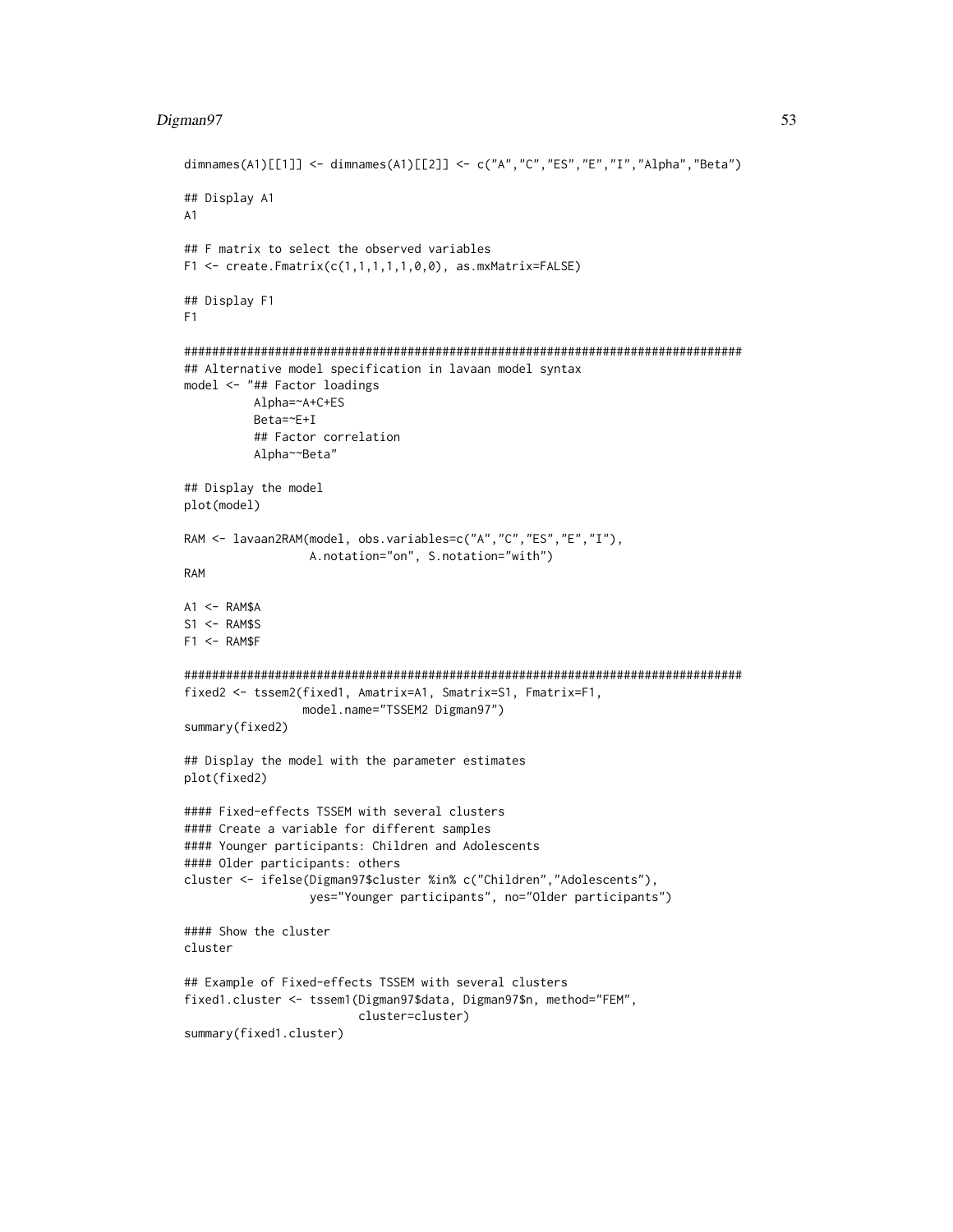#### 54 Gleser94

```
fixed2.cluster <- tssem2(fixed1.cluster, Amatrix=A1, Smatrix=S1, Fmatrix=F1)
#### Please note that the estimates for the younger participants are problematic.
summary(fixed2.cluster)
## Setup two plots
layout(t(1:2))## Plot the first group
plot(fixed2.cluster[[1]])
title("Younger participants")
## Plot the second group
plot(fixed2.cluster[[2]])
title("Older participants")
#### Random-effects TSSEM with random effects on the diagonals
random1 <- tssem1(Digman97$data, Digman97$n, method="REM",
                  RE.type="Diag")
summary(random1)
random2 <- tssem2(random1, Amatrix=A1, Smatrix=S1, Fmatrix=F1)
summary(random2)
## Display the model with the parameter estimates
plot(random2, color="green")
## End(Not run)
```
Gleser94 *Two Datasets from Gleser and Olkin (1994)*

### Description

It includes two datasets in multiple-treatment studies and multiple-endpoint studies reported by Gleser and Olkin (1994).

#### Usage

```
data("Gleser94")
```
## Format

A list of two data frames.

- MTS A data frame of multiple-treatment studies.
- MES A data frame of multiple-endpoint studies.

#### Source

Gleser, L. J., & Olkin, I. (1994). Stochastically dependent effect sizes. In H. Cooper & L. V. Hedges (Eds.), The handbook of research synthesis. (pp. 339-355). New York: Russell Sage Foundation.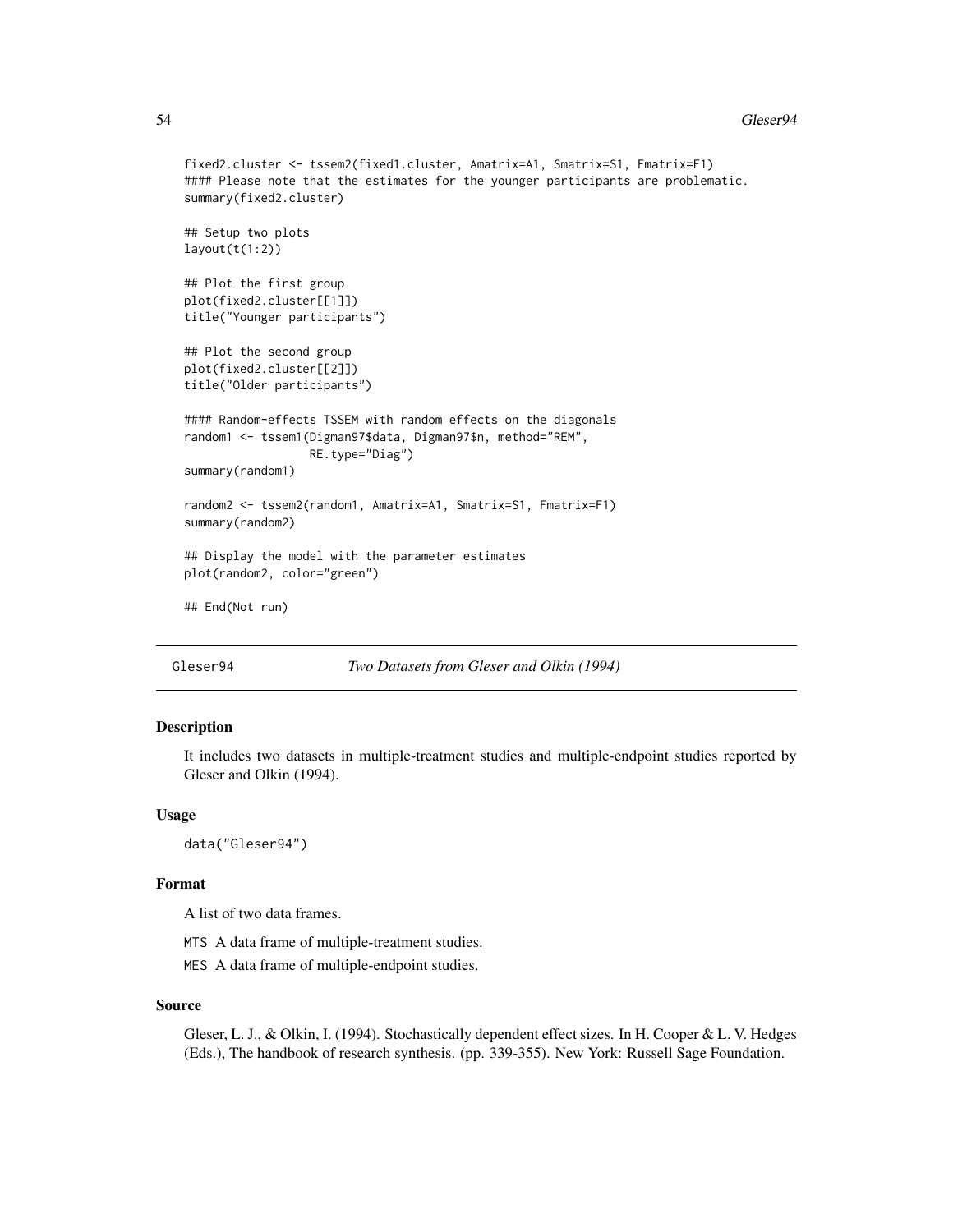### Gnambs18 55

### See Also

[smdMTS](#page-111-0), [smdMES](#page-109-0)

### Examples

```
## Not run:
data(Gleser94)
## Multiple-treatment studies
Gleser94$MTS
## Assuming homogeneity of variances
t(apply(Gleser94$MTS, MARGIN=1,
       function(x)
         smdMTS(m=x[c("Mean.C", "Mean.E1", "Mean.E2", "Mean.E3", "Mean.E4", "Mean.E5")],
                   v=x[c("SD.C", "SD.E1", "SD.E2", "SD.E3", "SD.E4", "SD.E5")]^2,
                   n=x[c("N.C", "N.E1", "N.E2", "N.E3", "N.E4", "N.E5")],
                   homogeneity="variance", list.output=FALSE)))
## Multiple-endpoint studies
Gleser94$MES
## Calculate the sampling variances and covariance and amend into the data set
Gleser94$MES$Uncoached.V11 <- with(Gleser94$MES, SD.Uncoached.Math^2)
Gleser94$MES$Uncoached.V21 <- with(Gleser94$MES,
                                  SD.Uncoached.Math*Cor.Math.Verbal*SD.Uncoached.Verbal)
Gleser94$MES$Uncoached.V22 <- with(Gleser94$MES, SD.Uncoached.Verbal^2)
Gleser94$MES$Coached.V11 <- with(Gleser94$MES, SD.Coached.Math^2)
Gleser94$MES$Coached.V21 <- with(Gleser94$MES,
                                 SD.Coached.Math*Cor.Math.Verbal*SD.Coached.Verbal)
Gleser94$MES$Coached.V22 <- with(Gleser94$MES, SD.Coached.Verbal^2)
## Assuming homogeneity of covariance matrices
t(apply(Gleser94$MES, MARGIN=1,
        function(x)
            smdMES(m1=x[c("Mean.Uncoached.Math", "Mean.Uncoached.Verbal")],
                   m2=x[c("Mean.Coached.Math", "Mean.Coached.Verbal")],
                 V1=vec2symMat(x[c("Uncoached.V11", "Uncoached.V21", "Uncoached.V22")]),
                   V2=vec2symMat(x[c("Coached.V11", "Coached.V21", "Coached.V22")]),
                   n1=x["N.Uncoached"],
                   n2=x["N.Coached"],
                   homogeneity="covariance", list.output=FALSE)))
## End(Not run)
```
Gnambs18 *Correlation Matrices from Gnambs, Scharl, and Schroeders (2018)*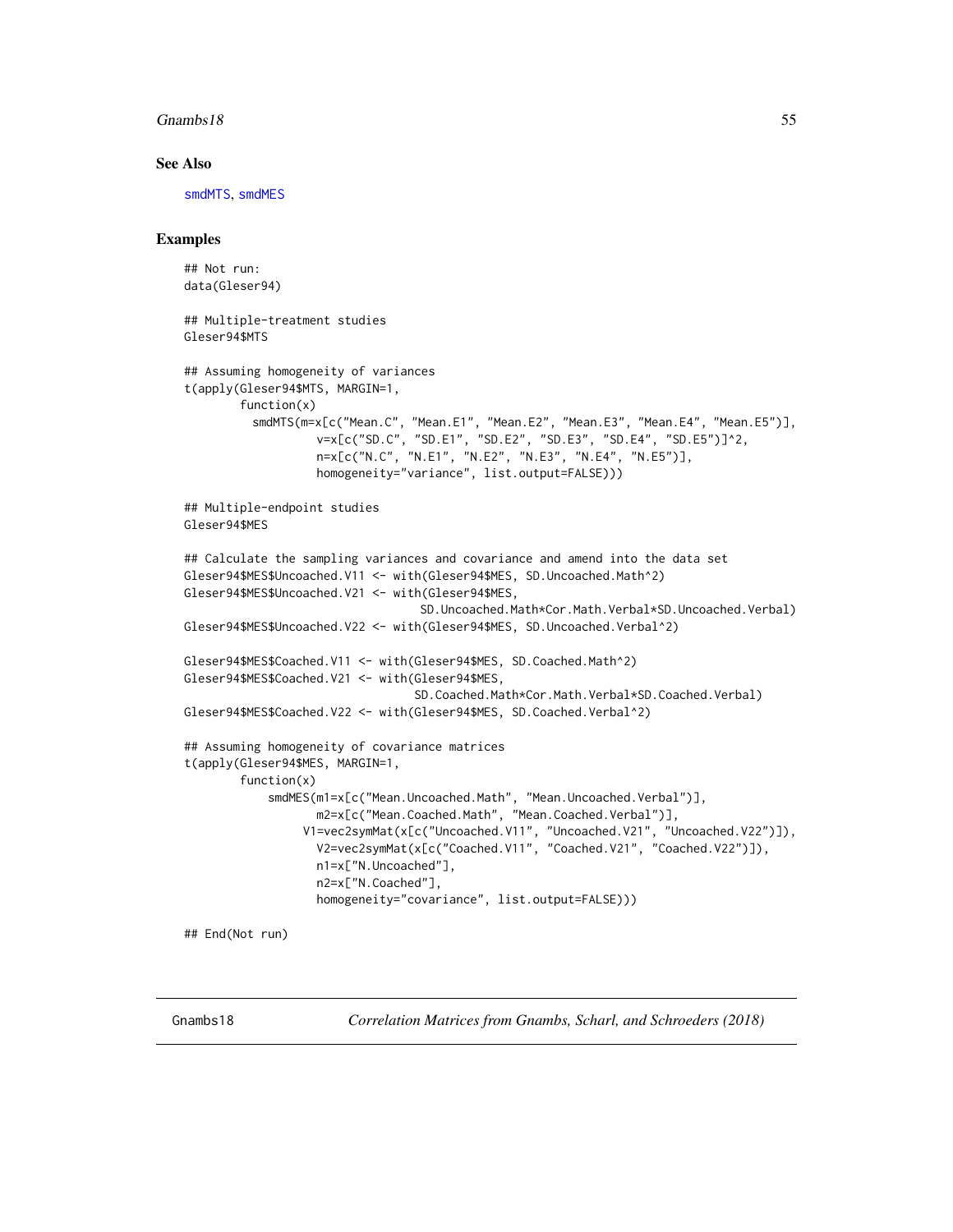### Description

The data set includes 113 correlation matrices on the Rosenberg Self-Esteem Scale reported by Gnambs, Scharl, and Schroeders (2018). Thirty-six studies were based on the reported correlation matrices (CorMat=1) whereas the correlation matrices of the other 77 studies were calculated from the reported factor loadings.

### Usage

data(Gnambs18)

# Details

A list of data with the following structure:

data A list of 113 correlation matrices. The variable names are from *I1* to *I10*.

n A vector of sample sizes.

Year The year of publications.

Country The country of studies conducted.

Language The language used in the studies.

**Publication** Whether the studies were published (1) or unpublished (0).

MeanAge Mean age of the participants.

FemaleProp Proportion of the female participants.

Individualism Individualism score of the country.

CorMat Whether the correlation matrices are obtained from the original studies (1) or reproduced from the factor loadings (0).

## Source

Gnambs, T., Scharl, A., & Schroeders, U. (2018). The structure of the Rosenberg Self-Esteem Scale. *Zeitschrift Fur Psychologie*, 226(1), 14-29. https://doi.org/10.1027/2151-2604/a000317

HedgesOlkin85 *Effects of Open Education Reported by Hedges and Olkin (1985)*

### Description

Effects of open education on attitude toward school and on reading achievement reported by Hedges and Olkin (1985).

#### Usage

data(HedgesOlkin85)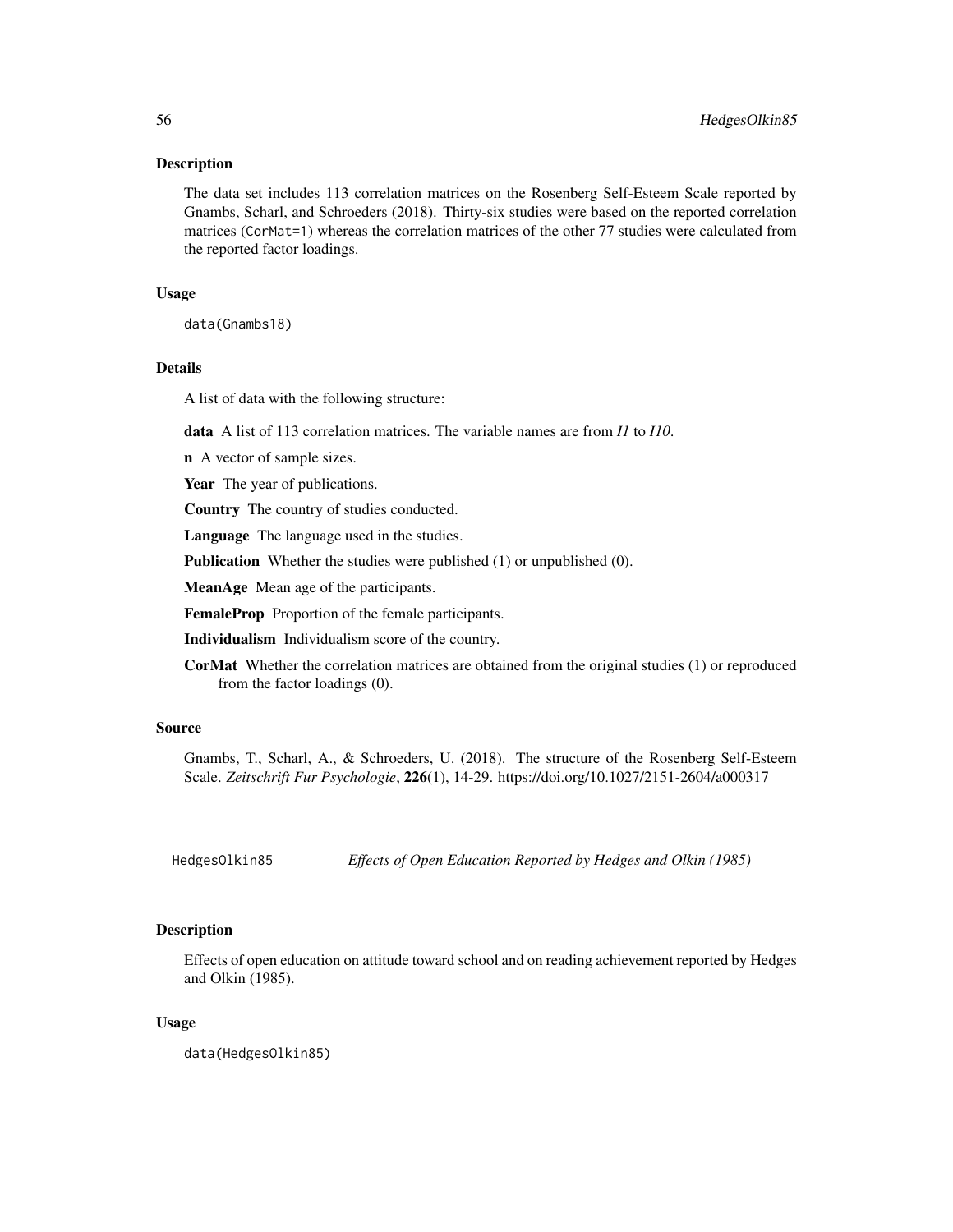#### homoStat 57

# Details

The variables are:

study Study number

d\_att Standardized mean difference on *attitude*

d\_ach Standardized mean difference on *achievement*

var\_att Sampling variance of the effect size of *attitude*

cov\_att\_ach Sampling covariance between the effect sizes

var\_ach Sampling variance of the effect size of *achievement*

## Source

Hedges, L. V., & Olkin, I. (1985). *Statistical methods for meta-analysis.* Orlando, FL: Academic Press.

### References

Cheung, M. W.-L. (2010). Fixed-effects meta-analyses as multiple-group structural equation models. *Structural Equation Modeling*, 17, 481-509.

## Examples

```
data(HedgesOlkin85)
```

```
## Fixed-effects meta-analysis
summary( meta(y=cbind(d_att, d_ach),
             v=cbind(var_att, cov_att_ach, var_ach),
              data=HedgesOlkin85,
              RE.constraints=matrix(0, nrow=2, ncol=2)) )
```
homoStat *Test the Homogeneity of Effect Sizes*

### Description

It tests the homogeneity of univariate and multivariate effect sizes.

#### Usage

homoStat(y, v)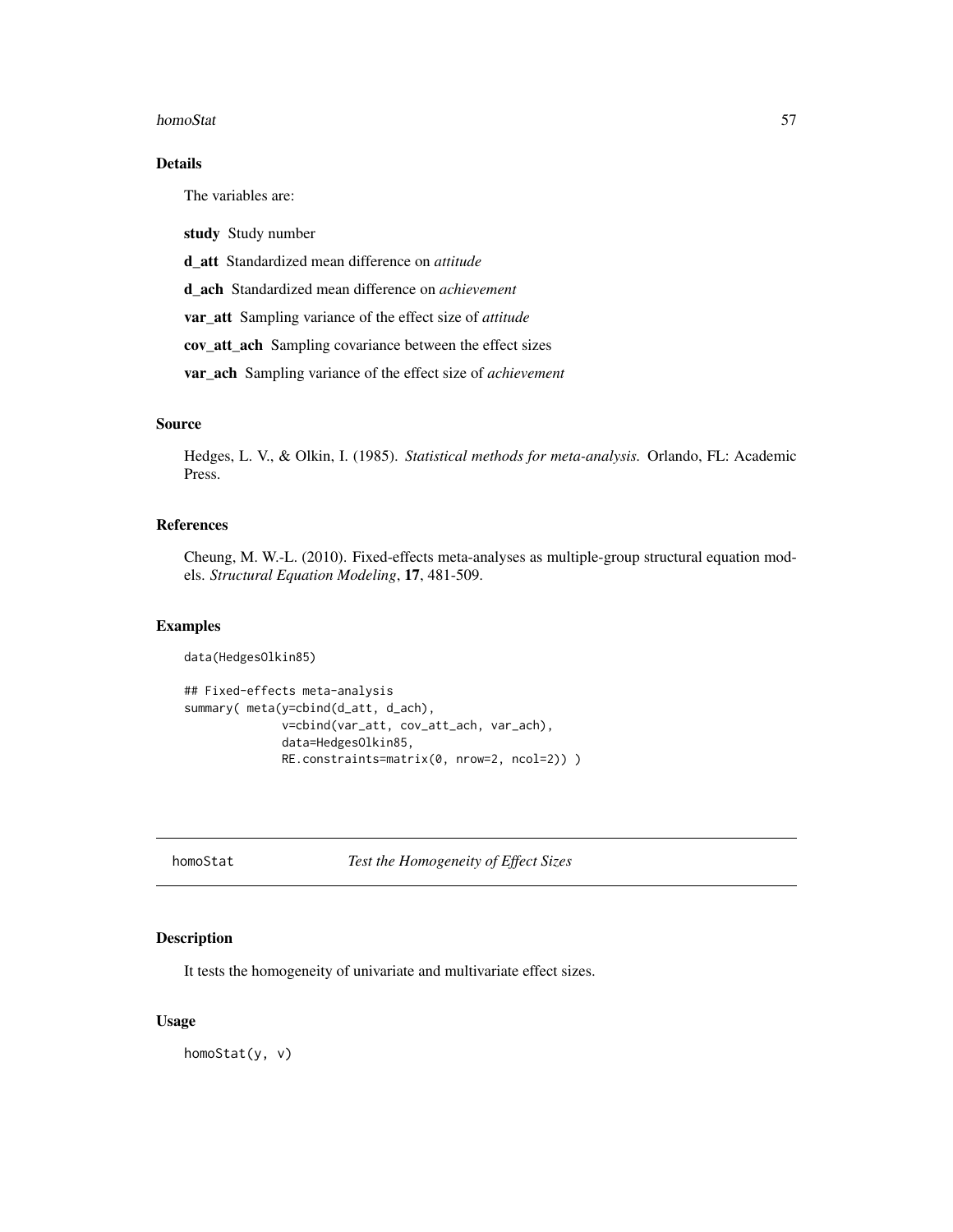## Arguments

|   | A vector of effect size for univariate meta-analysis or a $k \times p$ matrix of effect<br>sizes for multivariate meta-analysis where $k$ is the number of studies and $p$ is<br>the number of effect sizes.                                                                                                                                                                                                                                                                                        |
|---|-----------------------------------------------------------------------------------------------------------------------------------------------------------------------------------------------------------------------------------------------------------------------------------------------------------------------------------------------------------------------------------------------------------------------------------------------------------------------------------------------------|
| ν | A vector of the sampling variance of the effect size for univariate meta-analysis<br>or a $k \times p*$ matrix of the sampling covariance matrix of the effect sizes for<br>multivariate meta-analysis where $p* = p(p + 1)/2$ . It is arranged by column<br>major as used by vech. It is assumed that there is no missing value in $\nu$ if $\nu$<br>is complete. If there are missing values in $\nu$ due to the missingness on $\nu$ , the<br>missing values in v will be removed automatically. |

## Value

A list of

|      | Q statistic on the null hypothesis of homogeneity of effect sizes. It has an ap-<br>proximate chi-square distribution under the null hypothesis. |
|------|--------------------------------------------------------------------------------------------------------------------------------------------------|
| 0.df | Degrees of freedom of the O statistic                                                                                                            |
| pval | p-value on the test of homogeneity of effect sizes                                                                                               |

## Author(s)

Mike W.-L. Cheung <mikewlcheung@nus.edu.sg>

## References

Becker, B. J. (1992). Using results from replicated studies to estimate linear models. *Journal of Educational Statistics*, 17, 341-362.

Cheung, M. W.-L. (2010). Fixed-effects meta-analyses as multiple-group structural equation models. *Structural Equation Modeling*, 17, 481-509.

Cochran, W. G. (1954). The combination of estimates from different experiments. *Biometrics*, 10, 101-129.

#### See Also

[meta](#page-77-0)

```
with( Hox02, homoStat(yi, vi) )
```

```
with( HedgesOlkin85, homoStat(y=cbind(d_att, d_ach),
     v=cbind(var_att, cov_att_ach, var_ach)) )
```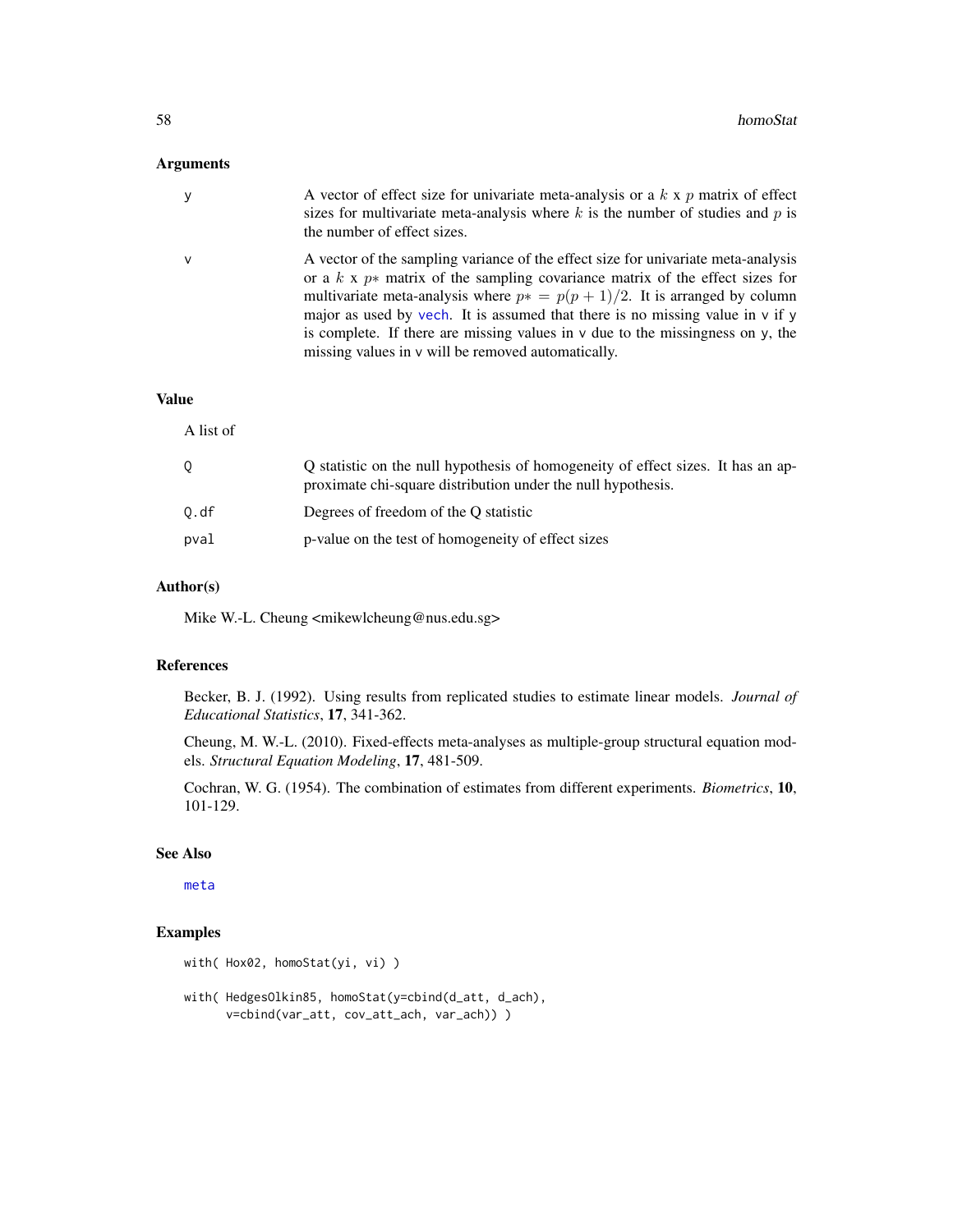### Description

Twenty stimulated studies on standardized mean difference and one continuous study characteristic reported by Hox (2002).

## Usage

data(Hox02)

## Details

The variables are:

study Study number

yi Effect size (standardized mean difference)

vi Sampling variance of the effect size

weeks Duration of the experimental intervention in terms of weeks

### Source

Hox, J. J. (2002). *Multilevel analysis: Techniques and applications.* Mahwah, N.J.: Lawrence Erlbaum Associates.

#### References

Cheung, M. W.-L. (2008). A model for integrating fixed-, random-, and mixed-effects metaanalyses into structural equation modeling. *Psychological Methods*, 13, 182-202.

```
## Not run:
data(Hox02)
#### ML estimation method
## Random-effects meta-analysis
summary( meta(y=yi, v=vi, data=Hox02, I2=c("I2q", "I2hm"), intervals.type="LB") )
## Fixed-effects meta-analysis
summary( meta(y=yi, v=vi, data=Hox02, RE.constraints=0,
             model.name="Fixed effects model") )
## Mixed-effects meta-analysis with "weeks" as a predictor
## Request likelihood-based CI
summary( meta(y=yi, v=vi, x=weeks, data=Hox02, intervals.type="LB",
             model.name="Mixed effects meta analysis with LB CI") )
```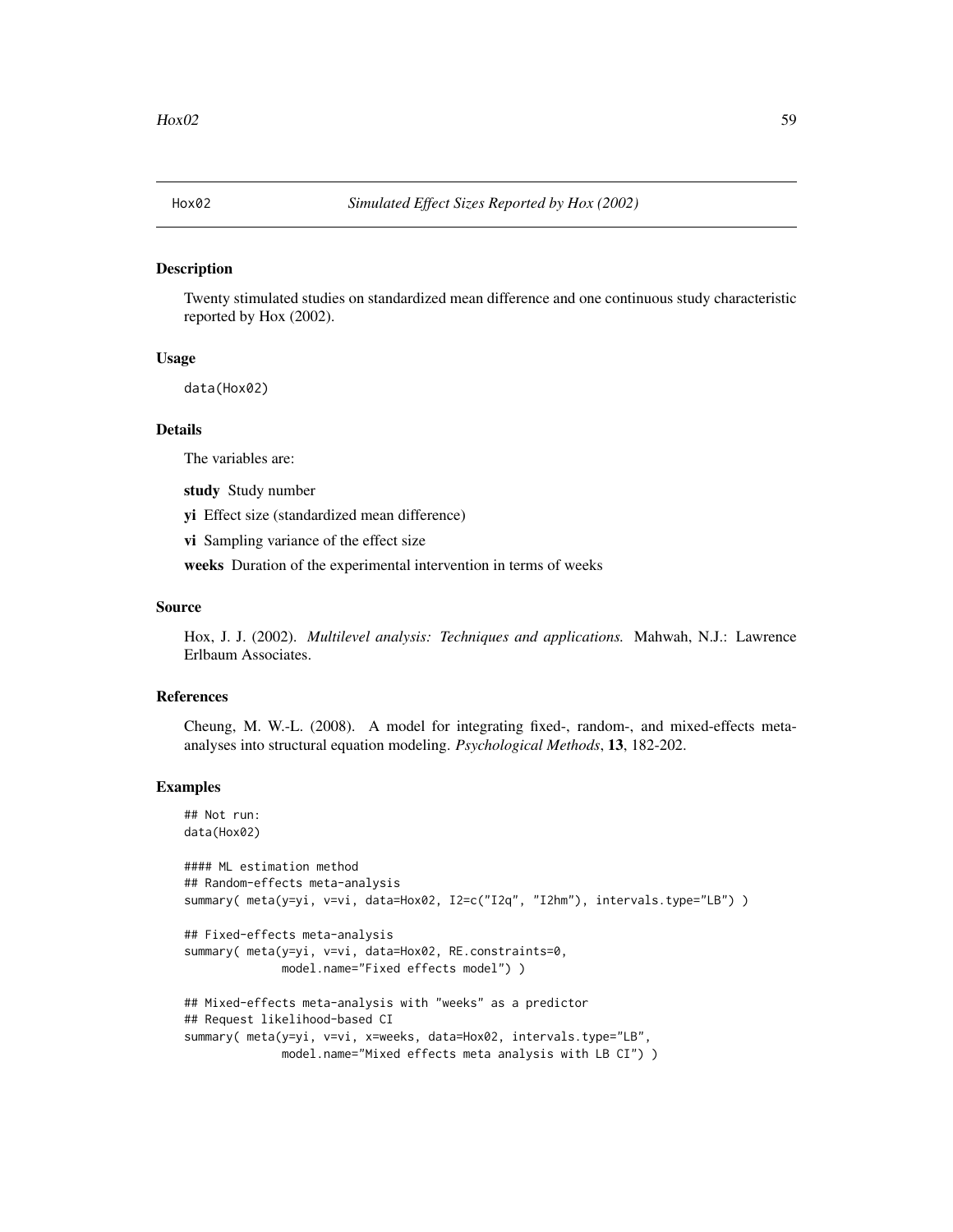```
#### REML estimation method
## Random-effects meta-analysis with REML
summary( VarComp <- reml(y=yi, v=vi, data=Hox02) )
## Extract the variance component
VarComp_REML <- matrix( coef(VarComp), ncol=1, nrow=1 )
## Meta-analysis by treating the variance component as fixed
summary( meta(y=yi, v=vi, data=Hox02, RE.constraints=VarComp_REML) )
## Mixed-effects meta-analysis with "weeks" as a predictor
## Request Wald CI
summary( reml(y=yi, v=vi, x=weeks, intervals.type="z",
              data=Hox02, model.name="REML with LB CI") )
## End(Not run)
```
Hunter83 *Fourteen Studies of Correlation Matrices reported by Hunter (1983)*

## Description

This dataset includes fourteen studies of Correlation Matrices reported by Hunter (1983)

#### Usage

data(Hunter83)

#### Details

A list of data with the following structure:

- data A list of 14 studies of correlation matrices. The variables are *Ability*, *Job knowledge*, *Work sample* and *Supervisor rating*
- n A vector of sample sizes

## Source

Hunter, J. E. (1983). A causal analysis of cognitive ability, job knowledge, job performance, and supervisor ratings. In F. Landy, S. Zedeck, & J. Cleveland (Eds.), *Performance Measurement and Theory* (pp. 257-266). Hillsdale, NJ: Erlbaum.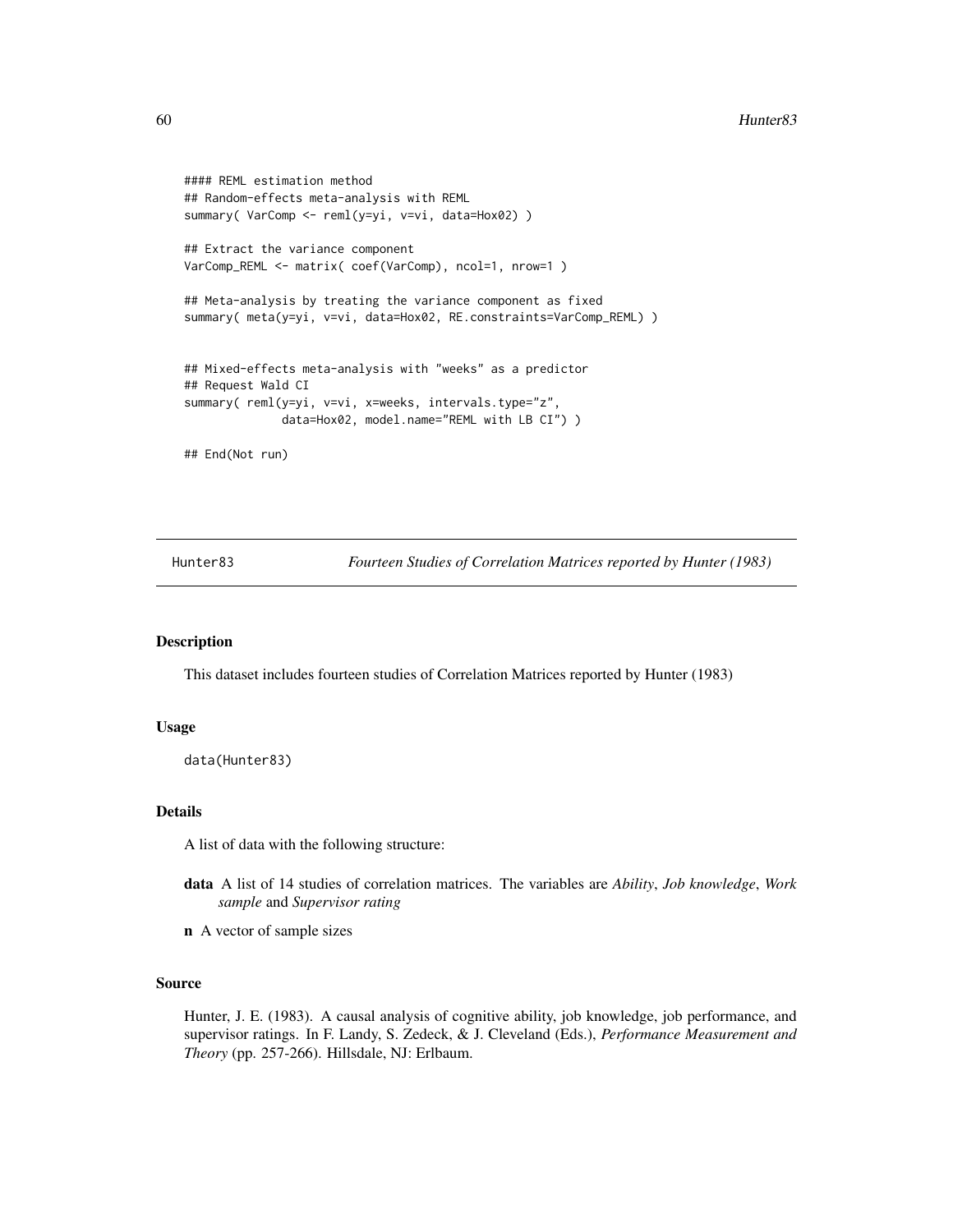### $H$ unter $83$  61

```
## Not run:
data(Hunter83)
#### Fixed-effects model
## First stage analysis
fixed1 <- tssem1(Hunter83$data, Hunter83$n, method="FEM",
                 model.name="TSSEM1 fixed effects model")
summary(fixed1)
#### Second stage analysis
## Model without direct effect from Ability to Supervisor
A1 <- create.mxMatrix(c(0,"0.1*A2J","0.1*A2W",0,0,0,"0.1*J2W","0.1*J2S",
                        0,0,0,"0.1*W2S",0,0,0,0),
                        type="Full", ncol=4, nrow=4, as.mxMatrix=FALSE)
## This step is not necessary but it is useful for inspecting the model.
dimnames(A1)[[1]] <- dimnames(A1)[[2]] <- c("Ability","Job","Work","Supervisor")
A1
S1 <- create.mxMatrix(c(1,"0.1*Var_e_J", "0.1*Var_e_W", "0.1*Var_e_S"),
                      type="Diag", as.mxMatrix=FALSE)
dimnames(S1)[[1]] <- dimnames(S1)[[2]] <- c("Ability","Job","Work","Supervisor")
S1
################################################################################
## Alternative model specification in lavaan model syntax
model <- "## Regression paths
          Job_knowledge ~ A2J*Ability
          Work_sample ~ A2W*Ability + J2W*Job_knowledge
          Supervisor ~ J2S*Job_knowledge + W2S*Work_sample
          ## Fix the variance of Ability at 1
          Ability ~~ 1*Ability
          ## Label the error variances of the dependent variables
          Job_knowledge ~~ VarE_J*Job_knowledge
          Work_sample ~~ VarE_W*Work_sample
          Supervisor ~~ VarE_S*Supervisor"
## Display the model
plot(model, layout="spring", sizeMan=10)
RAM <- lavaan2RAM(model, obs.variables=c("Ability","Job_knowledge",
                  "Work_sample","Supervisor"))
RAM
A1 < - RAM$A
S1 <- RAM$S
################################################################################
fixed2 <- tssem2(fixed1, Amatrix=A1, Smatrix=S1, intervals.type="LB",
```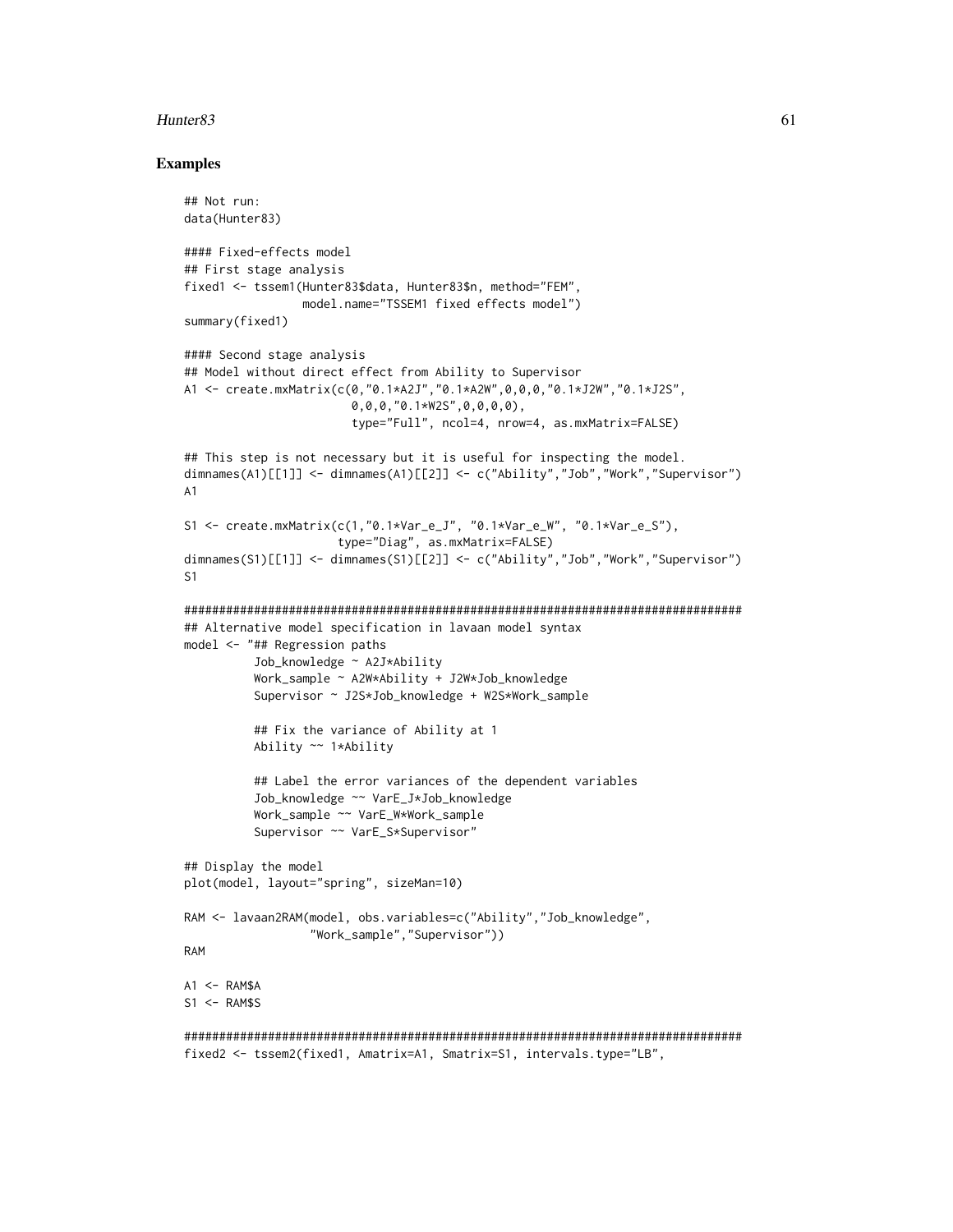#### 62 impliedR

```
diag.constraints=FALSE,
                 model.name="TSSEM2 fixed effects model")
summary(fixed2)
## Display the model with the parameter estimates
plot(fixed2, layout="spring")
## Coefficients
coef(fixed2)
## VCOV based on parametric bootstrap
vcov(fixed2)
#### Random-effects model with diagonal elements only
## First stage analysis
random1 <- tssem1(Hunter83$data, Hunter83$n, method="REM", RE.type="Diag",
                  acov="individual", model.name="TSSEM1 random effects model")
summary(random1)
## Second stage analysis
## Model without direct effect from Ability to Supervisor
random2 <- tssem2(random1, Amatrix=A1, Smatrix=S1, intervals.type="LB",
                  diag.constraints=FALSE,
                  mx.algebras=
                  list( ind=mxAlgebra(A2J*J2S+A2J*J2W*W2S+A2W*W2S, name="ind") ),
                  model.name="TSSEM2 random effects model")
summary(random2)
## Display the model with the parameter estimates
plot(random2, layout="spring")
## Load the library
library("semPlot")
## End(Not run)
```

| impliedR | Create or Generate the Model Implied Correlation or Covariance Ma- |
|----------|--------------------------------------------------------------------|
|          | trices                                                             |

## Description

It creates or generates the model implied correlation or covariance matrices based on the RAM model specification.

#### Usage

```
impliedR(Amatrix, Smatrix, Fmatrix, corr=TRUE, labels, ...)
rimpliedR(Amatrix, Smatrix, Fmatrix, AmatrixSD, k=1, corr=TRUE,
         nonPD.pop=c("replace", "nearPD", "accept"))
```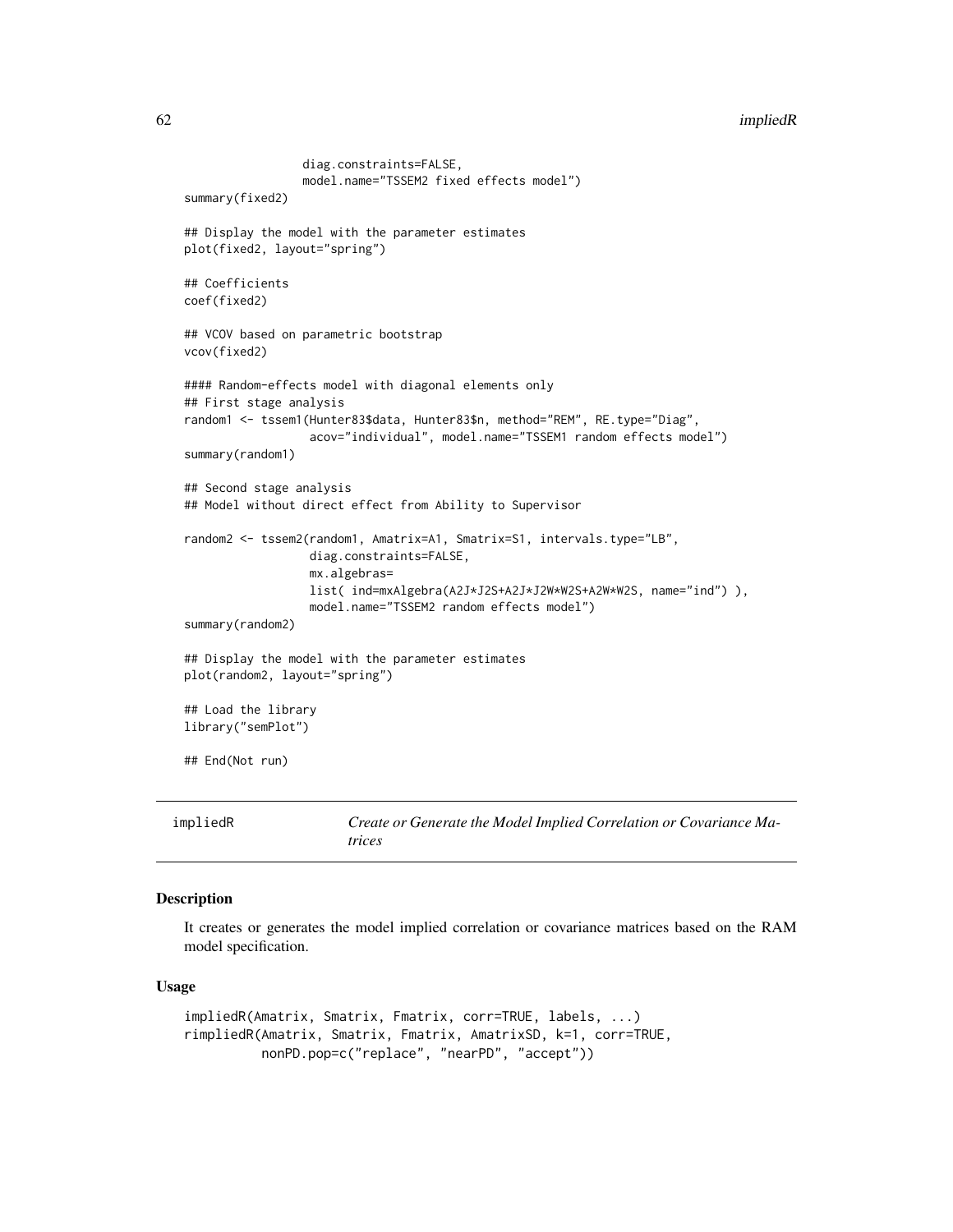#### impliedR 63

#### Arguments

| Amatrix   | An asymmetric matrix in the RAM specification with MxMatrix-class. If it is a<br>matrix, it will be converted into MxMatrix-class by the as . mxMatrix function.                                                                                                                                                                                                |
|-----------|-----------------------------------------------------------------------------------------------------------------------------------------------------------------------------------------------------------------------------------------------------------------------------------------------------------------------------------------------------------------|
| Smatrix   | A symmetric matrix in the RAM specification with MxMatrix-class. If it is a<br>matrix, it will be converted into MxMatrix-class by the as . mxMatrix function.                                                                                                                                                                                                  |
| Fmatrix   | A filter matrix in the RAM specification with MxMatrix-class. If it is missing,<br>an identity matrix with the same dimensions of Smatrix will be created, which<br>means that all variables are observed. If it is a matrix, it will be converted into<br>MxMatrix-class by the as. mxMatrix function. It is not required when there is<br>no latent variable. |
| AmatrixSD | Standard deviations (SD) of the elements in the Amatrix. If it is missing, a<br>matrix of zero is created.                                                                                                                                                                                                                                                      |
| k         | Number of studies.                                                                                                                                                                                                                                                                                                                                              |
| corr      | Logical. The output is either the model implied correlation matrix or the covari-<br>ance matrix.                                                                                                                                                                                                                                                               |
| labels    | A character vector of the observed and latent variables with the same dimensions<br>as that in the Amatrix and Smatrix.                                                                                                                                                                                                                                         |
| nonPD.pop | If it is replace, generated non-positive definite matrices are replaced by gener-<br>ated new ones which are positive definite. If it is nearPD, they are replaced by<br>nearly positive definite matrices by calling Matrix:: nearPD(). If it is accept,<br>they are accepted.                                                                                 |
| .         | Not used.                                                                                                                                                                                                                                                                                                                                                       |

## Details

This function can be used to generate the model implied correlation matrix for the standardized parameters with the corr=TRUE argument. Suppose we want to calculate the population correlation matrix for a mediation model with x, m, and y. We only need to specify the population path coefficients among x, m, and y in the Amatrix. We do not need to specify the population error variances of m and y. We treat the error variances as unknown parameters by giving them starting values in the Smatrix matrix. When the covariance matrix is requested by specifying corr=FALSE, it simply calculates the population model covariance matrix by treating the values in Smatrix as the population values.

### Value

A list of RAM matrices, the model implied correlation or covariance matrix of the observed variables (SigmaObs), of both observed and latent variables (SigmaAll), the minimum fit (minFit) which should be zero, and the status code of the optimization (status) which should also be zero when the optimization is fine. The last object is  $mx$ , fit which is the output after running the model. It can be used in the diagnosis.

#### Note

It is important to ensure that all the population values in Amatrix must be set as fixed parameters; otherwise, these values may be altered with the corr=TRUE argument. When there is an error or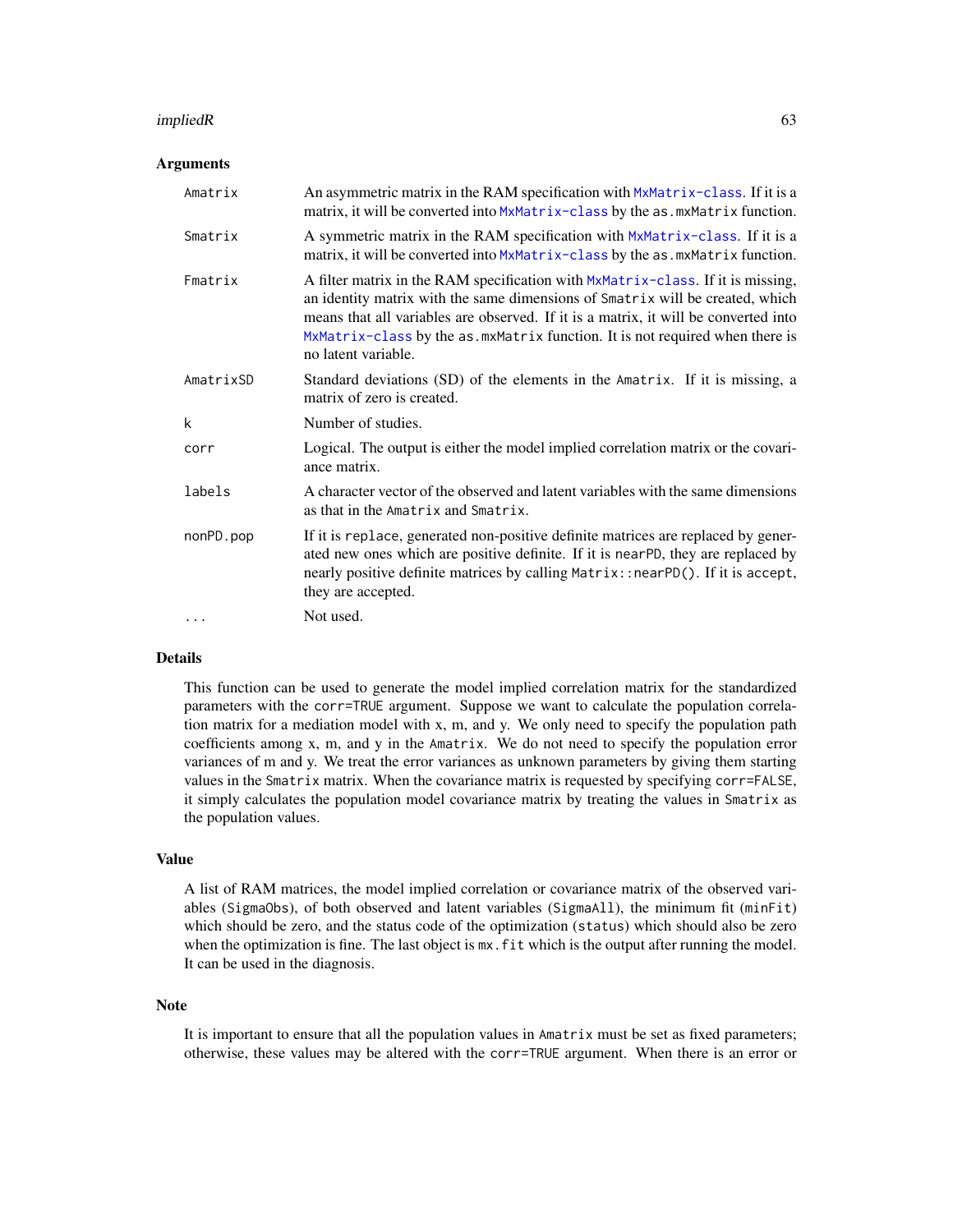warning message about the status code, there is a high chance that some of the values in Amatrix are incorrectly set as free parameters.

#### Author(s)

Mike W.-L. Cheung <mikewlcheung@nus.edu.sg>

```
set.seed(100)
## A simple mediation model
## All are population parameters in the A matrix
A1 \leq matrix(c(0, 0, 0,
               0.3, 0, 0,
               0.2, 0.4, 0), nrow=3, ncol=3, byrow=TRUE,
             dimnames=list(c("x", "m", "y"), c("x", "m", "y")))
A1
## Variance of x is fixed at 1 while the other variances are free.
S1 <- matrix(c(1, 0, 0, 0)0, "0.1*ErrVarM",0,
               0, 0, "0.1*ErrVarY"), nrow=3, ncol=3,
             dimnames=list(c("x", "m", "y"), c("x", "m", "y")))
S1
impliedR(Amatrix=A1, Smatrix=S1)
## SD of A1
A1SD \leq matrix(c(0, 0, 0,
                 0.1, 0, 0,
                 0.1, 0.1, 0), nrow=3, ncol=3, byrow=TRUE,
               dimnames=list(c("x", "m", "y"), c("x", "m", "y")))
A1SD
rimpliedR(Amatrix=A1, Smatrix=S1, AmatrixSD=A1SD, k=2)
## A CFA model
A2 <- matrix(c(0, 0, 0, 0.3,
               0, 0, 0, 0.4,
               0, 0, 0, 0.5,
               0, 0, 0, 0), nrow=4, ncol=4, byrow=TRUE,
             dimnames=list(c("x1", "x2", "x3", "f"),
                           c("x1", "x2", "x3", "f")))
A2
## Variance of f is fixed at 1 while the other variances are free.
S2 <- matrix(c("0.1*Err1", 0, 0, 0, 0, 0)0, "0.1*Err2", 0, 0,
                0, 0, "0.1*Err3", 0,
                0, 0, 0, 1), nrow=4, ncol=4,
            dimnames=list(c("x1", "x2", "x3", "f"), c("x1", "x2", "x3", "f")))
S2
```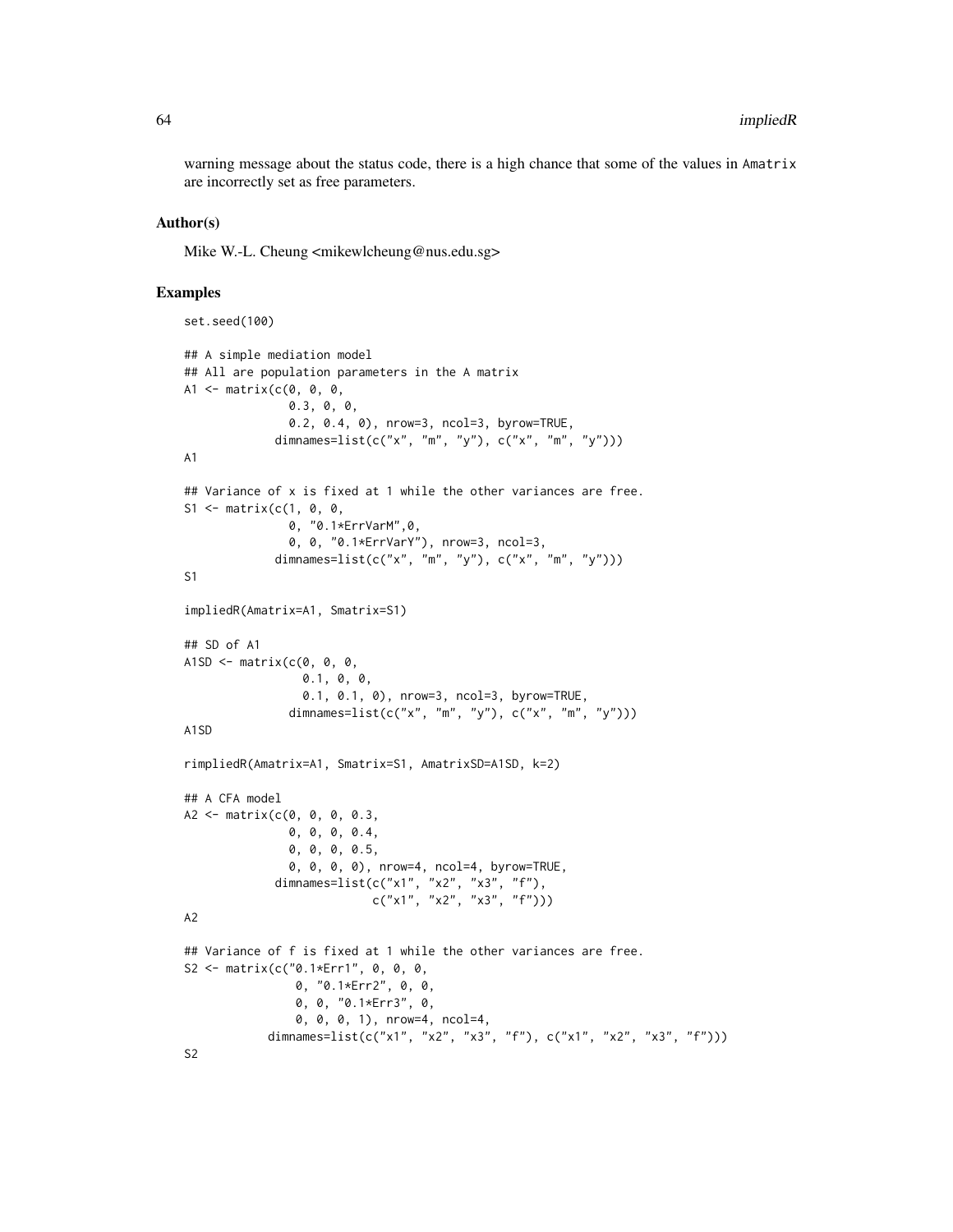```
F2 \le create. Fmatrix(c(1,1,1,0), as.mxMatrix=FALSE)
F2
impliedR(Amatrix=A2, Smatrix=S2, Fmatrix=F2)
## SD of A2
A2SD <- matrix(c(0, 0, 0, 0.1,
                 0, 0, 0, 0.1,
                 0, 0, 0, 0.1,
                 0, 0, 0, 0), nrow=4, ncol=4, byrow=TRUE,
               dimnames=list(c("x1", "x2", "x3", "f"),
                              c("x1", "x2", "x3", "f")))
A2SD
rimpliedR(Amatrix=A2, Smatrix=S2, Fmatrix=F2, AmatrixSD=A2SD, k=2)
```

| indirectEffect | Estimate the asymptotic covariance matrix of standardized or unstan- |
|----------------|----------------------------------------------------------------------|
|                | dardized indirect and direct effects                                 |

#### Description

It estimates the standardized or unstandardized indirect and direct effects and their asymptotic sampling covariance matrix.

#### Usage

```
indirectEffect(x, n, standardized = TRUE, direct-effect = TRUE, run = TRUE)
```
## Arguments

| X             | A 3x3 correlation/covariance matrix or a list of correlation/covariance matrices.<br>Variables are arranged as the dependent variable $(y)$ , mediator $(m)$ and indepen-<br>dent variable(x) |
|---------------|-----------------------------------------------------------------------------------------------------------------------------------------------------------------------------------------------|
| n             | Sample size or a vector of sample sizes                                                                                                                                                       |
| standardized  | Logical. Whether the indirect effect is standardized.                                                                                                                                         |
| direct.effect | Logical. Whether the direct effect is estimated. If it is FALSE, the direct effect is<br>fixed at zero.                                                                                       |
| run           | Logical. If FALSE, only return the mx model without running the analysis.                                                                                                                     |

### Details

Cheung (2009) estimated the standardized indirect effect and its standard error with non-linear constraints. Since OpenMx does not generate standard errors when there are non-linear constraints, Kwan and Chan's (2011) approach is used in this function. Delta method is used to calculate the asymptotic covariance matrix.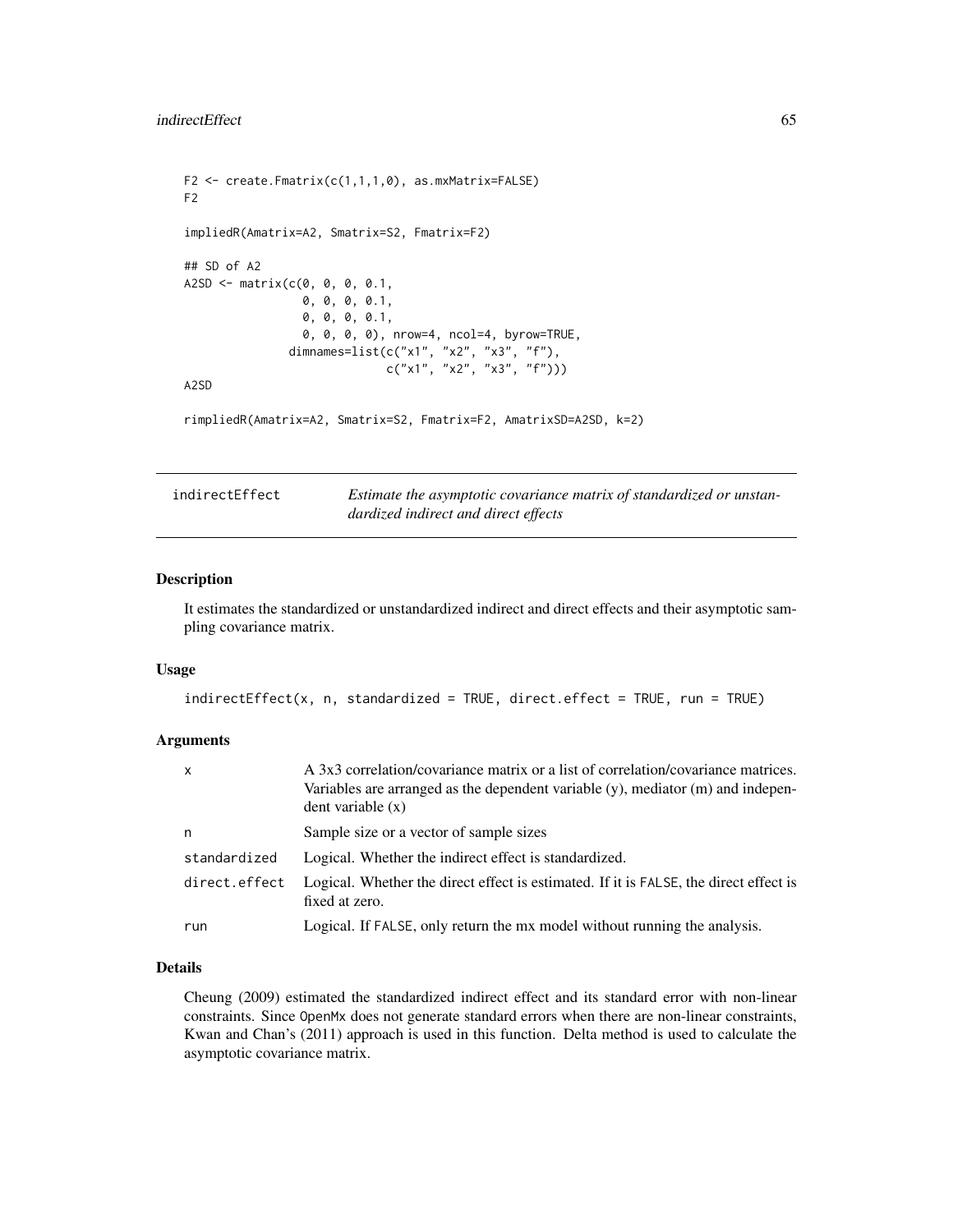#### Value

A vector (or a matrix if the input is a list of matrices) of (standardized) indirect effect, standardized direct effect, and their asymptotic sampling covariance matrices

## Author(s)

Mike W.-L. Cheung <mikewlcheung@nus.edu.sg>

### References

Cheung, M. W.-L. (2009). Comparison of methods for constructing confidence intervals of standardized indirect effects. *Behavior Research Methods*, *41*, 425-438.

Kwan, J., & Chan, W. (2011). Comparing standardized coefficients in structural equation modeling: a model reparameterization approach. *Behavior Research Methods*, *43*, 730-745.

## Examples

```
## A correlation matrix as input
x <- matrix(c(1, 0.4, 0.2, 0.4, 1, 0.3, 0.2, 0.3, 1), ncol=3)
dimnames(x) <- list( c("y", "m", "x"), c("y", "m", "x") )
indirectEffect(x, n=300)
## A list of correlation matrices
indirectEffect( list(x, x), n=c(300,500), standardized=FALSE )
```
is.pd *Test Positive Definiteness of a List of Square Matrices*

### Description

It tests the positive definiteness of a square matrix or a list of square matrices. It returns TRUE if the matrix is positive definite. It returns FALSE if the matrix is either non-positive definite or not symmetric. Variables with NA in the diagonals will be removed before testing. It returns NA when there are missing correlations even after deleting the missing variables.

## Usage

```
is.pd(x, check.aCov=FALSE, cor.analysis=TRUE, tol=1e-06)
```
## Arguments

| X            | A square matrix or a list of square matrices                                                                                            |
|--------------|-----------------------------------------------------------------------------------------------------------------------------------------|
| check.aCov   | If it is TRUE, it mirrors the checking in asyCov.                                                                                       |
| cor.analysis | Whether the input matrix is a correlation or a covariance matrix. It is ignored<br>when check.aCov=FALSE.                               |
| tol          | Tolerance (relative to largest variance) for numerical lack of positive-definiteness<br>in x. It is adopted from $m$ <i>v</i> $r$ norm. |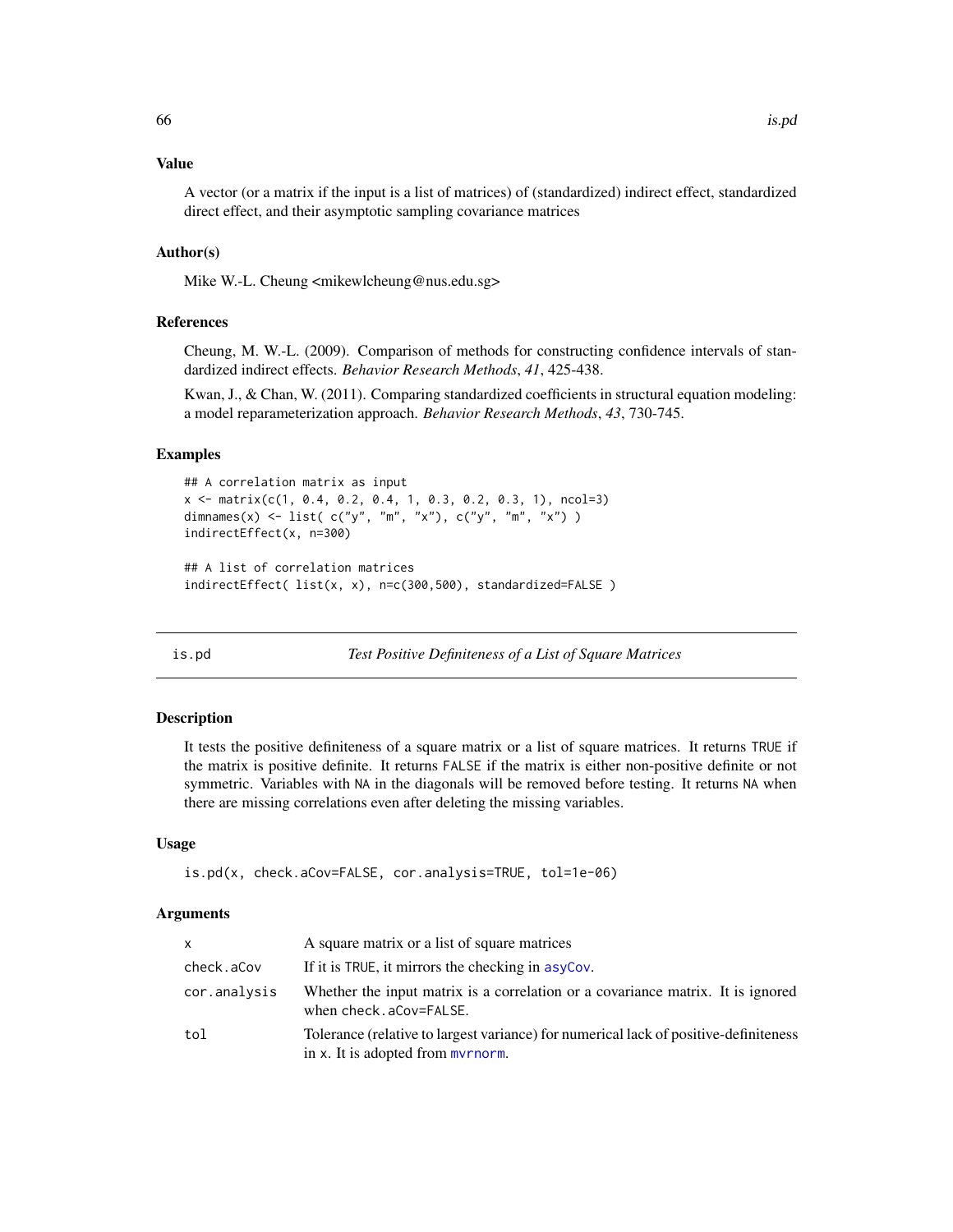### $issp05$  67

## Value

If the input is a matrix, it returns TRUE, FALSE or NA. If the input is a list of matrices, it returns a list of TRUE, FALSE or NA.

## Author(s)

Mike W.-L. Cheung <mikewlcheung@nus.edu.sg>

## Examples

```
A \leftarrow diag(1,3)is.pd(A)
# TRUE
B \leftarrow matrix(c(1, 2, 2, 1), ncol=2)is.pd(B)
# FALSE
is.pd(list(A, B))
# TRUE FALSE
C <- A
C[2,1] <- C[1,2] <- NA
is.pd(C)
# NA
```
<span id="page-66-0"></span>issp05 *A Dataset from ISSP (2005)*

#### Description

Thirty-two covariance matrices on work-related attitudes were extracted from the International Social Survey Programme 2005: Work Orientation III (ISSP, 2005). Seven variables were selected for demonstration purposes. They were grouped into three constructs: *Importance of Job Prospects* measured by job security (JP1), high income (JP2), and opportunity for advancement (JP3); *Importance of Job Autonomy* measured by work independently (JA1) and decide time of work (JA2); and *Importance of Contributions to Society* measured by help other people (CS1) and a job useful to society (CS2).

## Usage

data(issp05)

## Details

A list of data with the following structure:

data A list of 32 covariance matrices

n A vector of sample sizes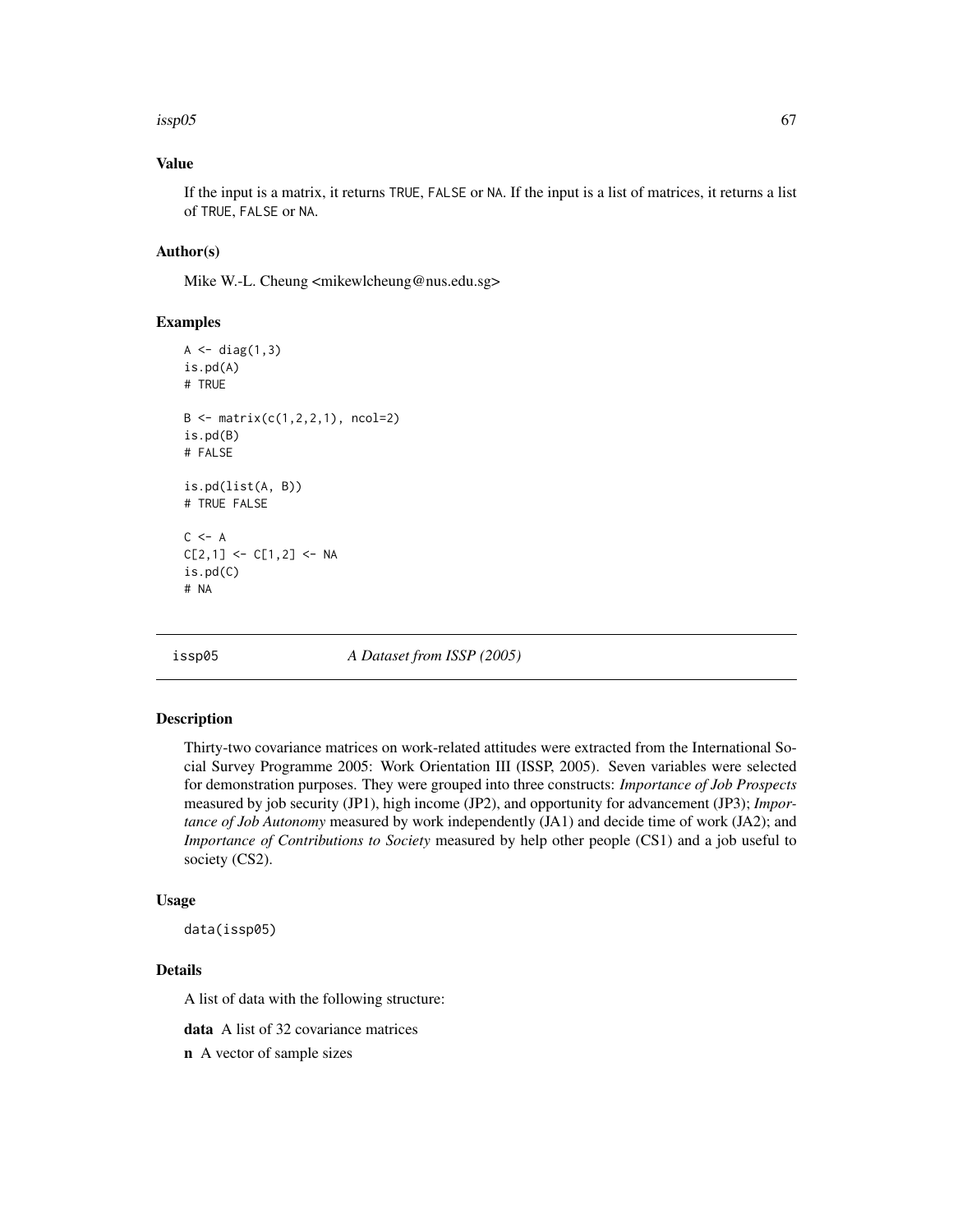$68$  issp $05$ 

### Author(s)

Mike W.-L. Cheung <mikewlcheung@nus.edu.sg>

### Source

ISSP Research Group (2007): *International Social Survey Programme 2005: Work Orientation III (ISSP 2005)*. GESIS Data Archive, Cologne. ZA4350 Data file Version 1.0.0, doi:10.4232/1.4350

#### See Also

[issp89](#page-68-0)

```
## Not run:
data(issp05)
#### Fixed-effects TSSEM
fixed1 <- tssem1(issp05$data, issp05$n, method="FEM")
summary(fixed1)
## Prepare a model implied matrix
## Factor correlation matrix
Phi <- create.mxMatrix( c("0.3*corf2f1","0.3*corf3f1","0.3*corf3f2"),
                      type="Stand", as.mxMatrix=FALSE )
## Error variances
Psi <- create.mxMatrix( paste("0.2*e", 1:7, sep=""), type="Diag",
                      as.mxMatrix=FALSE )
## Create Smatrix
S1 <- bdiagMat(list(Psi, Phi))
## dimnames(S1)[[1]] <- dimnames(S1)[[2]] <- c(paste("x",1:7,sep=""),
## paste("f",1:3,sep=""))
## S1
S1 <- as.mxMatrix(S1)
## Factor loadings
Lambda <- create.mxMatrix( c(".3*f1x1",".3*f1x2",".3*f1x3",rep(0,7),
                           ".3*f2x4",".3*f2x5",rep(0,7),".3*f3x6",".3*f3x7"),
                         type="Full", ncol=3, nrow=7, as.mxMatrix=FALSE )
Zero1 <- matrix(0, nrow=7, ncol=7)
Zero2 <- matrix(0, nrow=3, ncol=10)
## Create Amatrix
A1 <- rbind( cbind(Zero1, Lambda),
            Zero2 )
## dimnames(A1)[[1]] <- dimnames(A1)[[2]] <- c(paste("x",1:7,sep=""),
## paste("f",1:3,sep=""))
## A1
A1 <- as.mxMatrix(A1)
```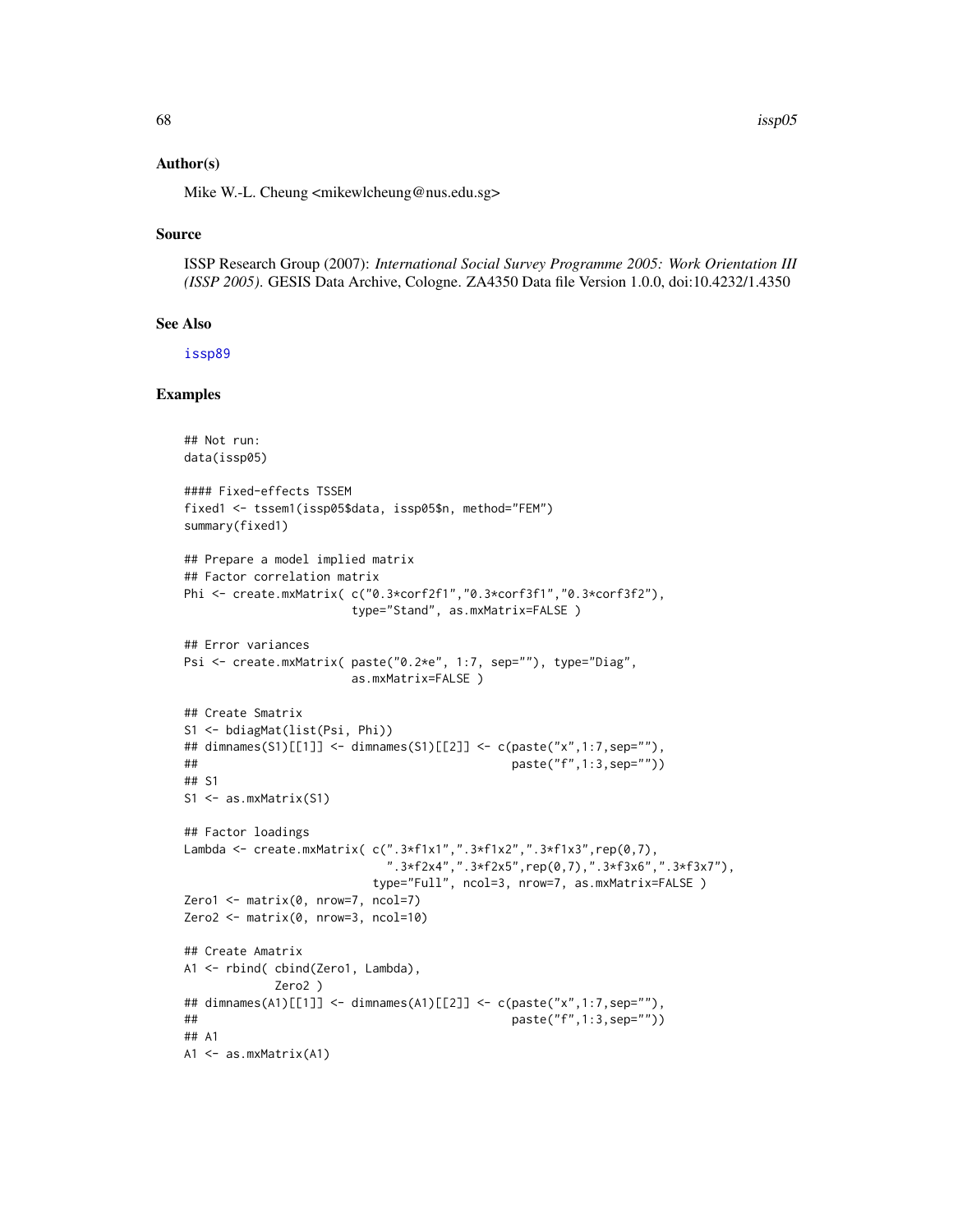issp89 69

```
## Create Fmatrix
F1 \leftarrow \text{create.Fmatrix}(c(\text{rep}(1,7), \text{rep}(0,3)))#### Fixed-effects model: Stage 2 analysis
fixed2 <- tssem2(fixed1, Amatrix=A1, Smatrix=S1, Fmatrix=F1,
                   intervals.type="LB")
summary(fixed2)
plot(fixed2, nDigits=1)
## End(Not run)
```
<span id="page-68-0"></span>issp89 *A Dataset from Cheung and Chan (2005; 2009)*

#### Description

Eleven covariance matrices on work-related attitudes were extracted from the Inter-University Consortium for Political and Social Research (1989). Nine variables were selected by Cheung and Chan (2005; 2009) for demonstration purposes. They were grouped into three constructs: *Job Prospects* measured by job security (JP1), income (JP2), and advancement opportunity (JP3); *Job Nature* measured by interesting job (JN1), independent work (JN2), help other people (JN3), and useful to society (JN4); and *Time Demand* measured by flexible working hours (TD1) and lots of leisure time (TD2).

## Usage

data(issp89)

### Details

A list of data with the following structure:

data A list of 11 studies of covariance matrices

n A vector of sample sizes

#### Author(s)

Mike W.-L. Cheung <mikewlcheung@nus.edu.sg>

### Source

Inter-University Consortium for Political and Social Research. (1989). *International Social Survey Program: Work orientation*. Ann Arbor, MI: Author.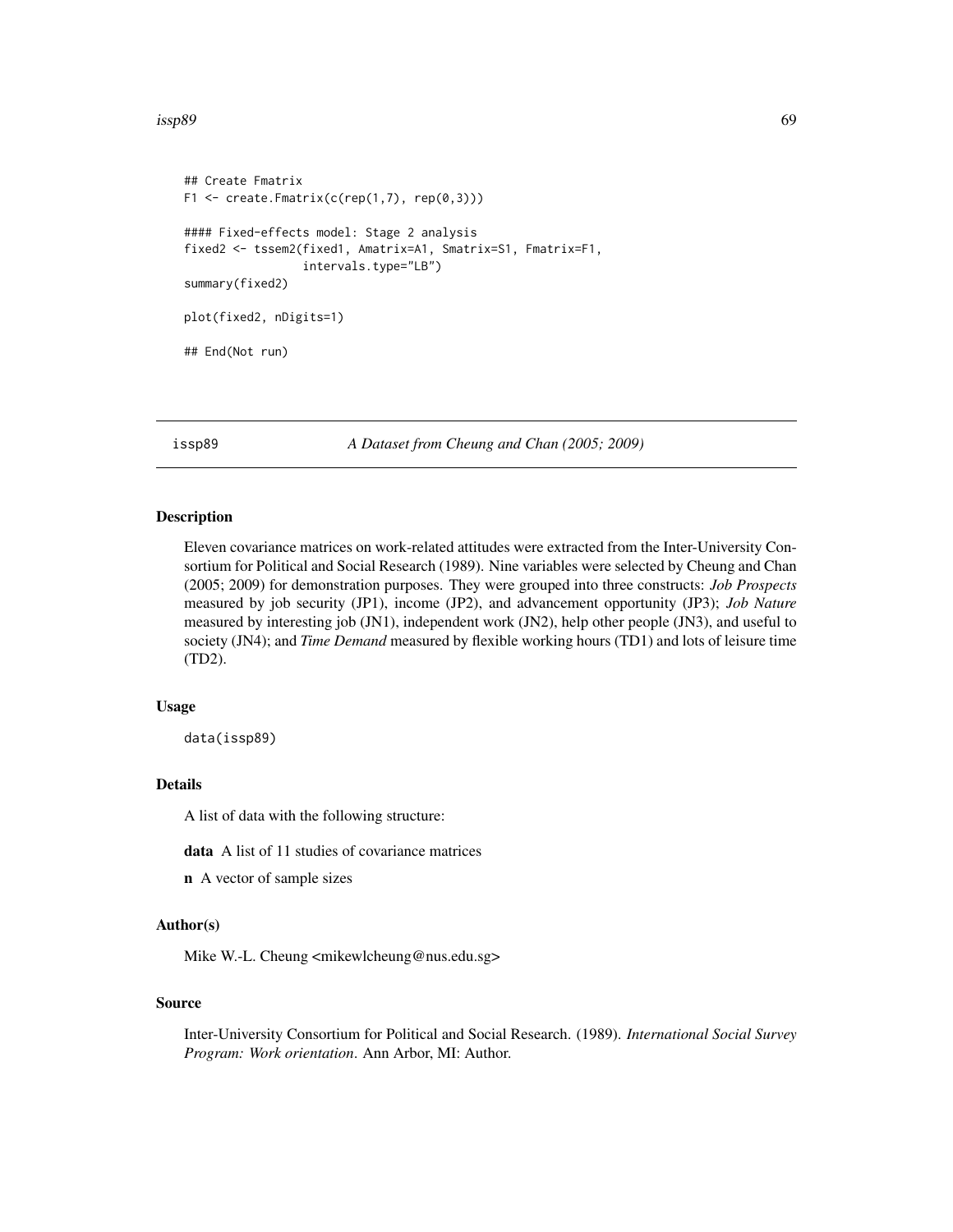## References

Cheung, M. W.-L., & Chan, W. (2005). Meta-analytic structural equation modeling: A two-stage approach. *Psychological Methods*, 10, 40-64.

Cheung, M. W.-L., & Chan, W. (2009). A two-stage approach to synthesizing covariance matrices in meta-analytic structural equation modeling. *Structural Equation Modeling*, 16, 28-53.

## See Also

[issp05](#page-66-0)

```
## Not run:
data(issp89)
#### Analysis of correlation structure in Cheung and Chan (2005)
#### Fixed-effects model: Stage 1 analysis
cor1 <- tssem1(issp89$data, issp89$n, method="FEM", cor.analysis=TRUE)
summary(cor1)
## Prepare a model implied matrix
## Factor correlation matrix
Phi <- create.mxMatrix( c("0.3*corf2f1","0.3*corf3f1","0.3*corf3f2"),
                      type="Stand", as.mxMatrix=FALSE )
## Error variances
Psi <- create.mxMatrix( paste("0.2*e", 1:9, sep=""), type="Diag",
                      as.mxMatrix=FALSE )
## Create Smatrix
S1 <- bdiagMat(list(Psi, Phi))
## dimnames(S1)[[1]] <- dimnames(S1)[[2]] <- c(paste("x",1:9,sep=""),
## paste("f",1:3,sep=""))
## S1
S1 <- as.mxMatrix(S1)
## Factor loadings
Lambda <- create.mxMatrix( c(".3*f1x1",".3*f1x2",".3*f1x3",rep(0,9),
                           ".3*f2x4",".3*f2x5",".3*f2x6",".3*f2x7",
                           rep(0,9),".3*f3x8",".3*f3x9"), type="Full",
                           ncol=3, nrow=9, as.mxMatrix=FALSE )
Zero1 \le - matrix(0, nrow=9, ncol=9)
Zero2 <- matrix(0, nrow=3, ncol=12)
## Create Amatrix
A1 <- rbind( cbind(Zero1, Lambda),
            Zero2 )
## dimnames(A1)[[1]] <- dimnames(A1)[[2]] <- c(paste("x",1:9,sep=""),
## paste("f",1:3,sep=""))
## A1
A1 <- as.mxMatrix(A1)
```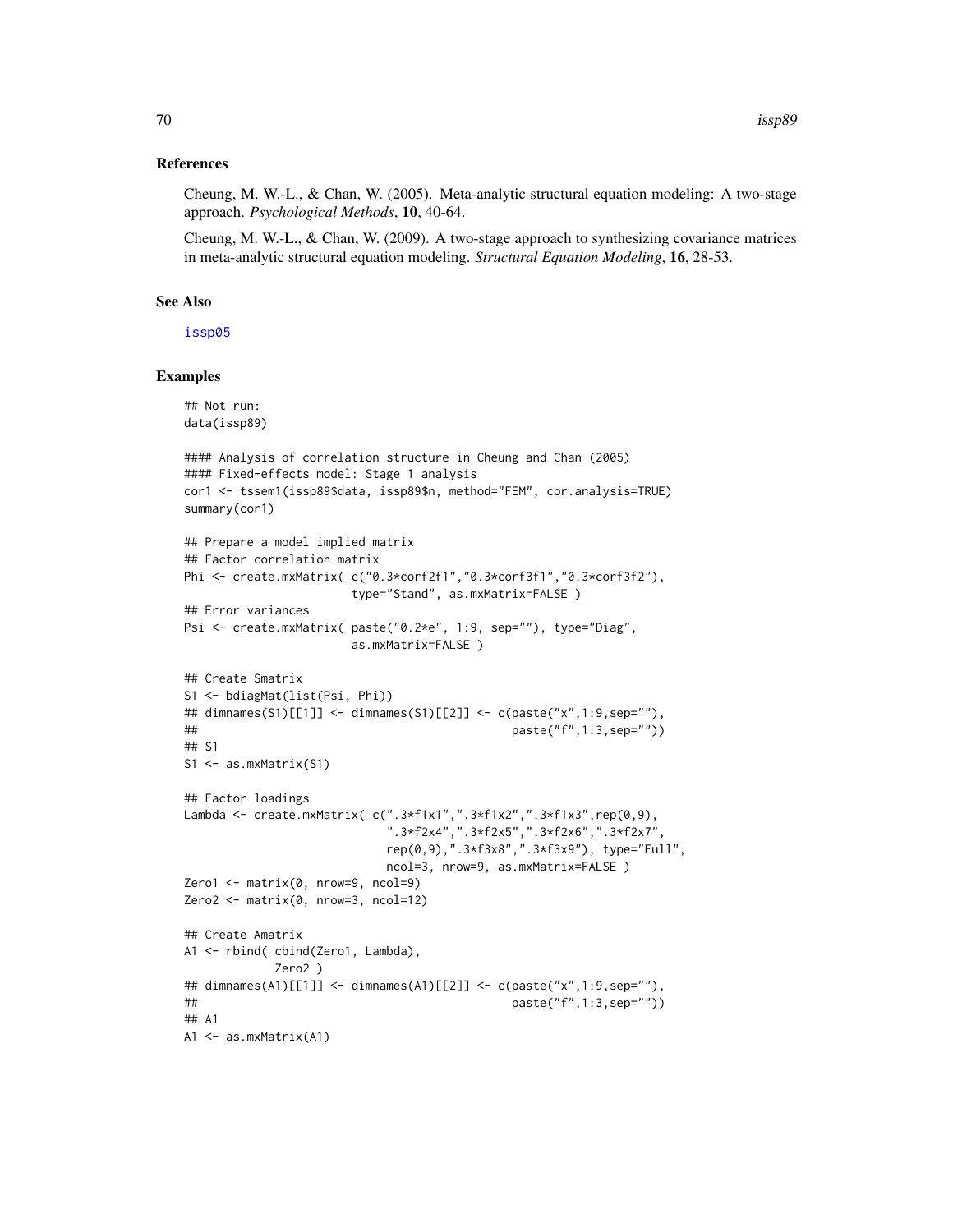#### Jaramillo05 71

```
## Create Fmatrix
F1 \le create. Fmatrix(c(rep(1,9), rep(0,3)))
#### Fixed-effects model: Stage 2 analysis
cor2 <- tssem2(cor1, Amatrix=A1, Smatrix=S1, Fmatrix=F1, intervals.type="LB")
summary(cor2)
## Display the model with the parameter estimates
plot(cor2, nDigits=1)
#### Analysis of covariance structure in Cheung and Chan (2009)
#### Fixed-effects model: Stage 1 analysis
cov1 <- tssem1(issp89$data, issp89$n, method="FEM", cor.analysis=FALSE)
summary(cov1)
#### Fixed-effects model: Stage 2 analysis
cov2 <- tssem2(cov1, Amatrix=A1, Smatrix=S1, Fmatrix=F1)
summary(cov2)
## Display the model with the parameter estimates
plot(cov2, nDigits=1)
## End(Not run)
```

```
Jaramillo05 Dataset from Jaramillo, Mulki & Marshall (2005)
```
#### Description

A dataset of the relationship between organizational commitment (OC) and salesperson job performance (JP) from Jaramillo, Mulki & Marshall (2005).

#### Usage

data(Jaramillo05)

### Format

A data frame with 61 observations on the following 10 variables.

Author a character vector of study Sample\_size sample size of the study Sales sample type; either "mixed", "nonsales" or "sales" Country a character vector of country of study IDV Hofstede's (1997) individualism index OC\_scale scale of OC; either "Porter or Mowday", "Meyer" or "other" OC\_alpha Coefficient alpha of organizational commitment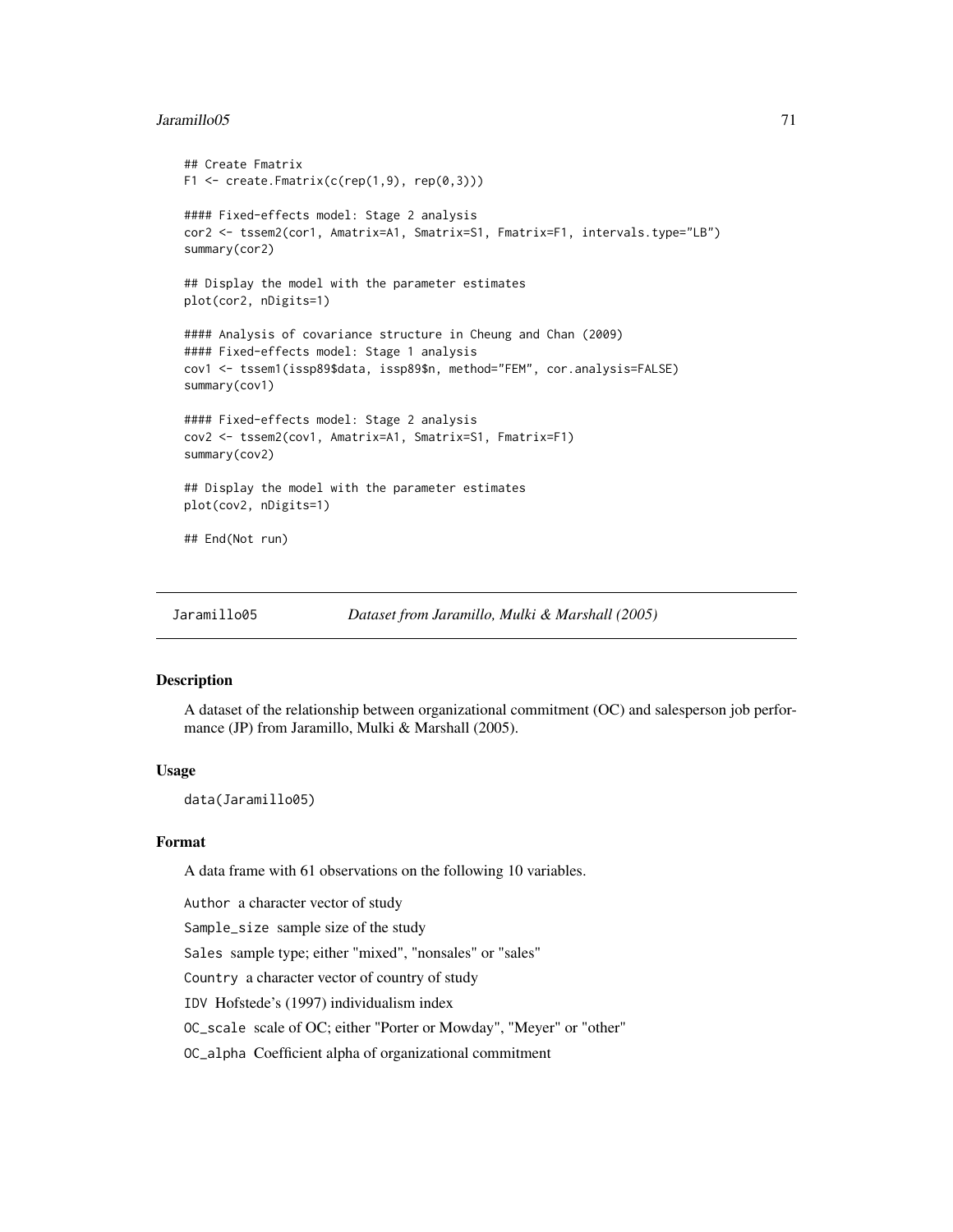72 Kalaian96

JP\_alpha Coefficient alpha of job performance

r correlation between organizational commitment and job performance

r\_v sampling variance of r

## Source

Jaramillo, F., Mulki, J. P., & Marshall, G. W. (2005). A meta-analysis of the relationship between organizational commitment and salesperson job performance: 25 years of research. *Journal of Business Research*, 58(6), 705-714. doi:10.1016/j.jbusres.2003.10.004

## Examples

```
## Not run:
## Research question 4.4.1
summary(meta(r, r_v, data=Jaramillo05))
## Research question 4.4.2
## Select cases with either "sales" or "nonsales"
Sales.df <- subset(Jaramillo05, Sales %in% c("sales", "nonsales"))
## Create a predictor with 1 and 0 when they are "sales" or "nonsales", respectively
predictor <- ifelse(Jaramillo05$Sales=="sales", yes=1, no=0)
## Mixed-effects meta-analysis
summary( meta(y = r, v = r_v, x = predictor, data = Jaramillo05))
## Research question 4.4.3
summary(meta(r, r_v, x=IDV, data=Jaramillo05))
## End(Not run)
```
Kalaian96 *Multivariate effect sizes reported by Kalaian and Raudenbush (1996)*

### Description

This data set includes 47 multivariate effect sizes reported by Kalaian and Raudenbush (1996, Table 1).

### Usage

```
data(Kalaian96)
```
## Details

A list of data with the following structure:

Study Study name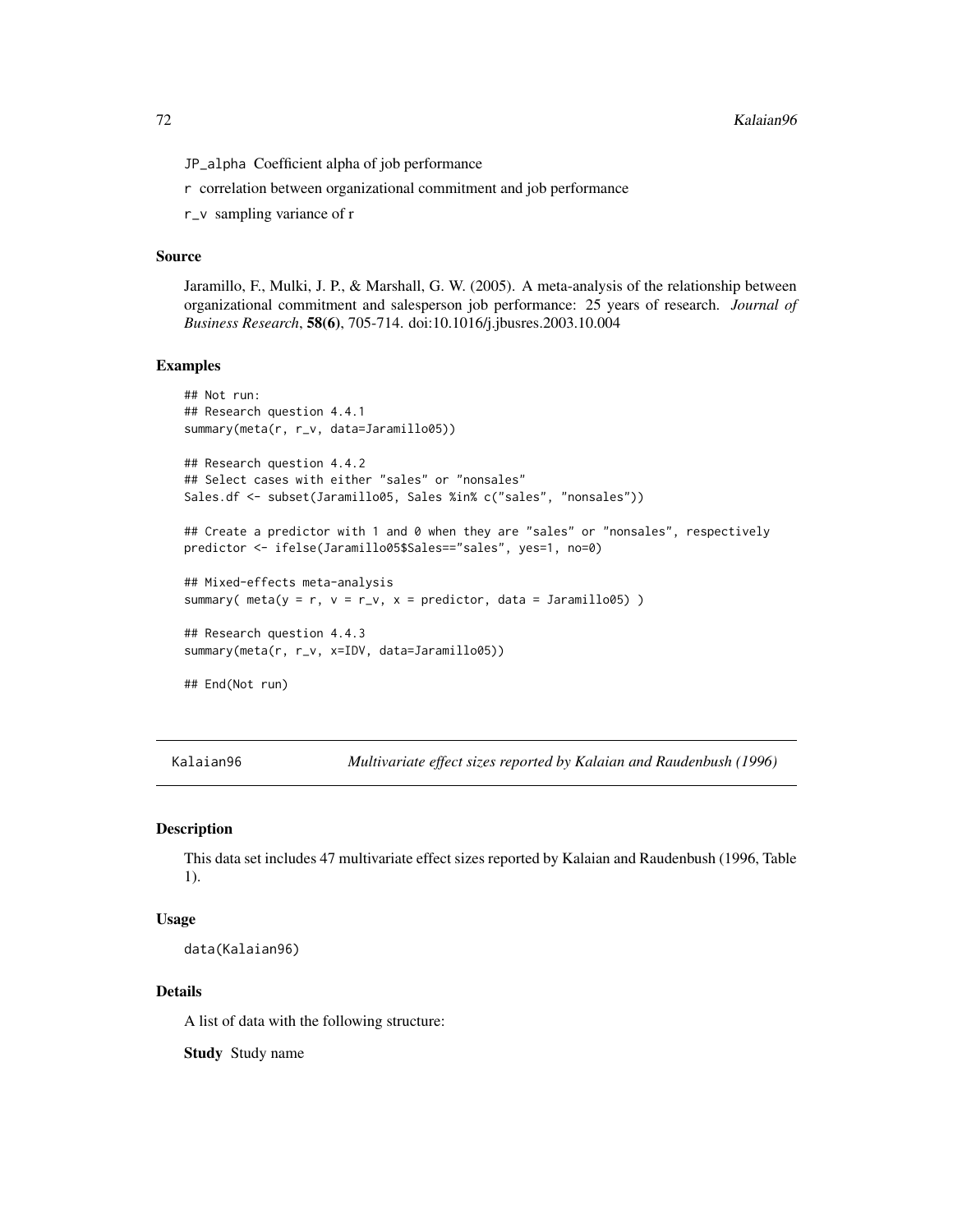#### $l$ avaan2RAM 73

Year Year of publication

n\_e Sample size of the experimental group

n\_c Sample size of the control group

dSAT\_V Standardized mean difference of the Scholastic Aptitude Test (SAT) on verbal

dSAT\_M Standardized mean difference of SAT on math

var\_V Sampling variance of dSAT\_V

cov\_VM Sampling covariance of dSAT\_V and dSAT\_M with a common correlation of 0.66

var\_M Sampling variance of dSAT\_M

Hr Hours of training

ETS Educational Testing Service

Study\_type Either Randomized, Matched or Nonequivalent comparison

Home\_work Home work

# Source

Kalaian, H. A., & Raudenbush, S. W. (1996). A multivariate mixed linear model for meta-analysis. *Psychological Methods*, *1*(3), 227-235. https://doi.org/10.1037/1082-989X.1.3.227

# Examples

## Not run: data(Kalaian96)

## End(Not run)

lavaan2RAM *Convert* lavaan *models to RAM models*

# Description

It converts models specified in lavaan model syntax to RAM models.

# Usage

```
lavaan2RAM(model, obs.variables = NULL, A.notation = "ON",
          S.notation = "WITH", M.notation = "mean", auto.var = TRUE,
          std.Iv = TRUE, ...
```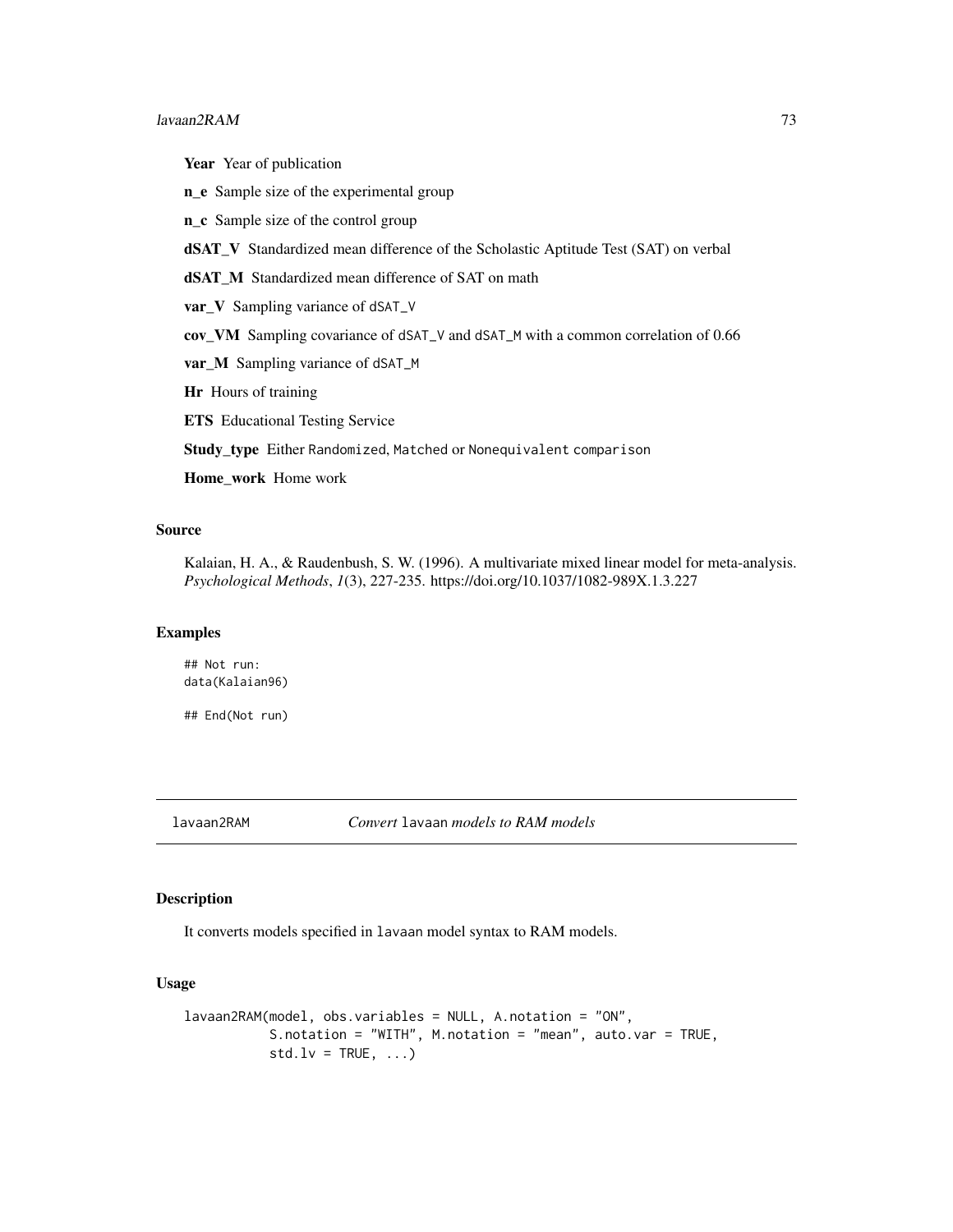# Arguments

| model         | A character string of model using the lavaan model syntax.                                                                                                                                                                                                       |
|---------------|------------------------------------------------------------------------------------------------------------------------------------------------------------------------------------------------------------------------------------------------------------------|
| obs.variables | A character vector of the observed variables. The observed variables in the RAM<br>specification will follow the order specified in obs. variables. It is important<br>to check whether the order of the observed variables matches the order in the<br>dataset. |
| A.notation    | A character string to be used in the A matrix if the labels are not included in the<br>lavaan model. For example, the label will be "yONx" for regressing "y" on "x".                                                                                            |
| S.notation    | A character string to be used in the S matrix if the labels are not included in<br>the lavaan model. For example, the label will be "yWITHx" for the covariance<br>between "y" with "x" and "yWITHy" for the (error) variance of "y".                            |
| M.notation    | A character string to be used in the M matrix if the labels are not included in<br>the lavaan model. For example, the label will be "ymean" for the mean of "y" if<br>M.notation="mean".                                                                         |
| auto.var      | Logical. If TRUE, the residual variances and the variances of exogenous latent<br>variables are included in the model and set free. See lavaanify.                                                                                                               |
| std.lv        | Logical. If TRUE, the metric of each latent variable is determined by fixing their<br>variances to 1.0. If FALSE, the metric of each latent variable is determined by<br>fixing the factor loading of the first indicator to 1.0. See lavaanify.                 |
| .             | Further arguments to be passed to lavaanify. Please note that fixed. x is set<br>at FALSE. Thus it cannot be passed to $\dots$                                                                                                                                   |

# Details

It uses the [lavaanify](#page-0-0) to do the conversion.

# Value

A list of RAM specification with A, S, F, and M matrices.

# Author(s)

Mike W.-L. Cheung <mikewlcheung@nus.edu.sg>

# See Also

[ramModel](#page-0-0), [Becker92](#page-19-0), [Becker09](#page-14-0), [Digman97](#page-50-0), [Hunter83](#page-59-0), [as.mxMatrix](#page-8-0), [checkRAM](#page-30-0)

# Examples

```
## Regression model on correlation matrix
model1 <- "## y is modelled by x1, x2, and x3
          y \sim x1 + x2 + x3## Fix the independent variables at 1
          x1 ~~ 1*x1
          x2 ~~ 1*x2
          x3 ~~ 1*x3
```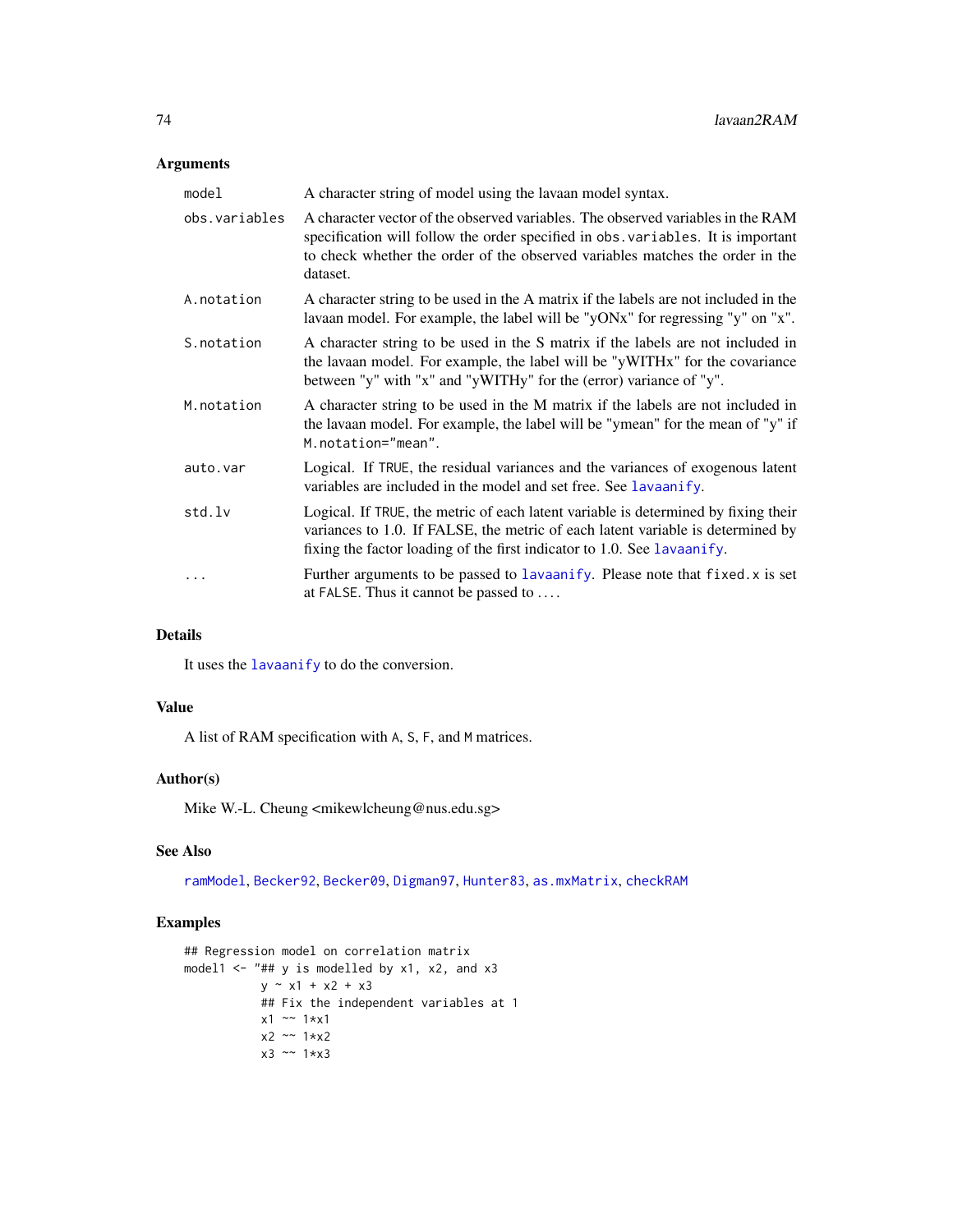#### list2matrix 75

```
## Declare the correlations among the independent variables
           x1 \sim x2x1 \sim x3x2 \sim x3''## Compare the arrangements of variables with and without
## specifying the obs.variables arguments.
lavaan2RAM(model1, obs.variables=c("y", "x1", "x2", "x3"))
## Two-factor CFA model
model2 <- "f1 =\sim x1 + x2 + x3
           f2 = x4 + x5 + x6## Declare the correlation between f1 and f2
           ## and label it with cor_f1f2
           f1 \sim \text{cor}_f1f2*f2"lavaan2RAM(model2)
## Regression model with the mean structure
model3 \leftarrow "y \sim x
           ## Intercept of y
           y \sim 1## Mean of x
           x \sim 1"
lavaan2RAM(model3)
```
list2matrix *Convert a List of Symmetric Matrices into a Stacked Matrix*

#### Description

It converts a list of symmetric matrices into a stacked matrix. Dimensions of the symmetric matrices have to be the same. It tries to preserve the dimension names if possible. Dimension names will be created if there are no dimension names in the first symmetric matrix.

## Usage

list2matrix(x, diag = FALSE)

#### Arguments

|      | A list of $k$ $p$ x $p$ symmetric matrices.                                                                                                            |
|------|--------------------------------------------------------------------------------------------------------------------------------------------------------|
| diag | Logical. If it is TRUE, yech is used to vectorize the (covariance) matrices. If it is<br>FALSE, vechs is used to vectorize the (correlation) matrices. |

#### Value

A k x p∗ stacked matrix where  $p* = p(p-1)/2$  for diag=FALSE or  $p* = p(p+1)/2$  for diag=TRUE.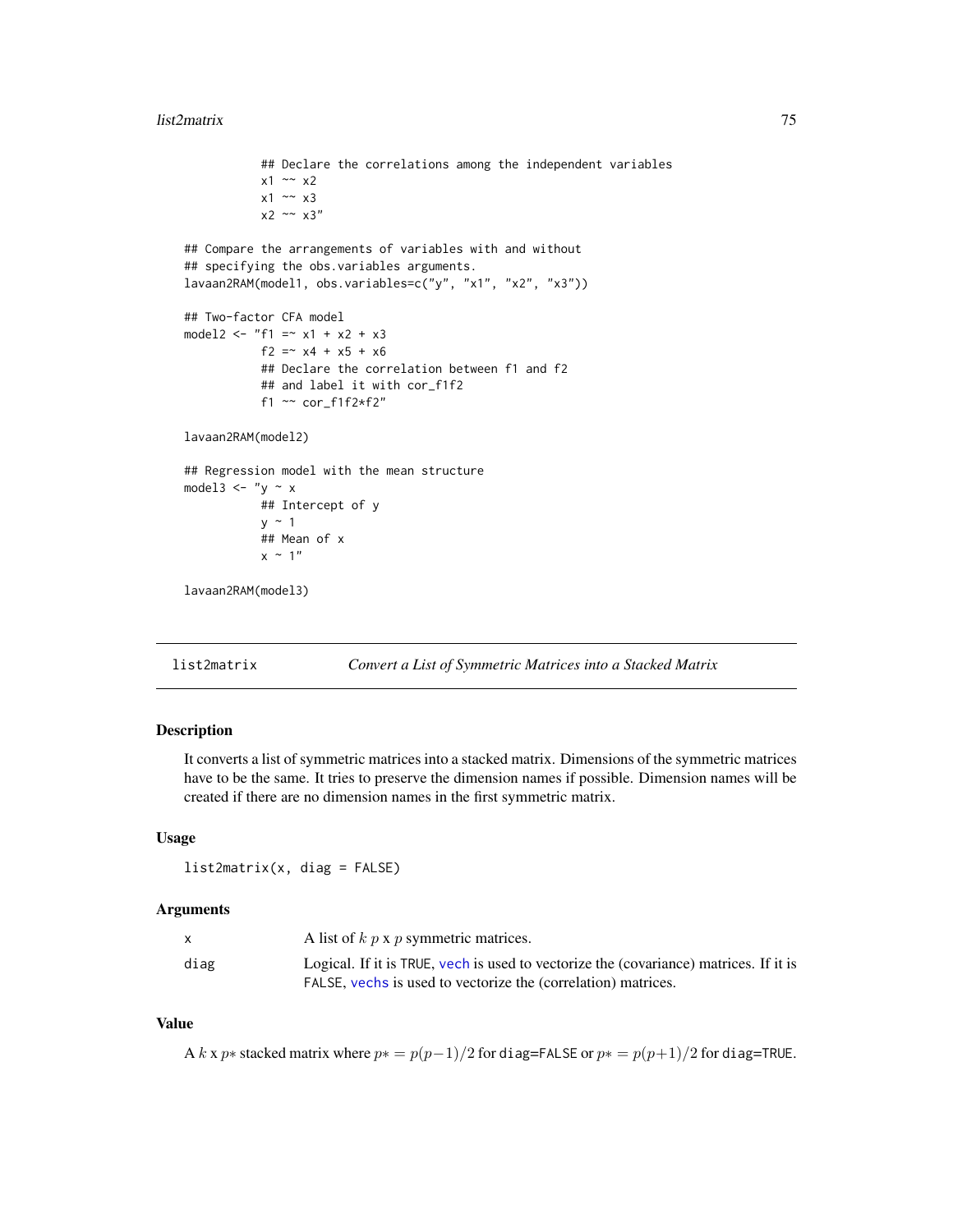76 Mak09

#### Author(s)

Mike W.-L. Cheung <mikewlcheung@nus.edu.sg>

#### Examples

```
C1 \leq - matrix(C(1, 0.5, 0.4, 0.5, 1, 0.2, 0.4, 0.2, 1), ncol=3)
C2 \leq - matrix(c(1,0.4,NA,0.4,1,NA,NA,NA,NA), ncol=3)
## A list without dimension names
list2matrix(list(C1, C2))
# x2_x1 x3_x1 x3_x2
# [1,] 0.5 0.4 0.2
# [2,] 0.4 NA NA
dimnames(C1) <- list( c("x","y","z"), c("x","y","z") )
dimnames(C2) <- list( c("x","y","z"), c("x","y","z") )
## A list with dimension names
list2matrix(list(C1, C2))
# y_x z_x z_y
# [1,] 0.5 0.4 0.2
# [2,] 0.4 NA NA
```
Mak09 *Eight studies from Mak et al. (2009)*

#### Description

Eight studies from Mak et al. (2009) were reported by Cheung et al. (2012).

#### Usage

data(Mak09)

# Format

A data frame with 8 observations on the following 10 variables.

Study a character vector of study

type a character vector

AF.BP a numeric vector

Tot.BP a numeric vector

AF.non.BP a numeric vector

Tot.non.BP a numeric vector

yi a numeric vector

vi a numeric vector

age.mean a numeric vector

study.duration a numeric vector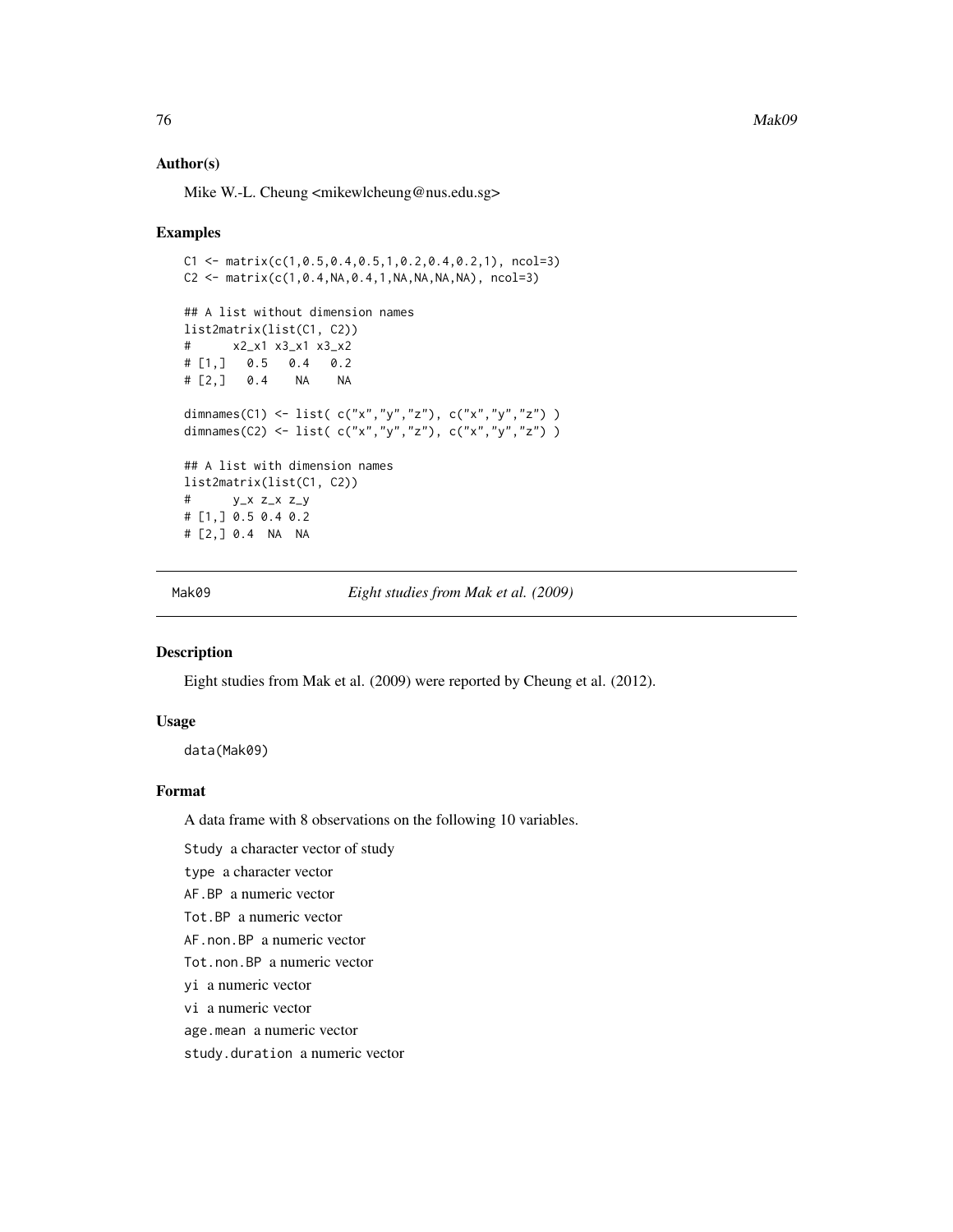# matrix2bdiag 77

#### Source

Mak, A., Cheung, M. W.-L., Ho, R. C. M., Cheak, A. A. C., & Lau, C. S. (2009). Bisphosphonate and atrial fibrillation: Bayesian meta-analyses of randomized controlled trials and observational studies. *BMC Musculoskeletal Disorders*, 10(113). doi:10.1186/1471-2474-10-113 Available at <http://www.biomedcentral.com/1471-2474/10/113>.

#### References

Cheung, M. W.-L., Ho, R. C. M., Lim, Y., & Mak, A. (2012). Conducting a meta-analysis: Basics and good practices. *International Journal of Rheumatic Diseases*, 15(2), 129-135. doi: 10.1111/j.1756-185X.2012.01712.x

#### Examples

```
## Random-effects meta-analysis
( meta1 <- summary(meta(y=yi, v=vi, data=Mak09, I2=c("I2q", "I2hm"))) )
## Convert the estimates back into odds ratio
OR <- with(coef(meta1), exp(c(Estimate[1], lbound[1], ubound[1])))
names(OR) <- c("Estimate in OR", "lbound in OR", "ubound in OR")
OR
```

```
## Mixed-effects meta-analysis with mean age as a predictor
summary( meta(y=yi, v=vi, x=age.mean, data=Mak09) )
```

| matrix2bdiag | Convert a Matrix into a Block Diagonal Matrix |  |
|--------------|-----------------------------------------------|--|
|--------------|-----------------------------------------------|--|

#### Description

It converts a matrix into a block diagonal matrix.

#### Usage

```
matrix2bdiag(x, ...)
```
#### Arguments

| $\times$ | A $k \times p$ matrix of numerics or characters. |
|----------|--------------------------------------------------|
| $\cdots$ | Further arguments to be passed to vec2symMat     |

#### Details

Each row of x is converted into a symmetric matrix via [vec2symMat](#page-126-0). Then the list of the symmetric matrices is converted into a block diagonal matrix via a function written by Scott Chasalow posted at <http://www.math.yorku.ca/Who/Faculty/Monette/pub/stmp/0827.html>.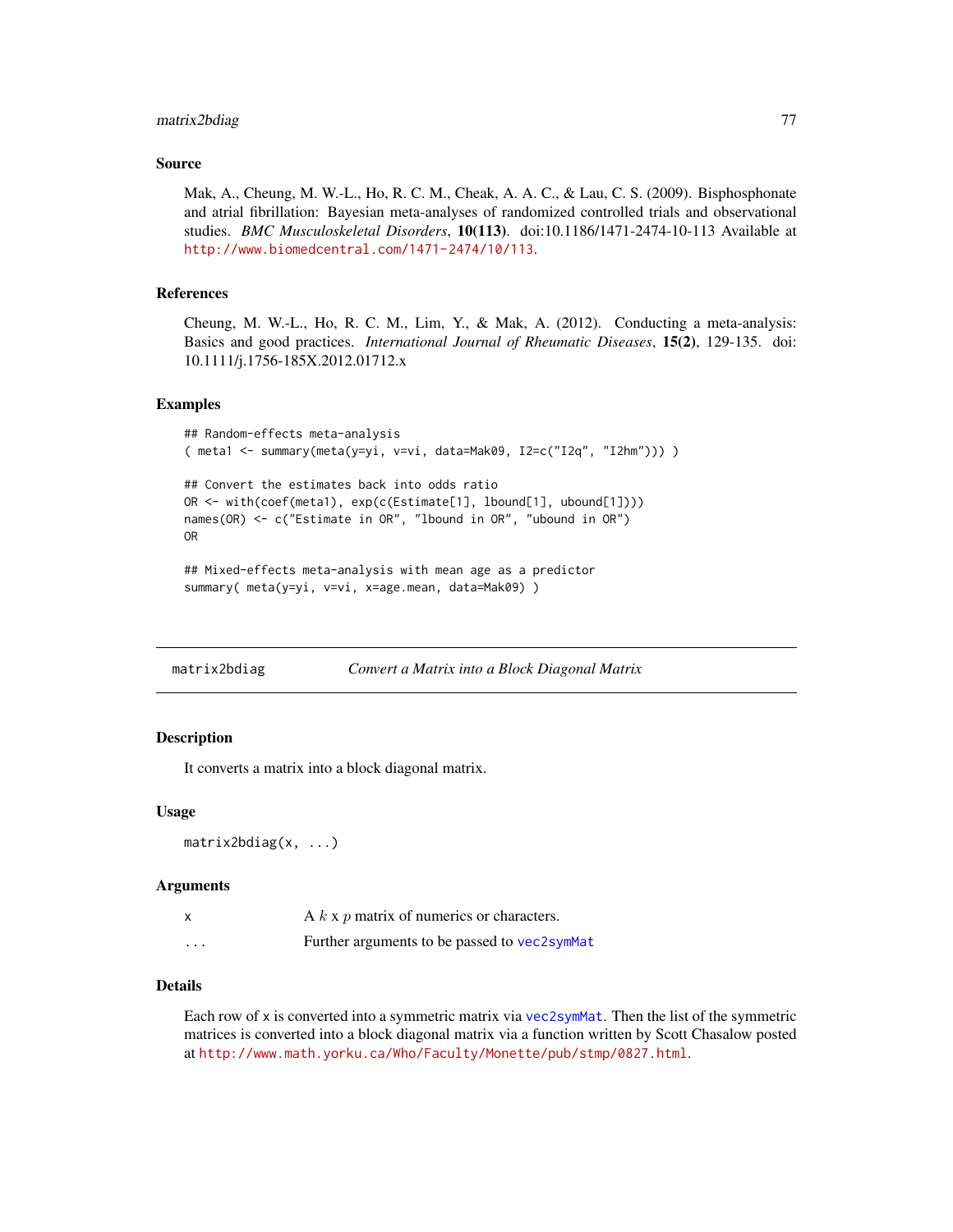# Author(s)

Mike W.-L. Cheung <mikewlcheung@nus.edu.sg>

#### See Also

[vec2symMat](#page-126-0)

## Examples

|   |           |                  |                |              |                                                 |    | $(m1 \leq maxrix(1:12, ncol=6, byrow=True))$ |  |
|---|-----------|------------------|----------------|--------------|-------------------------------------------------|----|----------------------------------------------|--|
| # |           |                  |                |              | $[0,1]$ $[0,2]$ $[0,3]$ $[0,4]$ $[0,5]$ $[0,6]$ |    |                                              |  |
|   | # $[1,]$  | $\overline{1}$   | 2              | $\mathbf{3}$ | $\overline{4}$                                  | -5 | 6                                            |  |
|   | # $[2, ]$ | $\overline{7}$   | 8              | 9            | 10                                              | 11 | 12                                           |  |
|   |           |                  |                |              |                                                 |    |                                              |  |
|   |           | matrix2bdiag(m1) |                |              |                                                 |    |                                              |  |
| # |           |                  |                |              | [,1] [,2] [,3] [,4] [,5] [,6]                   |    |                                              |  |
|   | # $[1,]$  | 1                | 2              | 3            | 0                                               | 0  | 0                                            |  |
|   | # [2,]    | $\overline{2}$   | $\overline{4}$ | 5            | 0                                               | 0  | 0                                            |  |
|   |           | # $[3, 3]$ 3     | 5              | 6            | 0                                               | 0  | 0                                            |  |
|   | # $[4, ]$ | - 0              | 0              | 0            | 7                                               | 8  | 9                                            |  |
|   | # [5, ]   | 0                | 0              | 0            | 8                                               | 10 | 11                                           |  |
|   | $\#$ [6,] | 0                | 0              | 0            | 9                                               | 11 | 12                                           |  |

<span id="page-77-0"></span>meta *Univariate and Multivariate Meta-Analysis with Maximum Likelihood Estimation*

#### Description

It conducts univariate and multivariate meta-analysis with maximum likelihood estimation method. Mixed-effects meta-analysis can be conducted by including study characteristics as predictors. Equality constraints on intercepts, regression coefficients, and variance components can be easily imposed by setting the same labels on the parameter estimates.

#### Usage

```
meta(y, v, x, data, intercept.constraints = NULL, coef.constraints = NULL,
     RE.constraints = NULL, RE.startvalues=0.1, RE.lbound = 1e-10,
     intervals.type = c("z", "LB"), I2="I2q", R2=TRUE,
     model.name="Meta analysis with ML", suppressWarnings = TRUE,
     silent = TRUE, run = TRUE, ...)metaFIML(y, v, x, av, data, intercept.constraints=NULL,
         coef.constraints=NULL, RE.constraints=NULL,
         RE.startvalues=0.1, RE.lbound=1e-10,
         intervals.type=c("z", "LB"), R2=TRUE,
         model.name="Meta analysis with FIML",
         suppressWarnings=TRUE, silent=TRUE, run=TRUE, ...)
```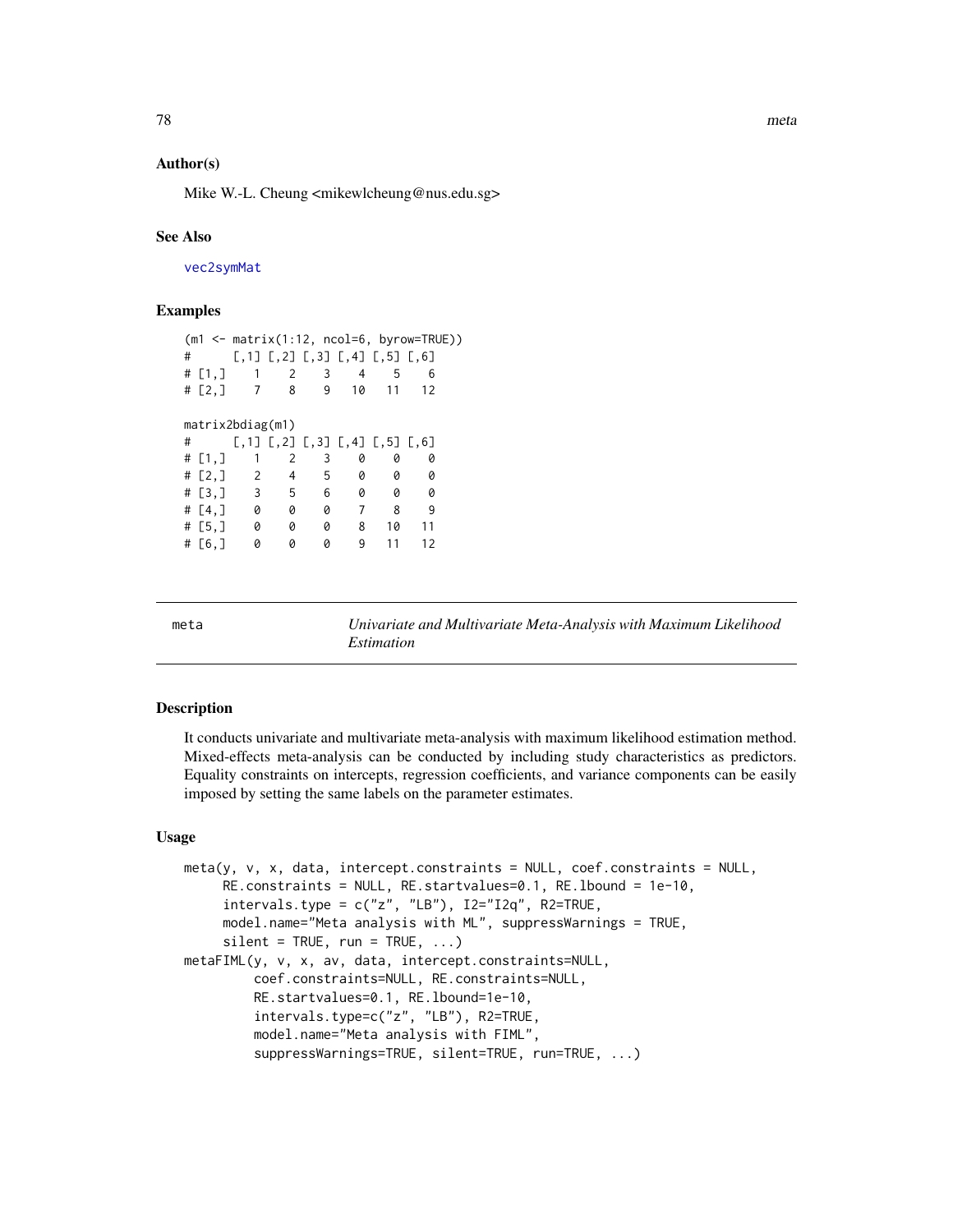#### meta 2008 and 2008 and 2008 and 2008 and 2008 and 2008 and 2008 and 2008 and 2008 and 2008 and 2008 and 2008 and 2008 and 2008 and 2008 and 2008 and 2008 and 2008 and 2008 and 2008 and 2008 and 2008 and 2008 and 2008 and 2

| у                     | A vector of effect size for univariate meta-analysis or a $k \times p$ matrix of effect<br>sizes for multivariate meta-analysis where $k$ is the number of studies and $p$ is<br>the number of effect sizes.                                                                                                                                                                                                                                                                               |
|-----------------------|--------------------------------------------------------------------------------------------------------------------------------------------------------------------------------------------------------------------------------------------------------------------------------------------------------------------------------------------------------------------------------------------------------------------------------------------------------------------------------------------|
| V                     | A vector of the sampling variance of the effect size for univariate meta-analysis<br>or a $k \times p*$ matrix of the sampling covariance matrix of the effect sizes for<br>multivariate meta-analysis where $p* = p(p + 1)/2$ . It is arranged by column<br>major as used by vech.                                                                                                                                                                                                        |
| х                     | A predictor or a $k \times m$ matrix of predictors where $m$ is the number of predictors.                                                                                                                                                                                                                                                                                                                                                                                                  |
| av                    | An auxiliary variable or a $k \times m$ matrix of auxiliary variables where $m$ is the<br>number of auxiliary variables.                                                                                                                                                                                                                                                                                                                                                                   |
| data                  | An optional data frame containing the variables in the model.                                                                                                                                                                                                                                                                                                                                                                                                                              |
| intercept.constraints |                                                                                                                                                                                                                                                                                                                                                                                                                                                                                            |
|                       | A 1 x $p$ matrix specifying whether the intercepts of the effect sizes are fixed or<br>free. If the input is not a matrix, the input is converted into a $1 \times p$ matrix with<br>t(as.matrix(intercept.constraints)). The default is that the intercepts<br>are free. When there is no predictor, these intercepts are the same as the pooled<br>effect sizes. The format of this matrix follows as . mxMatrix. The intercepts can<br>be constrained equally by using the same labels. |
| coef.constraints      |                                                                                                                                                                                                                                                                                                                                                                                                                                                                                            |
|                       | A $p \times m$ matrix specifying how the predictors predict the effect sizes. If the input<br>is not a matrix, it is converted into a matrix by as . matrix (). The default is that<br>all $m$ predictors predict all $p$ effect sizes. The format of this matrix follows<br>as.mxMatrix. The regression coefficients can be constrained equally by using<br>the same labels.                                                                                                              |
|                       | RE constraints A $p \times p$ matrix specifying the variance components of the random effects. If the<br>input is not a matrix, it is converted into a matrix by $as.matrix()$ . The default<br>is that all covariance/variance components are free. The format of this matrix<br>follows as . mxMatrix. Elements of the variance components can be constrained<br>equally by using the same labels. If a zero matrix is specified, it becomes a<br>fixed-effects meta-analysis.           |
|                       | RE startvalues A vector of $p$ starting values on the diagonals of the variance component of<br>the random effects. If only one scalar is given, it will be duplicated across the<br>diagonals. Starting values for the off-diagonals of the variance component are<br>all 0. A $p \times p$ symmetric matrix of starting values is also accepted.                                                                                                                                         |
| RE. 1bound            | A vector of $p$ lower bounds on the diagonals of the variance component of the<br>random effects. If only one scalar is given, it will be duplicated across the<br>diagonals. Lower bounds for the off-diagonals of the variance component are<br>set at NA. A $p \times p$ symmetric matrix of the lower bounds is also accepted.                                                                                                                                                         |
| intervals.type        | Either z (default if missing) or LB. If it is z, it calculates the 95% Wald confi-<br>dence intervals (CIs) based on the z statistic. If it is LB, it calculates the 95%<br>likelihood-based CIs on the parameter estimates. Note that the z values and<br>their associated p values are based on the z statistic. They are not related to the<br>likelihood-based CIs.                                                                                                                    |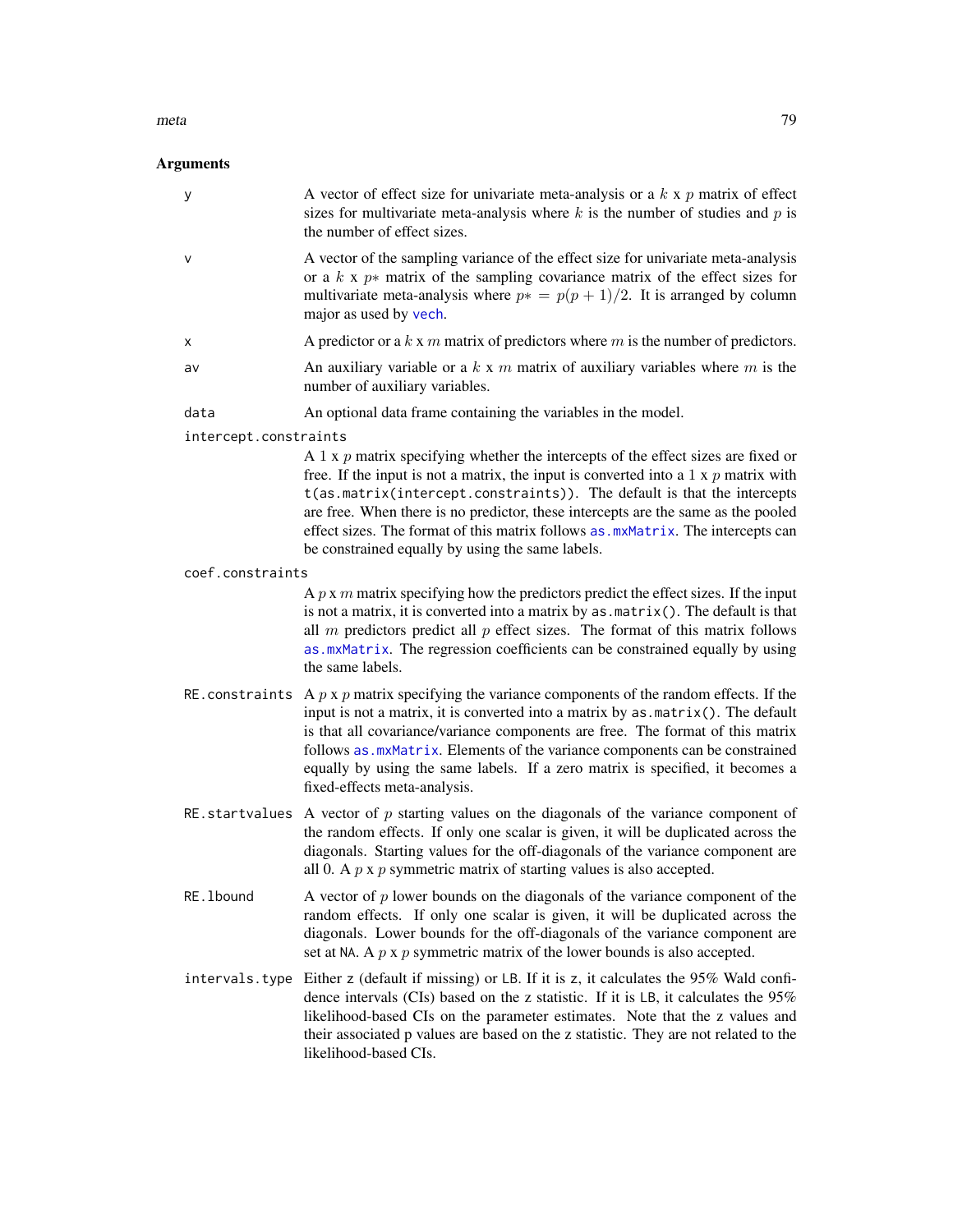| I <sub>2</sub>   | Possible options are "12q", "12hm" and "12am". They represent the 12 cal-<br>culated by using a typical within-study sampling variance from the Q statistic,<br>the harmonic mean and the arithmetic mean of the within-study sampling vari-<br>ances (Xiong, Miller, & Morris, 2010). More than one options are possible. If<br>intervals.type="LB", 95% confidence intervals on the heterogeneity indices<br>will be constructed. |
|------------------|-------------------------------------------------------------------------------------------------------------------------------------------------------------------------------------------------------------------------------------------------------------------------------------------------------------------------------------------------------------------------------------------------------------------------------------|
| R <sub>2</sub>   | Logical. If TRUE and there are predictors, R2 is calculated (Raudenbush, 2009).                                                                                                                                                                                                                                                                                                                                                     |
| model.name       | A string for the model name in $mxModel$ .                                                                                                                                                                                                                                                                                                                                                                                          |
| suppressWarnings |                                                                                                                                                                                                                                                                                                                                                                                                                                     |
|                  | Logical. If TRUE, warnings are suppressed. The argument to be passed to mxRun.                                                                                                                                                                                                                                                                                                                                                      |
| silent           | Logical. An argument to be passed to mxRun                                                                                                                                                                                                                                                                                                                                                                                          |
| run              | Logical. If FALSE, only return the mx model without running the analysis.                                                                                                                                                                                                                                                                                                                                                           |
| .                | Further arguments to be passed to mxRun                                                                                                                                                                                                                                                                                                                                                                                             |
|                  |                                                                                                                                                                                                                                                                                                                                                                                                                                     |

# Value

An object of class meta with a list of

| call           | Object returned by match.call                                                                                           |
|----------------|-------------------------------------------------------------------------------------------------------------------------|
| data           | A data matrix of y, y and x                                                                                             |
| no.y           | No. of effect sizes                                                                                                     |
| no.x           | No. of predictors                                                                                                       |
| miss.x         | A vector indicating whether the predictors are missing. Studies will be removed<br>before the analysis if they are TRUE |
| Ι2             | Types of I2 calculated                                                                                                  |
| R <sub>2</sub> | Logical                                                                                                                 |
| mx.fit         | A fitted object returned from mxRun                                                                                     |
| mx0.fit        | A fitted object without any predictor returned from mxRun                                                               |

## Note

Missing values (NA) in y and their related elements in v will be removed automatically. When there are missing values in v but not in y, missing values will be replaced by 1e5. Effectively, these effect sizes will have little impact on the analysis. metaFIML() uses FIML to handle missing covariates in X. It is experimental. It may not be stable.

# Author(s)

Mike W.-L. Cheung <mikewlcheung@nus.edu.sg>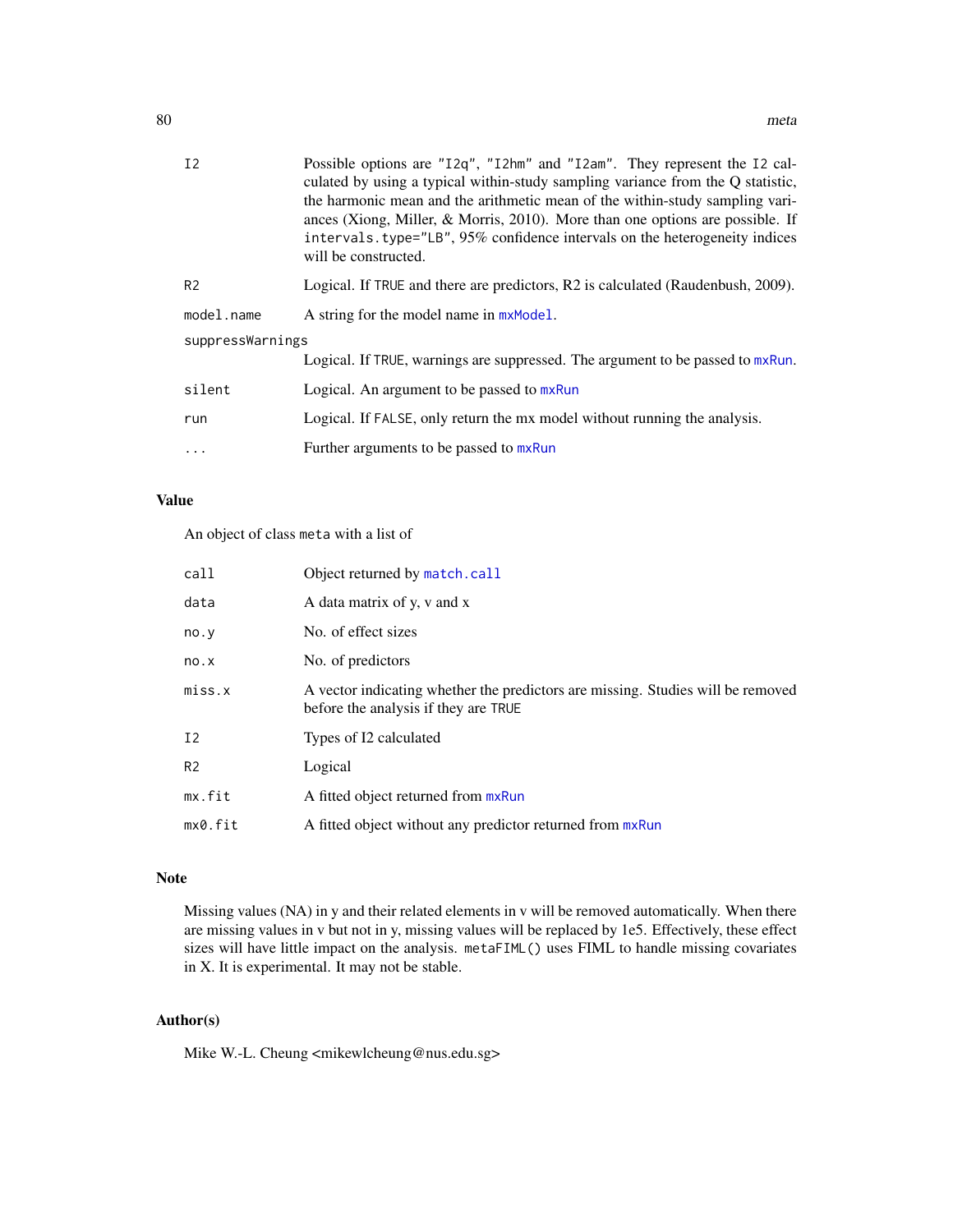# meta2semPlot 81

#### References

Cheung, M. W.-L. (2008). A model for integrating fixed-, random-, and mixed-effects metaanalyses into structural equation modeling. *Psychological Methods*, 13, 182-202.

Cheung, M. W.-L. (2009). Constructing approximate confidence intervals for parameters with structural equation models. *Structural Equation Modeling*, 16, 267-294.

Cheung, M. W.-L. (2013). Multivariate meta-analysis as structural equation models. *Structural Equation Modeling*, 20, 429-454.

Cheung, M. W.-L. (2015). *Meta-analysis: A structural equation modeling approach*. Chichester, West Sussex: John Wiley & Sons, Inc.

Hardy, R. J., & Thompson, S. G. (1996). A likelihood approach to meta-analysis with random effects. *Statistics in Medicine*, 15, 619-629.

Neale, M. C., & Miller, M. B. (1997). The use of likelihood-based confidence intervals in genetic models. *Behavior Genetics*, 27, 113-120.

Raudenbush, S. W. (2009). Analyzing effect sizes: random effects models. In H. M. Cooper, L. V. Hedges, & J. C. Valentine (Eds.), *The handbook of research synthesis and meta-analysis* (2nd ed., pp. 295-315). New York: Russell Sage Foundation.

Xiong, C., Miller, J. P., & Morris, J. C. (2010). Measuring study-specific heterogeneity in metaanalysis: application to an antecedent biomarker study of Alzheimer's disease. *Statistics in Biopharmaceutical Research*, 2(3), 300-309. doi:10.1198/sbr.2009.0067

#### See Also

[reml](#page-102-0), [Hox02](#page-58-0), [Berkey98](#page-23-0), [wvs94a](#page-132-0)

<span id="page-80-0"></span>

| meta2semPlot | Convert metaSEM objects into semPlotModel objects for plotting |  |
|--------------|----------------------------------------------------------------|--|
|--------------|----------------------------------------------------------------|--|

# Description

It converts objects in class wls into objects of class semPlotModel.

#### Usage

```
meta2semPlot(object, manNames = NULL, latNames = NULL, labels = c("labels", "RAM"), ...)
```

| object   | An object of class wls returned from wls() or tssem2().                                                                                                     |
|----------|-------------------------------------------------------------------------------------------------------------------------------------------------------------|
| manNames | A character vector of the manifest names. The program will try to get it from<br>the object if it is not given.                                             |
| latNames | A character vector of the latent names. The program will create it by using "L1",<br>"L2", etc if it is not given.                                          |
| labels   | Either labels (default if missing) or RAM. If labels, the labels of the parameters<br>are used in plotting. If RAM, the RAM notations are used in plotting. |
| $\ddots$ | Further arguments to be passed to ramModel                                                                                                                  |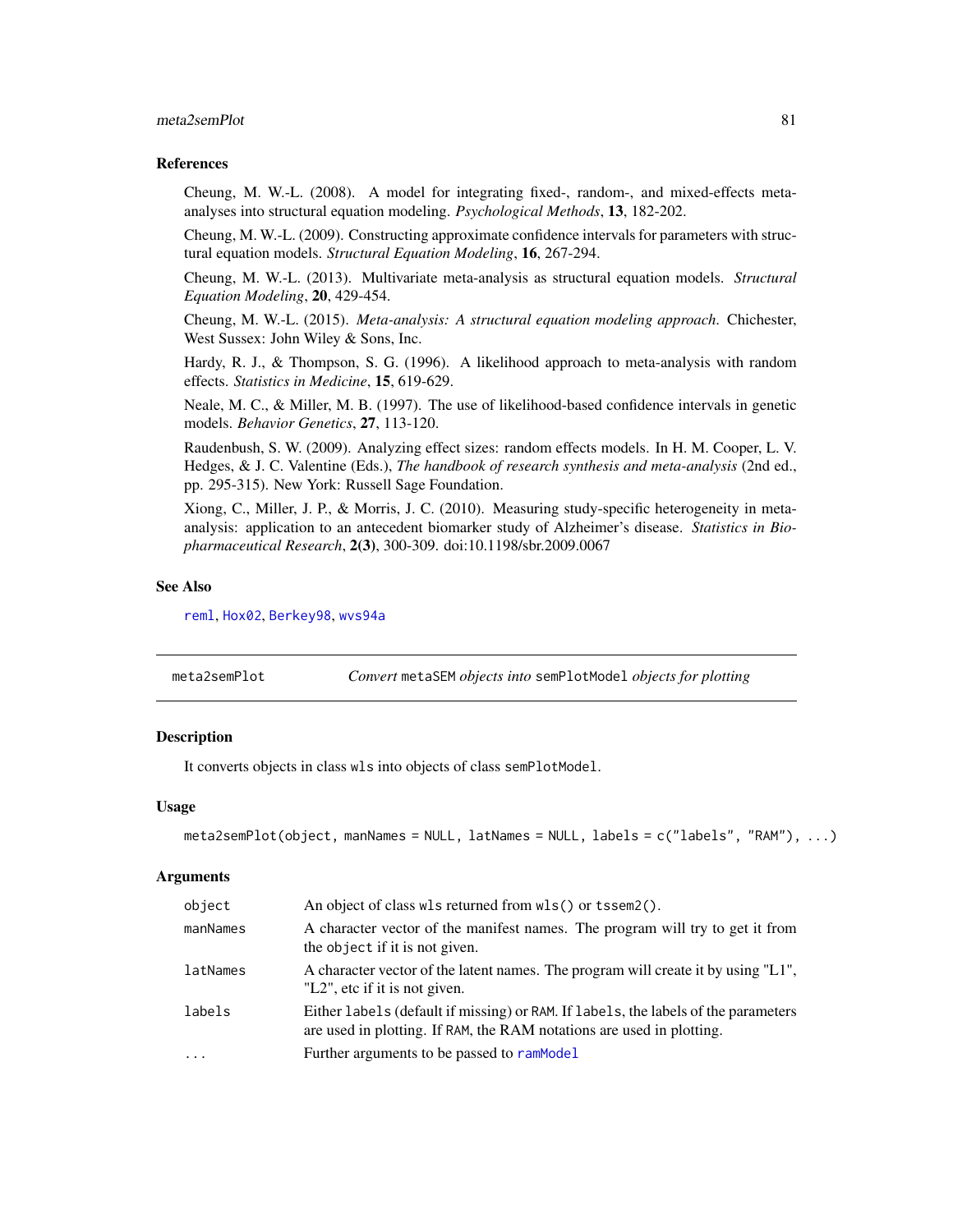#### Details

It uses the ramModel() to do the conversion.

#### Value

A "semPlotModel" object.

# Author(s)

Mike W.-L. Cheung <mikewlcheung@nus.edu.sg>

#### See Also

[ramModel](#page-0-0), [Becker92](#page-19-0), [Becker09](#page-14-0), [Digman97](#page-50-0), [Hunter83](#page-59-0)

<span id="page-81-0"></span>meta3 *Three-Level Univariate Meta-Analysis with Maximum Likelihood Estimation*

#### Description

It conducts three-level univariate meta-analysis with maximum likelihood estimation method. Mixedeffects meta-analysis can be conducted by including study characteristics as predictors. Equality constraints on the intercepts, regression coefficients and variance components on the level-2 and on the level-3 can be easily imposed by setting the same labels on the parameter estimates.

#### Usage

```
meta3(y, v, cluster, x, data, intercept. constraints = NULL,coef.constraints = NULL , RE2.constraints = NULL,
     RE2.lbound = 1e-10, RE3.constraints = NULL, RE3.lbound = 1e-10,
     intervals.type = c("z", "LB"), I2='I2q",R2=TRUE, model.name = "Meta analysis with ML",
      suppressWarnings = TRUE, silent = TRUE, run = TRUE, ...)
meta3X(y, v, cluster, x2, x3, av2, av3, data, intercept.constraints=NULL,
       coef.constraints=NULL, RE2.constraints=NULL, RE2.lbound=1e-10,
       RE3.constraints=NULL, RE3.lbound=1e-10, intervals.type=c("z", "LB"),
       R2=TRUE, model.name="Meta analysis with ML",
       suppressWarnings=TRUE, silent = TRUE, run = TRUE, ...)
```

| V       | A vector of $k$ studies of effect size.                                                                 |
|---------|---------------------------------------------------------------------------------------------------------|
| v       | A vector of k studies of sampling variance.                                                             |
| cluster | A vector of k characters or numbers indicating the clusters.                                            |
| X       | A predictor or a k x m matrix of level-2 and level-3 predictors where m is the<br>number of predictors. |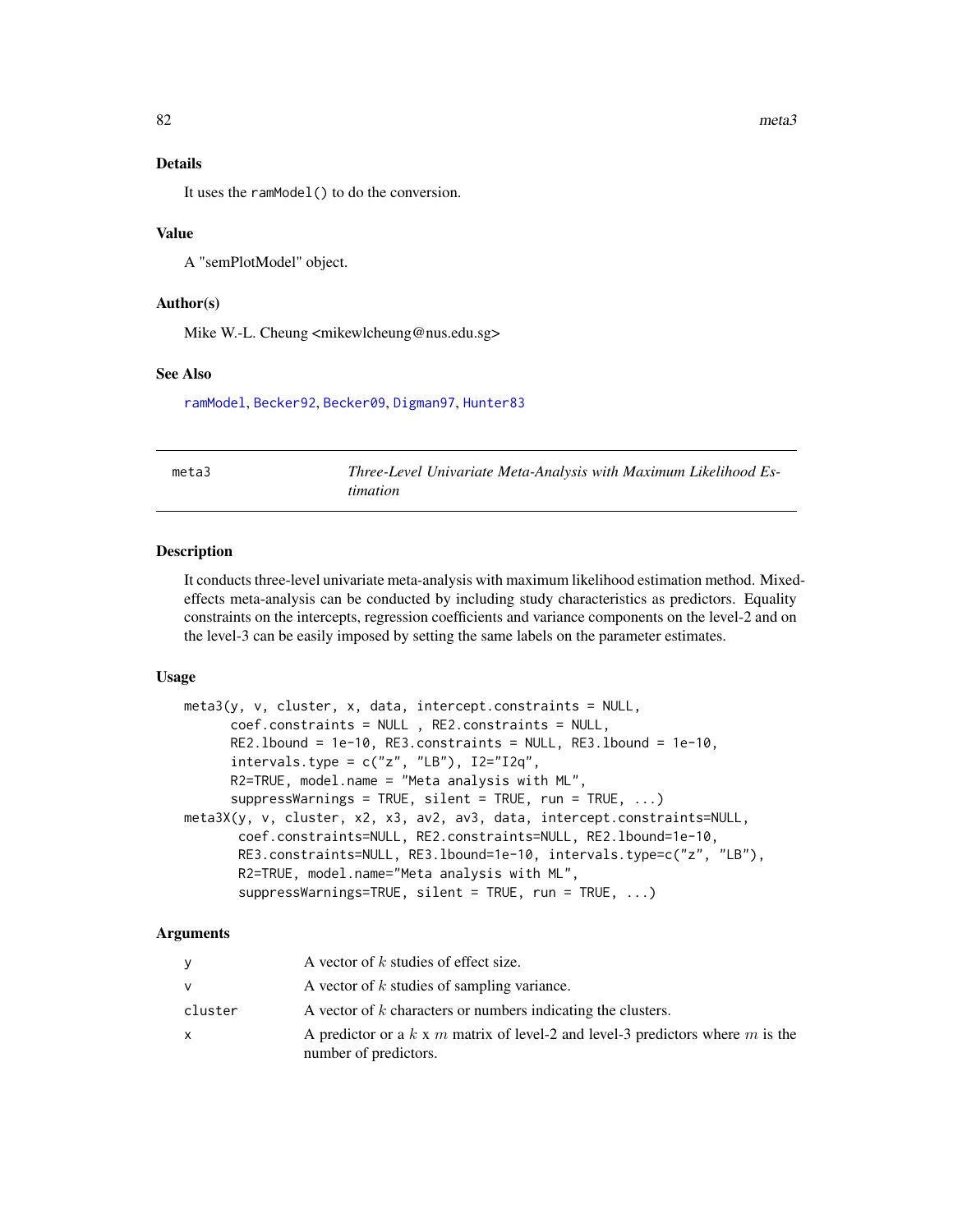| x <sub>2</sub>        | A predictor or a $k \times m$ matrix of level-2 predictors where $m$ is the number of<br>predictors.                                                                                                                                                                                                                                                                                     |
|-----------------------|------------------------------------------------------------------------------------------------------------------------------------------------------------------------------------------------------------------------------------------------------------------------------------------------------------------------------------------------------------------------------------------|
| x3                    | A predictor or a $k \times m$ matrix of level-3 predictors where $m$ is the number of<br>predictors.                                                                                                                                                                                                                                                                                     |
| av2                   | A predictor or a $k \times m$ matrix of level-2 auxiliary variables where $m$ is the<br>number of variables.                                                                                                                                                                                                                                                                             |
| av3                   | A predictor or a $k \times m$ matrix of level-3 auxiliary variables where $m$ is the<br>number of variables.                                                                                                                                                                                                                                                                             |
| data                  | An optional data frame containing the variables in the model.                                                                                                                                                                                                                                                                                                                            |
| intercept.constraints |                                                                                                                                                                                                                                                                                                                                                                                          |
|                       | A 1 x 1 matrix specifying whether the intercept of the effect size is fixed or<br>constrained. The format of this matrix follows as .mxMatrix. The intercept can<br>be constrained with other parameters by using the same label.                                                                                                                                                        |
| coef.constraints      |                                                                                                                                                                                                                                                                                                                                                                                          |
|                       | A 1 x $m$ matrix specifying how the level-2 and level-3 predictors predict the ef-<br>fect sizes. If the input is not a matrix, it is converted into a matrix by as . matrix().<br>The default is that all $m$ predictors predict the effect size. The format of this<br>matrix follows as mxMatrix. The regression coefficients can be constrained<br>equally by using the same labels. |
| RE2.constraints       |                                                                                                                                                                                                                                                                                                                                                                                          |
|                       | A scalar or a 1 x 1 matrix specifying the variance components of the random<br>effects. The default is that the variance components are free. The format of<br>this matrix follows as .mxMatrix. Elements of the variance components can be<br>constrained equally by using the same label.                                                                                              |
| RE2.1bound            | A scalar or a 1 x 1 matrix of lower bound on the level-2 variance component of<br>the random effects.                                                                                                                                                                                                                                                                                    |
| RE3.constraints       |                                                                                                                                                                                                                                                                                                                                                                                          |
|                       | A scalar of a 1 x 1 matrix specifying the variance components of the random ef-<br>fects at level-3. The default is that the variance components are free. The format<br>of this matrix follows as .mxMatrix. Elements of the variance components can<br>be constrained equally by using the same label.                                                                                 |
| RE3.1bound            | A scalar or a 1 x 1 matrix of lower bound on the level-3 variance component of                                                                                                                                                                                                                                                                                                           |

- intervals.type Either z (default if missing) or LB. If it is z, it calculates the 95% Wald confidence intervals (CIs) based on the z statistic. If it is LB, it calculates the 95% likelihood-based CIs on the parameter estimates. Note that the z values and their associated p values are based on the z statistic. They are not related to the likelihood-based CIs.
- I2 Possible options are "I2q", "I2hm", "I2am" and "ICC". They represent the I2 calculated by using a typical within-study sampling variance from the Q statistic, the harmonic mean, the arithmetic mean of the within-study sampling variances, and the intra-class correlation. More than one options are possible. If intervals.type="LB", 95% confidence intervals on the heterogeneity indices will be constructed.
- R2 Logical. If TRUE and there are predictors, R2 is calculated.

the random effects.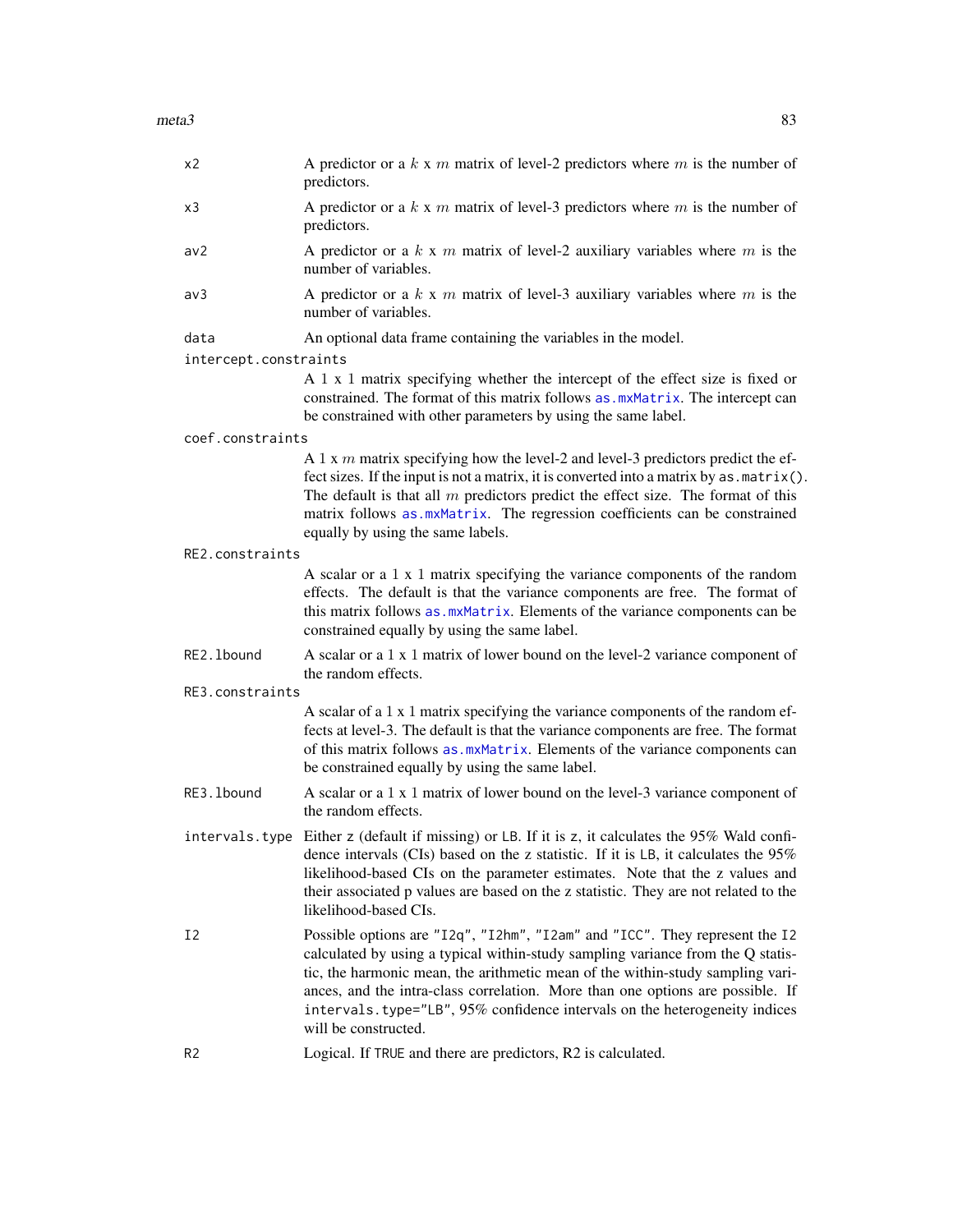| model.name       | A string for the model name in $m \times \text{Model}$ .                  |  |  |  |
|------------------|---------------------------------------------------------------------------|--|--|--|
| suppressWarnings |                                                                           |  |  |  |
|                  | Logical. If TRUE, warnings are suppressed. It is passed to mxRun.         |  |  |  |
| silent           | Logical. An argument to be passed to mxRun                                |  |  |  |
| run              | Logical. If FALSE, only return the mx model without running the analysis. |  |  |  |
| .                | Further arguments to be passed to mxRun                                   |  |  |  |

Details

 $y_{ij} = \beta_0 + \beta' * \mathbf{x}_{ij} + u_{(2)ij} + u_{(3)j} + e_{ij}$ 

where  $y_{ij}$  is the effect size for the ith study in the jth cluster,  $\beta_0$  is the intercept,  $\beta$  is the regression coefficients,  $x_{ij}$  is a vector of predictors,  $u_{(2)ij} \sim N(0, \tau_2^2)$  and  $u_{(3)j} \sim N(0, \tau_3^2)$  are the level-2 and level-3 heterogeneity variances, respectively, and  $e_{ij} \sim N(0, v_{ij})$  is the conditional known sampling variance.

meta3() does not differentiate between level-2 or level-3 variables in x since both variables are treated as a design matrix. When there are missing values in x, the data will be deleted. meta3X() treats the predictors x2 and x3 as level-2 and level-3 variables. Thus, their means and covariance matrix will be estimated. Missing values in x2 and x3 will be handled by (full information) maximum likelihood (FIML) in meta3X(). Moreover, auxiliary variables av2 at level-2 and av3 at level-3 may be included to improve the estimation. Although meta3X() is more flexible in handling missing covariates, it is more likely to encounter estimation problems.

# Author(s)

Mike W.-L. Cheung <mikewlcheung@nus.edu.sg>

#### References

Cheung, M. W.-L. (2014). Modeling dependent effect sizes with three-level meta-analyses: A structural equation modeling approach. *Psychological Methods*, 19, 211-229.

Enders, C. K. (2010). *Applied missing data analysis*. New York: Guilford Press.

Graham, J. (2003). Adding missing-data-relevant variables to FIML-based structural equation models. *Structural Equation Modeling: A Multidisciplinary Journal*, 10(1), 80-100.

Konstantopoulos, S. (2011). Fixed effects and variance components estimation in three-level metaanalysis. *Research Synthesis Methods*, 2, 61-76.

#### See Also

[reml3](#page-104-0), [Cooper03](#page-38-0), [Bornmann07](#page-28-0)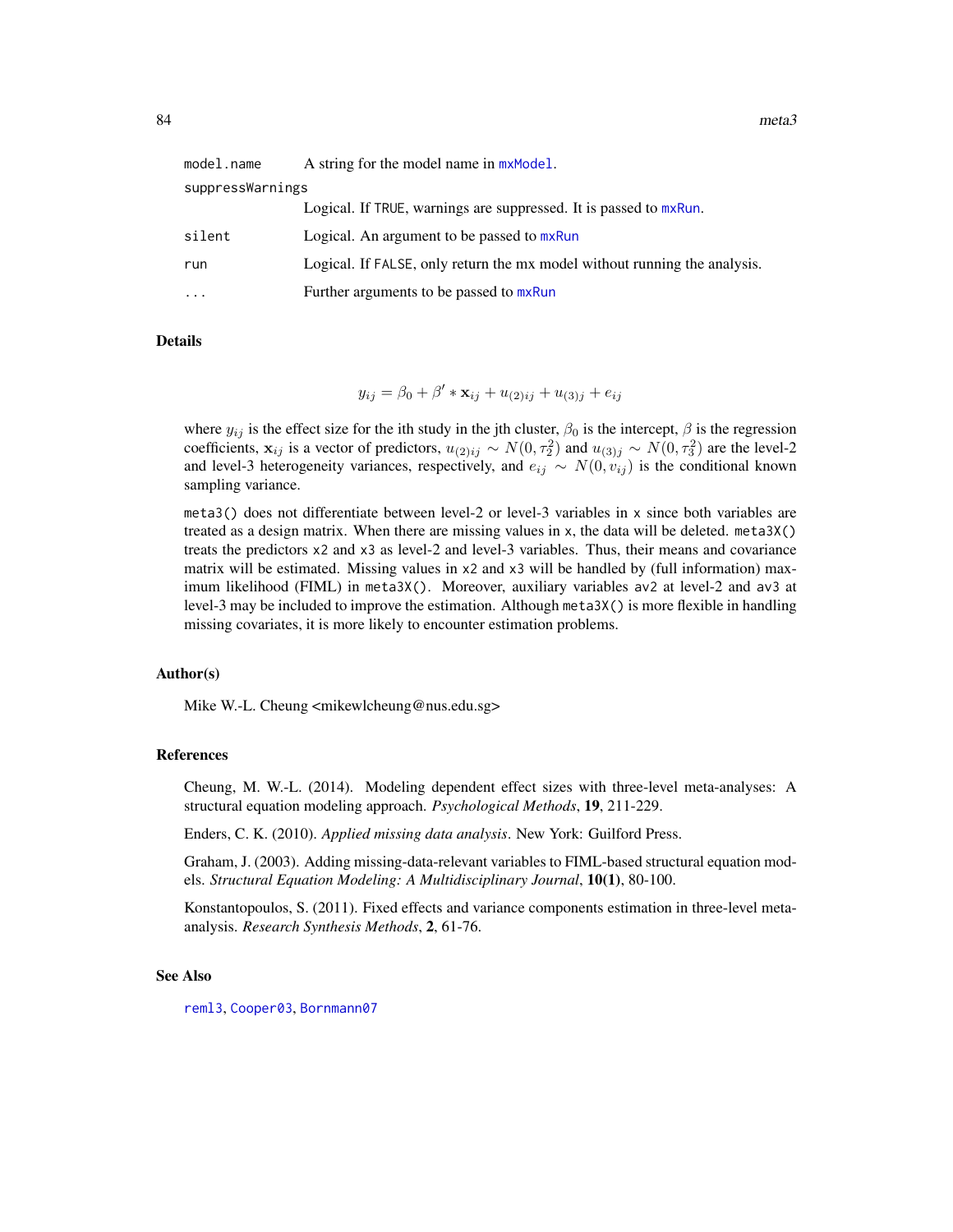Nam03 *Dataset on the Environmental Tobacco Smoke (ETS) on children's health*

## Description

This dataset includes 59 studies reported by Nam, Mengersen, and Garthwaite (2003) on the potential health effects among children exposed to environmental tobacco smoke (ETS), or passive smoking. The effect sizes are the log odds ratios of asthma and lower respiratory disease (LRD).

#### Usage

data(Nam03)

#### Details

A list of data with the following structure:

ID Study identification number.

Size Total number of valid subjects in the study.

Age Mean age of participants.

Year Year of publication.

Country Country code.

Smoke Source of ETS.

Adj Whether the reported odds ratio is adjusted for covariates.

Asthma\_logOR Log odds ratio of asthma.

LRD\_logOR Log odds ratio of lower respiratory disease.

Asthma v Sampling variance of Asthma logOR.

AsthmaLRD\_cov\_05 Sampling covariance between Asthma\_logOR and LRD\_logOR by assuming a correlation of 0.5

LRD\_v Sampling variance of LRD\_logOR.

## Source

Nam, I.-S., Mengersen, K., & Garthwaite, P. (2003). Multivariate meta-analysis. *Statistics in Medicine*, 22(14), 2309-2333. https://doi.org/10.1002/sim.1410

### Examples

data(Nam03)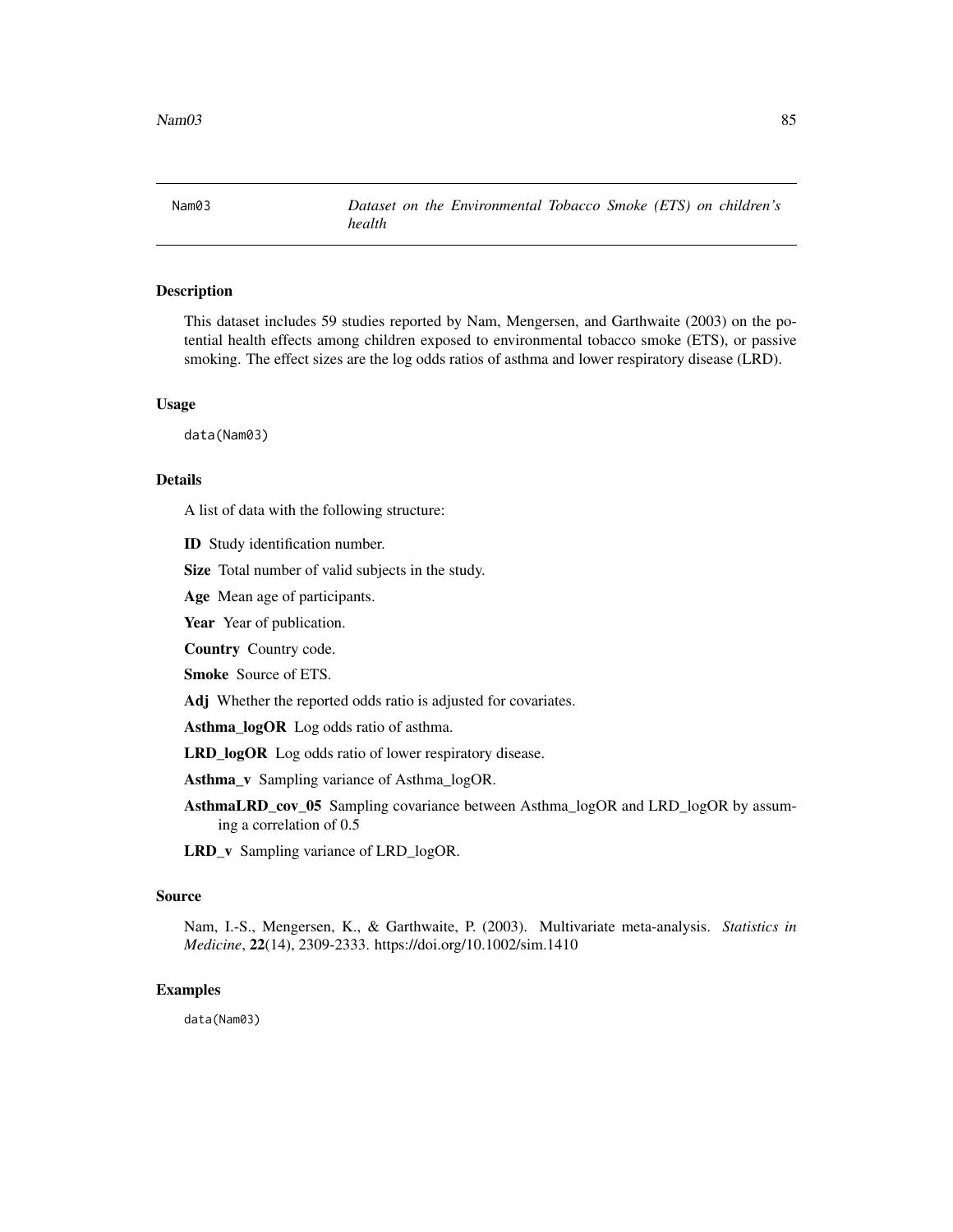#### <span id="page-85-0"></span>Description

The data sets include two lists of correlation matrices of panel studies between work-family conflict and strain reported in Table A1 (Nohe15A1) and Table A2 (Nohe15A2) by Nohe et al. (2015).

# Usage

```
data(Nohe15A1)
data(Nohe15A2)
```
#### Details

A list of data with the following structure:

data A list of studies of correlation matrices. The variables are *W1*, *S1*, *W2*, and *S2* in Nohe15A1 and *F1*, *S1*, *F2*, and *S2* in Nohe15A2

n A vector of sample sizes

RelXX The reliabilities of *W1*, *S1*, *W2* and *S2* in Nohe15A1 and the reliabilities of *F1 S1*, *F2* , and *S2* in Nohe15A2

FemalePer Percentage of female participants

Publication Whether the studies were published (*P*) or unpublished (*U*)

Lag Time lag between the coded measurement waves in months

#### Source

Nohe, C., Meier, L. L., Sonntag, K., & Michel, A. (2015). The chicken or the egg? A meta-analysis of panel studies of the relationship between work-family conflict and strain. *Journal of Applied Psychology*, 100(2), 522-536.

#### Examples

```
## Not run:
#### TSSEM
## Set seed for replicability
set.seed(23891)
## Table A1
randA1a <- tssem1(Nohe15A1$data, Nohe15A1$n, method="REM", RE.type="Diag")
summary(randA1a)
model1 <- 'W2 ~ w2w*W1 + s2w*S1
           S2 ~ w2s*W1 + s2s*S1
           W1 ~~ w1WITHs1*S1
```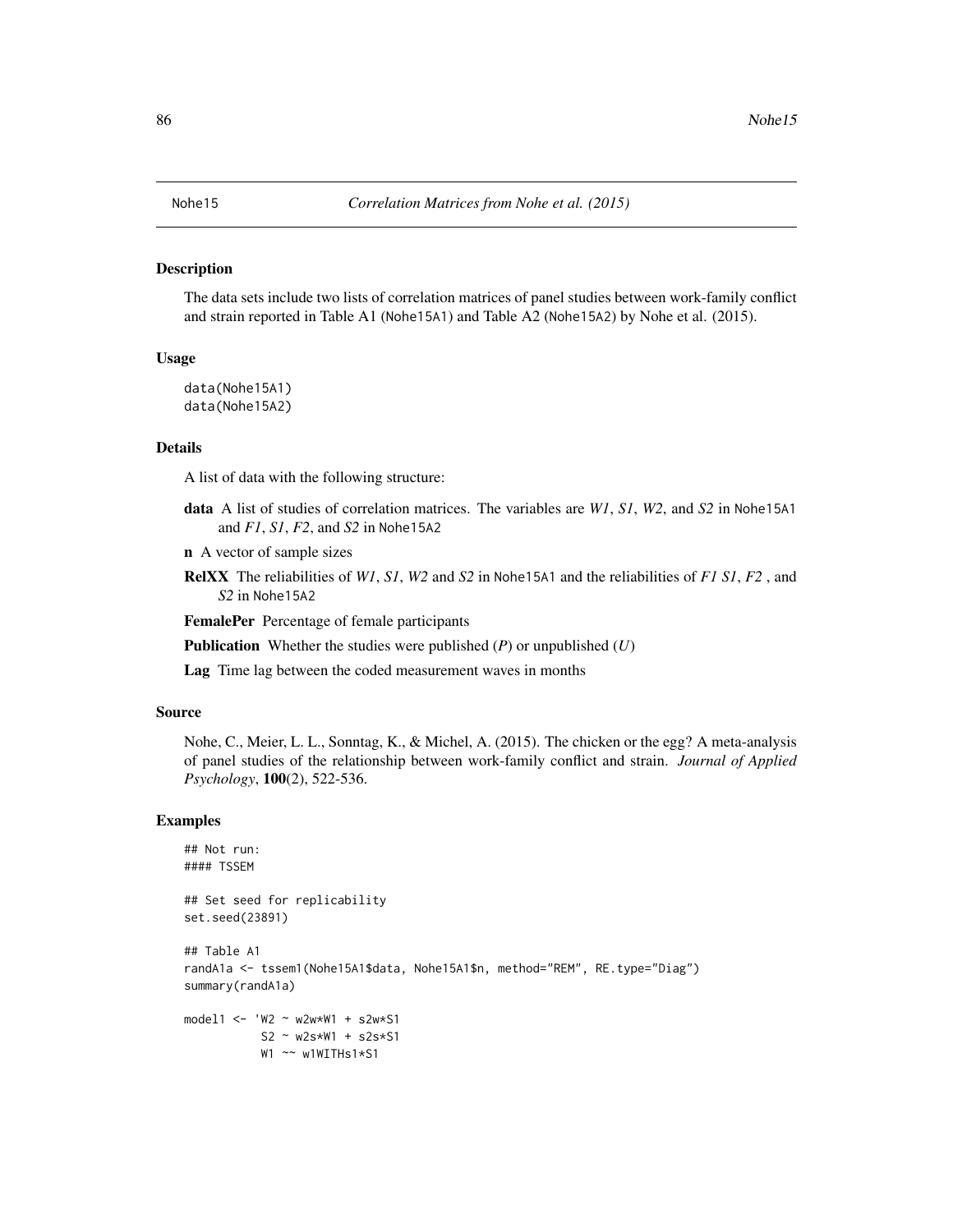#### $Nohel5$  87

W2 ~~ w2WITHs2\*S2

```
W1 ~~ 1*W1
           S1 ~~ 1*S1
           W2 ~~ Errw2*W2
           S2 ~~ Errs2*S2'
## Display the model
plot(model1, layout="spring")
RAM1 <- lavaan2RAM(model1, obs.variables=c("W1", "S1", "W2", "S2"))
RAM1
randA1b <- tssem2(randA1a, Amatrix=RAM1$A, Smatrix=RAM1$S)
summary(randA1b)
## Display the model with the parameter estimates
plot(randA1b, layout="spring")
## Table A2
randA2a <- tssem1(Nohe15A2$data, Nohe15A2$n, method="REM", RE.type="Diag")
## Rerun to remove error code
randA2a <- rerun(randA2a)
summary(randA2a)
model2 <- 'F2 ~ f2f*F1 + s2F*S1
          S2 ~ f2s*F1 + s2s*S1
           F1 ~~ f1WITHs1*S1
           F2 ~~ f2WITHs2*S2
           F1 ~~ 1*F1
           S1 ~~ 1*S1
          F2 ~~ Errf2*F2
          S2 ~~ Errs2*S2'
## Display the model
plot(model2, layout="spring")
RAM2 <- lavaan2RAM(model2, obs.variables=c("F1", "S1", "F2", "S2"))
RAM2
randA2b <- tssem2(randA2a, Amatrix=RAM2$A, Smatrix=RAM2$S)
summary(randA2b)
## Display the model with the parameter estimates
plot(randA2b, layout="spring")
## Estimate the heterogeneity of the parameter estimates
tssemParaVar(randA1a, randA2b)
## Parametric bootstrap based on Yu et al. (2016)
## I assume that you know what you are doing!
## Set seed for reproducibility
set.seed(39128482)
```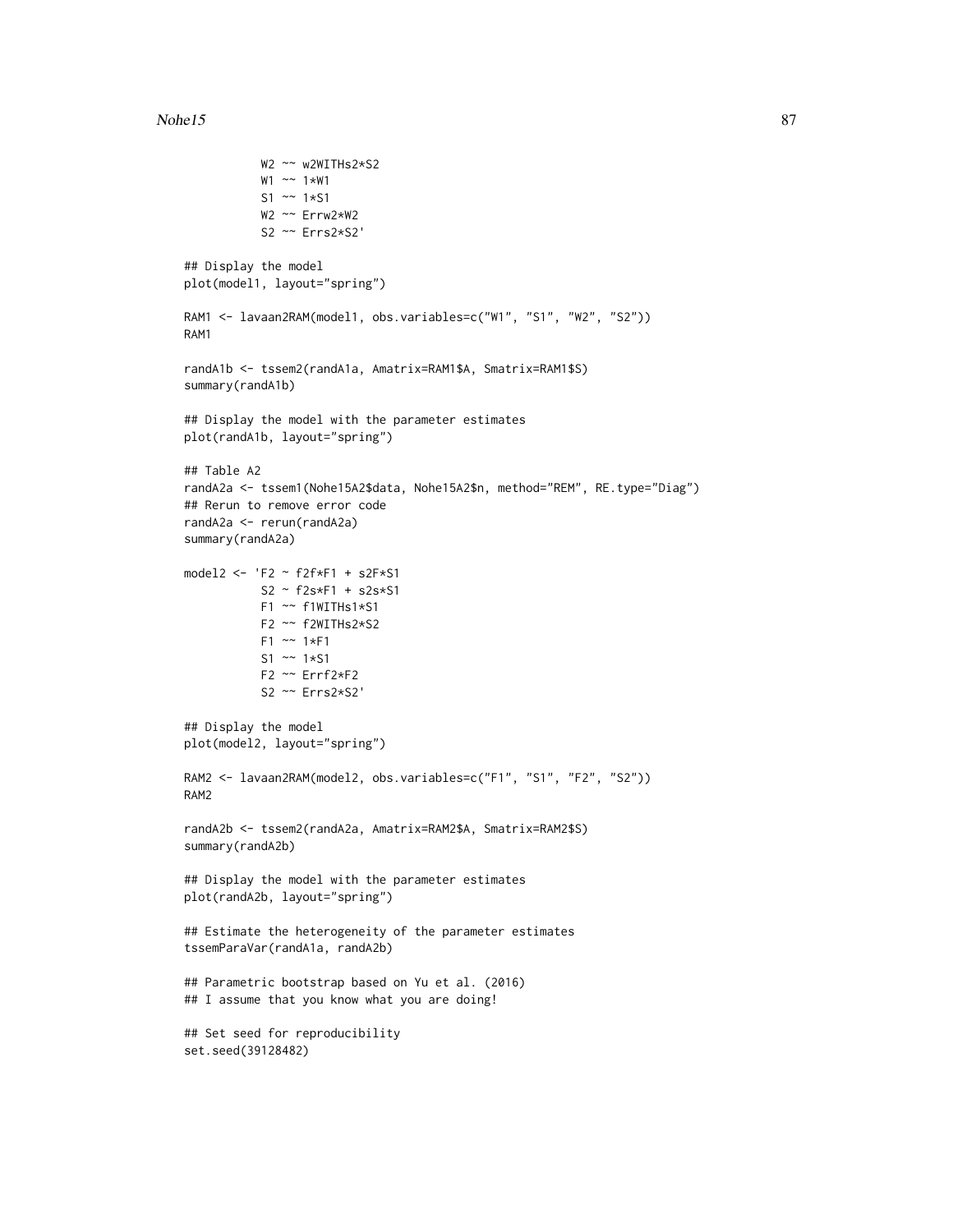```
## Average the correlation coefficients with the univariate-r approach
uni1 <- uniR1(Nohe15A1$data, Nohe15A1$n)
uni1
## Generate random correlation matrices
boot.cor <- bootuniR1(uni1, Rep=50)
## Display the quality of the generated correlation matrices
summary(boot.cor)
## Proposed saturated model
model1 <- 'W2 + S2 ~ W1 + S1'
## Use the harmonic mean of the sample sizes as n in SEM
n <- uni1$n.harmonic
boot.fit1 <- bootuniR2(model=model1, data=boot.cor, n=n)
summary(boot.fit1)
## Proposed model with equal regression coefficients
model2 <- 'W2 ~ Same*W1 + Cross*S1
           S2 ~ Cross*W1 + Same*S1'
boot.fit2 <- bootuniR2(model=model2, data=boot.cor, n=n)
summary(boot.fit2)
#### OSMASEM
## Calculate the sampling variance-covariance matrix of the correlation matrices.
my.df <- Cor2DataFrame(Nohe15A1$data, Nohe15A1$n)
## Add the centered Lag as a moderator
my.df$data <- data.frame(my.df$data, Lag=scale(Nohe15A1$Lag),
                         check.names=FALSE)
head(my.df$data)
## Proposed model
model1 <- 'W2 ~ w2w*W1 + s2w*S1
           S2 ~ w2s*W1 + s2s*S1
           W1 ~~ w1WITHs1*S1
           W2 ~~ w2WITHs2*S2
          W1 ~~ 1*W1
           S1 ~~ 1*S1
          W2 ~~ Errw2*W2
           S2 ~~ Errs2*S2'
plot(model1)
## Convert it into RAM specification
RAM1 <- lavaan2RAM(model1, obs.variables=c("W1", "S1", "W2", "S2"))
RAM1
## Create vechs of the model implied correlation matrix
```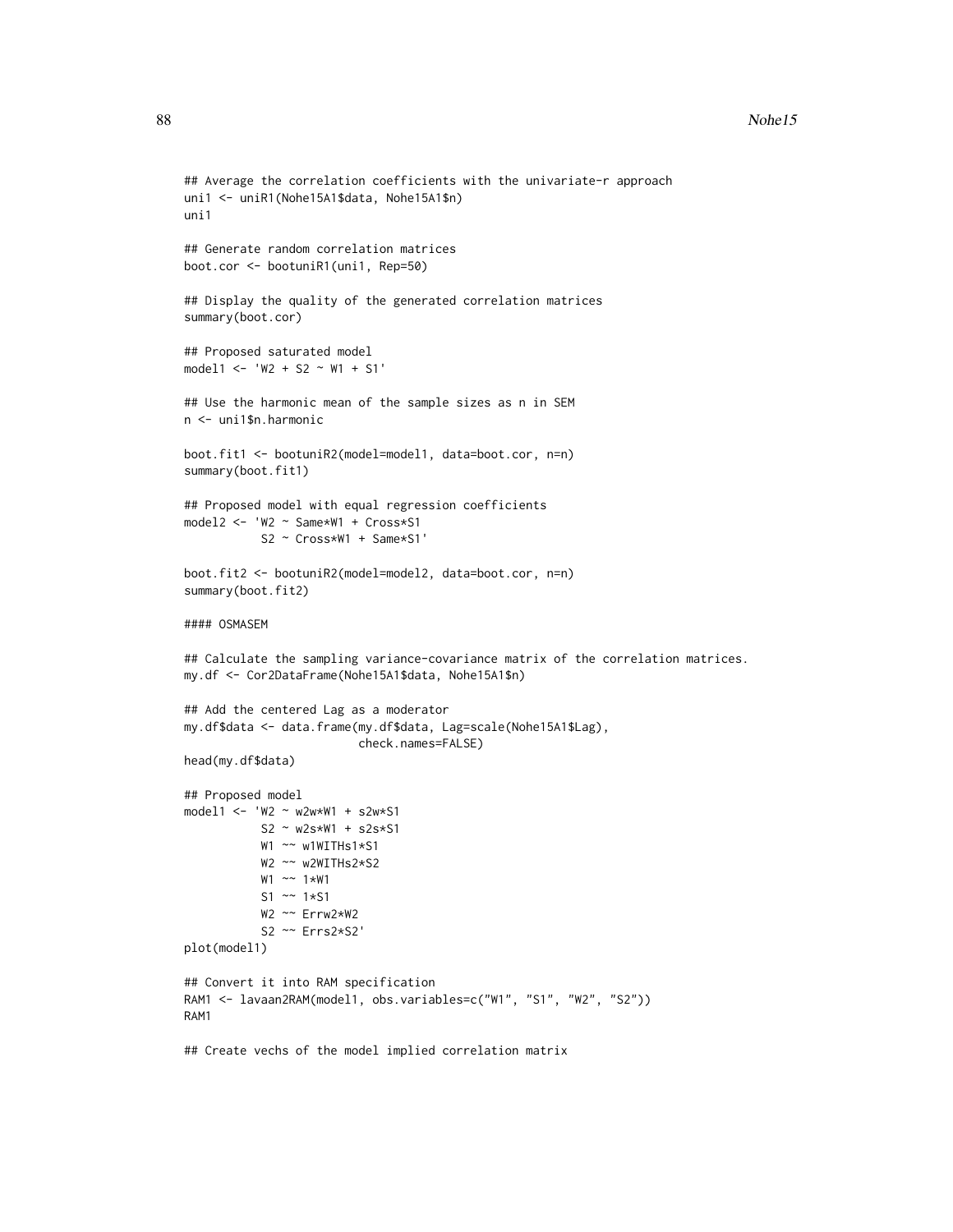#### Norton13 89

```
## with implicit diagonal constraints
M0 <- create.vechsR(A0=RAM1$A, S0=RAM1$S)
## Create heterogeneity variances
## RE.type= either "Diag" or "Symm"
## Transform= either "expLog" or "sqSD" for better estimation on variances
T0 <- create.Tau2(RAM=RAM1, RE.type="Diag")
## Fit the model
fit0 <- osmasem(model.name="No moderator", Mmatrix=M0, Tmatrix=T0, data=my.df)
summary(fit0)
## Get the SRMR
osmasemSRMR(fit0)
## Get the transformed variance component of the random effects
VarCorr(fit0)
## "lag" as a moderator on A matrix
A1 <- matrix(c(0,0,0,0,
               0,0,0,0,
               "0*data.Lag","0*data.Lag",0,0,
               "0*data.Lag","0*data.Lag",0,0),
             nrow=4, ncol=4, byrow=TRUE)
M1 <- create.vechsR(A0=RAM1$A, S0=RAM1$S, Ax=A1)
fit1 <- osmasem(model.name="Lag as a moderator for Amatrix", Mmatrix=M1,
                Tmatrix=T0, data= my.df)
summary(fit1)
VarCorr(fit1)
## Compare the models with and without the moderator "lag"
anova(fit1, fit0)
## Calculate the R2
osmasemR2(fit0, fit1)
## End(Not run)
```
Norton13 *Studies on the Hospital Anxiety and Depression Scale Reported by Norton et al. (2013)*

# Description

The data set includes 28 studies on 14 items measuring the Hospital Anxiety and Depression Scale (HADS) Reported by Norton et al. (2013).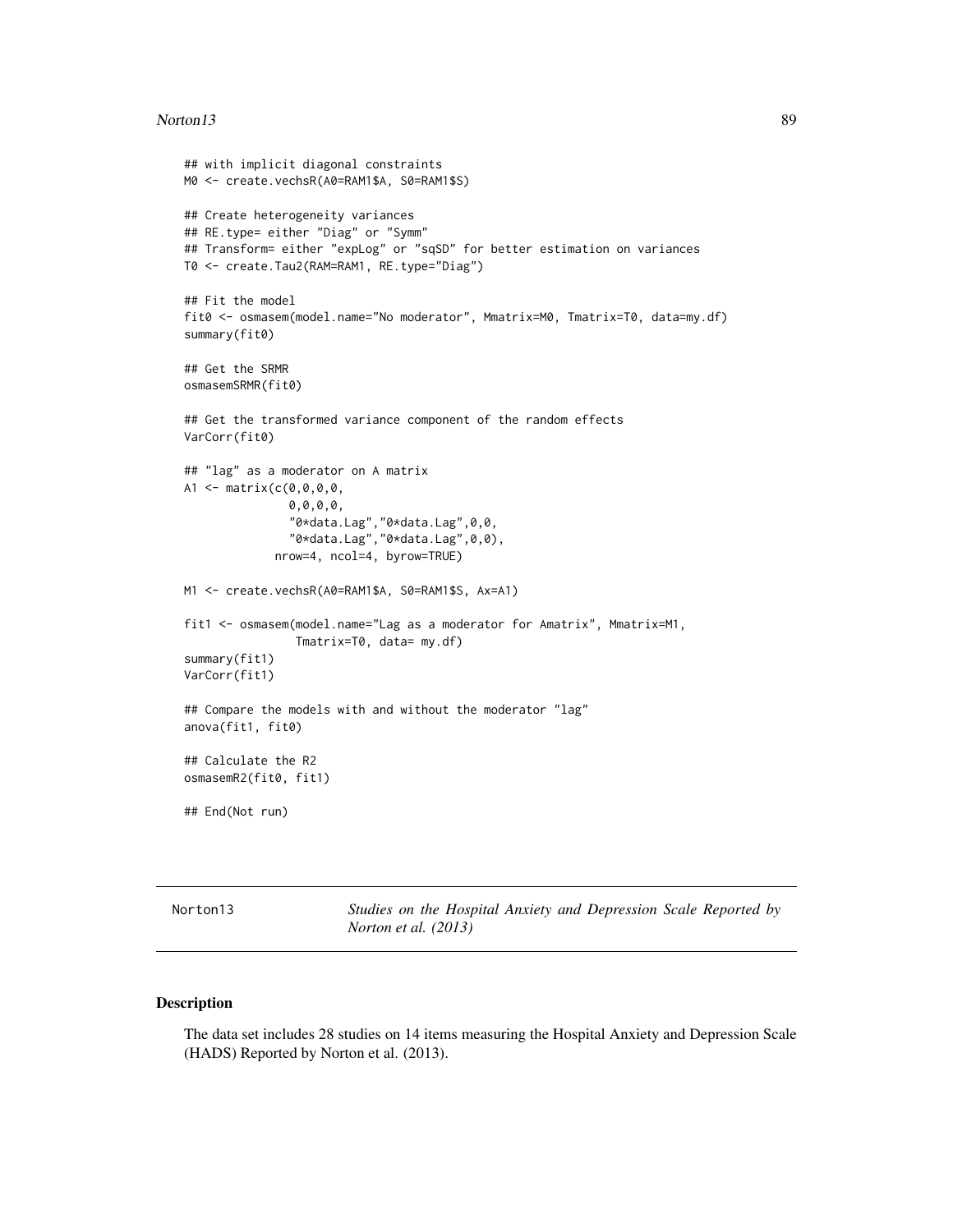#### Usage

data(Norton13)

# Details

The variables are:

data A list of 28 studies of correlation matrices. The variables are  $14$  items (x1 to x14) measuring HADS.

n A vector of sample sizes

population A vector of the population of the data

group A vector of classification into *patients* vs. *non-patients* based on population

#### Source

Norton, S., Cosco, T., Doyle, F., Done, J., & Sacker, A. (2013). The Hospital Anxiety and Depression Scale: A meta confirmatory factor analysis. *Journal of Psychosomatic Research*, *74*(1), 74-81.

# References

Jak, S., & Cheung, M. W.-L. (2018). Addressing heterogeneity in meta-analytic structural equation modeling using subgroup analysis. *Behavior Research Methods*, 50, 1359-1373.

#### Examples

data(Norton13)

<span id="page-89-0"></span>osmasem *One-stage meta-analytic structural equation modeling*

#### Description

It fits MASEM with the one-stage MASEM (OSMASEM) approach.

# Usage

```
osmasem(model.name="osmasem", Mmatrix, Tmatrix, data, subset=NULL,
        intervals.type=c("z", "LB"), mxModel.Args=NULL,
       mxRun.Args=NULL, suppressWarnings=TRUE,
       silent=TRUE, run=TRUE, ...)
```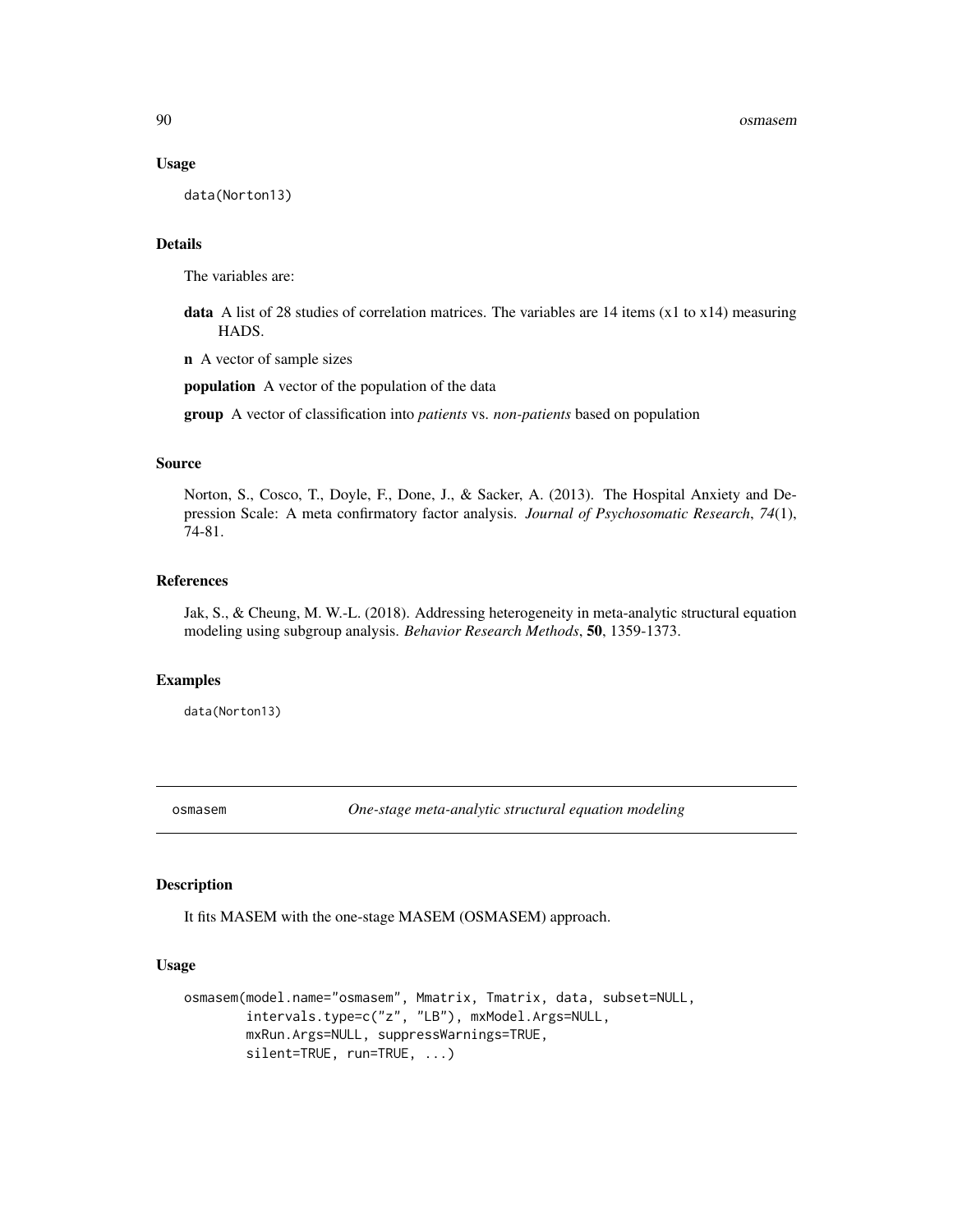#### osmasem 91

## Arguments

| A string for the model name in mxModel.                                                                                                                                                                                                            |
|----------------------------------------------------------------------------------------------------------------------------------------------------------------------------------------------------------------------------------------------------|
| A list of matrices of the model implied correlation matrix created by the create. vechsR.                                                                                                                                                          |
| A list of matrices of the heterogeneity variance-covariance matrix created by the<br>create. Tau2.                                                                                                                                                 |
| A list of data created by the Cor2DataFrame.                                                                                                                                                                                                       |
| A character vector of the observed variables selected for the analysis.                                                                                                                                                                            |
| intervals. type Either z (default if missing) or LB. If it is z, it calculates the 95% confidence<br>intervals (CIs) based on the estimated standard error. If it is LB, it calculates the<br>95% likelihood-based CIs on the parameter estimates. |
| A list of arguments passed to mxModel.                                                                                                                                                                                                             |
| A list of arguments passed to mxRun.                                                                                                                                                                                                               |
| suppressWarnings                                                                                                                                                                                                                                   |
| Logical. If it is TRUE, warnings are suppressed. This argument is passed to<br>mxRun.                                                                                                                                                              |
| Logical. An argument is passed to mxRun                                                                                                                                                                                                            |
| Logical. If FALSE, only return the mx model without running the analysis.                                                                                                                                                                          |
| Not used yet.                                                                                                                                                                                                                                      |
|                                                                                                                                                                                                                                                    |

# Value

An object of class osmasem

# Author(s)

Mike W.-L. Cheung <mikewlcheung@nus.edu.sg>

# References

Jak, S., & Cheung, M. W.-L. (2019). Meta-analytic structural equation modeling with moderating effects on SEM parameters. *Psychological Methods*.

# See Also

[Cor2DataFrame](#page-40-0), [create.vechsR](#page-48-0), [create.Tau2](#page-45-0), [create.V](#page-47-0), [Nohe15](#page-85-0)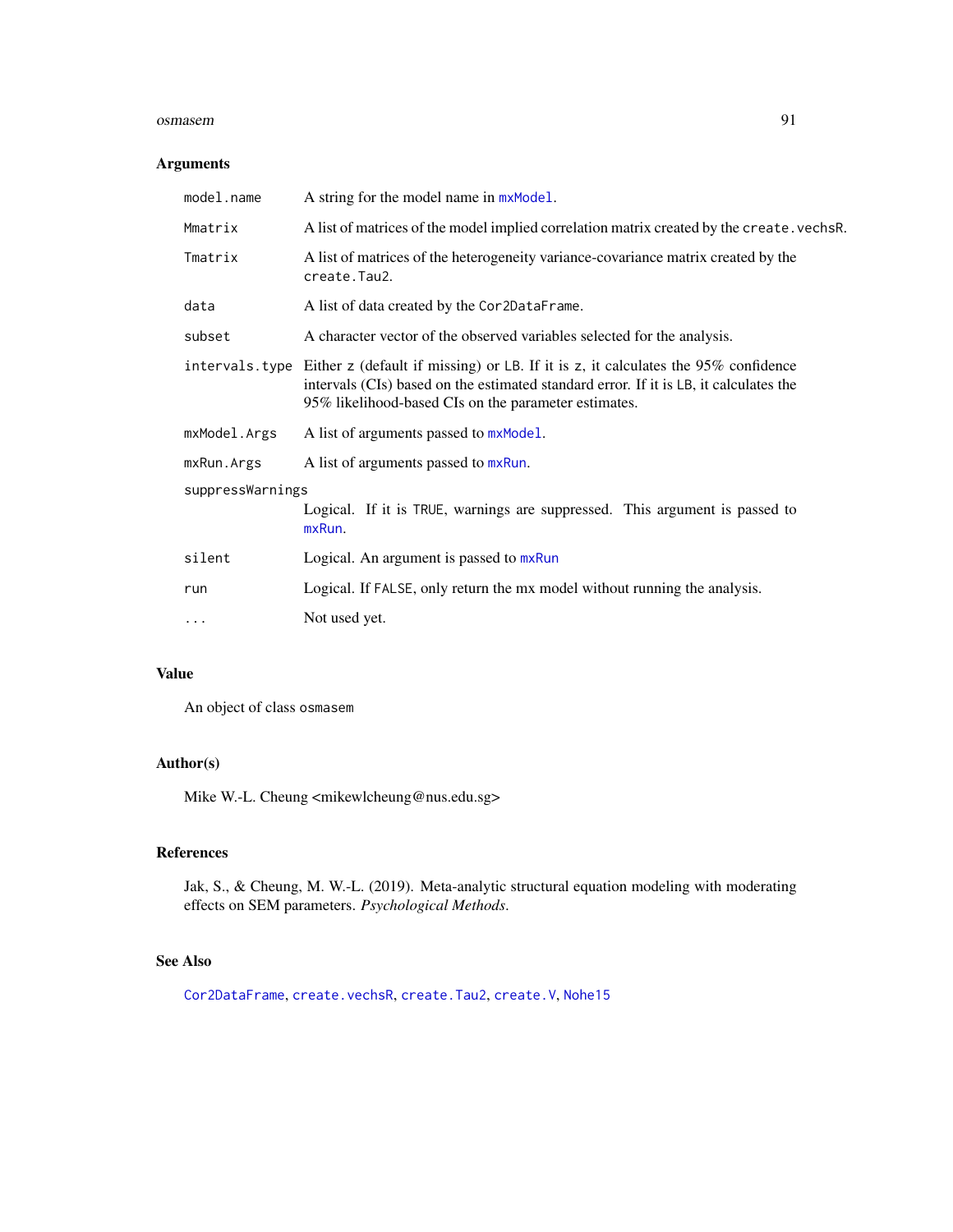# Description

It calculates the R2 of the moderators in explaining the variances in the heterogeneity variances.

# Usage

osmasemR2(model1, model0, R2.truncate=TRUE)

# Arguments

| model1      | An object in class osmasem.                  |
|-------------|----------------------------------------------|
| model0      | An object in class osmasem.                  |
| R2.truncate | Whether to truncate the negative R2 to zero. |

# Value

model1 and model0 are the models with and without the moderators, respectively. The function does not check whether the models are nested. It is the users' responsibility to make sure that the models with and without the moderators are nested. It returns a list of the diagonals of the heterogeneity variances of the models without and with the moderators, and the R2.

# Author(s)

Mike W.-L. Cheung <mikewlcheung@nus.edu.sg>

#### See Also

[osmasem](#page-89-0)

osmasemSRMR *Calculate the SRMR in OSMASEM*

# Description

It calculates the standardized root mean squared residuals (SRMR) in OSMASEM.

## Usage

```
osmasemSRMR(x)
```
#### Arguments

x An OSMASEM object without any moderators.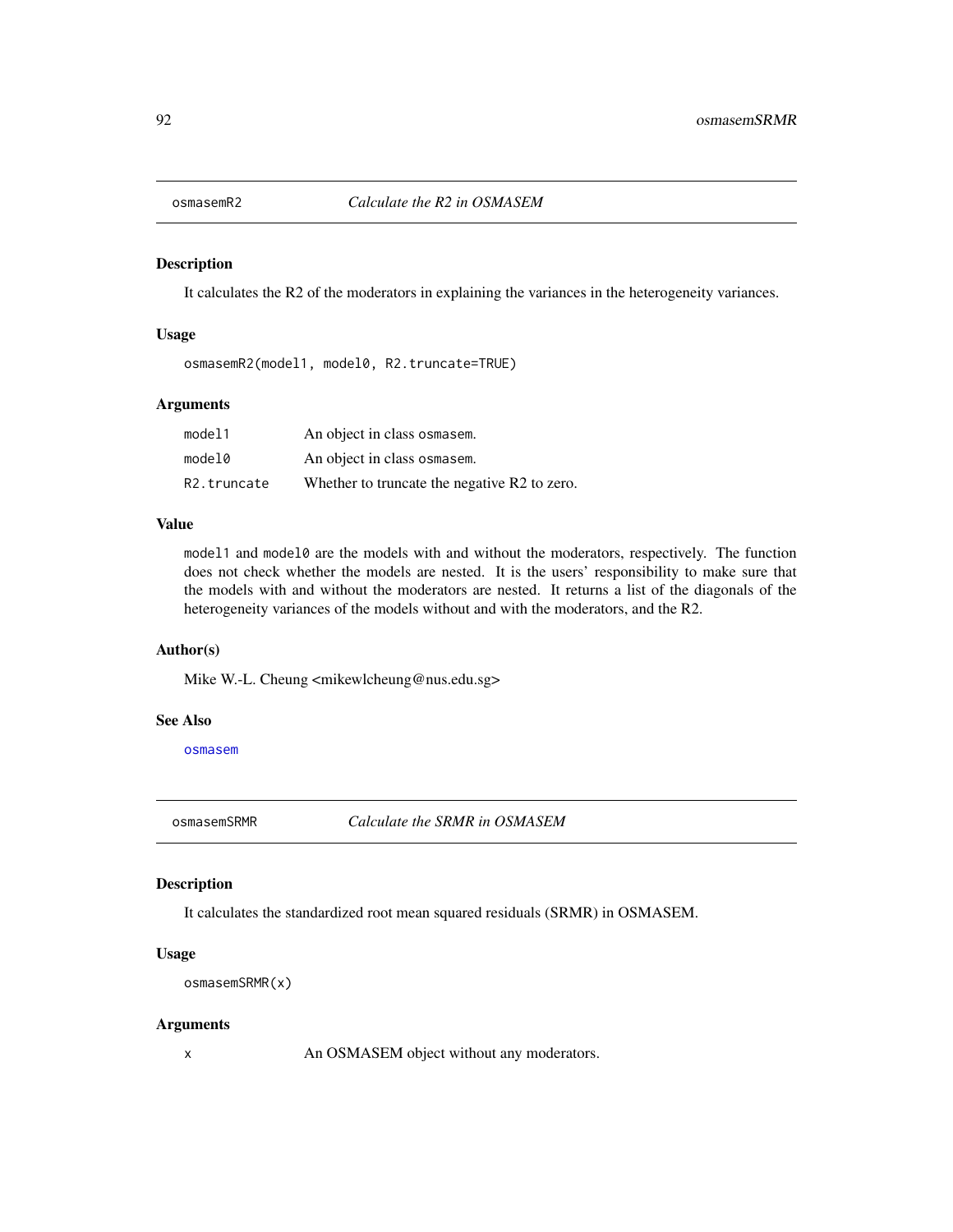#### pattern.n 93

# Value

It calculates the model implied correlation matrix and its saturated counterpart to calculate the SRMR. It should be noted that the heterogeneity variances are ignored in the calculations.

#### Author(s)

Mike W.-L. Cheung <mikewlcheung@nus.edu.sg>

# See Also

[osmasem](#page-89-0), [Nohe15](#page-85-0)

pattern.n *Display the Accumulative Sample Sizes for the Covariance Matrix*

# Description

It displays the accumulative sample sizes for the covariance matrix.

# Usage

pattern.n(x, n)

# Arguments

| x | A list of square matrices |
|---|---------------------------|
| n | A vector of sample sizes. |

# Value

A square matrix of the accumulative sample sizes of the input matrices.

#### Author(s)

Mike W.-L. Cheung <mikewlcheung@nus.edu.sg>

## Examples

## Show the pattern of missing data pattern.n(Hunter83\$data, Hunter83\$n)

| # |               |      |      |      | Ability Knowledge Work sample Supervisor |
|---|---------------|------|------|------|------------------------------------------|
|   | # Ability     | 3815 | 3372 | 3281 | 3605                                     |
|   | # Knowledge   | 3372 | 3532 | 2998 | 3322                                     |
|   | # Work sample | 3281 | 2998 | 3441 | 3231                                     |
|   | # Supervisor  | 3605 | 3322 | 3231 | 3765                                     |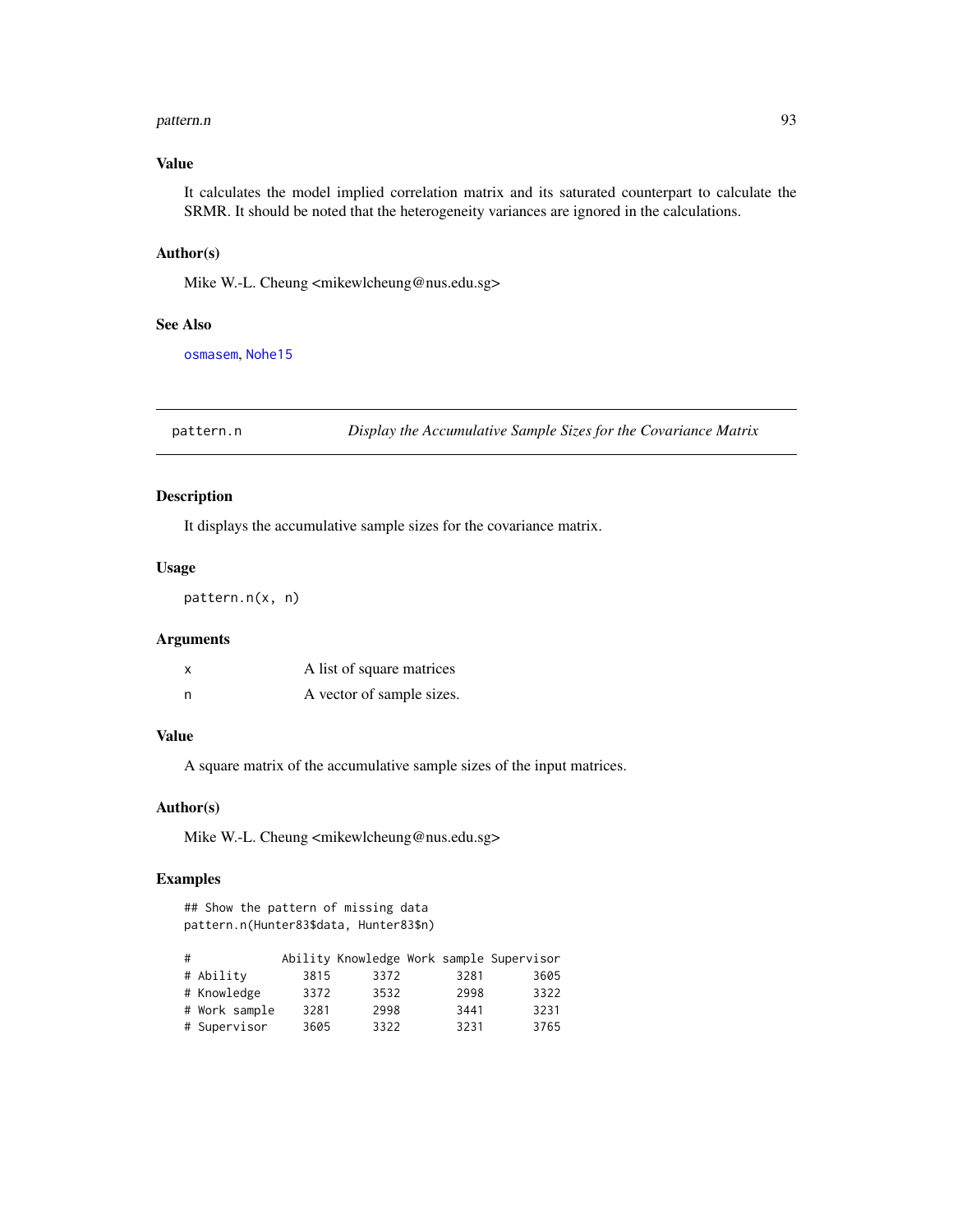# Description

It displays the pattern of missing data (or pattern of data that are present) of a list of square matrices with the same dimensions.

# Usage

pattern.na(x, show.na = TRUE, type=c("tssem", "osmasem"))

# Arguments

| <b>X</b> | A list of square matrices                                                                                                                                                                              |
|----------|--------------------------------------------------------------------------------------------------------------------------------------------------------------------------------------------------------|
| show.na  | If it is TRUE, it shows the pattern of missing data. If it is FALSE, it shows the<br>pattern of data that are present.                                                                                 |
| type     | If it is tssem, it reports the pattern of missing correlations for the tssem ap-<br>proach. If it is osmasem, it reports the pattern of missing correlations for the<br>data created by Cor2DataFrame. |

# Value

A square matrix of numerical values with the same dimensions of the input matrices.

## Author(s)

Mike W.-L. Cheung <mikewlcheung@nus.edu.sg>

# Examples

```
## Show the pattern of missing data
pattern.na(Hunter83$data, show.na=TRUE)
```

| # |               |   |  | Ability Knowledge Work sample Supervisor |
|---|---------------|---|--|------------------------------------------|
|   | # Ability     |   |  |                                          |
|   | # Knowledge   |   |  |                                          |
|   | # Work sample | 3 |  |                                          |
|   | # Supervisor  |   |  |                                          |

## Show the pattern of data that are present pattern.na(Hunter83\$data, show.na=FALSE)

| # |               |    |    |    | Ability Knowledge Work sample Supervisor |
|---|---------------|----|----|----|------------------------------------------|
|   | # Ability     | 13 |    |    | 12                                       |
|   | # Knowledge   | 11 | 12 | 10 | 11                                       |
|   | # Work sample | 11 | 10 | 12 | 11                                       |
|   | # Supervisor  | 12 |    |    | 1 २                                      |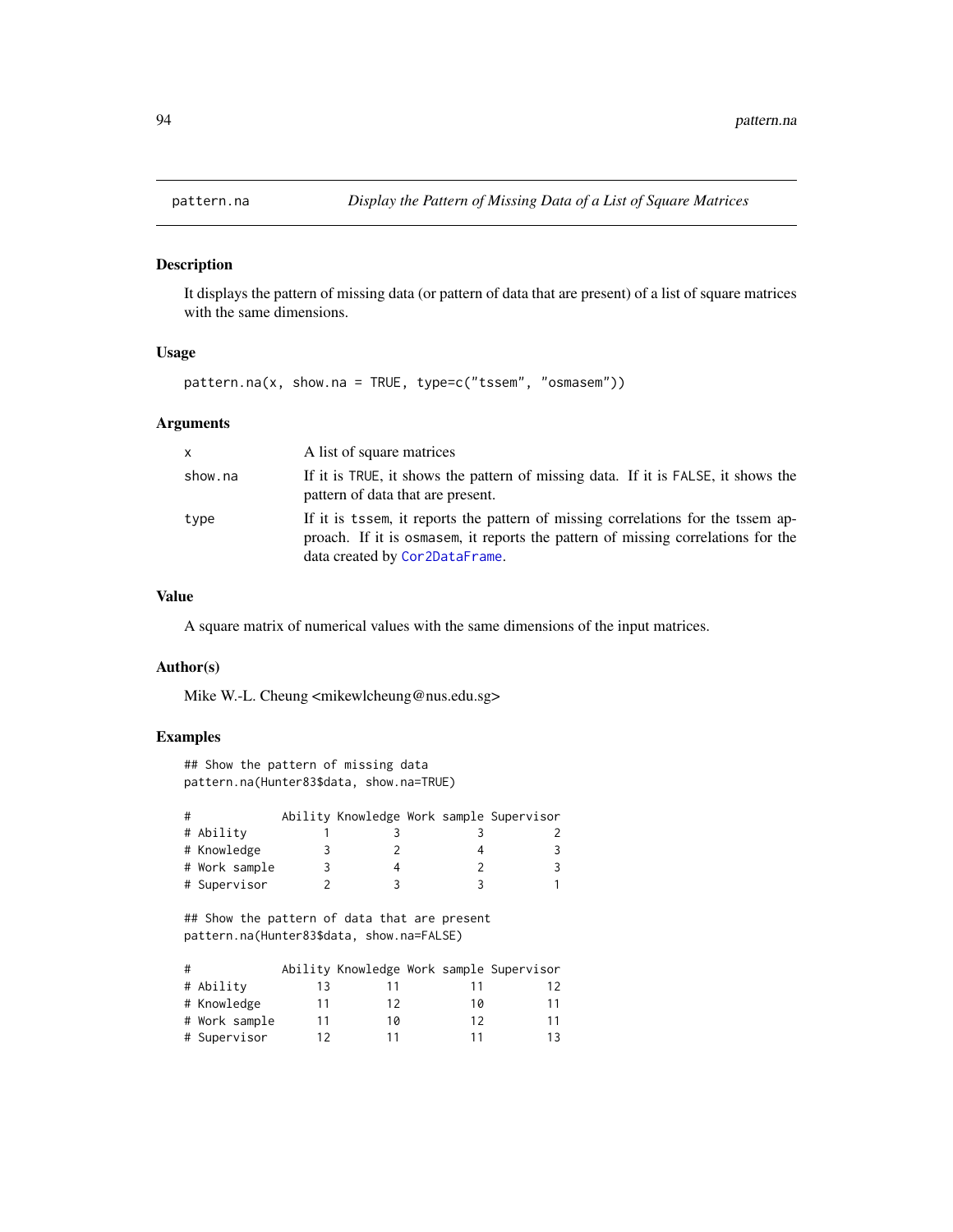#### Description

It plots the models from either the lavaan model or meta, wls, and osmasem objects.

#### Usage

```
## S3 method for class 'meta'
plot(x, effect.sizes, add.margin = 0.1, interval = 0.95,main= "Effect Sizes and their Confidence Ellipses",
     axis.labels= paste("Effect size ", effect.sizes, sep = ""),
     study.col = "black", study.pch = 19, study.min.cex = 0.8,
     study.weight.plot = FALSE, study.ellipse.plot = TRUE,
     study.ellipse.col = "black", study.ellipse.lty = 2,
     study.ellipse.lwd = 0.5, estimate.col = "blue",
     estimate.pch = 18, estimate.cex = 2,
     estimate.ellipse.plot = TRUE, estimate.ellipse.col = "red",
     estimate.ellipse.lty = 1, estimate.ellipse.lwd = 2,
     randeff.ellipse.plot = TRUE, randeff.ellipse.col = "green",
     randeff.ellipse.lty = 1, randeff.ellipse.lwd = 2,
     univariate.plot = TRUE, univariate.lines.col = "gray",
     univariate.lines.lty = 3, univariate.lines.lwd = 1,
     univariate.polygon.width = 0.02,
     univariate.polygon.col = "red",
     univariate.arrows.col = "green", univariate.arrows.lwd = 2,
     diag.panel = FALSE, xlim=NULL, ylim=NULL, ...)
## S3 method for class 'character'
plot(x, fixed.x=FALSE, nCharNodes=0, nCharEdges=0,
     layout=c("tree", "circle", "spring", "tree2", "circle2"),
     sizeMan=8, sizeLat=8, edge.label.cex=1.3, color="white", ...)
## S3 method for class 'wls'
plot(x, manNames=NULL, latNames=NULL, labels=c("labels", "RAM"),
     what="est", nCharNodes=0, nCharEdges=0,
     layout=c("tree", "circle", "spring", "tree2", "circle2"),
     sizeMan=8, sizeLat=8, edge.label.cex=1.3, color="white",
     weighted=FALSE, ...)
## S3 method for class 'osmasem'
plot(x, manNames=NULL, latNames=NULL, labels=c("labels", "RAM"),
     what="est", nCharNodes=0, nCharEdges=0,
     layout=c("tree", "circle", "spring", "tree2", "circle2"),
     sizeMan=8, sizeLat=8, edge.label.cex=1.3, color="white",
     weighted=FALSE, ...)
```
plot the set of the set of the set of the set of the set of the set of the set of the set of the set of the set of the set of the set of the set of the set of the set of the set of the set of the set of the set of the set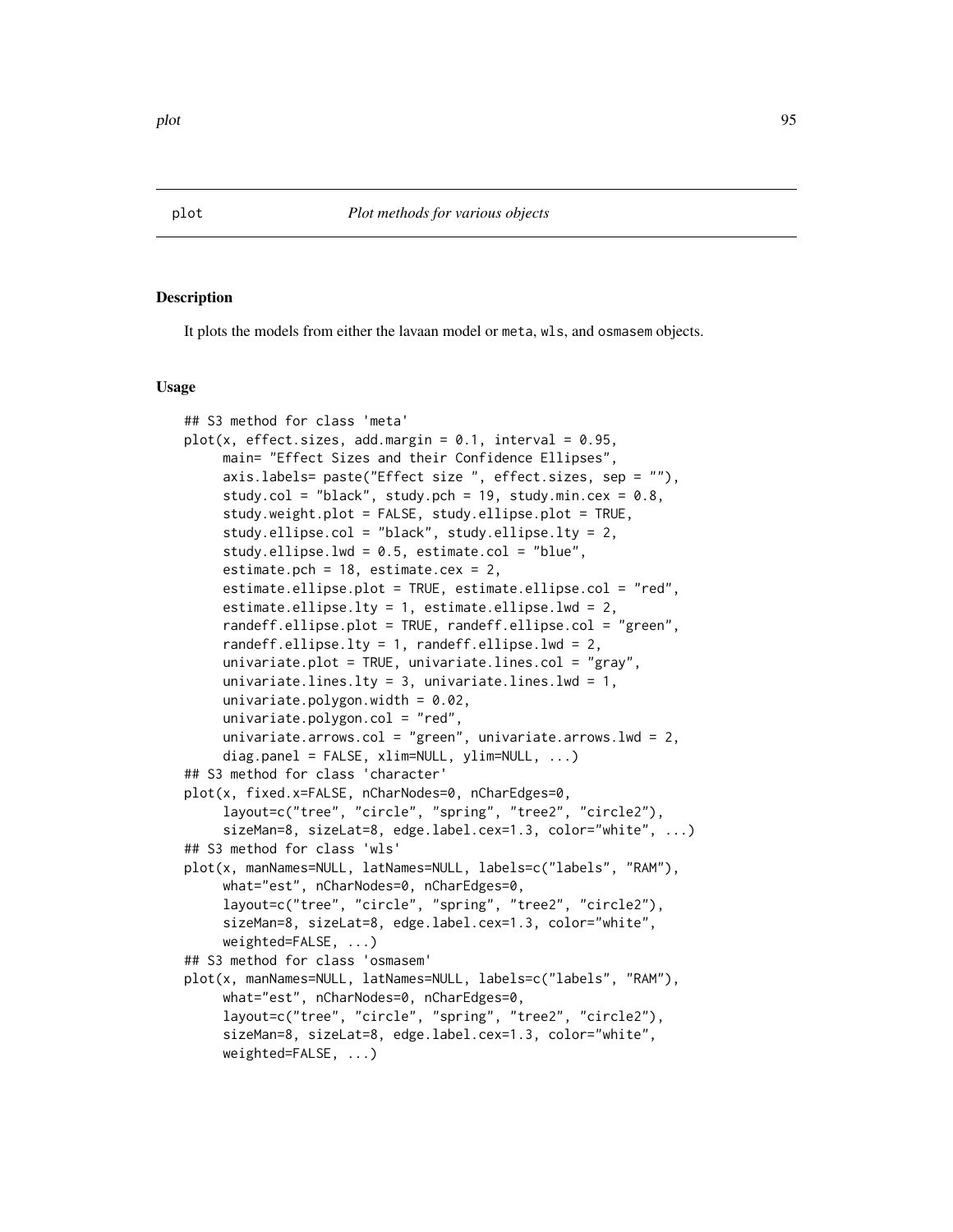| х                     | An object returned from either a lavaan model class character, osmasem, wls<br>or meta                                                                                                                                                                              |
|-----------------------|---------------------------------------------------------------------------------------------------------------------------------------------------------------------------------------------------------------------------------------------------------------------|
| effect.sizes          | Numeric values indicating which effect sizes to be plotted. At least two ef-<br>fect sizes are required. To plot the effect sizes of $y_1$ and $y_2$ , one may use<br>effect.sizes=c(1,2). If it is missing, all effect sizes will be plotted in a<br>pairwise way. |
| add.margin            | Value for additional margins on the left and bottom margins.                                                                                                                                                                                                        |
| interval              | Interval for the confidence ellipses.                                                                                                                                                                                                                               |
| main                  | Main title of each plot. If there are multiple plots, a vector of character titles<br>may be used.                                                                                                                                                                  |
| axis.labels           | Labels for the effect sizes.                                                                                                                                                                                                                                        |
| study.col             | The color for individual studies. See col in par.                                                                                                                                                                                                                   |
| study.pch             | Plotting character of individual studies. See pch in points.                                                                                                                                                                                                        |
| study.min.cex         | The minimum value of cex for individual studies. See cex in par.                                                                                                                                                                                                    |
| study.weight.plot     |                                                                                                                                                                                                                                                                     |
|                       | Logical. If TRUE, the plotting size of individual studies (cex) will be proportional<br>to one over the square root of the determinant of the sampling covariance matrix<br>of the study.                                                                           |
| study.ellipse.plot    |                                                                                                                                                                                                                                                                     |
|                       | Logical. If TRUE, the confidence ellipses of individual studies are plotted.                                                                                                                                                                                        |
| study.ellipse.col     |                                                                                                                                                                                                                                                                     |
|                       | The color of the confidence ellipses of individual studies. See col in par.                                                                                                                                                                                         |
| study.ellipse.lty     | The line type of the confidence ellipse of individual studies. See 1ty in par.                                                                                                                                                                                      |
| study.ellipse.lwd     | The line width of the confidence ellipse of individual studies. See 1wd in par.                                                                                                                                                                                     |
| estimate.col          |                                                                                                                                                                                                                                                                     |
|                       | The color of the estimated effect size. See col in par.                                                                                                                                                                                                             |
| estimate.pch          | Plotting character of the estimated effect sizes. See pch in points.                                                                                                                                                                                                |
| estimate.cex          | The amount of plotting of the estimated effect sizes. See cex in par.                                                                                                                                                                                               |
| estimate.ellipse.plot | Logical. If TRUE, the confidence ellipse of the estimated effect sizes will be                                                                                                                                                                                      |
|                       | plotted.                                                                                                                                                                                                                                                            |
| estimate.ellipse.col  |                                                                                                                                                                                                                                                                     |
|                       | The color of the confidence ellipse of the estimated effect sizes. See col in par.                                                                                                                                                                                  |
| estimate.ellipse.lty  |                                                                                                                                                                                                                                                                     |
|                       | The line type of the confidence ellipse of the estimated effect sizes. See 1ty in<br>par.                                                                                                                                                                           |
| estimate.ellipse.lwd  |                                                                                                                                                                                                                                                                     |
|                       | The line width of the confidence ellipse of the estimated effect sizes. See 1wd in<br>par.                                                                                                                                                                          |
| randeff.ellipse.plot  |                                                                                                                                                                                                                                                                     |
|                       | Logical. If TRUE, the confidence ellipses of the random effects will be plotted.                                                                                                                                                                                    |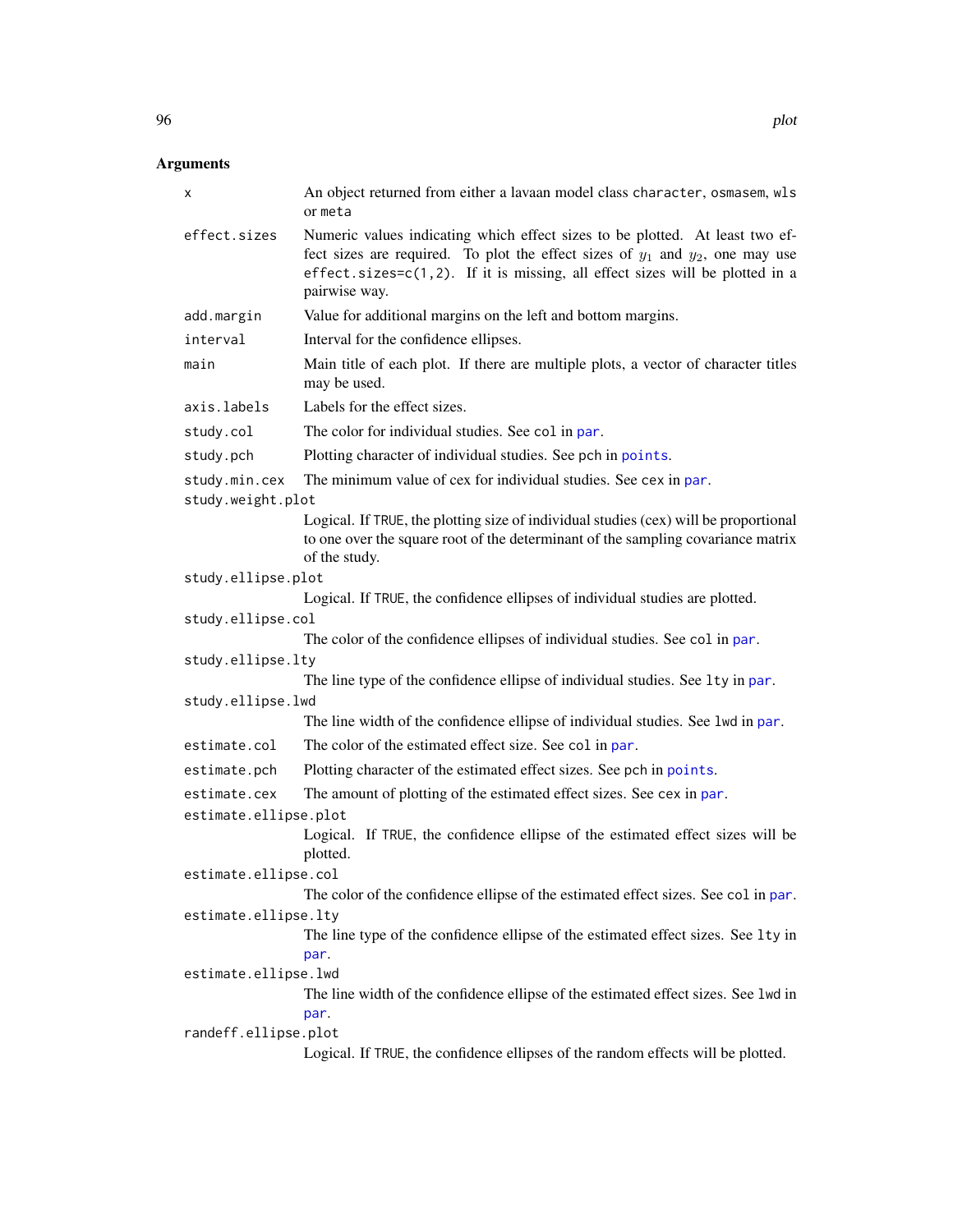randeff.ellipse.col Color of the confidence ellipses of the random effects. See col in [par](#page-0-0). randeff.ellipse.lty The line type of the confidence ellipses of the random effects. See 1ty in [par](#page-0-0). randeff.ellipse.lwd The line width of the confidence ellipses of the random effects. See lwd in [par](#page-0-0). univariate.plot Logical. If TRUE, the estimated univariate effect sizes will be plotted. univariate.lines.col The color of the estimated univariate effect sizes. See col in [par](#page-0-0). univariate.lines.lty The line type of the estimated univariate effect sizes. See lty in [par](#page-0-0). univariate.lines.lwd The line width of the estimated univariate effect sizes. See lwd in [par](#page-0-0). univariate.polygon.width The width of the polygon of the estimated univariate effect sizes. univariate.polygon.col The color of the polygon of the estimated univariate effect sizes. univariate.arrows.col The color of the arrows of the estimated univariate effect sizes. univariate.arrows.lwd The line width of the arrows of the estimated univariate effect sizes. diag.panel Logical. If TRUE, diagonal panels will be created. They can then be used for forrest plots for univariate meta-analysis. xlim NULL or a numeric vector of length 2; if it is NULL, it provides defaults estimated from the data. ylim NULL or a numeric vector of length 2; if it is NULL, it provides defaults estimated from the data. fixed.x Argument passed to [semPlotModel](#page-0-0). manNames Argument passed to [semPaths](#page-0-0) latNames Argument passed to [semPaths](#page-0-0) labels Argument passed to [semPaths](#page-0-0) what Argument passed to [semPaths](#page-0-0) nCharNodes Argument passed to [semPaths](#page-0-0) nCharEdges Argument passed to [semPaths](#page-0-0) layout Argument passed to [semPaths](#page-0-0) color Argument passed to [semPaths](#page-0-0) sizeMan Argument passed to [semPaths](#page-0-0) sizeLat Argument passed to [semPaths](#page-0-0) edge.label.cex Argument passed to [semPaths](#page-0-0) weighted Argument passed to [semPaths](#page-0-0) ... Further arguments passed to the methods.

plot the set of the set of the set of the set of the set of the set of the set of the set of the set of the set of the set of the set of the set of the set of the set of the set of the set of the set of the set of the set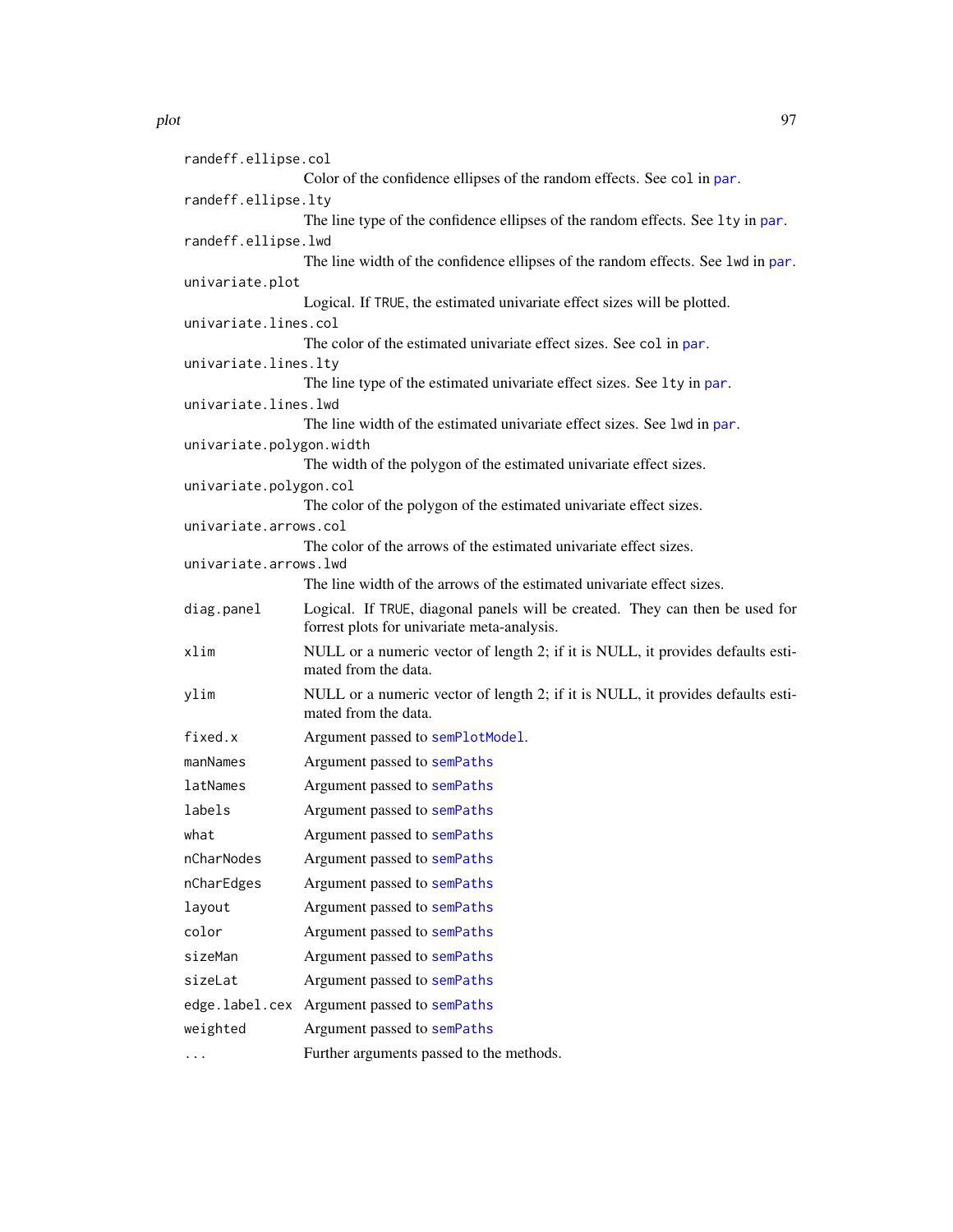The estimated effect sizes and random effects are based on the labels Intercept1, Intercept2, ... and Tau2\_1\_1, Tau2\_2\_1, Tau2\_2\_2, etc. At least two effect sizes are required for this function.

# Author(s)

Mike W.-L. Cheung <mikewlcheung@nus.edu.sg>

# References

Cheung, M. W.-L. (2013). Multivariate meta-analysis as structural equation models. *Structural Equation Modeling*, 20, 429-454.

# See Also

[Berkey98](#page-23-0), [wvs94a](#page-132-0) [meta2semPlot](#page-80-0) [semPaths](#page-0-0)

# Examples

```
## Not run:
## lavaan model
model \lt- "y \sim m + x
           m \sim x''plot(model)
## End(Not run)
```
print *Print Methods for various Objects*

#### Description

Print methods for the tssem1FEM, tssem1FEM.cluster, tssem1REM, wls, meta, meta3X, reml, uniR1 and impliedR objects.

# Usage

```
## S3 method for class 'tssem1FEM'
print(x, \ldots)## S3 method for class 'tssem1FEM.cluster'
print(x, \ldots)## S3 method for class 'tssem1REM'
print(x, \ldots)## S3 method for class 'wls'
print(x, \ldots)## S3 method for class 'meta'
print(x, \ldots)## S3 method for class 'meta3X'
```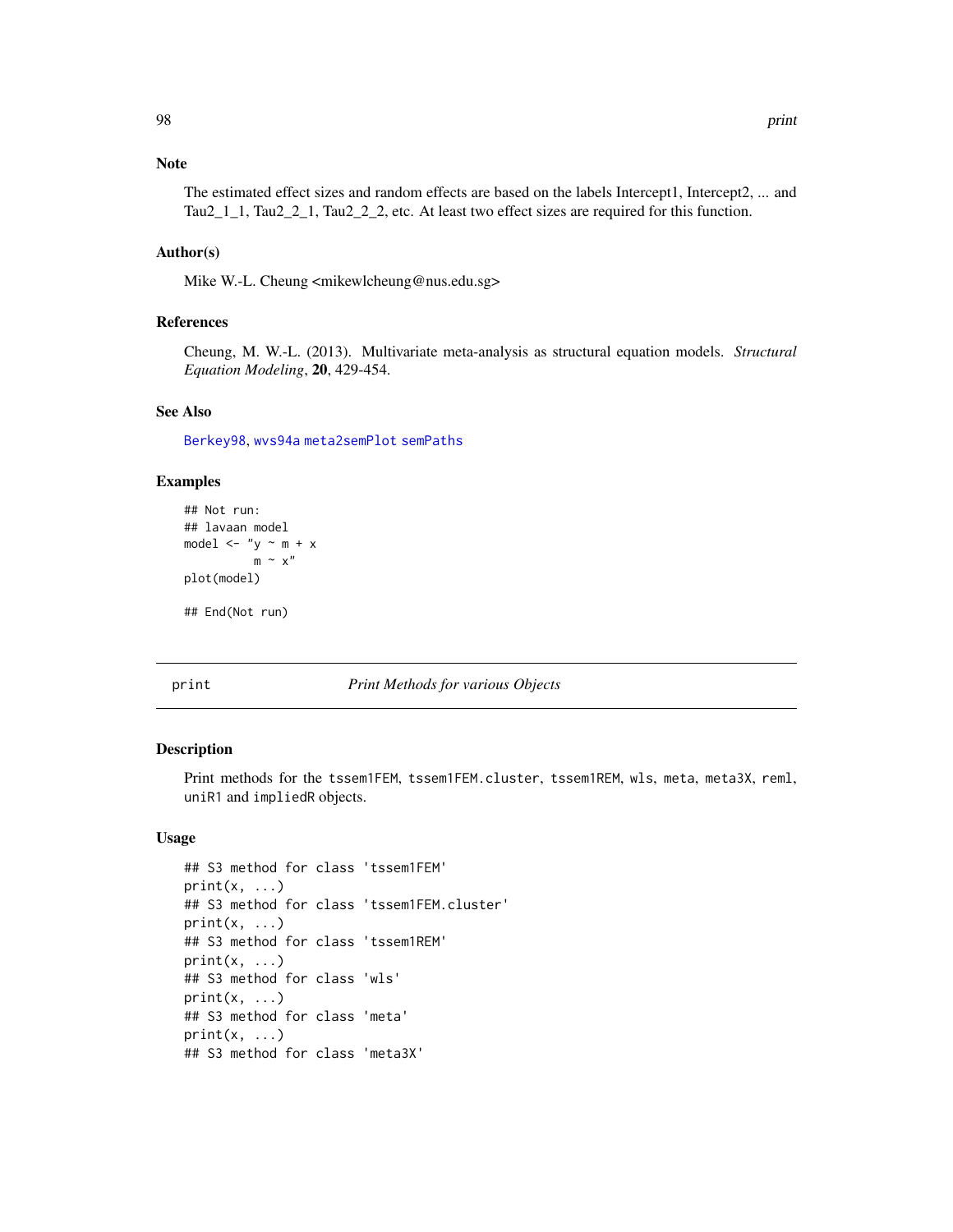rCor 99

```
print(x, \ldots)## S3 method for class 'reml'
print(x, \ldots)## S3 method for class 'uniR1'
print(x, \ldots)## S3 method for class 'impliedR'
print(x, \ldots)
```
# Arguments

| $\mathsf{X}$         | An object returned from either class tssem1FEM, class tssem1FEM. cluster,     |
|----------------------|-------------------------------------------------------------------------------|
|                      | class tssem1REM, class wls, class meta, class meta3X, class reml, class uniR1 |
|                      | or class impliedR                                                             |
| $\ddot{\phantom{0}}$ | Further arguments to be passed to summary default or unused.                  |

# Author(s)

Mike W.-L. Cheung <mikewlcheung@nus.edu.sg>

# See Also

[tssem1](#page-117-0), [wls](#page-127-0), [meta](#page-77-0), [reml](#page-102-0)

rCor *Generate Sample/Population Correlation/Covariance Matrices*

# Description

It generates random sample or population correlation or covariance matrices. rCor() is a wrapper to call rCorPop() and then rCorSam().

# Usage

```
rCor(Sigma, V, n, corr=TRUE, raw.data=FALSE,
     nonPD.pop=c("replace", "nearPD", "accept"),
    nonPD.sam=c("stop", "nearPD"))
rCorPop(Sigma, V, k, corr=TRUE,
       nonPD.pop=c("replace", "nearPD", "accept"))
rCorSam(Sigma, n, corr=TRUE, raw.data=FALSE,
       nonPD.sam=c("stop", "nearPD"))
```

| Sigma | A list of population correlation/covariance matrices or a single matrix |
|-------|-------------------------------------------------------------------------|
|       | A variance-covariance matrix of Sigma.                                  |
| n     | A vector or a single sample sizes.                                      |
| corr  | Logical. Whether to generate correlation or covariance matrices.        |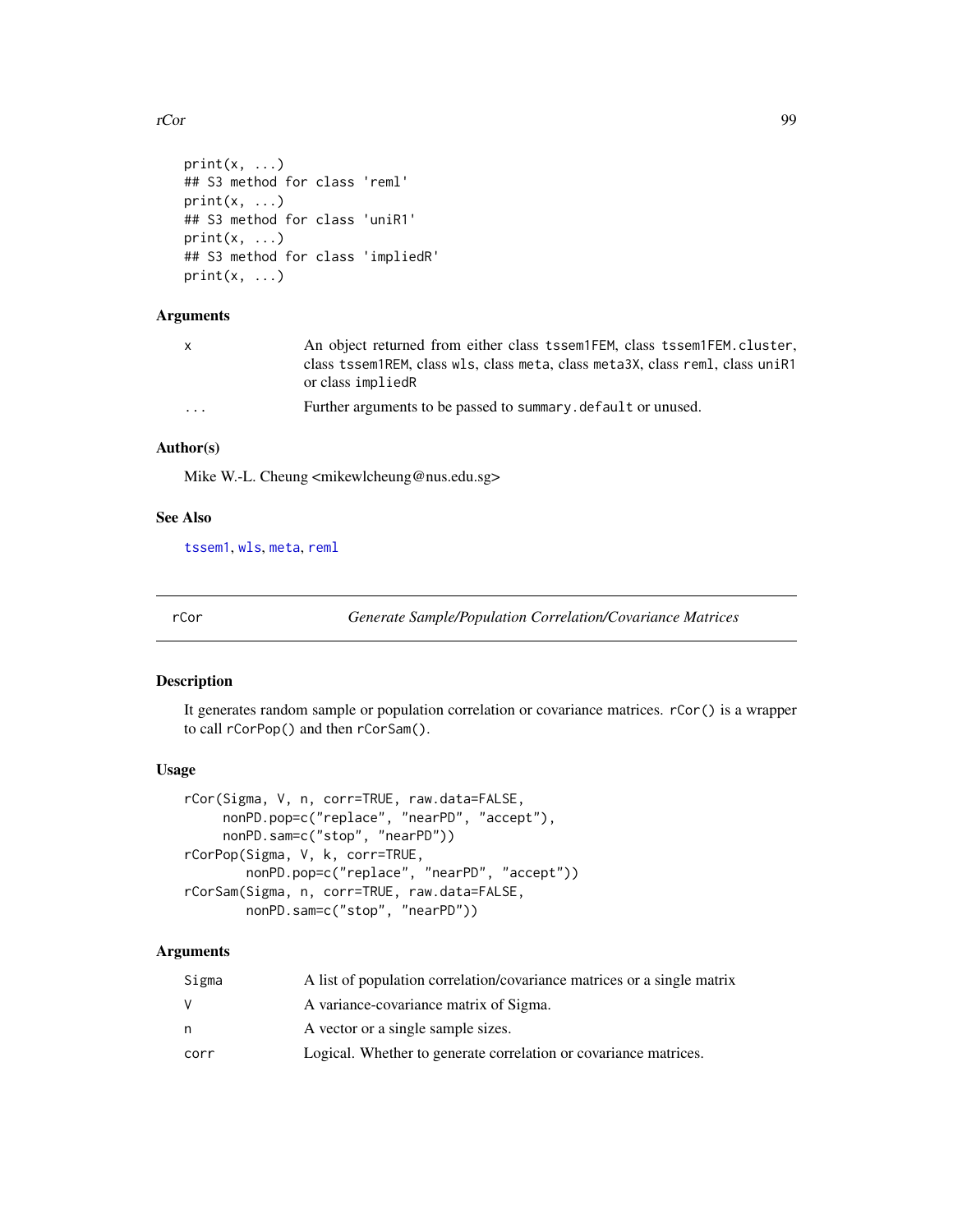| raw.data  | Logical. Whether correlation/covariance matrices are generated via raw.data or<br>directly from a Wishart distribution.                                                                                                                                                        |
|-----------|--------------------------------------------------------------------------------------------------------------------------------------------------------------------------------------------------------------------------------------------------------------------------------|
| nonPD.pop | If it is replace, generated non-positive definite matrices are replaced by gener-<br>ated new ones which are positive definite. If it is nearPD, they are replaced by<br>nearly positive definite matrices by calling Matrix::nearPD(). If it is accept,<br>they are accepted. |
| nonPD.sam | If it is stop, the program stops when the inputs in the rCorSam are non-positive<br>definite. If it is nearPD, they are replaced by nearly positive definite matrices by<br>calling Matrix::nearPD().                                                                          |
| k         | A vector or a single number of studies.                                                                                                                                                                                                                                        |

# Value

An object of the generated population/sample correlation/covariance matrices.

#### Author(s)

Mike W.-L. Cheung <mikewlcheung@nus.edu.sg>

#### Examples

```
Sigma \leq matrix(c(1, .2, .3,
                  .2, 1, .4,
                  .3, .4, 1), ncol=3, nrow=3)
V \leftarrow diag(c(.1, .1, .1))## Generate two population correlation matrices
Pop.corr <- rCorPop(Sigma, V, k=2)
Pop.corr
summary(Pop.corr)
## Generate two sample correlation matrices
rCorSam(Sigma=Pop.corr, n=c(10, 10))
## The above code is the same as the following one
rCor(Sigma, V, n=c(10, 10))
```
readData *Read External Correlation/Covariance Matrices*

# Description

It reads full/lower triangle/stacked vectors of correlation/covariance data into a list of correlation/covariance matrices.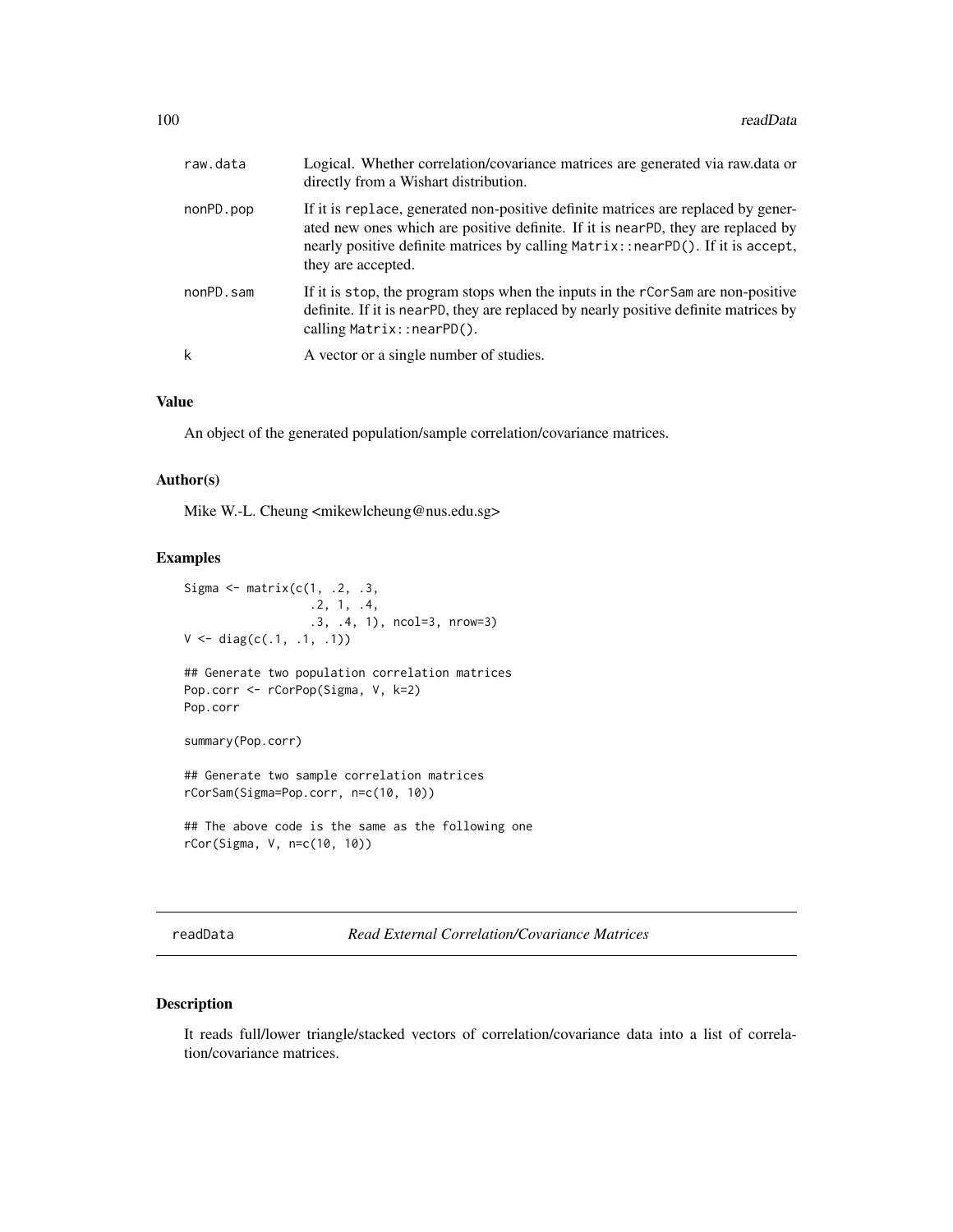#### readData 101

# Usage

```
readFullMat(file, ...)
readStackVec(file, ...)
readLowTriMat(file, no.var, ...)
```
# Arguments

| file                    | File name of the data.                                                                                           |
|-------------------------|------------------------------------------------------------------------------------------------------------------|
| no.var                  | The number of variables in the data.                                                                             |
| $\cdot$ $\cdot$ $\cdot$ | Further arguments to be passed to scan for readLowTriMat and to read, table<br>for readFullMat and readStackVec. |

# Value

A list of correlation/covariance matrices.

# Author(s)

Mike W.-L. Cheung <mikewlcheung@nus.edu.sg>

# Examples

```
## Not run:
## Write two full correlation matrices into a file named "fullmat.dat".
## x2 is missing in the second matrix.
## The content of "fullmat.dat" is
# 1.0 0.3 0.4
# 0.3 1.0 0.5
# 0.4 0.5 1.0
# 1.0 NA 0.4
# NA NA NA
# 0.4 NA 1.0
cat("1.0 0.3 0.4\n0.3 1.0 0.5\n0.4 0.5 1.0
1.0 NA 0.4\nNA NA NA\n0.4 NA 1.0",
file="fullmat.dat", sep="")
## Read the correlation matrices
my.full <- readFullMat("fullmat.dat")
my.full
# $`1`
# x1 x2 x3
# x1 1.0 0.3 0.4
# x2 0.3 1.0 0.5
# x3 0.4 0.5 1.0
#
# $`2`
# x1 x2 x3
# x1 1.0 NA 0.4
# x2 NA NA NA
# x3 0.4 NA 1.0
```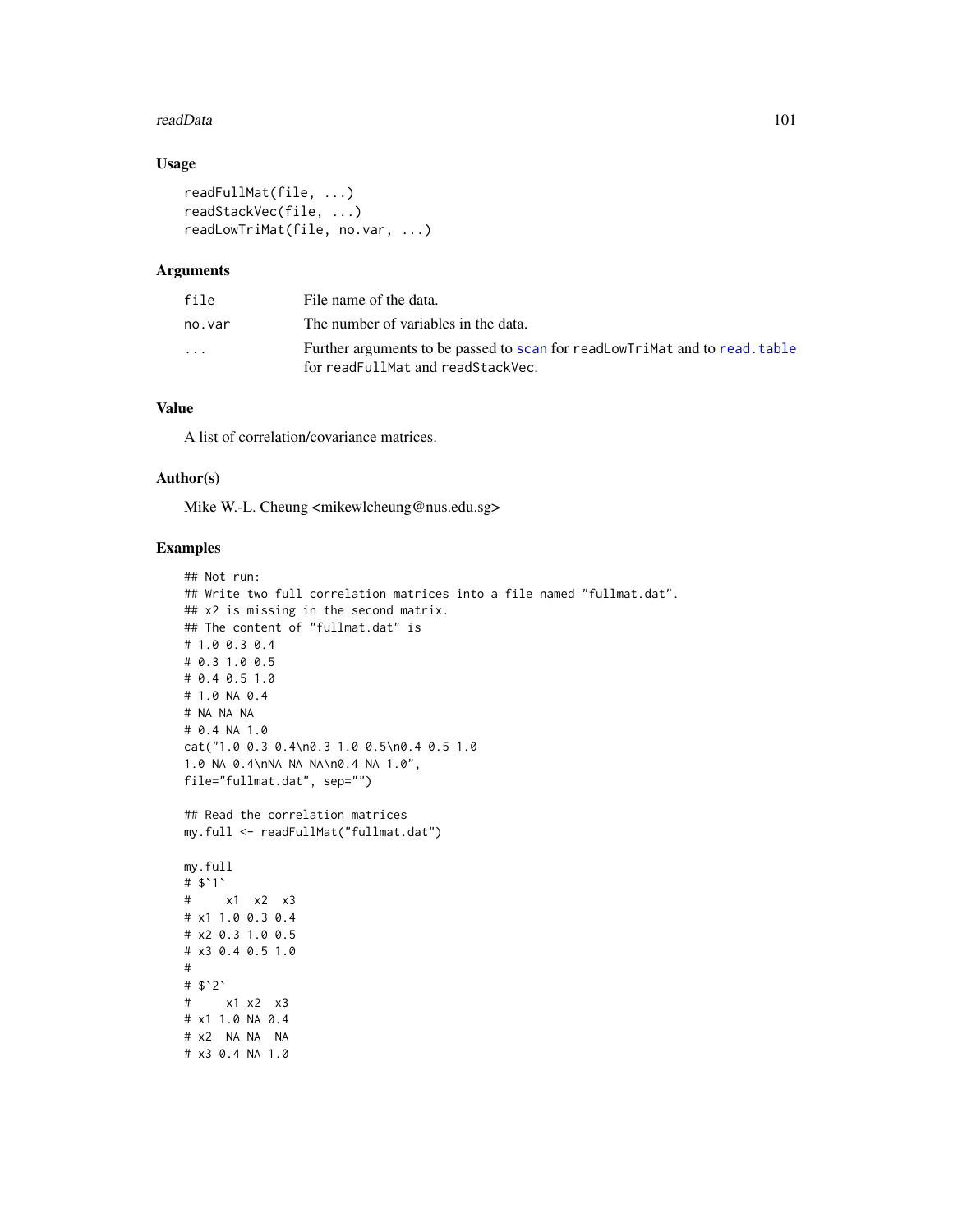```
## Write two lower triangle correlation matrices into a file named "lowertriangle.dat".
## x2 is missing in the second matrix.
## The content of "lowertriangle.dat" is
# 1.0
# 0.3 1.0
# 0.4 0.5 1.0
# 1.0
# NA NA
# 0.4 NA 1.0
cat("1.0\n0.3 1.0\n0.4 0.5 1.0\n1.0\nNA NA\n0.4 NA 1.0",
    file="lowertriangle.dat", sep="")
## Read the lower triangle correlation matrices
my.lowertri <- readLowTriMat(file = "lowertriangle.dat", no.var = 3)
my.lowertri
# $`1`
# x1 x2 x3
# x1 1.0 0.3 0.4
# x2 0.3 1.0 0.5
# x3 0.4 0.5 1.0
#
# $`2`
# x1 x2 x3
# x1 1.0 NA 0.4
# x2 NA NA NA
# x3 0.4 NA 1.0
## Write two vectors of correlation coefficients based on
## column major into a file named "stackvec.dat".
## x2 is missing in the second matrix.
## The content of "stackvec.dat" is
# 1.0 0.3 0.4 1.0 0.5 1.0
# 1.0 NA 0.4 NA NA 1.0
cat("1.0 0.3 0.4 1.0 0.5 1.0\n1.0 NA 0.4 NA NA 1.0\n",
    file="stackvec.dat", sep="")
my.vec <- readStackVec("stackvec.dat")
my.vec
# $`1`
# x1 x2 x3
# x1 1.0 0.3 0.4
# x2 0.3 1.0 0.5
# x3 0.4 0.5 1.0
#
# $`2`
# x1 x2 x3
# x1 1.0 NA 0.4
# x2 NA NA NA
# x3 0.4 NA 1.0
```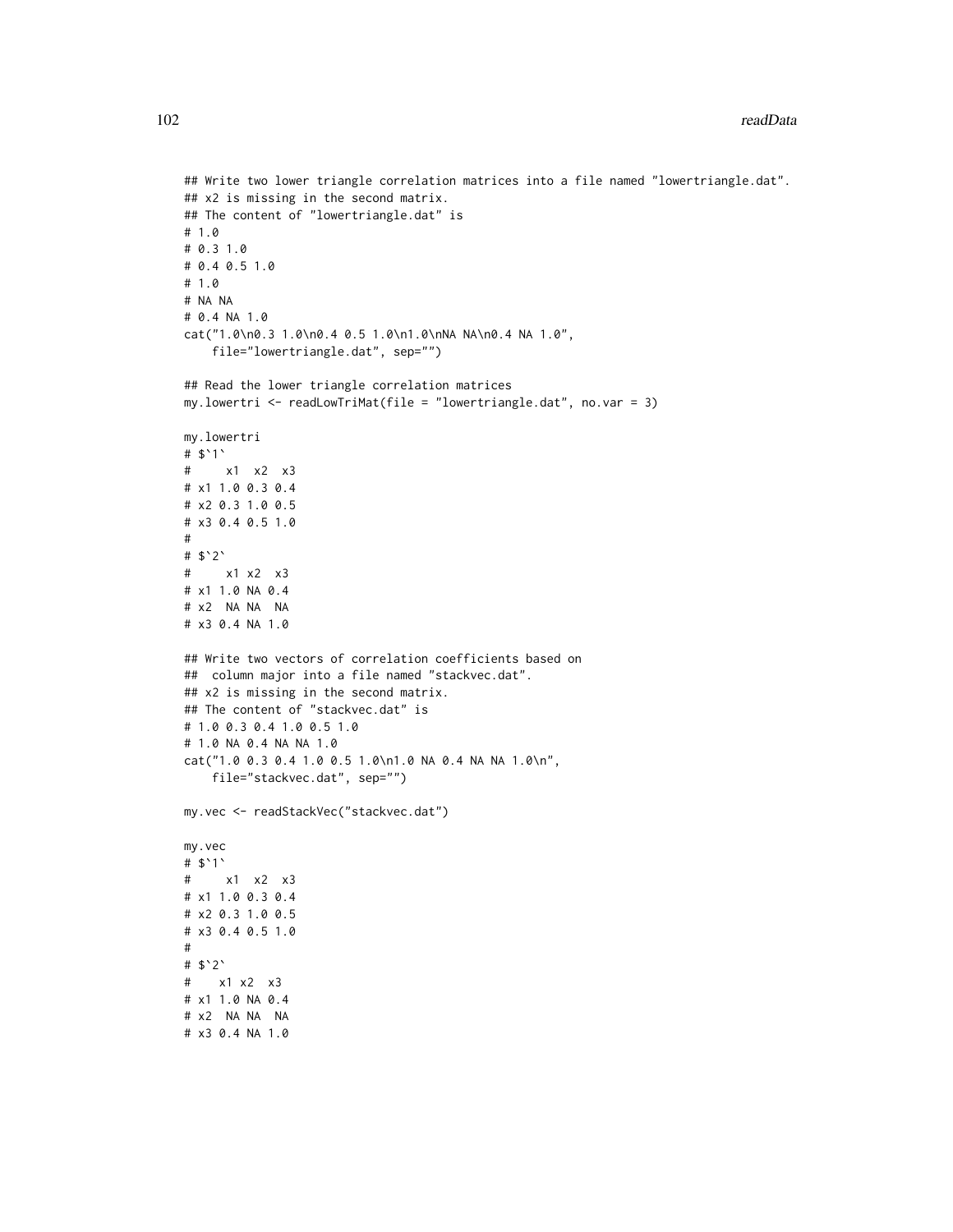## End(Not run)

<span id="page-102-0"></span>reml *Estimate Variance Components with Restricted (Residual) Maximum Likelihood Estimation*

# Description

It estimates the variance components of random-effects in univariate and multivariate meta-analysis with restricted (residual) maximum likelihood (REML) estimation method.

# Usage

```
reml(y, v, x, data, RE.constraints = NULL, RE.startvalues = 0.1,
     RE.1bound = 1e-10, intervals.type = c("z", "LB"),
     model.name="Variance component with REML",
     suppressWarnings = TRUE, silent = TRUE, run = TRUE, ...)
```

| y              | A vector of effect size for univariate meta-analysis or a $k \times p$ matrix of effect<br>sizes for multivariate meta-analysis where $k$ is the number of studies and $p$ is<br>the number of effect sizes.                                                                                                                                                                                                                                                     |
|----------------|------------------------------------------------------------------------------------------------------------------------------------------------------------------------------------------------------------------------------------------------------------------------------------------------------------------------------------------------------------------------------------------------------------------------------------------------------------------|
| $\mathsf{V}$   | A vector of the sampling variance of the effect size for univariate meta-analysis<br>or a $k \times p*$ matrix of the sampling covariance matrix of the effect sizes for<br>multivariate meta-analysis where $p* = p(p + 1)/2$ . It is arranged by column<br>major as used by vech.                                                                                                                                                                              |
| X              | A predictor or a $k \times m$ matrix of predictors where $m$ is the number of predictors.                                                                                                                                                                                                                                                                                                                                                                        |
| data           | An optional data frame containing the variables in the model.                                                                                                                                                                                                                                                                                                                                                                                                    |
| RE.constraints | A $p \times p$ matrix specifying the variance components of the random effects. If the<br>input is not a matrix, it is converted into a matrix by as . matrix(). The default<br>is that all covariance/variance components are free. The format of this matrix<br>follows as . mxMatrix. Elements of the variance components can be constrained<br>equally by using the same labels. If a zero matrix is specified, it becomes a<br>fixed-effects meta-analysis. |
|                | RE startvalues A vector of $p$ starting values on the diagonals of the variance component of<br>the random effects. If only one scalar is given, it will be repeated across the<br>diagonals. Starting values for the off-diagonals of the variance component are<br>all 0. A $p \times p$ symmetric matrix of starting values is also accepted.                                                                                                                 |
| RE. 1bound     | A vector of $p$ lower bounds on the diagonals of the variance component of the<br>random effects. If only one scalar is given, it will be repeated across the diag-<br>onals. Lower bounds for the off-diagonals of the variance component are set at<br>NA. A $p \times p$ symmetric matrix of the lower bounds is also accepted.                                                                                                                               |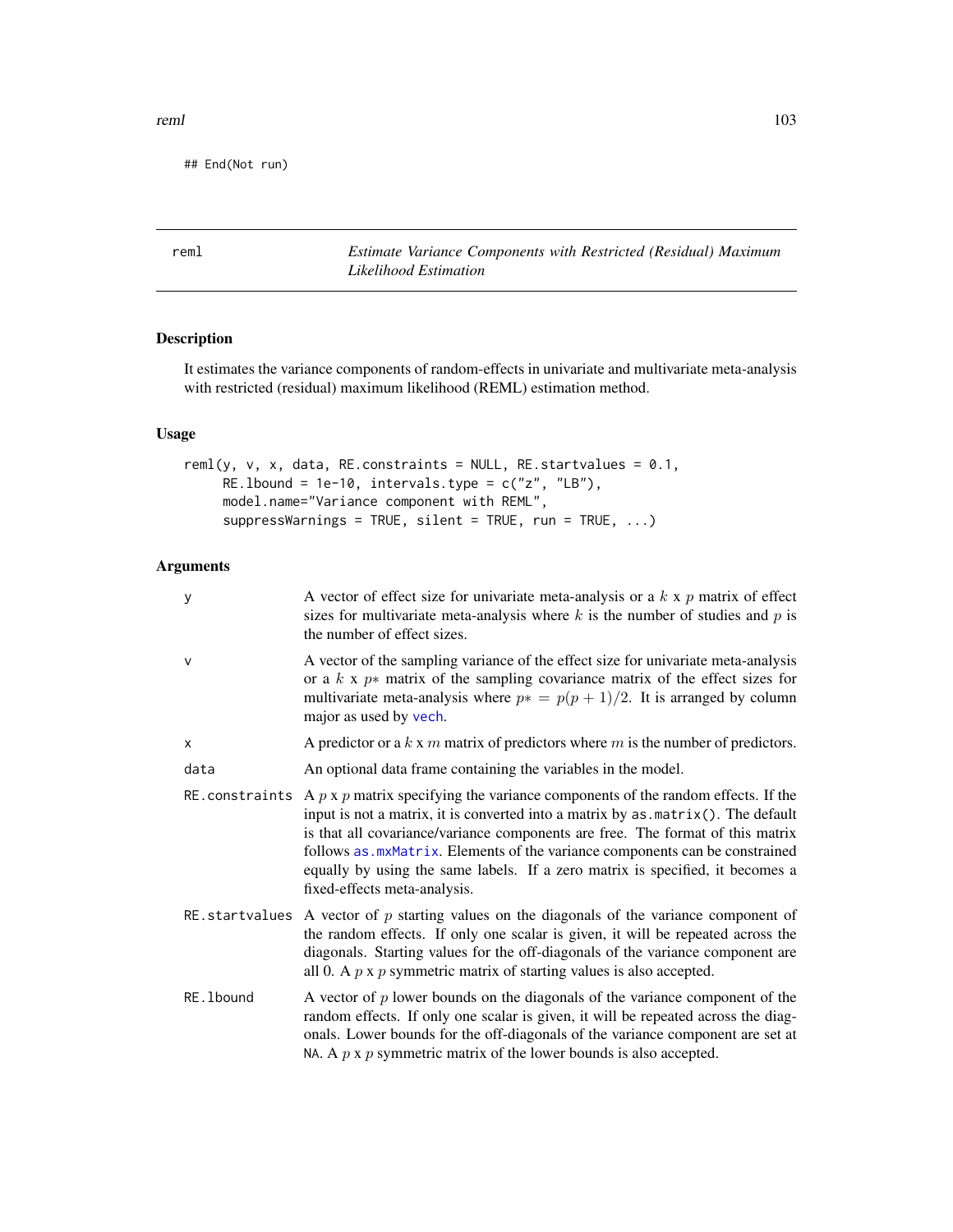|                  | intervals. type Either z (default if missing) or LB. If it is z, it calculates the 95% Wald confi-<br>dence intervals (CIs) based on the z statistic. If it is LB, it calculates the $95\%$ |  |  |
|------------------|---------------------------------------------------------------------------------------------------------------------------------------------------------------------------------------------|--|--|
|                  | likelihood-based CIs on the parameter estimates. Note that the z values and<br>their associated p values are based on the z statistic. They are not related to the<br>likelihood-based CIs. |  |  |
| model.name       | A string for the model name in $mxModel$ .                                                                                                                                                  |  |  |
| suppressWarnings |                                                                                                                                                                                             |  |  |
|                  | Logical. If TRUE, warnings are suppressed. It is passed to mxRun.                                                                                                                           |  |  |
| silent           | Logical. An argument to be passed to mxRun                                                                                                                                                  |  |  |
| run              | Logical. If FALSE, only return the mx model without running the analysis.                                                                                                                   |  |  |
| $\cdots$         | Further arguments to be passed to mxRun                                                                                                                                                     |  |  |

#### Details

Restricted (residual) maximum likelihood obtains the parameter estimates on the transformed data that do not include the fixed-effects parameters. A transformation matrix  $M = I - X(X'X)^{-1}X$ is created based on the design matrix  $X$  which is just a column vector when there is no predictor in x. The last N redundant rows of M is removed where N is the rank of X. After pre-multiplying by  $M$  on y, the parameters of fixed-effects are removed from the model. Thus, only the parameters of random-effects are estimated.

An alternative but equivalent approach is to minimize the -2\*log-likelihood function:

 $\log(\det|V + T^2|) + \log(\det|X'(V + T^2)^{-1}X|) + (y - X\hat{\alpha})'(V + T^2)^{-1}(y - X\hat{\alpha})$ 

where V is the known conditional sampling covariance matrix of  $y$ ,  $T<sup>2</sup>$  is the variance component of the random effects, and  $\hat{\alpha} = (X'(V + T^2)^{-1}X)^{-1}X'(V + T^2)^{-1}y$ . rem1() minimizes the above likelihood function to obtain the parameter estimates.

# Value

An object of class reml with a list of

| call     | Object returned by match.call                                                                     |
|----------|---------------------------------------------------------------------------------------------------|
| data     | A data matrix of y, v and x                                                                       |
| no.y     | No. of effect sizes                                                                               |
| no.x     | No. of predictors                                                                                 |
| miss.vec | A vector indicating missing data. Studies will be removed before the analysis if<br>they are TRUE |
| mx.fit   | A fitted object returned from mxRun                                                               |

#### Note

reml is more computationally intensive than meta. Moreover, reml is more likely to encounter errors during optimization. Since a likelihood function is directly employed to obtain the parameter estimates, there is no number of studies and number of observed statistics returned by [mxRun](#page-0-0). Adhoc steps are used to modify mx.fit@runstate\$objectives[[1]]@numObs and mx.fit@runstate\$objectives[[1]]@num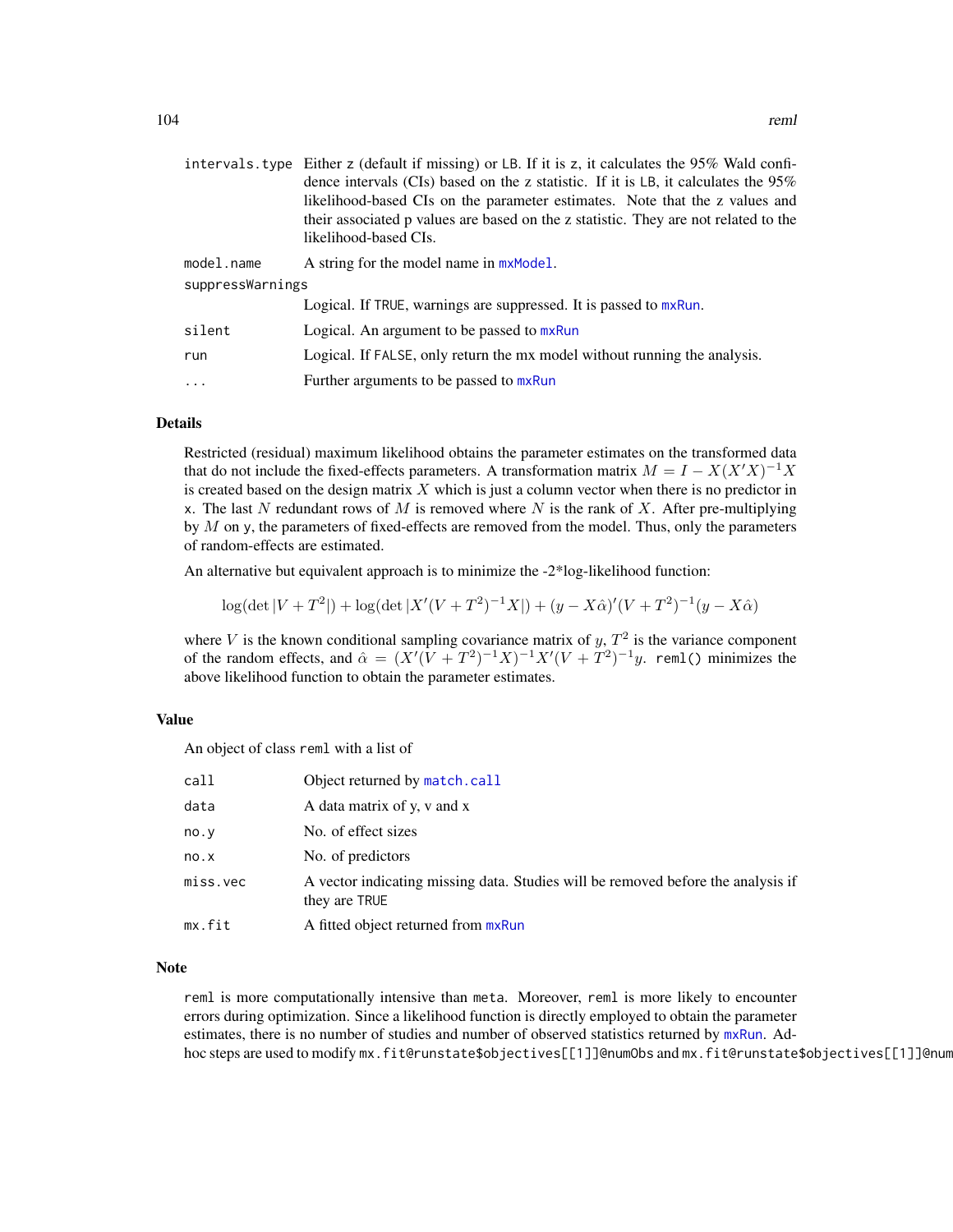#### reml3 and the contract of the contract of the contract of the contract of the contract of the contract of the contract of the contract of the contract of the contract of the contract of the contract of the contract of the

### Author(s)

Mike W.-L. Cheung <mikewlcheung@nus.edu.sg>

#### References

Cheung, M. W.-L. (2013). Implementing restricted maximum likelihood estimation in structural equation models. *Structural Equation Modeling*, 20(1), 157-167.

Mehta, P. D., & Neale, M. C. (2005). People Are Variables Too: Multilevel Structural Equations Modeling. *Psychological Methods*, 10(3), 259-284.

Searle, S. R., Casella, G., & McCulloch, C. E. (1992). *Variance components*. New York: Wiley.

Viechtbauer, W. (2005). Bias and efficiency of meta-analytic variance estimators in the randomeffects model. *Journal of Educational and Behavioral Statistics*, 30(3), 261-293.

## See Also

[meta](#page-77-0), [reml3](#page-104-0), [Hox02](#page-58-0), [Berkey98](#page-23-0)

<span id="page-104-0"></span>

| reml3 |  | Estimate Variance Components in Three-Level Univariate Meta-      |  |  |
|-------|--|-------------------------------------------------------------------|--|--|
|       |  | Analysis with Restricted (Residual) Maximum Likelihood Estimation |  |  |

# Description

It estimates the variance components of random-effects in three-level univariate meta-analysis with restricted (residual) maximum likelihood (REML) estimation method.

#### Usage

```
reml3(y, v, cluster, x, data, RE2.startvalue=0.1, RE2.lbound=1e-10,
     RE3.startvalue=RE2.startvalue, RE3.lbound=RE2.lbound, RE.equal=FALSE,
     intervals.type=c("z", "LB"), model.name="Variance component with REML",
     suppressWarnings=TRUE, silent=TRUE, run=TRUE, ...)
```

| y            | A vector of $k$ studies of effect size.                                                                          |
|--------------|------------------------------------------------------------------------------------------------------------------|
| $\mathsf{v}$ | A vector of $k$ studies of sampling variance.                                                                    |
| cluster      | A vector of $k$ characters or numbers indicating the clusters.                                                   |
| $\mathsf{x}$ | A predictor or a $k \times m$ matrix of level-2 and level-3 predictors where $m$ is the<br>number of predictors. |
| data         | An optional data frame containing the variables in the model.                                                    |
|              | RE2.startvalue Starting value for the level-2 variance.                                                          |
| RE2.1bound   | Lower bound for the level-2 variance.                                                                            |
|              | RE3.startvalue Starting value for the level-3 variance.                                                          |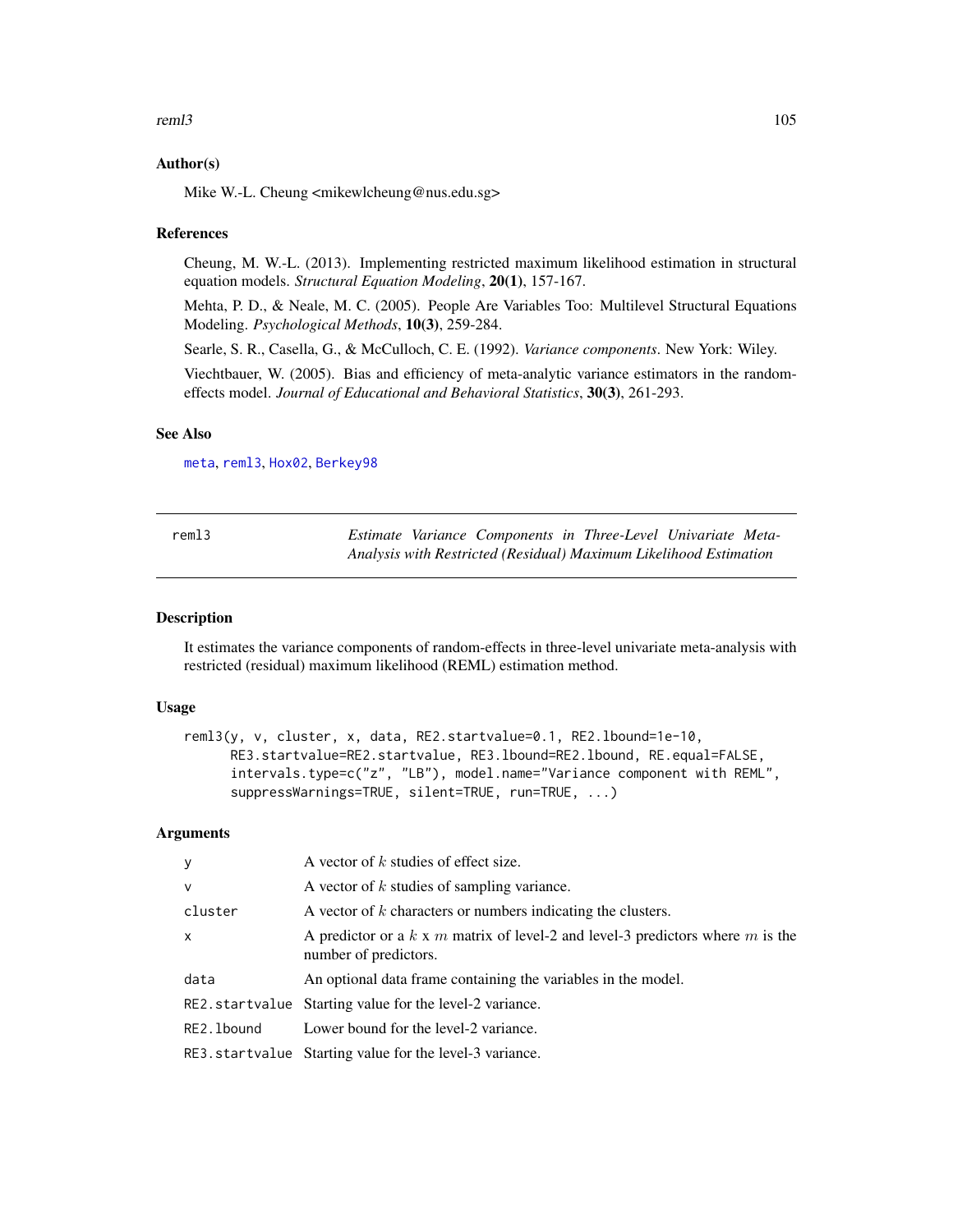| RE3.1bound       | Lower bound for the level-3 variance.                                                                                                                                                                                                                                                                                                                                                        |
|------------------|----------------------------------------------------------------------------------------------------------------------------------------------------------------------------------------------------------------------------------------------------------------------------------------------------------------------------------------------------------------------------------------------|
| RE.equal         | Logical. Whether the variance components at level-2 and level-3 are constrained<br>equally.                                                                                                                                                                                                                                                                                                  |
|                  | intervals type Either z (default if missing) or LB. If it is z, it calculates the $95\%$ Wald confi-<br>dence intervals (CIs) based on the z statistic. If it is LB, it calculates the $95\%$<br>likelihood-based CIs on the parameter estimates. Note that the z values and<br>their associated p values are based on the z statistic. They are not related to the<br>likelihood-based CIs. |
| model.name       | A string for the model name in $mxModel$ .                                                                                                                                                                                                                                                                                                                                                   |
| suppressWarnings |                                                                                                                                                                                                                                                                                                                                                                                              |
|                  | Logical. If TRUE, warnings are suppressed. It is passed to mxRun.                                                                                                                                                                                                                                                                                                                            |
| silent           | Logical. Argument to be passed to mxRun                                                                                                                                                                                                                                                                                                                                                      |
| run              | Logical. If FALSE, only return the mx model without running the analysis.                                                                                                                                                                                                                                                                                                                    |
| $\ddots$         | Further arguments to be passed to mxRun                                                                                                                                                                                                                                                                                                                                                      |
|                  |                                                                                                                                                                                                                                                                                                                                                                                              |

# Details

Restricted (residual) maximum likelihood obtains the parameter estimates on the transformed data that do not include the fixed-effects parameters. A transformation matrix  $M = I - X(X'X)^{-1}X$ is created based on the design matrix  $X$  which is just a column vector when there is no predictor in x. The last N redundant rows of M is removed where N is the rank of X. After pre-multiplying by  $M$  on y, the parameters of fixed-effects are removed from the model. Thus, only the parameters of random-effects are estimated.

An alternative but the equivalent approach is to minimize the -2\*log-likelihood function:

$$
\log(\det|V+T^2|) + \log(\det|X'(V+T^2)^{-1}X|) + (y - X\hat{\alpha})'(V+T^2)^{-1}(y - X\hat{\alpha})
$$

where V is the known conditional sampling covariance matrix of  $y$ ,  $T<sup>2</sup>$  is the variance component combining level-2 and level-3 random effects, and  $\hat{\alpha} = (X'(V + T^2)^{-1}X)^{-1}X'(V + T^2)^{-1}y$ . reml() minimizes the above likelihood function to obtain the parameter estimates.

# Value

An object of class reml with a list of

| call   | Object returned by match.call       |
|--------|-------------------------------------|
| data   | A data matrix of y, y, and x        |
| mx.fit | A fitted object returned from mxRun |

#### Note

reml is more computationally intensive than meta. Moreover, reml is more likely to encounter errors during optimization. Since a likelihood function is directly employed to obtain the parameter estimates, there is no number of studies and number of observed statistics returned by [mxRun](#page-0-0). Adhoc steps are used to modify mx.fit@runstate\$objectives[[1]]@numObs and mx.fit@runstate\$objectives[[1]]@num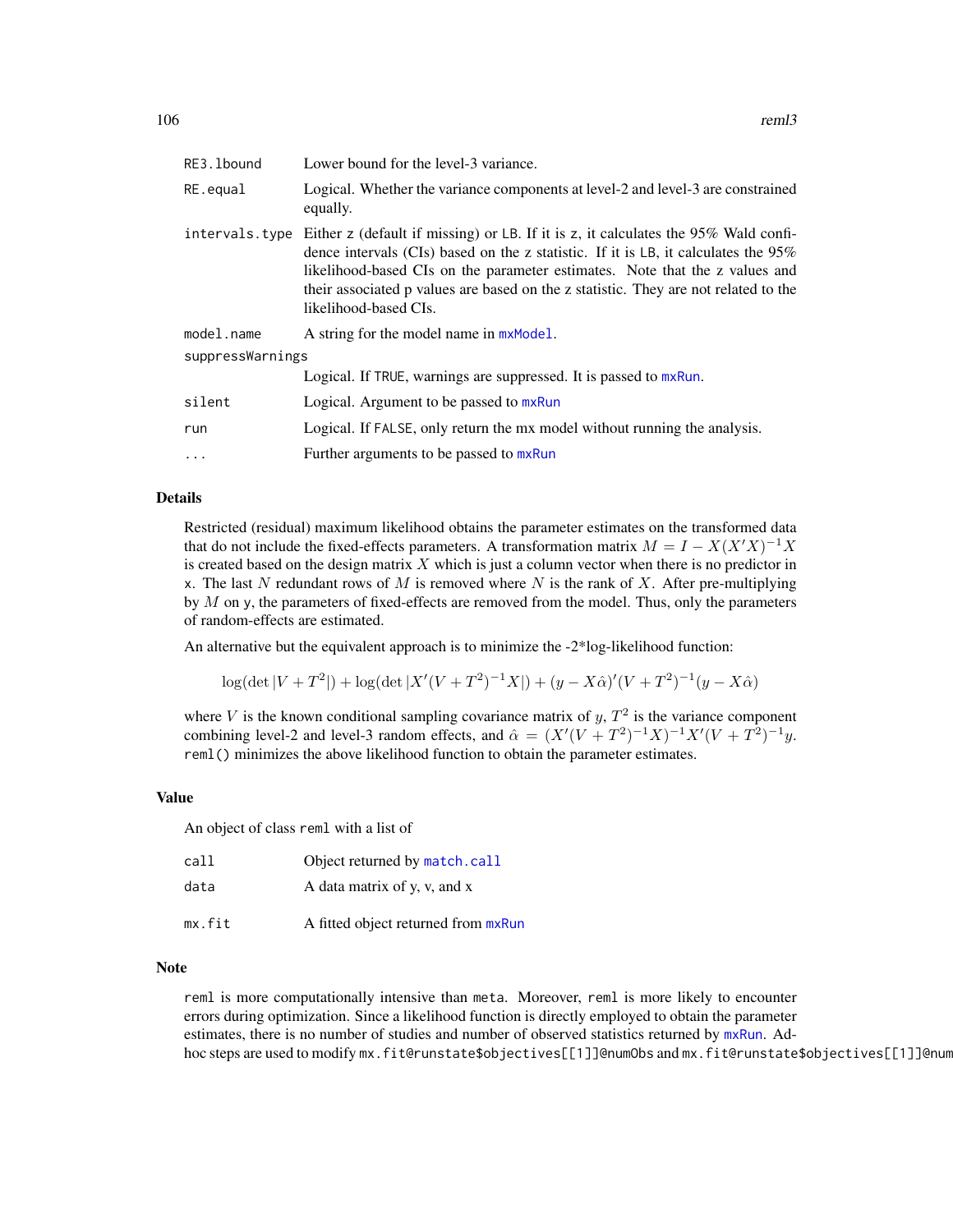#### rerun alternative and the contract of the contract of the contract of the contract of the contract of the contract of the contract of the contract of the contract of the contract of the contract of the contract of the cont

## Author(s)

Mike W.-L. Cheung <mikewlcheung@nus.edu.sg>

# References

Cheung, M. W.-L. (2013). Implementing restricted maximum likelihood estimation in structural equation models. *Structural Equation Modeling*, 20(1), 157-167.

Cheung, M. W.-L. (2014). Modeling dependent effect sizes with three-level meta-analyses: A structural equation modeling approach. *Psychological Methods*, 19, 211-229.

Mehta, P. D., & Neale, M. C. (2005). People Are Variables Too: Multilevel Structural Equations Modeling. *Psychological Methods*, 10(3), 259-284.

Searle, S. R., Casella, G., & McCulloch, C. E. (1992). *Variance components*. New York: Wiley.

# See Also

[meta3](#page-81-0), [reml](#page-102-0), [Cooper03](#page-38-0), [Bornmann07](#page-28-0)

rerun *Rerun models via mxTryHard()*

# Description

It reruns models via mxTryHard().

# Usage

```
rerun(object, autofixtau2=FALSE, ...)
```
# Arguments

| object      | An object of either class tssem1FEM, class tssem1REM, class wls, class meta,<br>class reml, class osmasem, and class MxModel.                                         |
|-------------|-----------------------------------------------------------------------------------------------------------------------------------------------------------------------|
| autofixtau2 | Logical. Whether automatically fixes elements of tau2 with NA of standard<br>errors. It only works for objects of class tssem nREM, class meta, and class<br>osmasem. |
| $\cdots$    | Further arguments to be passed to $mxTryHard$                                                                                                                         |

# Author(s)

Mike W.-L. Cheung <mikewlcheung@nus.edu.sg>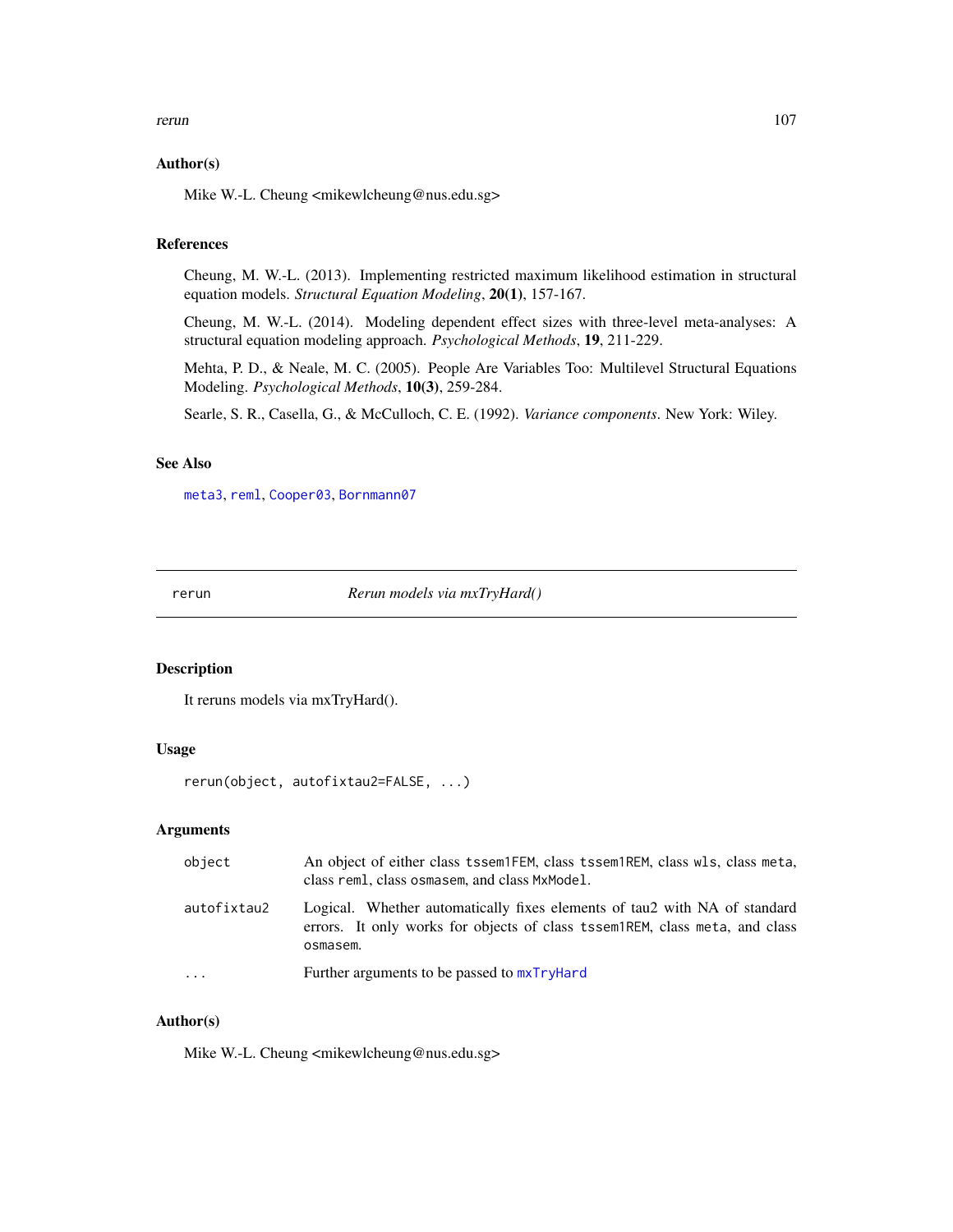### Examples

```
## Not run:
random1 <- tssem1(Digman97$data, Digman97$n, method="REM", RE.type="Diag")
random1_rerun <- rerun(random1)
summary(random1_rerun)
## End(Not run)
```
Roorda11 *Studies on Students' School Engagement and Achievement Reported by Roorda et al. (2011)*

# **Description**

The data set includes 45 studies on the influence of affective teacher-student relationships on students' school engagement and achievement reported by Roorda et al. (2011).

#### Usage

data(Roorda11)

# Details

The variables are:

- data A list of 45 studies of correlation matrices. The variables are *pos* (positive teacher-student relations), *neg* (negative teacher-student relations), *enga* (student engagement), and *achiev* (student achievement).
- n A vector of sample sizes
- SES A vector of average socio-economic status (SES) of the samples

# Source

Roorda, D. L., Koomen, H. M. Y., Spilt, J. L., & Oort, F. J. (2011). The influence of affective teacher-student relationships on students' school engagement and achievement a meta-analytic approach. *Review of Educational Research*, *81*(4), 493-529.

# References

Jak, S., & Cheung, M. W.-L. (2018). Addressing heterogeneity in meta-analytic structural equation modeling using subgroup analysis. *Behavior Research Methods*, 50, 1359-1373.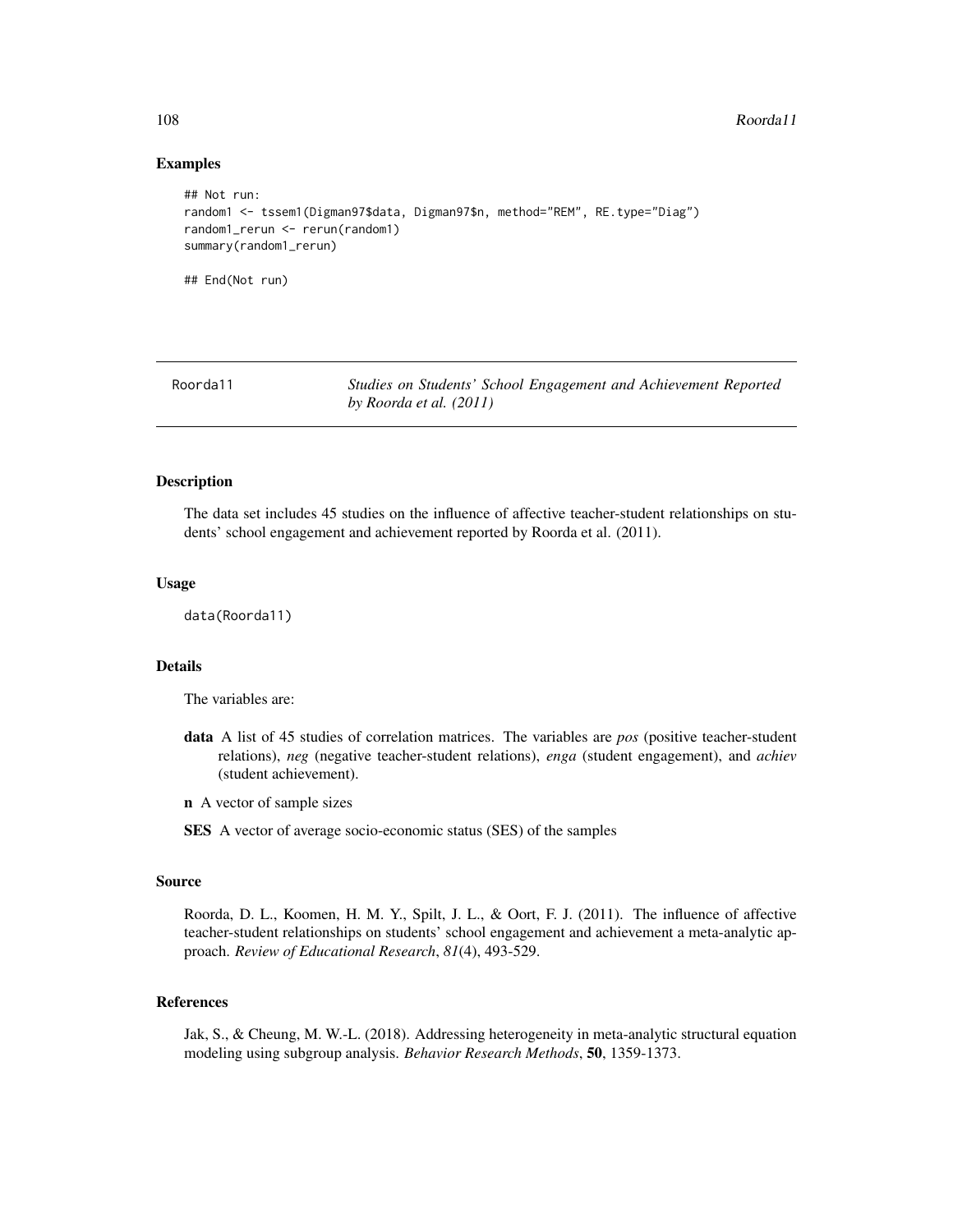#### <span id="page-108-0"></span>Scalco17 109

#### Examples

```
## Not run:
## Random-effects model: First stage analysis
random1 <- tssem1(Cov = Roorda11$data, n = Roorda11$n, method = "REM",
                  RE.type = "Diag")summary(random1)
varnames <- c("pos", "neg", "enga", "achiev")
## Prepare a regression model using create.mxMatrix()
A \leftarrow \text{create.mxMatrix}(c(0, 0, 0, 0, 0, 0))0,0,0,0,
                       "0.1*b31","0.1*b32",0,0,
                       0,0,"0.1*b43",0),
                     type = "Full", nrow = 4, ncol = 4, byrow = TRUE,
                     name = "A", as.mxMatrix = FALSE)
## This step is not necessary but it is useful for inspecting the model.
dimnames(A) <- list(varnames, varnames)
A
S <- create.mxMatrix(c(1,
                        ".5*p21",1,
                       0,0,"0.6*p33",
                       0,0,0,"0.6*p44"),
                     type="Symm", byrow = TRUE,
                     name="S", as.mxMatrix = FALSE)
## This step is not necessary but it is useful for inspecting the model.
dimnames(S) <- list(varnames, varnames)
S
## Random-effects model: Second stage analysis
random2 <- tssem2(random1, Amatrix=A, Smatrix=S, diag.constraints=TRUE,
                  intervals="LB")
summary(random2)
## Display the model with the parameter estimates
plot(random2)
## End(Not run)
```
Scalco17 *Correlation Matrices from Scalco et al. (2017)*

#### Description

The data set includes correlation matrices using the theory of planned behavior to predict organic food consumption reported by Scalco17 et al. (2017).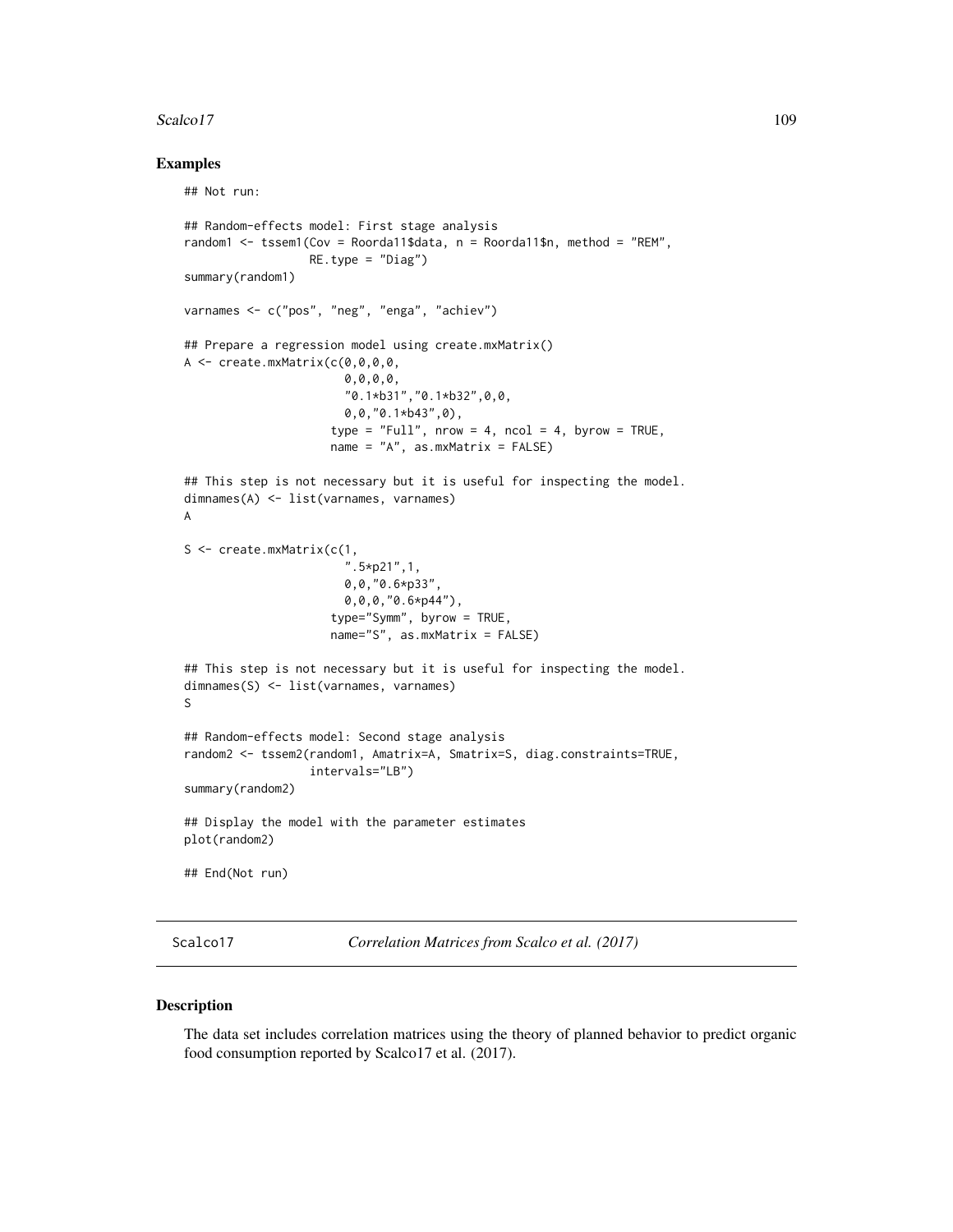#### Usage

data(Scalco17)

#### Details

A list of data with the following structure:

data A list of correlation matrices. The variables are *ATT* (attitude), *SN* (subjective norm), *PBC* (perceived behavior control), *BI* (behavioral intention), and *BEH* (behavior)

n A vector of sample sizes

Age A vector of the mean age of the samples

Female A vector of the percentage of the female samples

#### Source

Scalco, A., Noventa, S., Sartori, R., & Ceschi, A. (2017). Predicting organic food consumption: A meta-analytic structural equation model based on the theory of planned behavior. *Appetite*, 112, 235-248.

#### Examples

data(Scalco17)

smdMES *Compute Effect Sizes for Multiple End-point Studies*

# Description

It computes the standardized mean differences and their asymptotic sampling covariance matrix for two multiple end-point studies with *p* effect sizes.

#### Usage

```
smdMES(m1, m2, V1, V2, n1, n2,
      homogeneity=c("covariance", "correlation", "none"),
      bias.adjust=TRUE, list.output=TRUE, lavaan.output=FALSE)
```
# **Arguments**

| m1 | A vector of $p$ sample means of the first group.           |
|----|------------------------------------------------------------|
| m2 | A vector of $p$ sample means of the second group.          |
| V1 | A $p$ by $p$ sample covariance matrix of the first group.  |
| V2 | A $p$ by $p$ sample covariance matrix of the second group. |
| n1 | The sample size of the first group.                        |
| n2 | The sample size of the second group.                       |

<span id="page-109-0"></span>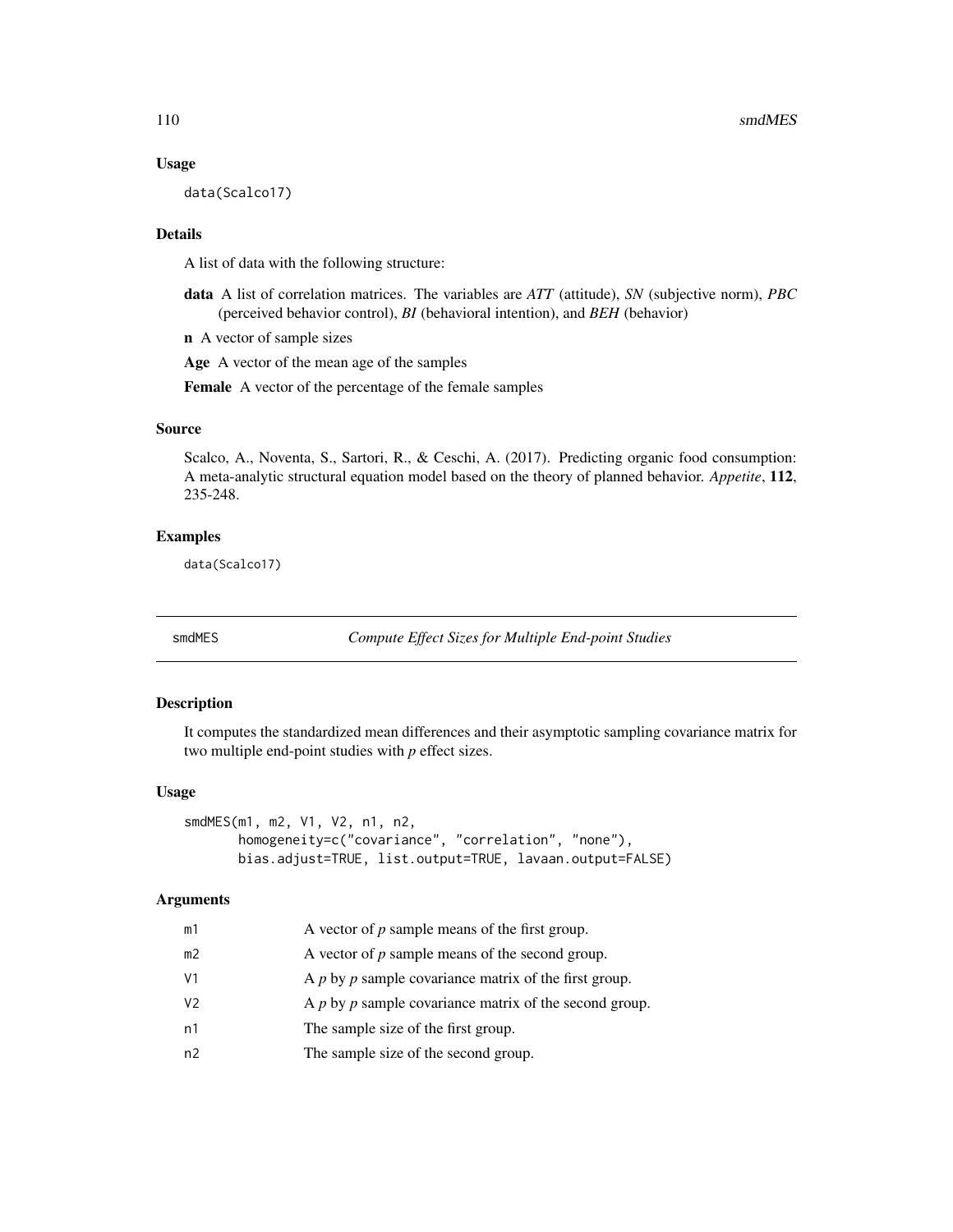#### <span id="page-110-0"></span>smdMES 111

| homogeneity   | If it is covariance (the default), homogeneity of covariance matrices is as-<br>sumed. The common standard deviations are used as the standardizers in calcu-<br>lating the effect sizes. If it is correlation, homogeneity of correlation is not<br>assumed. The standard deviations of the first group are used as the standard-<br>izer in calculating the effect sizes. If it is none, no homogeneity assumption is<br>made. The standard deviations of the first group are used as the standardizer in<br>calculating the effect sizes. |
|---------------|----------------------------------------------------------------------------------------------------------------------------------------------------------------------------------------------------------------------------------------------------------------------------------------------------------------------------------------------------------------------------------------------------------------------------------------------------------------------------------------------------------------------------------------------|
| bias.adjust   | If it is TRUE (the default), the effect sizes are adjusted for small bias by multi-<br>plying $1 - 3/(4*(n1+n2) - 9)$ .                                                                                                                                                                                                                                                                                                                                                                                                                      |
| list.output   | If it is TRUE (the default), the effect sizes and their sampling covariance matrix<br>are outputed as a list. If it is FALSE, they will be stacked into a vector.                                                                                                                                                                                                                                                                                                                                                                            |
| lavaan.output | If it is FALSE (the default), the effect sizes and its sampling covariance matrix<br>are reported. If it is TRUE, it outputs the fitted lavaan-class object.                                                                                                                                                                                                                                                                                                                                                                                 |

#### **Details**

Gleser and Olkin (2009) introduce formulas to calculate the standardized mean differences and their sampling covariance matrix for multiple end-point studies under the assumption of homogeneity of the covariance matrix. This function uses a structural equation modeling (SEM) approach introduced in Chapter 3 of Cheung (2015) to calculate the same estimates. The SEM approach is more flexible in two ways: (1) it allows homogeneity of covariance or correlation matrices or not; and (2) it allows users to test this assumption by checking the fitted [lavaan-class](#page-0-0) object.

#### Author(s)

Mike W.-L. Cheung <mikewlcheung@nus.edu.sg>

#### References

Cheung, M. W.-L. (2015). *Meta-analysis: A structural equation modeling approach*. Chichester, West Sussex: John Wiley & Sons, Inc.

Cheung, M. W.-L. (2018). Computing multivariate effect sizes and their sampling covariance matrices with structural equation modeling: Theory, examples, and computer simulations. *Frontiers in Psychology*, 9(1387). https://doi.org/10.3389/fpsyg.2018.01387

Gleser, L. J., & Olkin, I. (2009). Stochastically dependent effect sizes. In H. Cooper, L. V. Hedges, & J. C. Valentine (Eds.), *The handbook of research synthesis and meta-analysis*. (2nd ed., pp. 357-376). New York: Russell Sage Foundation.

## See Also

# [Gleser94](#page-53-0)

# Examples

```
## Not run:
## Sample means for the two constructs in Group 1
m1 \leq c(2.5, 4.5)
```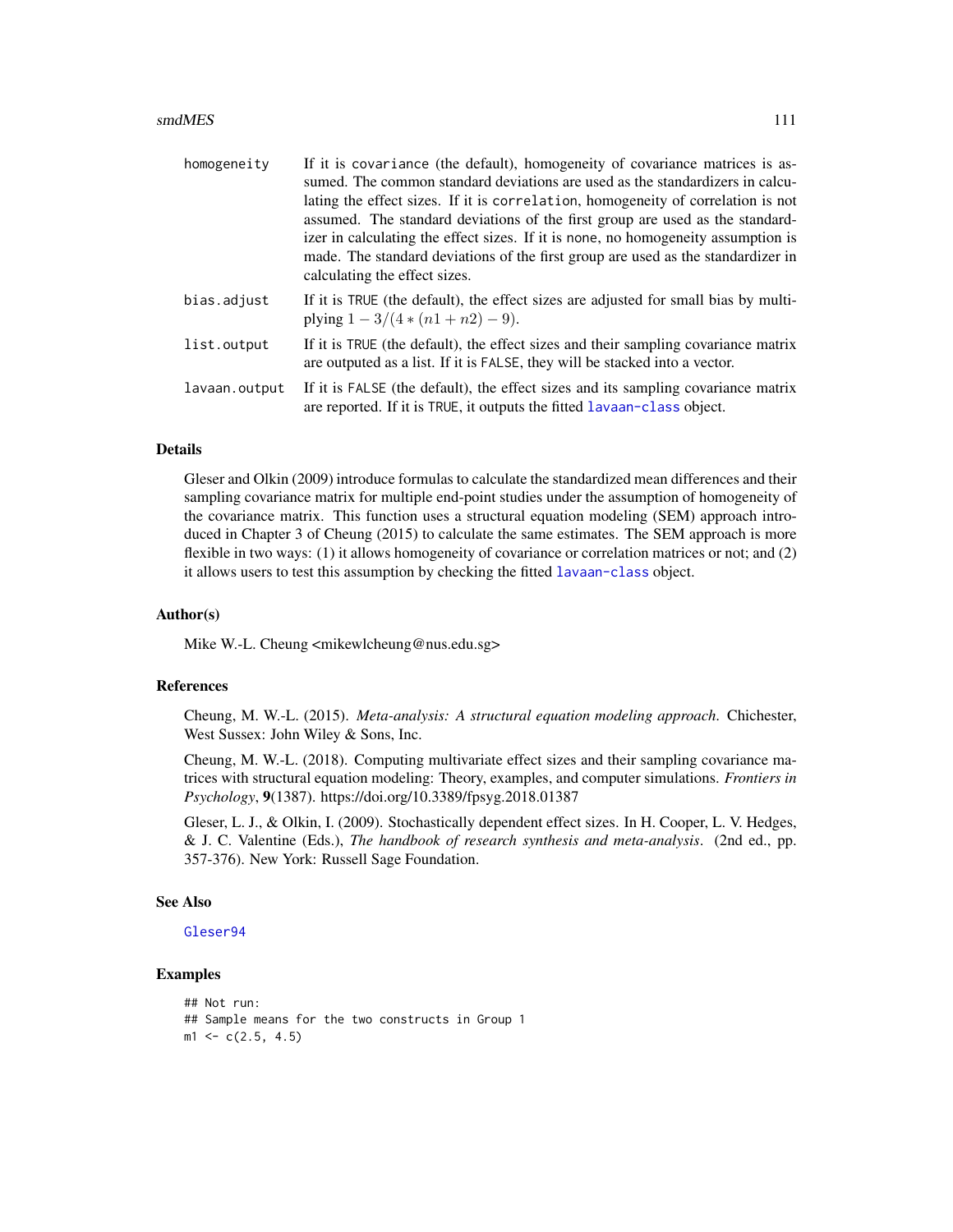```
## Sample means for the two constructs in Group 2
m2 < -c(3, 5)## Sample covariance matrix in Group 1
V1 <- matrix(c(3,2,2,3), ncol=2)
## Sample covariance matrix in Group 2
V2 <- matrix(c(3.5,2.1,2.1,3.5), ncol=2)
## Sample size in Group 1
n1 < -20## Sample size in Group 2
n2 <- 25
## SMD with the assumption of homogeneity of covariance matrix
smdMES(m1, m2, V1, V2, n1, n2, homogeneity="cov", bias.adjust=TRUE,
       lavaan.output=FALSE)
## SMD with the assumption of homogeneity of correlation matrix
smdMES(m1, m2, V1, V2, n1, n2, homogeneity="cor", bias.adjust=TRUE,
       lavaan.output=FALSE)
## SMD without any assumption of homogeneity
smdMES(m1, m2, V1, V2, n1, n2, homogeneity="none", bias.adjust=TRUE,
       lavaan.output=FALSE)
## Output the fitted lavaan model
## It provides a likelihood ratio test to test the null hypothesis of
## homogeneity of variances.
fit <- smdMES(m1, m2, V1, V2, n1, n2, homogeneity="cov", bias.adjust=TRUE,
              lavaan.output=TRUE)
lavaan::summary(fit)
lavaan::parameterestimates(fit)
## End(Not run)
```
smdMTS *Compute Effect Sizes for Multiple Treatment Studies*

## Description

It computes the standardized mean differences and their asymptotic sampling covariance matrix for *k* multiple treatment studies. The first group is assumed as the control group.

#### Usage

```
smdMTS(m, v, n, homogeneity=c("variance", "none"), bias.adjust=TRUE,
      all.comparisons=FALSE, list.output=TRUE, lavaan.output=FALSE)
```
<span id="page-111-0"></span>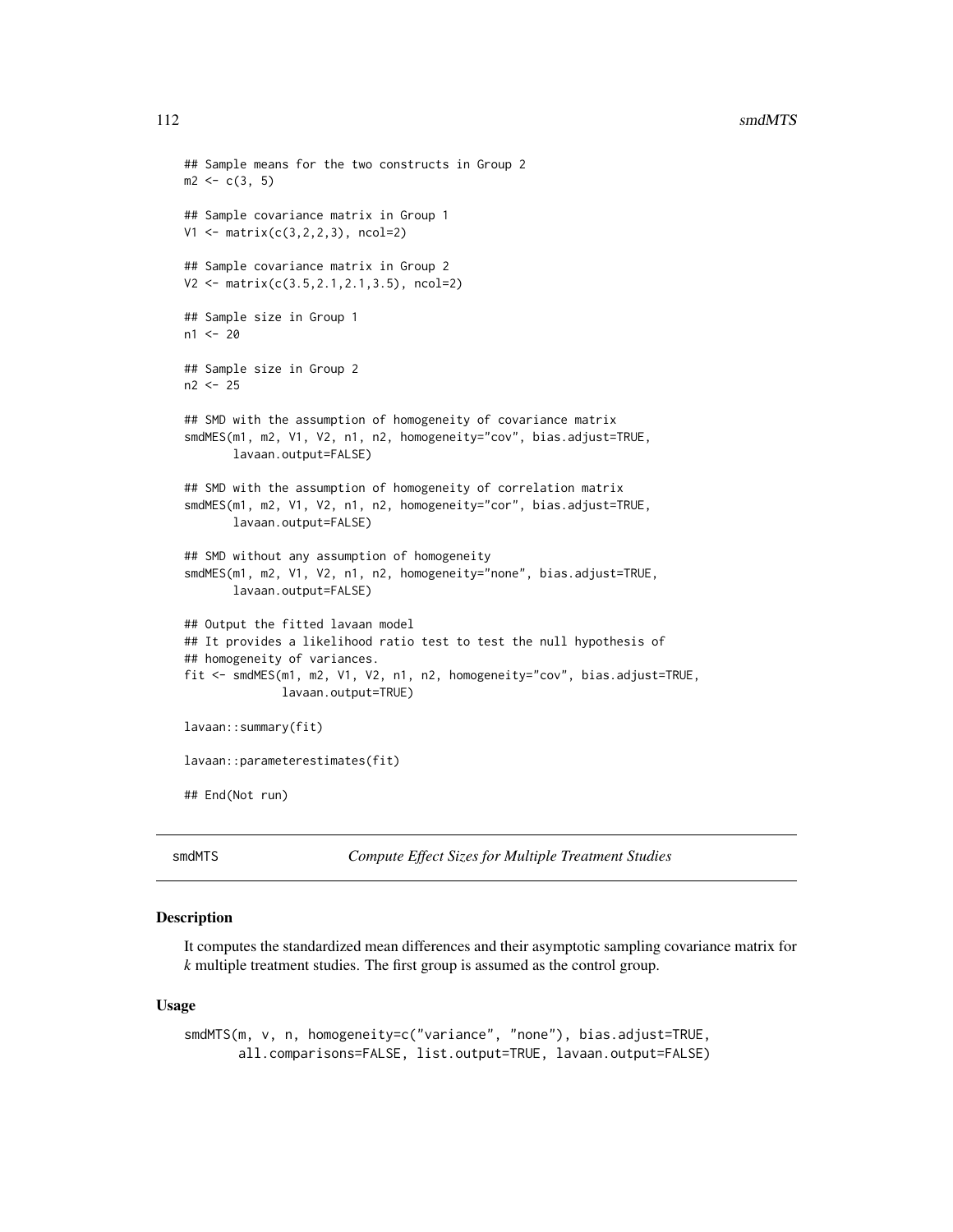#### <span id="page-112-0"></span>smdMTS 113

#### Arguments

| m               | A vector of k sample means.                                                                                                                                                                                                                                                                                                                |  |
|-----------------|--------------------------------------------------------------------------------------------------------------------------------------------------------------------------------------------------------------------------------------------------------------------------------------------------------------------------------------------|--|
| $\mathsf{V}$    | A vector of k sample variances.                                                                                                                                                                                                                                                                                                            |  |
| n               | A vector of k sample sizes.                                                                                                                                                                                                                                                                                                                |  |
| homogeneity     | If it is variance (the default), homogeneity of variances is assumed. The com-<br>mon standard deviation is used as the standardizer in calculating the effect sizes.<br>If it is none, homogeneity of variances is not assumed. The standard deviation<br>of the first group is used as the standardizer in calculating the effect sizes. |  |
| bias.adjust     | If it is TRUE (the default), the effect sizes are adjusted for small bias by multi-<br>plying $1 - 3/(4*(n1+n2) - 9)$ .                                                                                                                                                                                                                    |  |
| all.comparisons |                                                                                                                                                                                                                                                                                                                                            |  |
|                 | If it is FALSE (the default), all groups (except the first group) are compared<br>against the first group. If it is TRUE, all pairwise comparisons are calculated.<br>This may be useful in network meta-analysis.                                                                                                                         |  |
| list.output     | If it is TRUE (the default), the effect sizes and their sampling covariance matrix<br>are outputed as a list. If it is FALSE, they will be stacked into a vector.                                                                                                                                                                          |  |
| lavaan.output   | If it is FALSE (the default), the effect sizes and its sampling covariance matrix<br>are reported. If it is TRUE, it outputs the fitted lavaan-class object.                                                                                                                                                                               |  |

#### Details

Gleser and Olkin (2009) introduce formulas to calculate the standardized mean differences and their sampling covariance matrix for multiple treatment studies under the assumption of homogeneity of the covariance matrix. This function uses a structural equation modeling (SEM) approach introduced in Chapter 3 of Cheung (2015) to calculate the same estimates. The SEM approach is more flexible in three ways: (1) it allows homogeneity of variances or not; (2) it allows users to test the assumption of homogeneity of variances by checking the fitted [lavaan-class](#page-0-0) object; and (3) it may calculate all pairwise comparisons.

### Author(s)

Mike W.-L. Cheung <mikewlcheung@nus.edu.sg>

# References

Cheung, M. W.-L. (2015). *Meta-analysis: A structural equation modeling approach*. Chichester, West Sussex: John Wiley & Sons, Inc.

Cheung, M. W.-L. (2018). Computing multivariate effect sizes and their sampling covariance matrices with structural equation modeling: Theory, examples, and computer simulations. *Frontiers in Psychology*, 9(1387). https://doi.org/10.3389/fpsyg.2018.01387

Gleser, L. J., & Olkin, I. (2009). Stochastically dependent effect sizes. In H. Cooper, L. V. Hedges, & J. C. Valentine (Eds.), *The handbook of research synthesis and meta-analysis*. (2nd ed., pp. 357-376). New York: Russell Sage Foundation.

#### See Also

[Gleser94](#page-53-0)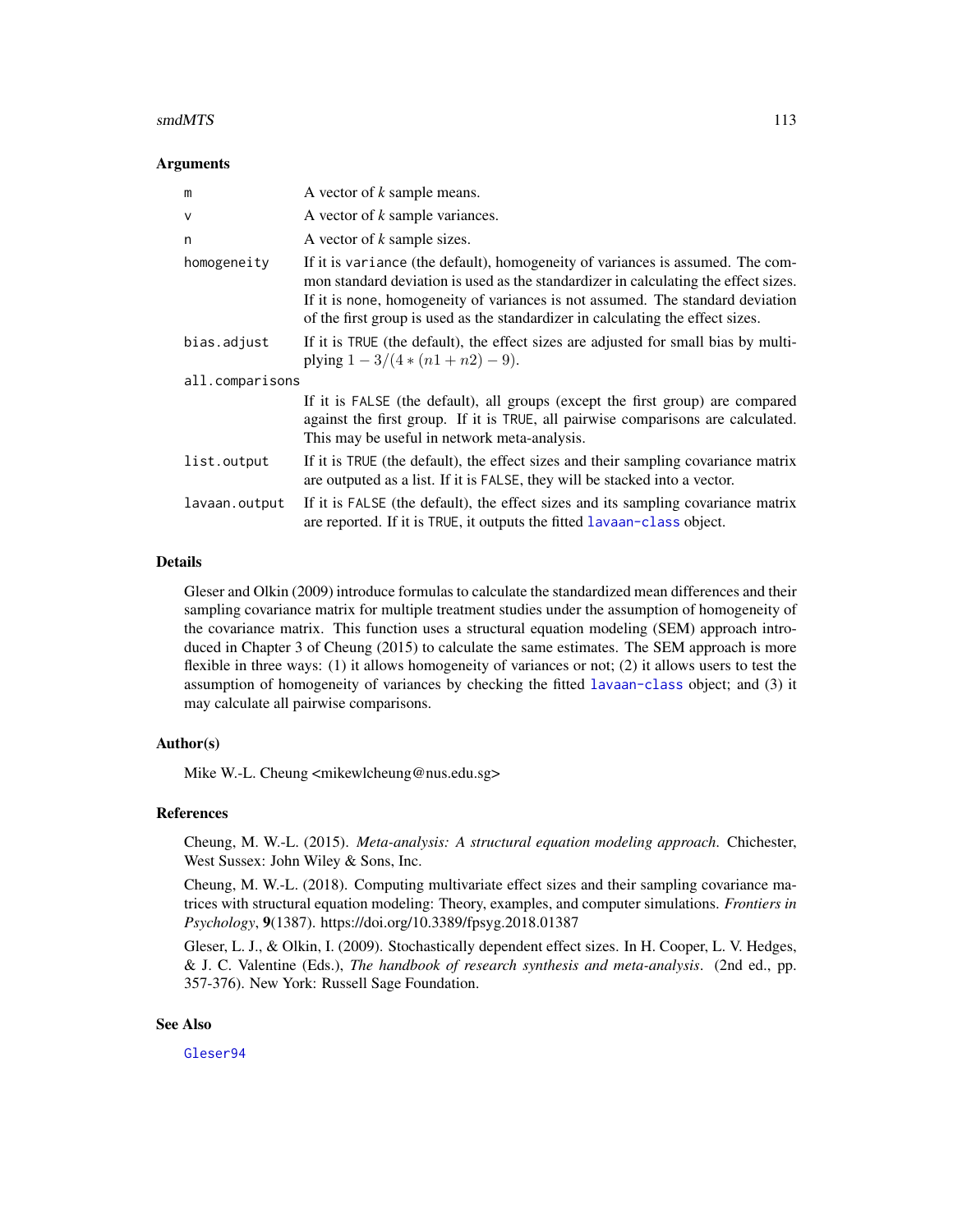#### <span id="page-113-0"></span>Examples

```
## Not run:
## Sample means for groups 1 to 3
m \leftarrow c(5, 7, 9)## Sample variances
v \leq c(10, 11, 12)## Sample sizes
n < c(50, 52, 53)## Assuming homogeneity of variances
smdMTS(m, v, n, homogeneity = "var", bias.adjust=TRUE, all.comparisons=FALSE,
       lavaan.output=FALSE)
## Not assuming homogeneity of variances and comparing all pairwise groups
## Please note that the SD of the first group is used as the standardizer
smdMTS(m, v, n, homogeneity = "none", bias.adjust=TRUE, all.comparisons=TRUE,
       lavaan.output=FALSE)
## Output the fitted lavaan model
## It provides a likelihood ratio test to test the null hypothesis of
## homogeneity of variances.
fit <- smdMTS(m, v, n, homogeneity = "var", bias.adjust=FALSE, all.comparisons=FALSE,
              lavaan.output=TRUE)
lavaan::summary(fit)
lavaan::parameterestimates(fit)
## End(Not run)
```
Stadler15 *Correlations from Stadler et al. (2015)*

# Description

The data set includes correlations between complex problem solving and intelligence reported by Stadler et al. (2015).

#### Usage

```
data(Stadler15)
```
#### Details

A list of data with the following structure:

ID ID of the effect sizes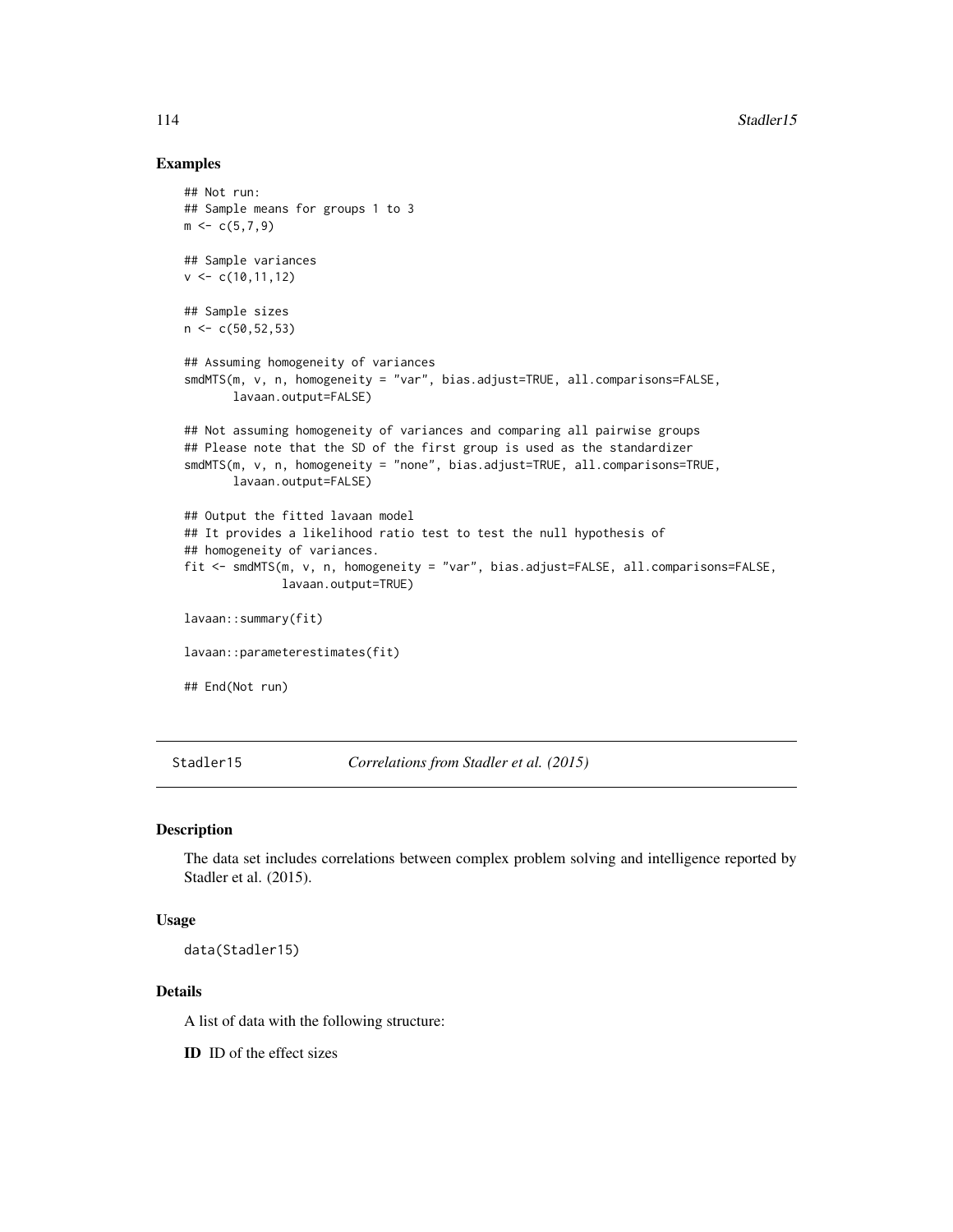#### <span id="page-114-0"></span>summary 115

Authors Authors of the studies

Year Year of the studies

N Sample size

CPSMeasure Complex problem solving (CPS) measure

IntelligenceMeasure Intelligence measure

- r Correlation between CPS and intelligence
- v Sampling variance of r

#### Source

Stadler, M., Becker, N., Godker, M., Leutner, D., & Greiff, S. (2015). Complex problem solving and intelligence: A meta-analysis. *Intelligence*, 53, 92-101.

summary *Summary Method for tssem1, wls, meta, and meta3X Objects*

#### **Description**

It summaries results for various class.

#### Usage

```
## S3 method for class 'tssem1FEM'
summary(object, ...)
## S3 method for class 'tssem1FEM.cluster'
summary(object, ...)
## S3 method for class 'tssem1REM'
summary(object, robust=FALSE, ...)
## S3 method for class 'wls'
summary(object, df.adjustment=0, ...)
## S3 method for class 'wls.cluster'
summary(object, df.adjustment=0, ...)
## S3 method for class 'meta'
summary(object, homoStat=TRUE, robust=FALSE, ...)
## S3 method for class 'meta3X'
summary(object, allX=FALSE, robust=FALSE, ...)
## S3 method for class 'reml'
summary(object, ...)
## S3 method for class 'CorPop'
summary(object, ...)
## S3 method for class 'bootuniR2'
summary(object, probs=c(0, 0.1, 0.5, 0.9, 1),
        cutoff.chisq.pvalue=0.05, cutoff.CFI=0.9, cutoff.SRMR=0.1,
        cutoff.RMSEA=0.05, ...)
## S3 method for class 'osmasem'
```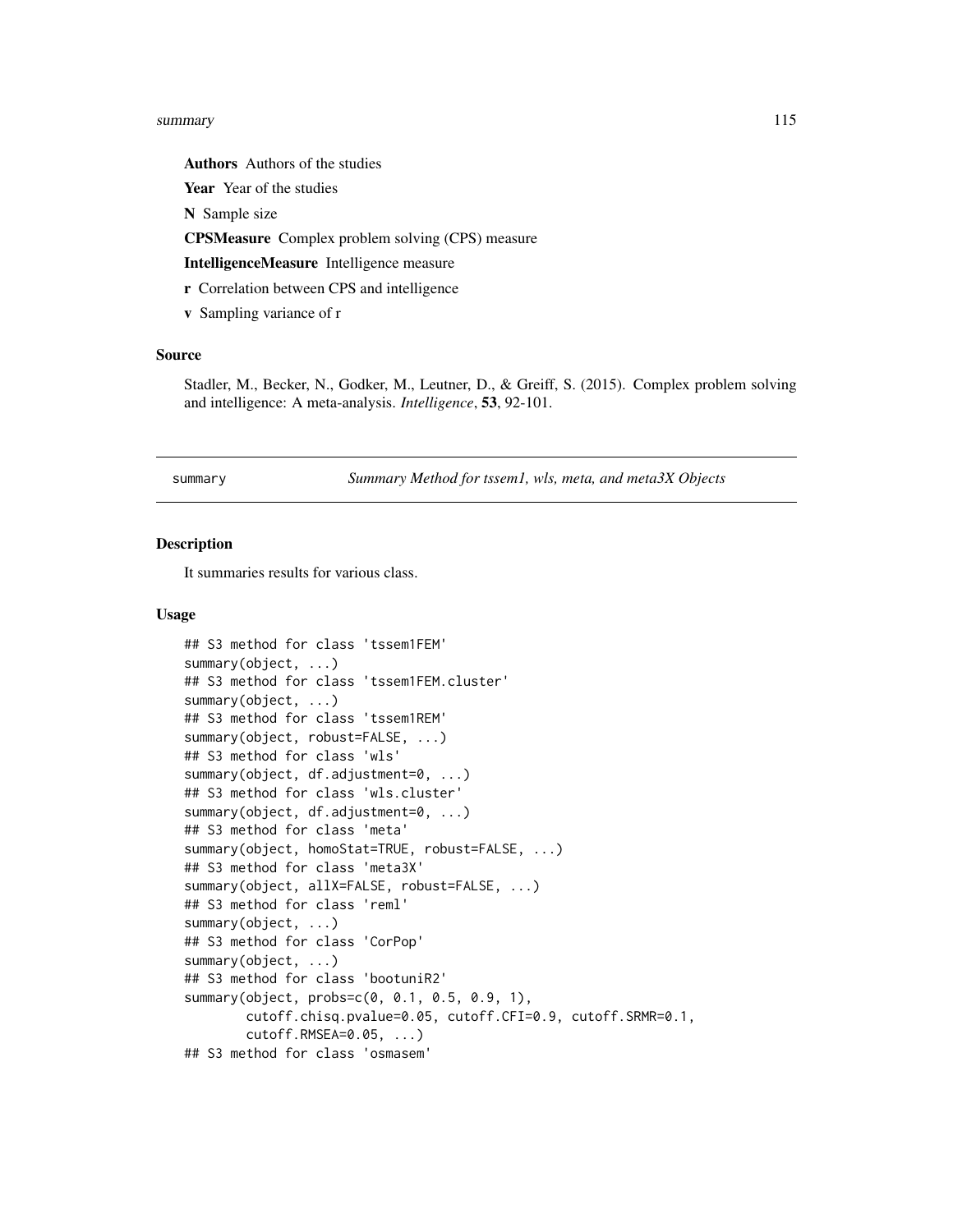#### <span id="page-115-0"></span>116 summary summary summary summary summary summary summary summary summary summary summary summary summary summary

```
summary(object, Saturated=FALSE, numObs, robust=FALSE, ...)
## S3 method for class 'tssem1FEM'
print.summary(x, ...)
## S3 method for class 'wls'
print.summary(x, ...)
## S3 method for class 'meta'
print.summary(x, ...)
## S3 method for class 'meta3X'
print.summary(x, ...)
## S3 method for class 'reml'
print.summary(x, ...)
## S3 method for class 'CorPop'
print.summary(x, ...)
## S3 method for class 'bootuniR2'
print.summary(x, ...)
```
# Arguments

| object              | An object returned from either class tssem1FEM, class tssem1FEM.cluster,<br>class tssem1REM, class wls, class wls. cluster, class meta, class meta3X, class<br>reml or class CorPop.               |
|---------------------|----------------------------------------------------------------------------------------------------------------------------------------------------------------------------------------------------|
| X                   | An object returned from either class summary. tssem1FEM, class tssem1FEM. cluster,<br>class summary.wls, class summary.meta, class summary.meta3X, class summary.reml<br>or class summary. CorPop. |
| homoStat            | Logical. Whether to conduct a homogeneity test on the effect sizes.                                                                                                                                |
| allX                | Logical. Whether to report the predictors and the auxiliary variables.                                                                                                                             |
| robust              | Logicial. Whether to use robust standard error from $imxRobustSE$ .                                                                                                                                |
| df.adjustment       | Numeric. Adjust the degrees of freedom manually. It may be necessary if the df<br>calculated is incorrect when diag.constraints=TRUE.                                                              |
| probs               | Quantiles for the parameter estimates.                                                                                                                                                             |
| cutoff.chisq.pvalue |                                                                                                                                                                                                    |
|                     | Cutoff of the p-value for the chi-square statistic.                                                                                                                                                |
| cutoff.CFI          | The cutoff of the CFI.                                                                                                                                                                             |
| cutoff.SRMR         | The cutoff of the SRMR.                                                                                                                                                                            |
| cutoff.RMSEA        | The cutoff of the RMSEA.                                                                                                                                                                           |
| Saturated           | Whether to calculate the saturated model for osmasem.                                                                                                                                              |
| numObs              | The number of observations in calculating the fit statistics in osmasem. If it is<br>missing, the total number of observations is used.                                                            |
| $\cdots$            | Further arguments to be passed to printCoefmat                                                                                                                                                     |

# Note

If the OpenMx status1 is either 0 or 1, the estimation is considered fine. If the OpenMx status1 is other values, it indicates estimation problems. Users should refer to [https://openmx.ssri.psu.](https://openmx.ssri.psu.edu//wiki/errors) [edu//wiki/errors](https://openmx.ssri.psu.edu//wiki/errors) for more details.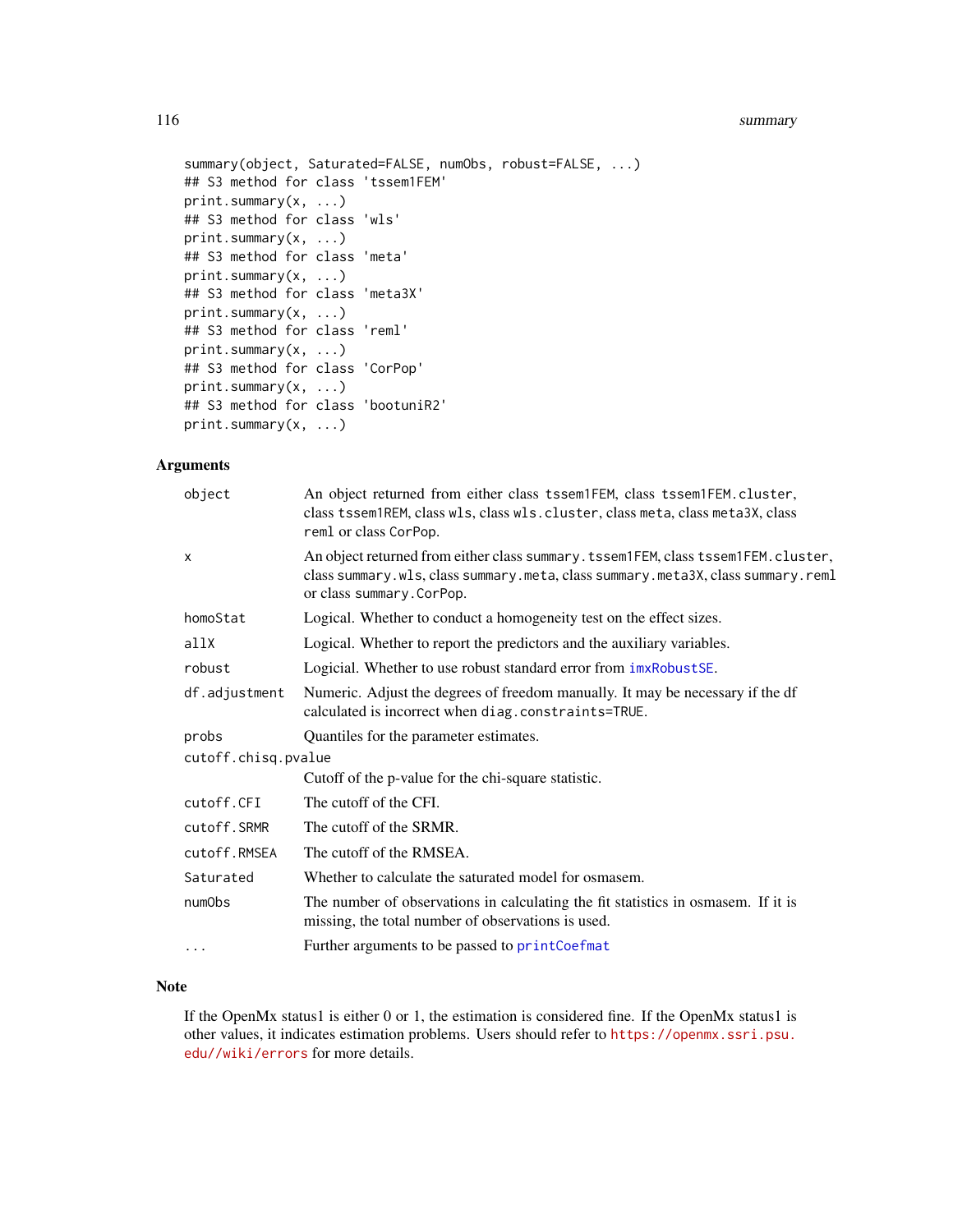## <span id="page-116-0"></span>Tenenbaum02 117

#### Author(s)

Mike W.-L. Cheung <mikewlcheung@nus.edu.sg>

#### See Also

[tssem1](#page-117-0), [wls](#page-127-0), [meta](#page-77-0), [reml](#page-102-0), [rCor](#page-98-0), [bootuniR2](#page-27-0), [osmasem](#page-89-0)

| Tenenbaum02 |  |
|-------------|--|
|-------------|--|

**Correlation coefficients reported by Tenenbaum and Leaper (2002)** 

### Description

Fourty-eight studies reported by Tenenbaum and Leaper (2002, Table 1).

#### Usage

data(Tenenbaum02)

#### Details

The variables are:

Authors Authors of the study

- Year Year of publication
- N Sample size
- r Correlation between parents' gender schemas and their offspring's gender-related cognitions.
- v Sampling variance of r
- **Publication\_source** Publication source: 1="top-tier journal", 2="second-tier journal or book chapter", 3="dissertation", 4="other unpublished study"
- Author gender Gender of the first author: "W"="woman", "M"="man"
- Parent\_type Parent type: "M"="mother", "F"="father", "MF"="mother and father"
- Parent\_predictor Parent predictor: "S"="self gender schema", "A"="gender attitudes about others"

Offspring\_age Offspring age (months)

- Offspring\_type Offspring type: "D"="daughter", "S"="son", "DS"="daughter and son"
- Offspring\_outcome Offspring outcome: "S"="gender schema for self", "A"="gender attitudes toward others", "I"="gender-related interests and preferences", "W"="work-related attitudes"

#### Source

Tenenbaum, H. R., & Leaper, C. (2002). Are parents' gender schemas related to their children's gender-related cognitions? A meta-analysis. *Developmental Psychology*, *38*(4), 615-630. https://doi.org/10.1037/0012- 1649.38.4.615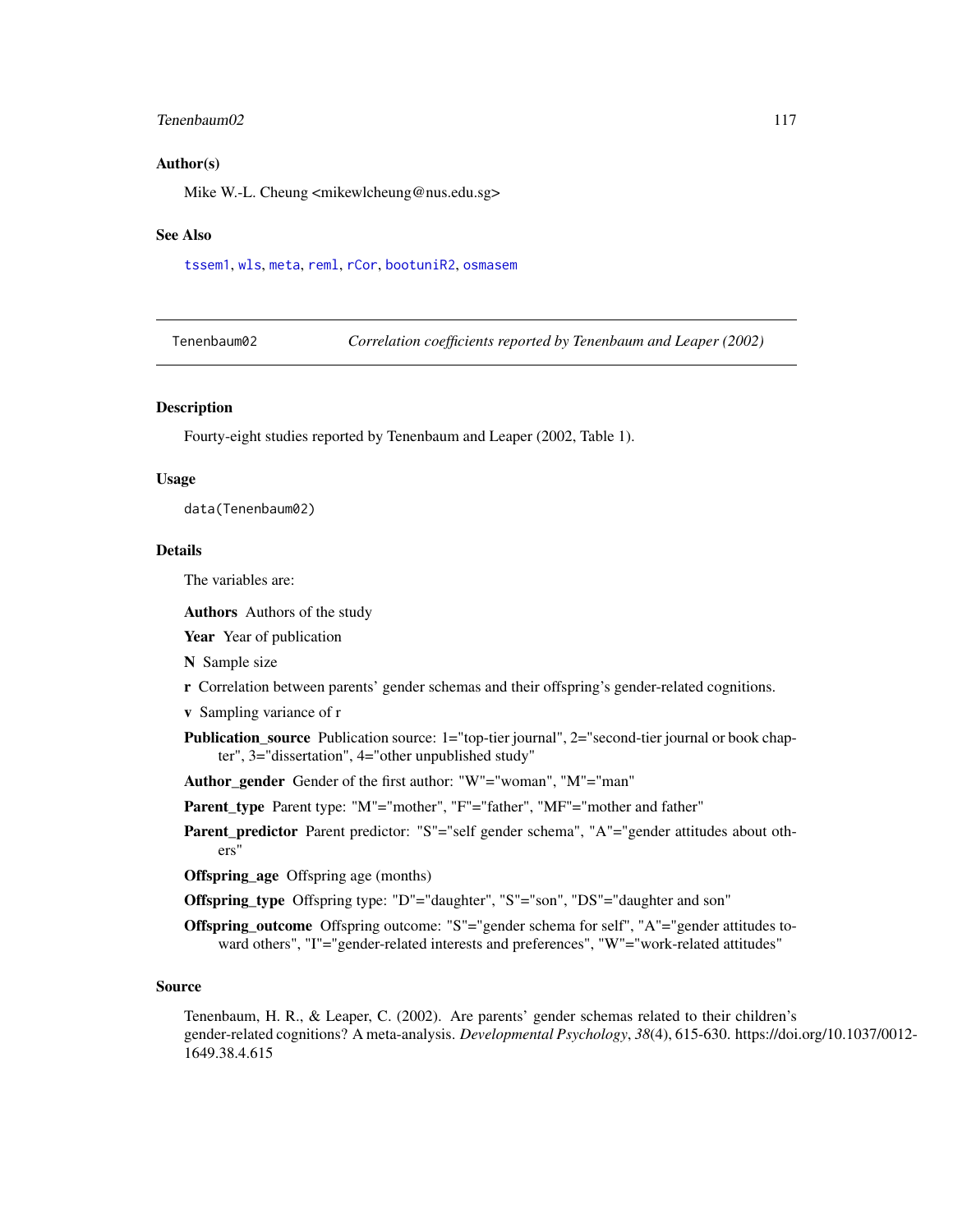118 tssem1

#### Examples

## Not run: data(Tenenbaum02)

## End(Not run)

<span id="page-117-0"></span>

tssem1 *First Stage of the Two-Stage Structural Equation Modeling (TSSEM)*

#### Description

It conducts the first stage analysis of TSSEM by pooling correlation/covariance matrices. tssem1FEM() and tssem1REM() use fixed- and random-effects models, respectively. tssem1() is a wrapper of these functions.

#### Usage

```
tssem1(Cov, n, method=c("REM","FEM"), cor.analysis = TRUE, cluster=NULL,
       RE.type=c("Diag", "Symm", "Zero", "User"), RE.startvalues=0.1,
       RE.lbound=1e-10, RE.constraints=NULL, I2="I2q",
       acov=c("weighted", "individual", "unweighted"),
       model.name=NULL, suppressWarnings=TRUE, silent=TRUE, run=TRUE, ...)
tssem1FEM(Cov, n, cor.analysis=TRUE, model.name=NULL,
          cluster=NULL, suppressWarnings=TRUE, silent=TRUE, run=TRUE, ...)
tssem1REM(Cov, n, cor.analysis=TRUE, RE.type=c("Diag", "Symm", "Zero","User"),
         RE.startvalues=0.1, RE.lbound=1e-10, RE.constraints=NULL,
          I2="I2q", acov=c("weighted", "individual", "unweighted"),
          model.name=NULL, suppressWarnings=TRUE,
          silent=TRUE, run=TRUE, ...)
```
#### Arguments

| Cov          | A list of correlation/covariance matrices                                                                                                                                                                                                                                                                                                                                                                                                                                                                    |
|--------------|--------------------------------------------------------------------------------------------------------------------------------------------------------------------------------------------------------------------------------------------------------------------------------------------------------------------------------------------------------------------------------------------------------------------------------------------------------------------------------------------------------------|
| n            | A vector of sample sizes                                                                                                                                                                                                                                                                                                                                                                                                                                                                                     |
| method       | Either "REM" (default if missing) or "FEM". If it is "REM", a random-effects<br>meta-analysis will be applied. If it is "FEM", a fixed-effects meta-analysis will<br>be applied.                                                                                                                                                                                                                                                                                                                             |
| cor.analysis | Logical. The output is either a pooled correlation or a covariance matrix.                                                                                                                                                                                                                                                                                                                                                                                                                                   |
| cluster      | A vector of characters or numbers indicating the clusters. Analyses will be<br>conducted for each cluster. It will be ignored when method="REM".                                                                                                                                                                                                                                                                                                                                                             |
| RE.type      | Either "Diag", "Symm", "Zero" or "User". If it is "Diag", a diagonal matrix<br>is used for the random effects meaning that the random effects are independent.<br>If it is "Symm" (default if missing), a symmetric matrix is used for the random<br>effects on the covariances among the correlation (or covariance) vectors. If it is<br>"Zero", there is no random effects which is similar to the conventional Gener-<br>alized Least Squares (GLS) approach to fixed-effects analysis. "User", the user |

<span id="page-117-1"></span>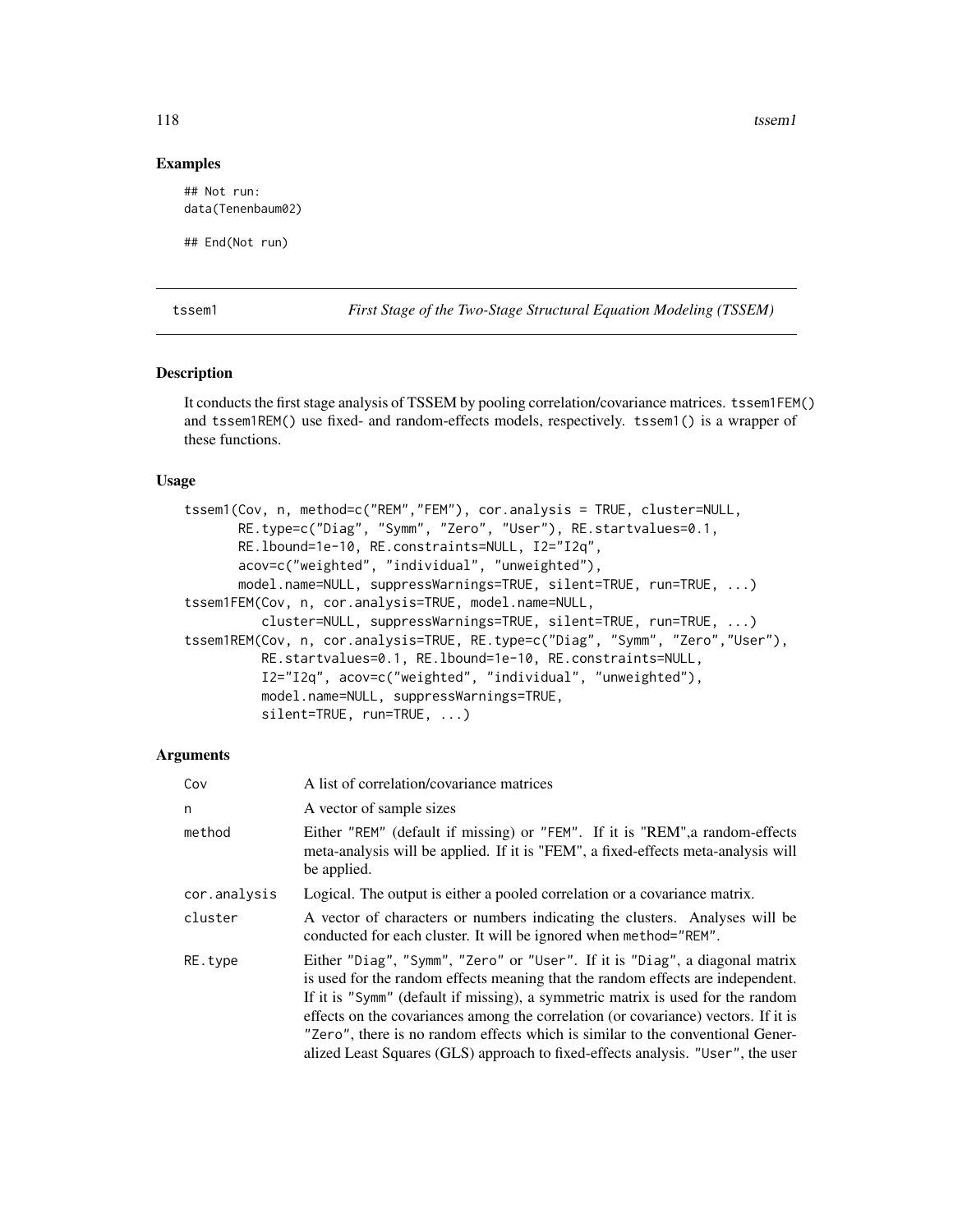<span id="page-118-0"></span>

|                | has to specify the variance component via the RE. constraints argument. This<br>argument will be ignored when method="FEM".                                                                                                                                                                                                                                                                                                                                                                                                  |  |  |
|----------------|------------------------------------------------------------------------------------------------------------------------------------------------------------------------------------------------------------------------------------------------------------------------------------------------------------------------------------------------------------------------------------------------------------------------------------------------------------------------------------------------------------------------------|--|--|
|                | RE.startvalues Starting values on the diagonals of the variance component of the random ef-<br>fects. It will be ignored when method="FEM".                                                                                                                                                                                                                                                                                                                                                                                  |  |  |
| RE. 1bound     | Lower bounds on the diagonals of the variance component of the random effects.<br>It will be ignored when method="FEM".                                                                                                                                                                                                                                                                                                                                                                                                      |  |  |
|                | RE constraints A $p^*$ x $p^*$ matrix specifying the variance components of the random effects,<br>where $p*$ is the number of effect sizes. If the input is not a matrix, it is con-<br>verted into a matrix by as . matrix(). The default is that all covariance/variance<br>components are free. The format of this matrix follows as . mxMatrix. Elements<br>of the variance components can be constrained equally by using the same labels.<br>If a zero matrix is specified, it becomes a fixed-effects meta-analysis. |  |  |
| I <sub>2</sub> | Possible options are "12q", "12hm" and "12am". They represent the 12 cal-<br>culated by using a typical within-study sampling variance from the Q statistic,<br>the harmonic mean and the arithmetic mean of the within-study sampling vari-<br>ances (Xiong, Miller, & Morris, 2010). More than one options are possible. If<br>intervals.type="LB", 95% confidence intervals on the heterogeneity indices<br>will be constructed.                                                                                          |  |  |
| acov           | If it is individual, the sampling variance-covariance matrices are calculated<br>based on individual correlation/covariance matrix. If it is either unweighted or<br>weighted (the default), the average correlation/covariance matrix is calculated<br>based on the unweighted or weighted mean with the sample sizes. The aver-<br>age correlation/covariance matrix is used to calculate the sampling variance-<br>covariance matrices. This argument is ignored with the method="FEM" argu-<br>ment.                     |  |  |
| model.name     | A string for the model name in mxModel.                                                                                                                                                                                                                                                                                                                                                                                                                                                                                      |  |  |
|                | suppressWarnings                                                                                                                                                                                                                                                                                                                                                                                                                                                                                                             |  |  |
|                | Logical. If TRUE, warnings are suppressed. It is passed to mxRun.                                                                                                                                                                                                                                                                                                                                                                                                                                                            |  |  |
| silent         | Logical. An argument to be passed to mxRun                                                                                                                                                                                                                                                                                                                                                                                                                                                                                   |  |  |
| run            | Logical. If FALSE, only return the mx model without running the analysis.                                                                                                                                                                                                                                                                                                                                                                                                                                                    |  |  |
| .              | Further arguments to be passed to mxRun                                                                                                                                                                                                                                                                                                                                                                                                                                                                                      |  |  |

# Value

Either an object of class tssem1FEM for fixed-effects TSSEM, an object of class tssem1FEM.cluster for fixed-effects TSSEM with cluster argument, or an object of class tssem1REM for randomeffects TSSEM.

# Note

If the cluster argument is used, it returns a list of results on each cluster.

# Author(s)

Mike W.-L. Cheung <mikewlcheung@nus.edu.sg>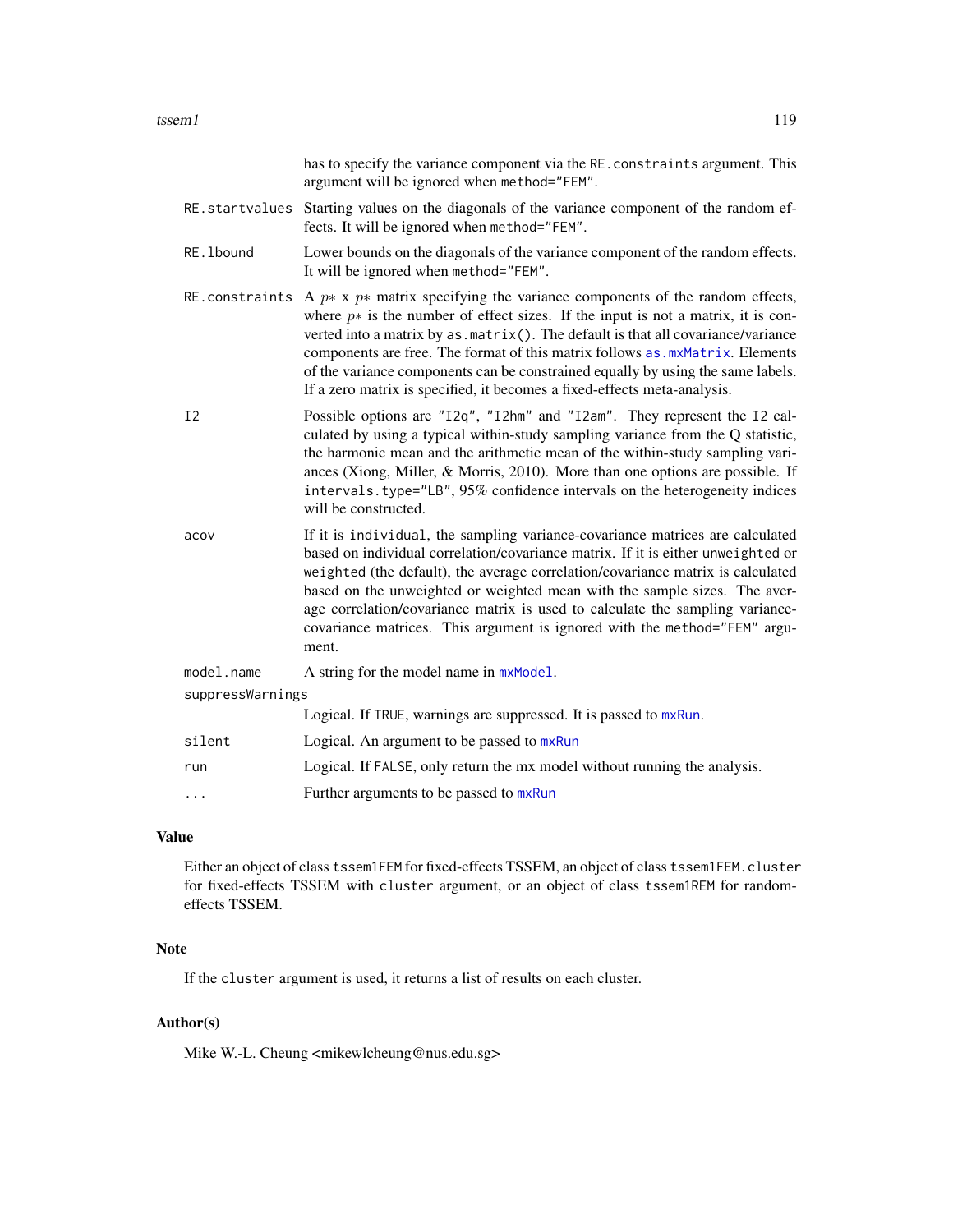# <span id="page-119-0"></span>References

Cheung, M. W.-L. (2014). Fixed- and random-effects meta-analytic structural equation modeling: Examples and analyses in R. *Behavior Research Methods*, 46, 29-40.

Cheung, M. W.-L. (2013). Multivariate meta-analysis as structural equation models. *Structural Equation Modeling*, 20, 429-454.

Cheung, M. W.-L., & Chan, W. (2005). Meta-analytic structural equation modeling: A two-stage approach. *Psychological Methods*, 10, 40-64.

Cheung, M. W.-L., & Chan, W. (2009). A two-stage approach to synthesizing covariance matrices in meta-analytic structural equation modeling. *Structural Equation Modeling*, 16, 28-53.

#### See Also

[wls](#page-127-0), [Cheung09](#page-33-0), [Becker92](#page-19-0), [Digman97](#page-50-0), [issp89](#page-68-0), [issp05](#page-66-0)

| tssemParaVar | Estimate the heterogeneity (SD) of the parameter estimates of the |  |
|--------------|-------------------------------------------------------------------|--|
|              | <b>TSSEM</b> object                                               |  |

#### Description

It estimates the heterogeneity of the parameter estimates of the TSSEM objects using either the bootstrap or the delta methods.

#### Usage

```
tssemParaVar(tssem1.obj, tssem2.obj, method=c("bootstrap", "delta"),
             interval=0.8, Rep=50, output=c("data.frame", "matrices"),
             nonPD.pop=c("replace", "nearPD", "accept"))
```
#### Arguments

| tssem1.obj | An object of class tssem1REM returned from tssem1()                                                                                                                                                                                                                             |
|------------|---------------------------------------------------------------------------------------------------------------------------------------------------------------------------------------------------------------------------------------------------------------------------------|
| tssem2.obj | An object of class wls returned from tssem2() or wls()                                                                                                                                                                                                                          |
| method     | If it is bootstrap, random correlation matrices are sampled from the tssem1.obj<br>by the parametric bootstrap. If it is delta, the delta method is used to estimate<br>the heterogeneity of the parameter estimates.                                                           |
| interval   | The desired interval, e.g., .8 or .95.                                                                                                                                                                                                                                          |
| Rep        | The number of parametric bootstrap. It is ignored when the method is delta.                                                                                                                                                                                                     |
| output     | Either a data. frame or matrices of the output.                                                                                                                                                                                                                                 |
| nonPD.pop  | If it is replace, generated non-positive definite matrices are replaced by gener-<br>ated new ones which are positive definite. If it is near-PD, they are replaced by<br>nearly positive definite matrices by calling Matrix::nearPD(). If it is accept,<br>they are accepted. |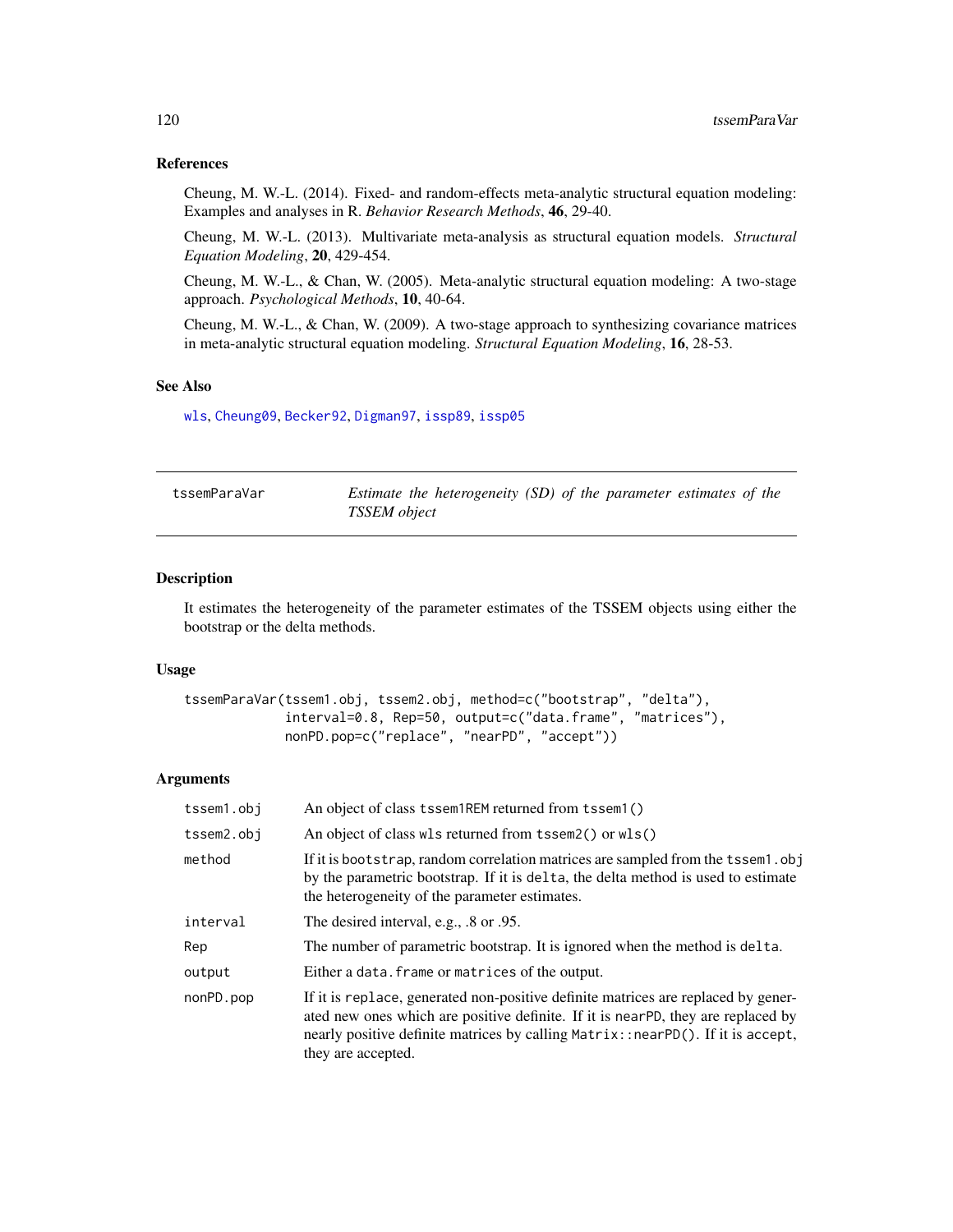#### <span id="page-120-1"></span> $uniR1$  121

# Details

The bootstrap method is based on the discussion in Cheung (2018) and Yu et al. (2016). The delta method is an alternative method to obtain the heterogeneity.

# Value

Either a data. frame or matrices of the output.

# Author(s)

Mike W.-L. Cheung <mikewlcheung@nus.edu.sg>

#### References

Cheung, M. W.-L. (2018). Issues in solving the problem of effect size heterogeneity in metaanalytic structural equation modeling: A commentary and simulation study on Yu, Downes, Carter, and O'Boyle (2016). *Journal of Applied Psychology*, 103, 787-803.

Yu, J. (Joya), Downes, P. E., Carter, K. M., & O'Boyle, E. H. (2016). The problem of effect size heterogeneity in meta-analytic structural equation modeling. *Journal of Applied Psychology*, *101*, 1457-1473.

# See Also

[bootuniR1](#page-26-0), [bootuniR2](#page-27-0), [Nohe15](#page-85-0)

<span id="page-120-0"></span>uniR1 *First Stage analysis of the univariate R (uniR) approach*

# Description

It conducts the first stage analysis of the uniR analysis by pooling elements of the correlation coefficients individually.

#### Usage

uniR1(Cor, n, ...)

#### Arguments

| Cor                     | A list of correlation matrices                |
|-------------------------|-----------------------------------------------|
| n                       | A vector of sample sizes                      |
| $\cdot$ $\cdot$ $\cdot$ | Further arguments which are currently ignored |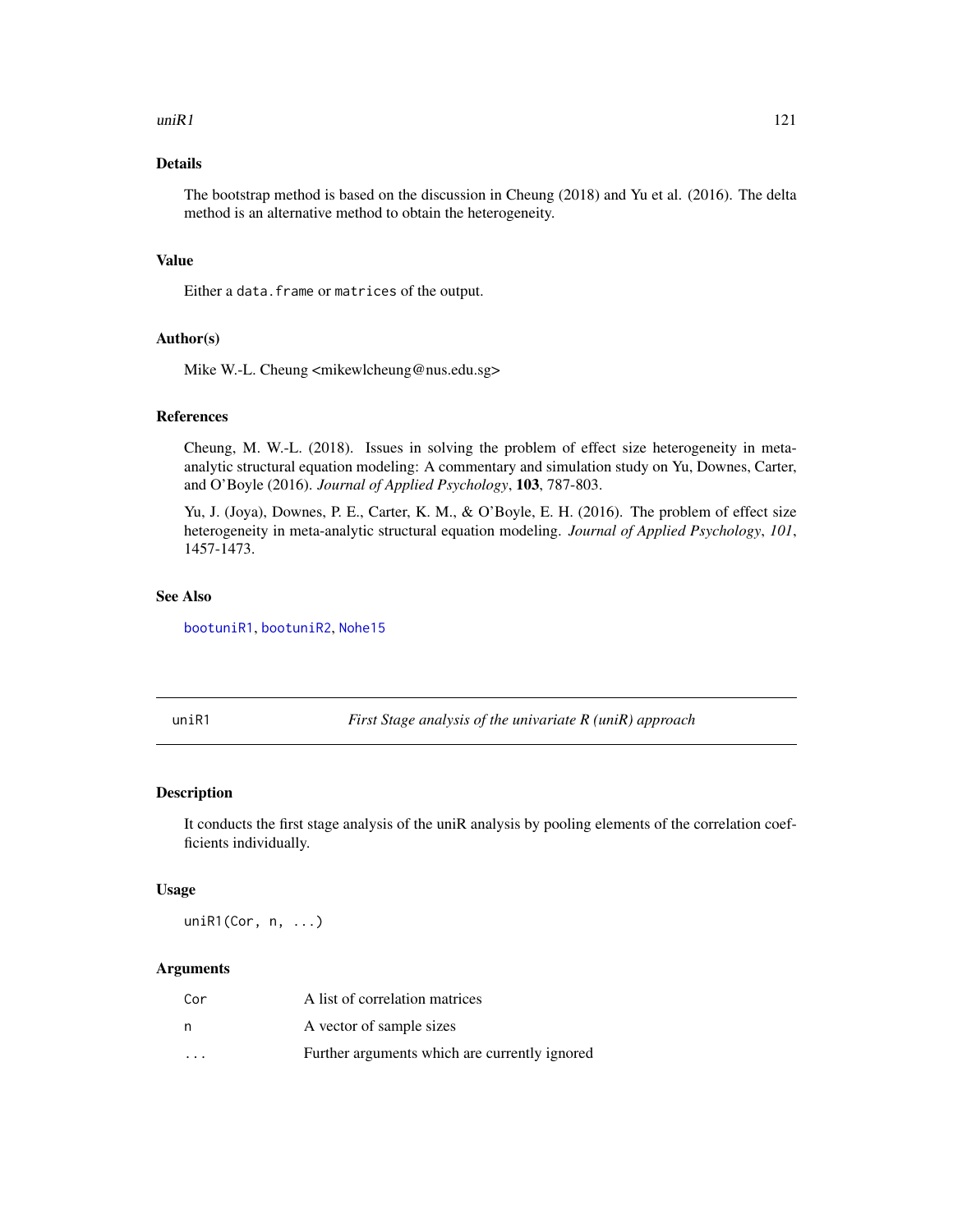# Details

This function implements the univariate r approach proposed by Viswesvaran and Ones (1995) to conduct meta-analytic structural equation modeling (MASEM). It uses Schmidt and Hunter's approach to combine correlation coefficients. It is included in this package for research interests. The two-stage structural equation modeling (TSSEM) approach is preferred (e.g., Cheung, 2015; Cheung & Chan, 2005).

# Value

An object of class uniR1 of the original data, the sample sizes, the harmonic mean of sample sizes, the average correlation matrix, the standard errors of the correlation matrix, and the standard deviations (heterogeneity) of the correlation matrix.

# Author(s)

Mike W.-L. Cheung <mikewlcheung@nus.edu.sg>

#### References

Cheung, M. W.-L. (2015). *Meta-analysis: A structural equation modeling approach*. Chichester, West Sussex: John Wiley & Sons, Inc.

Cheung, M. W.-L., & Chan, W. (2005). Meta-analytic structural equation modeling: A two-stage approach. *Psychological Methods*, 10, 40-64.

Schmidt, F. L., & Hunter, J. E. (2015). *Methods of meta-analysis: Correcting error and bias in research findings (3rd ed.)*. Thousand Oaks, CA: Sage.

Viswesvaran, C., & Ones, D. S. (1995). Theory testing: Combining psychometric meta-analysis and structural equations modeling. *Personnel Psychology*, 48, 865-885.

# See Also

[uniR2mx](#page-121-0), [uniR2lavaan](#page-121-0), [Becker09](#page-14-0)

uniR2 *Second Stage analysis of the univariate R (uniR) approach*

#### <span id="page-121-0"></span>**Description**

It conducts the second stage analysis of the uniR analysis by fitting structural equation models on the average correlation matrix.

#### Usage

```
uniR2mx(x, RAM = NULL, Amatrix = NULL, Smatrix = NULL, Fmatrix = NULL,model.name=NULL, suppressWarnings=TRUE, silent=TRUE,
        run = TRUE, ...uniR2lavaan(x, model, ...)
```
<span id="page-121-1"></span>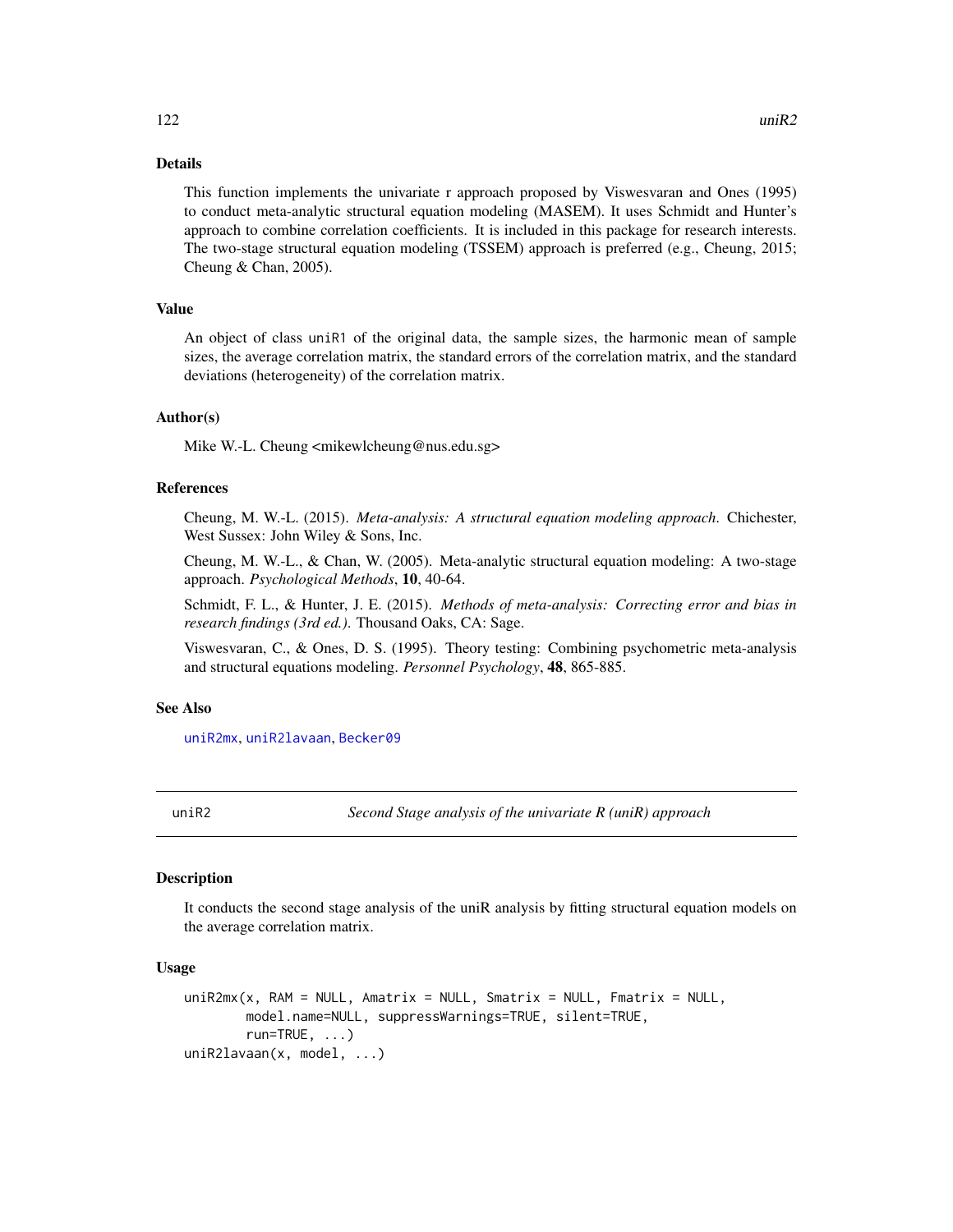#### <span id="page-122-0"></span> $\mu$ ini $R2$  123

#### Arguments

| $\mathsf{x}$     | An object of class uniR1 from uniR1.                                                                                                                                                                                                                                                                                                                                       |  |
|------------------|----------------------------------------------------------------------------------------------------------------------------------------------------------------------------------------------------------------------------------------------------------------------------------------------------------------------------------------------------------------------------|--|
| <b>RAM</b>       | A RAM object including a list of matrices of the model returned from lavaan2RAM.                                                                                                                                                                                                                                                                                           |  |
| Amatrix          | If RAM is not specified, an Amatrix is required. An asymmetric matrix in the<br>RAM specification with MxMatrix-class. If it is a matrix, it will be converted<br>into MxMatrix-class by the as. mxMatrix function.                                                                                                                                                        |  |
| Smatrix          | If RAM is not specified, an Smatrix is required. A symmetric matrix in the RAM<br>specification with MxMatrix-class. If it is a matrix, it will be converted into<br>MxMatrix-class by the as. mxMatrix function.                                                                                                                                                          |  |
| Fmatrix          | If RAM is not specified, an Fmatrix is required. A filter matrix in the RAM<br>specification with MxMatrix-class. If it is NULL (the default), an identity matrix<br>with the same dimensions of Cov will be created. If it is a matrix, it will be<br>converted into MxMatrix-class by the as. mxMatrix function. It is not required<br>when there is no latent variable. |  |
| model.name       | A string for the model name in $m \times \text{Model}$ . If it is missing, the default is "UniR2".                                                                                                                                                                                                                                                                         |  |
| suppressWarnings |                                                                                                                                                                                                                                                                                                                                                                            |  |
|                  | Logical. If TRUE, warnings are suppressed. It is passed to mxRun.                                                                                                                                                                                                                                                                                                          |  |
| silent           | Logical. An argument to be passed to mxRun                                                                                                                                                                                                                                                                                                                                 |  |
| run              | Logical. If FALSE, only return the mx model without running the analysis.                                                                                                                                                                                                                                                                                                  |  |
| mode1            | A model specified using lavaan syntax see model. syntax                                                                                                                                                                                                                                                                                                                    |  |
| .                | Further arguments to be passed to either mxRun or sem. For sem, fixed. x=FALSE<br>is passed automatically.                                                                                                                                                                                                                                                                 |  |

# Details

This function implements the univariate r approach proposed by Viswesvaran and Ones (1995) to conduct meta-analytic structural equation modeling (MASEM). It treats the average correlation matrix as if it was a covariance matrix in fitting structural equation models. The harmonic mean of the sample sizes in combining correlation coefficients is used as the sample size in fitting structural equation models. It is included in this package for research interests. The two-stage structural equation modeling (TSSEM) approach is preferred (e.g., Cheung, 2015; Cheung & Chan, 2005).

# Value

A fitted object returned from [mxRun](#page-0-0) or [sem](#page-0-0).

# Author(s)

Mike W.-L. Cheung <mikewlcheung@nus.edu.sg>

# References

Cheung, M. W.-L. (2015). *Meta-analysis: A structural equation modeling approach*. Chichester, West Sussex: John Wiley & Sons, Inc.

Cheung, M. W.-L., & Chan, W. (2005). Meta-analytic structural equation modeling: A two-stage approach. *Psychological Methods*, 10, 40-64.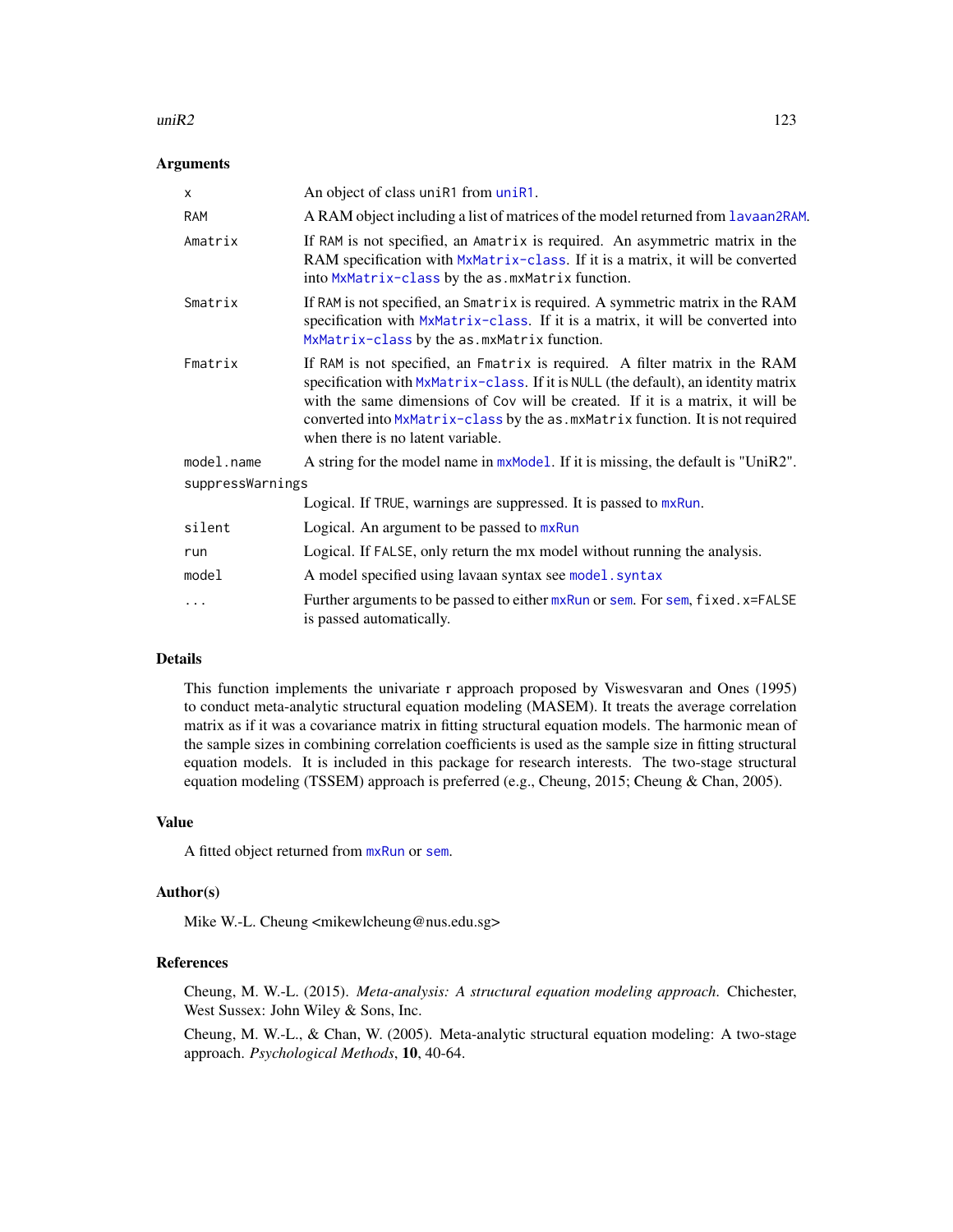<span id="page-123-0"></span>Viswesvaran, C., & Ones, D. S. (1995). Theory testing: Combining psychometric meta-analysis and structural equations modeling. *Personnel Psychology*, 48, 865-885.

#### See Also

[uniR1](#page-120-0), [lavaan2RAM](#page-72-0), [Becker09](#page-14-0)

| vanderPol17 | Dataset on the effectiveness of multidimensional family therapy in |
|-------------|--------------------------------------------------------------------|
|             | treating adolescents with multiple behavior problems               |

#### Description

This dataset includes 61 effect sizes from 19 manuscripts nested from 8 studies reported by van der Pol et al. (2017). It studies the effectiveness of multidimensional family therapy in treating adolescents with multiple behavior problems.

#### Usage

data(vanderPol17)

#### Details

A list of data with the following structure:

Number Number of the effect size.

Study Authors of the studies.

N Total sample size.

N\_target Sample size in the target group.

N\_control Sample size in the control group.

Comparison\_condition Either cognitive behavioral therapy (CBT), combined treatment (CT) or group therapy (Group).

Study\_ID Level-3 cluster.

Age\_mean Mean age of the participants.

Fllow\_up Follow-up duration (in months).

Per\_Males Percentage of males.

Per\_Minorities Percentage of minorities.

Per\_Conduct\_disorder Percentage of participants with conduct disorder

Per\_Severe\_cannabis\_users Percentage of participants of severe cannabis use.

**Outcome measure** Either substance abuse, delinquency, externalizing and internalizing psychopathology, and family functioning

d Effect size in Cohen's d.

v Sampling variance of d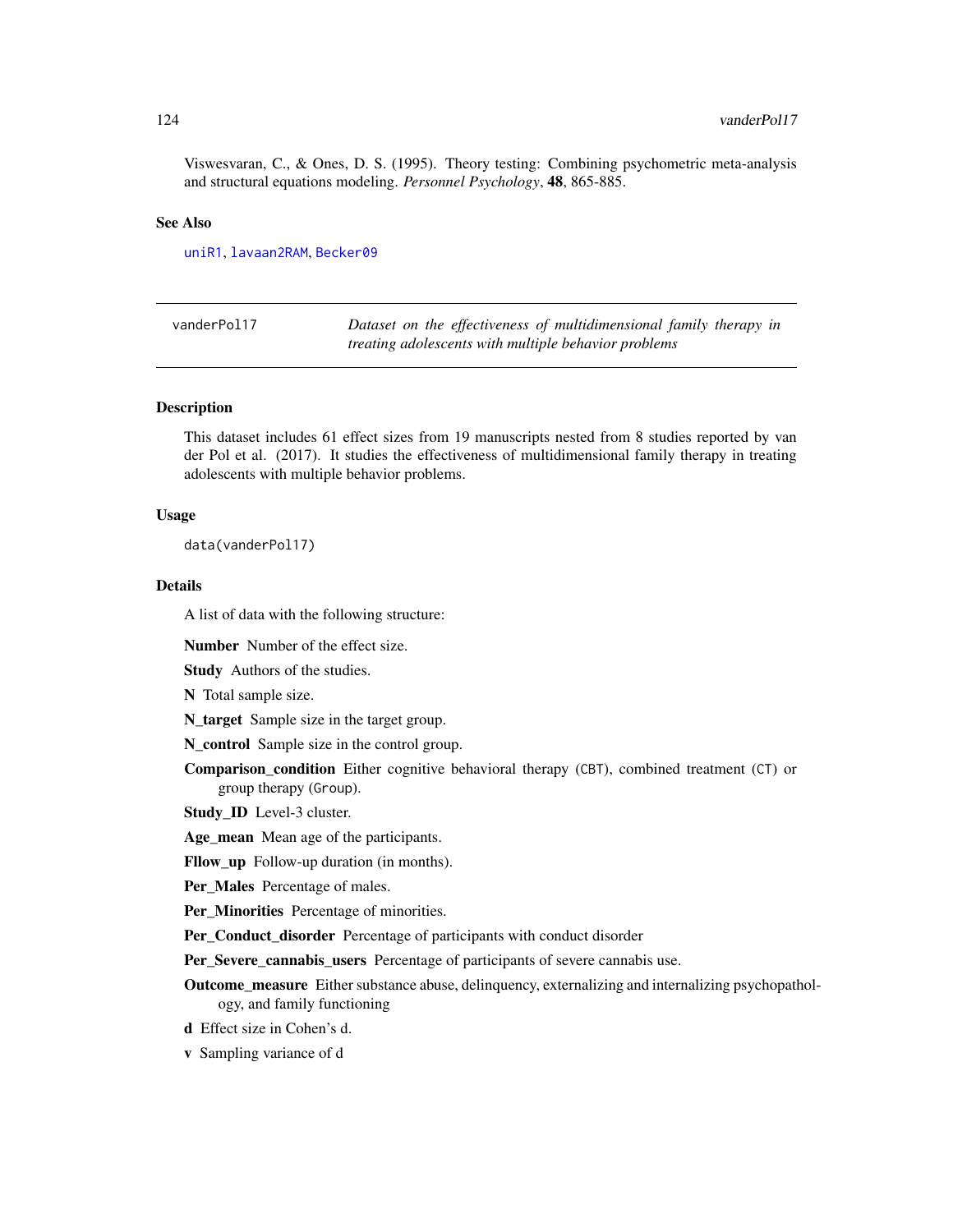#### <span id="page-124-0"></span>VarCorr 125

# Source

van der Pol, T. M., Hoeve, M., Noom, M. J., Stams, G. J. J. M., Doreleijers, T. A. H., van Domburgh, L., & Vermeiren, R. R. J. M. (2017). Research Review: The effectiveness of multidimensional family therapy in treating adolescents with multiple behavior problems - a meta-analysis. *Journal of Child Psychology and Psychiatry*, 58(5), 532-545. https://doi.org/10.1111/jcpp.12685

# Examples

data(vanderPol17)

VarCorr *Extract Variance-Covariance Matrix of the Random Effects*

#### Description

It extracts the variance-covariance matrix of the random effects (variance component) from either the meta or osmasem objects.

#### Usage

VarCorr(x, ...)

# Arguments

|          | An object returned from either class meta or osmasem |
|----------|------------------------------------------------------|
| $\cdots$ | Further arguments; currently none is used            |

# Value

A variance-covariance matrix of the random effects.

# Note

It is similar to coef(object, select="random") in tssem. The main difference is that coef() returns a vector while VarCorr() returns its correspondent matrix.

# Author(s)

Mike W.-L. Cheung <mikewlcheung@nus.edu.sg>

# See Also

[coef](#page-35-0), [vcov](#page-125-0)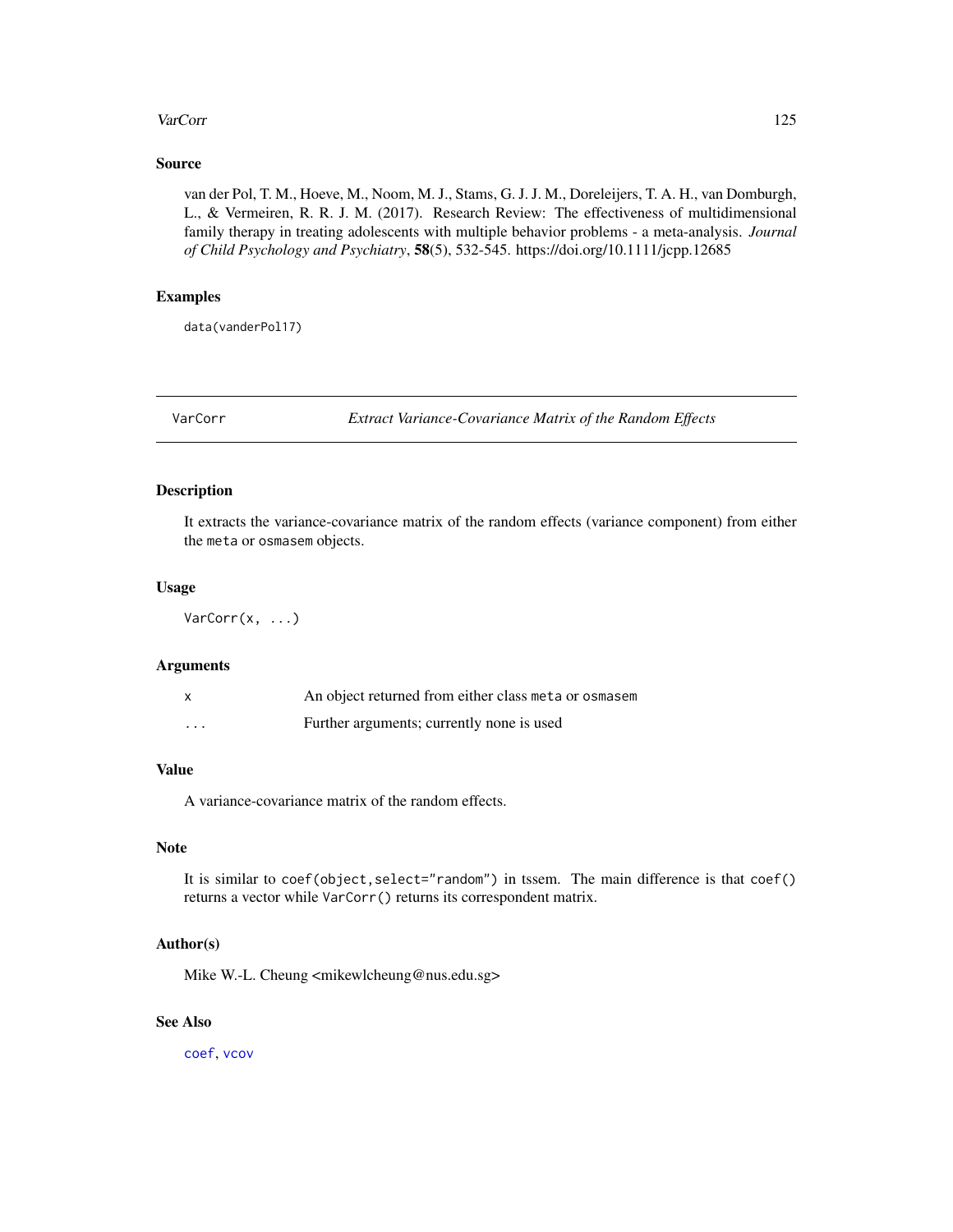# Examples

```
## Multivariate meta-analysis on the log of the odds
## The conditional sampling covariance is 0
bcg <- meta(y=cbind(ln_Odd_V, ln_Odd_NV), data=BCG,
            v=cbind(v_ln_Odd_V, cov_V_NV, v_ln_Odd_NV))
VarCorr(bcg)
```
<span id="page-125-0"></span>

v *Extract Covariance Matrix Parameter Estimates from Objects of Various Classes*

# Description

It extracts the variance-covariance matrix of the parameter estimates from objects of various classes.

# Usage

```
## S3 method for class 'tssem1FEM'
vcov(object, ...)
## S3 method for class 'tssem1FEM.cluster'
vcov(object, ...)
## S3 method for class 'tssem1REM'
vcov(object, select = c("all", "fixed", "random"), robust=FALSE, ...)
## S3 method for class 'wls'
vcov(object, ...)
## S3 method for class 'wls.cluster'
vcov(object, ...)
## S3 method for class 'meta'
vcov(object, select = c("all", "fixed", "random"), robust=FALSE, ...)
## S3 method for class 'meta3X'
vcov(object, select = c("all", "fixed", "random","allX"), robust=FALSE, ...)
## S3 method for class 'reml'
vcov(object, ...)
## S3 method for class 'MxRAMModel'
vcov(object, ...)
## S3 method for class 'osmasem'
vcov(object, select=c("fixed", "all", "random"), robust=FALSE, ...)
```
# Arguments

| object | An object returned from objects of various classes                                                                                                                                                                                                                      |
|--------|-------------------------------------------------------------------------------------------------------------------------------------------------------------------------------------------------------------------------------------------------------------------------|
| select | Select all for both fixed- and random-effects parameters, fixed for the fixed-<br>effects parameters or random for the random-effects parameters. For meta3X<br>objects, all X is used to extract all parameters including the predictors and aux-<br>iliary variables. |
| robust | Logicial. Whether to use robust standard error from $imxRobustSE$ .                                                                                                                                                                                                     |
| .      | Further arguments; currently none is used                                                                                                                                                                                                                               |
|        |                                                                                                                                                                                                                                                                         |

<span id="page-125-1"></span>126 vcov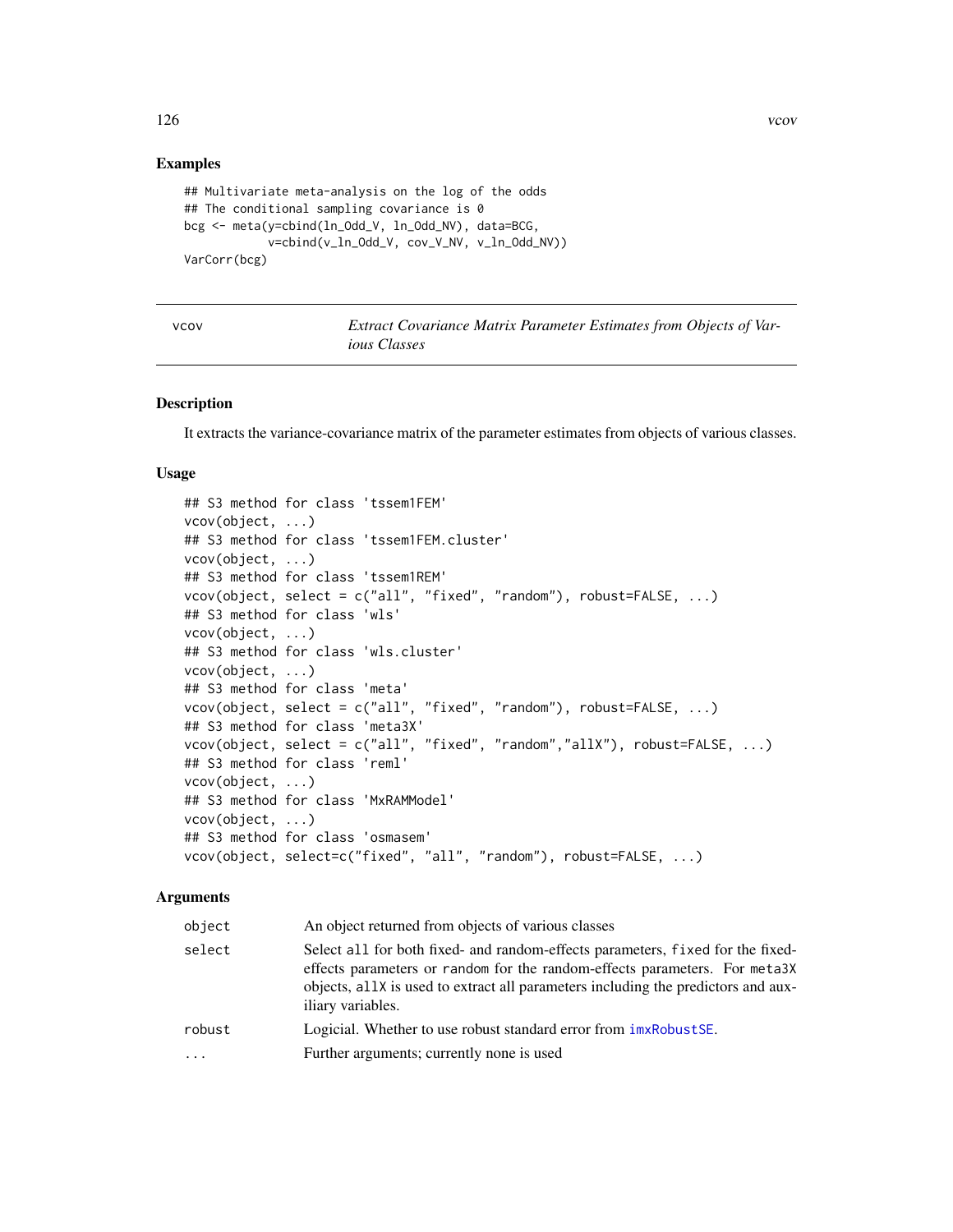# <span id="page-126-0"></span>vec2symMat 127

# Value

A variance-covariance matrix of the parameter estimates.

# Note

vcov returns NA when the diag.constraints=TRUE argument is used in wls objects.

# Author(s)

Mike W.-L. Cheung <mikewlcheung@nus.edu.sg>

# See Also

[tssem1](#page-117-0), [wls](#page-127-0), [meta](#page-77-0), [reml](#page-102-0)

# Examples

```
## Random-effects meta-analysis
model1 <- meta(y=yi, v=vi, data=Hox02)
vcov(model1)
```
## Fixed-effects only vcov(model1, select="fixed")

```
## Random-effects only
vcov(model1, select="random")
```
vec2symMat *Convert a Vector into a Symmetric Matrix*

# Description

It converts a vector into a symmetric matrix by filling up the elements into the lower triangle of the matrix.

# Usage

```
vec2symMat(x, diag = TRUE, byrow = FALSE)
```
### Arguments

| x     | A vector of numerics or characters                                                                                                                                                     |
|-------|----------------------------------------------------------------------------------------------------------------------------------------------------------------------------------------|
| diag  | Logical. If it is TRUE (the default), the diagonals of the created matrix are re-<br>placed by elements of x; otherwise, the diagonals of the created matrix are re-<br>placed by "1". |
| byrow | Logical. If it is FALSE (the default), the created matrix is filled by columns;<br>otherwise, the matrix is filled by rows.                                                            |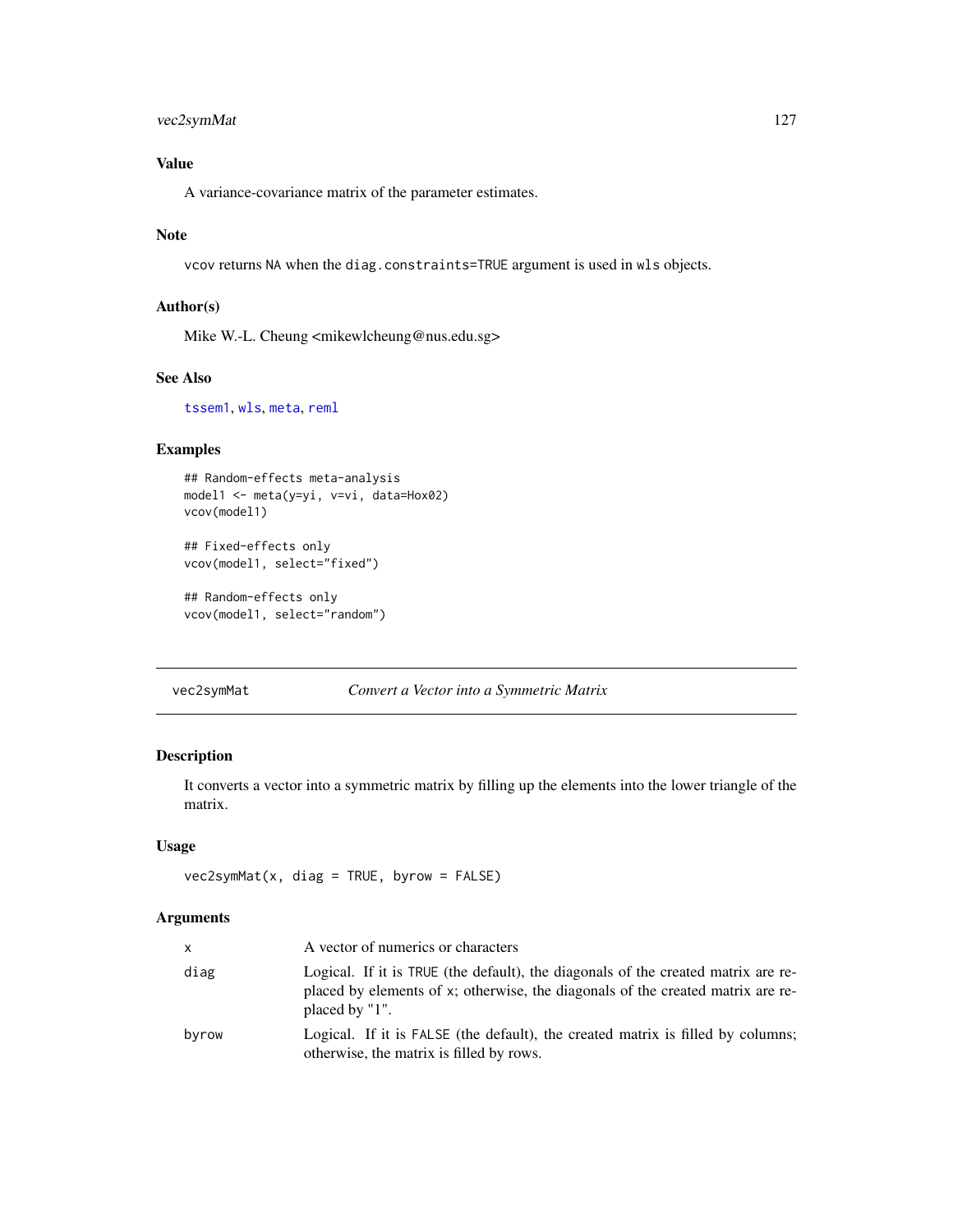# <span id="page-127-1"></span>Value

A symmetric square matrix based on column major

# Author(s)

Mike W.-L. Cheung <mikewlcheung@nus.edu.sg>

# See Also

[matrix2bdiag](#page-76-0)

# Examples

```
vec2symMat(1:6)
# [,1] [,2] [,3]
# [1,] 1 2 3
# [2,] 2 4 5
# [3,] 3 5 6
vec2symMat(1:6, diag=FALSE)
# [,1] [,2] [,3] [,4]
# [1,] 1 1 2 3
# [2,] 1 1 4 5
# [3,] 2 4 1 6
# [4,] 3 5 6 1
vec2symMat(letters[1:6])
# [, 1] [, 2] [, 3]
# [1,] "a" "b" "c"
# [2,] "b" "d" "e"
# [3,] "c" "e" "f"
```
<span id="page-127-0"></span>wls *Conduct a Correlation/Covariance Structure Analysis with WLS*

#### Description

It fits a correlation or covariance structure with weighted least squares (WLS) estimation method where the inverse of the asymptotic covariance matrix is used as the weight matrix. tssem2 conducts the second stage analysis of the two-stage structural equation modeling (TSSEM). tssem2 is a wrapper of wls.

#### Usage

```
wls(Cov, aCov, n, RAM=NULL, Amatrix=NULL, Smatrix=NULL, Fmatrix=NULL,
   diag.constraints=FALSE, cor.analysis=TRUE, intervals.type=c("z","LB"),
   mx.algebras=NULL, model.name=NULL, suppressWarnings=TRUE,
   silent=TRUE, run=TRUE, ...)
```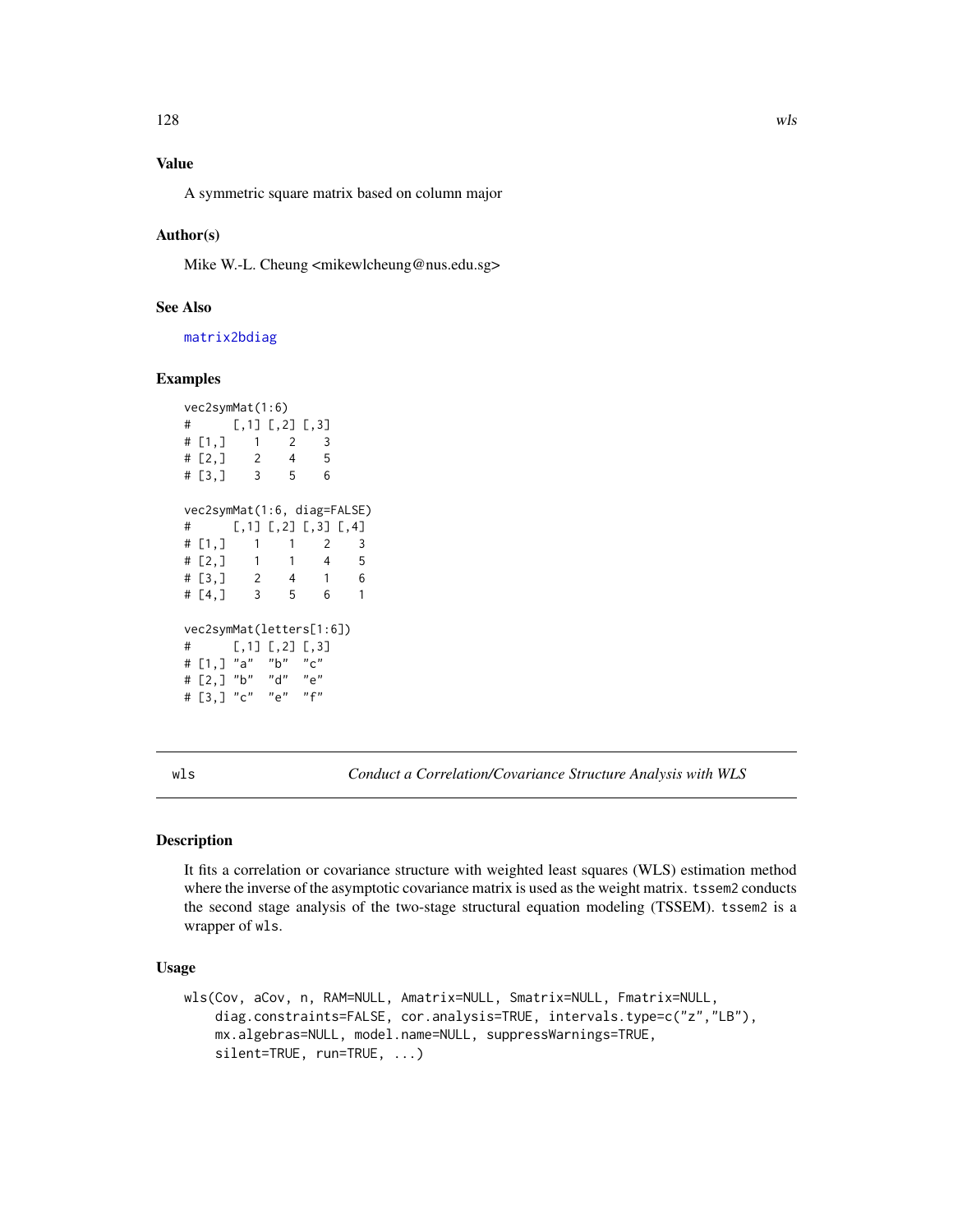```
tssem2(tssem1.obj, RAM=NULL, Amatrix=NULL, Smatrix=NULL, Fmatrix=NULL,
   diag.constraints=FALSE, intervals.type=c("z", "LB"), mx.algebras=NULL,
   model.name=NULL, suppressWarnings=TRUE, silent=TRUE, run=TRUE, ...)
```
# Arguments

| tssem1.obj       | An object of either class tssem1FEM, class tssem1FEM. cluster or class tssem1REM<br>returned from tssem1()                                                                                                                                                                                                                                                                                                                                                                                                                                                                                                                                                                                                                                                                                                                                                                                                                                        |
|------------------|---------------------------------------------------------------------------------------------------------------------------------------------------------------------------------------------------------------------------------------------------------------------------------------------------------------------------------------------------------------------------------------------------------------------------------------------------------------------------------------------------------------------------------------------------------------------------------------------------------------------------------------------------------------------------------------------------------------------------------------------------------------------------------------------------------------------------------------------------------------------------------------------------------------------------------------------------|
| Cov              | A $p \times p$ sample correlation/covariance matrix where $p$ is the number of variables.                                                                                                                                                                                                                                                                                                                                                                                                                                                                                                                                                                                                                                                                                                                                                                                                                                                         |
| aCov             | A $p * x p *$ asymptotic sampling covariance matrix of either vechs (Cov) or vech<br>(Cov) where $p* = p(p-1)/2$ for correlation matrix and $p* = p(p+1)/2$ for<br>covariance matrix.                                                                                                                                                                                                                                                                                                                                                                                                                                                                                                                                                                                                                                                                                                                                                             |
| n                | Sample size.                                                                                                                                                                                                                                                                                                                                                                                                                                                                                                                                                                                                                                                                                                                                                                                                                                                                                                                                      |
| <b>RAM</b>       | A RAM object including a list of matrices of the model returned from Lavaan2RAM.                                                                                                                                                                                                                                                                                                                                                                                                                                                                                                                                                                                                                                                                                                                                                                                                                                                                  |
| Amatrix          | If RAM is not specified, an Amatrix is required. An asymmetric matrix in the<br>RAM specification with MxMatrix-class. If it is NULL, a matrix of zero will<br>be created. If it is a matrix, it will be converted into MxMatrix-class by the<br>as.mxMatrixfunction.                                                                                                                                                                                                                                                                                                                                                                                                                                                                                                                                                                                                                                                                             |
| Smatrix          | If RAM is not specified, an Smatrix is required. A symmetric matrix in the RAM<br>specification with MxMatrix-class. If it is a matrix, it will be converted into<br>MxMatrix-class by the as. mxMatrix function.                                                                                                                                                                                                                                                                                                                                                                                                                                                                                                                                                                                                                                                                                                                                 |
| Fmatrix          | A filter matrix in the RAM specification with MxMatrix-class. If it is NULL (the<br>default), an identity matrix with the same dimensions of Cov will be created. If<br>it is a matrix, it will be converted into MxMatrix-class by the as.mxMatrix<br>function. It is not required when there is no latent variable.                                                                                                                                                                                                                                                                                                                                                                                                                                                                                                                                                                                                                             |
| diag.constraints |                                                                                                                                                                                                                                                                                                                                                                                                                                                                                                                                                                                                                                                                                                                                                                                                                                                                                                                                                   |
|                  | Logical. This argument is ignored when cor. analysis=FALSE. If diag. constraints=TRUE,<br>the diagonals of the model implied matrix would be constrained at 1 by nonlin-<br>ear constraints. The drawback is that standard error will not be generated. Para-<br>metric bootstrap is used to estimate the standard error by drawing samples from<br>$\mathcal{N}(vech(Cov),asyCov)$ for covariance analysis and $\mathcal{N}(vechs(Cov),asyCov)$<br>for correlation analysis while asyCov is treated as fixed. This process is compu-<br>tationally intensive. A better approach is to request likelihood-based confidence<br>intervals (CIs) by specifying intervals.type="LB". If diag.constraints=FALSE<br>and cor.analysis=TRUE, the diagonals are automatically constrained as ones<br>by treating the error variances as computed values rather than as parameters.<br>Since the error variances are not parameters, they are not reported. |
| cor.analysis     | Logical. Analysis of correlation or covariance structure. If cor. analysis=TRUE,<br>vechs is used to vectorize S; otherwise, vech is used to vectorize S.                                                                                                                                                                                                                                                                                                                                                                                                                                                                                                                                                                                                                                                                                                                                                                                         |
| intervals.type   | Either z (default if missing) or LB. If it is z, it calculates the 95% Wald CIs based<br>on the z statistic. If it is LB, it calculates the 95% likelihood-based CIs on the<br>parameter estimates. Please note that the z values and their associated p values<br>are based on the z statistic. They are not related to the likelihood-based CIs.                                                                                                                                                                                                                                                                                                                                                                                                                                                                                                                                                                                                |
| mx.algebras      | A list of mxMatrix or mxAlgebra objects on the Amatrix, Smatrix, and Fmatrx.<br>It can be used to define new functions of parameters and their LBCIs. For ex-<br>ample, if the regression coefficients to calculate an indirect effect are stored in                                                                                                                                                                                                                                                                                                                                                                                                                                                                                                                                                                                                                                                                                              |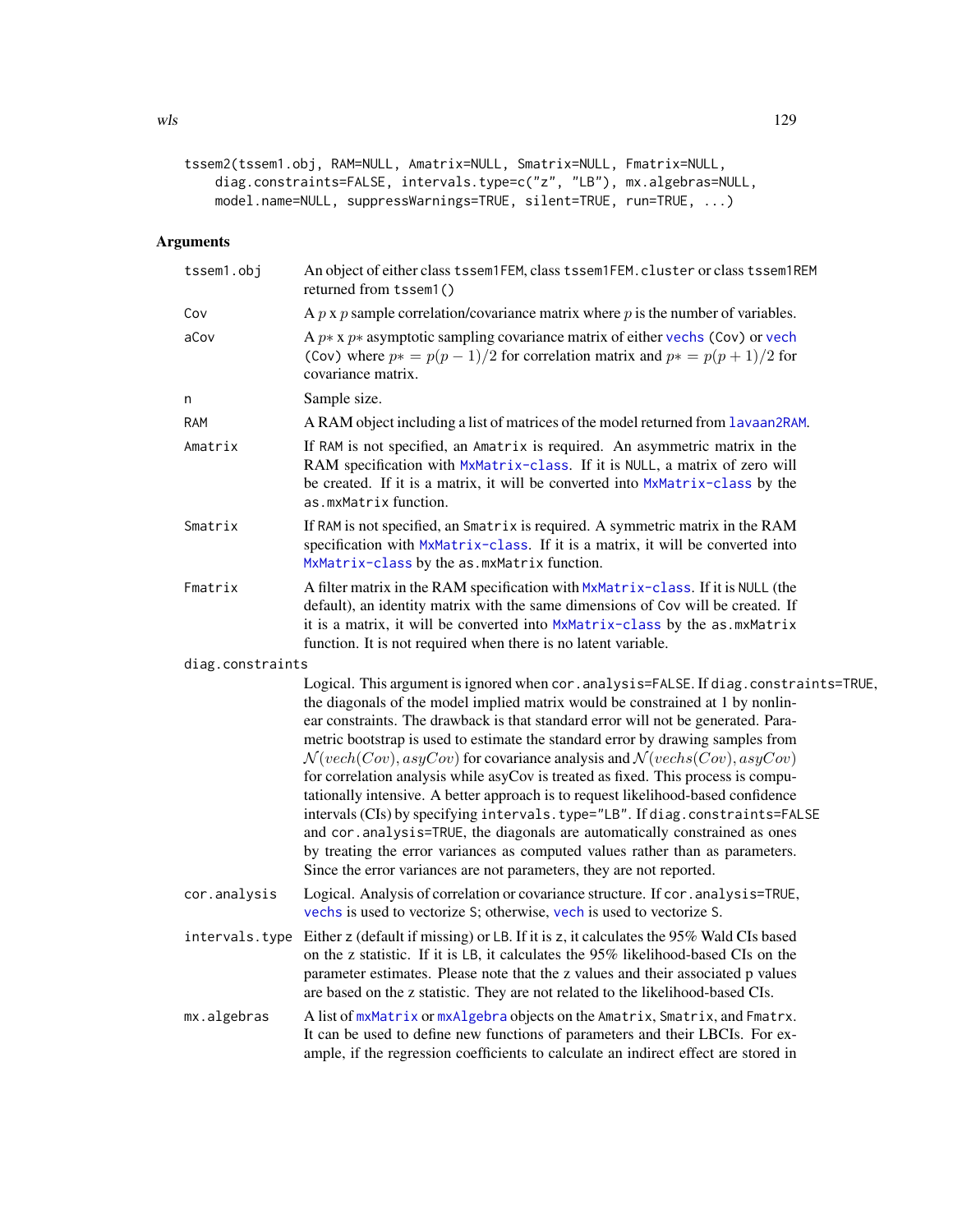<span id="page-129-0"></span>

|                  | $A[1,2]$ and $A[1,3]$ , we may define list(ind=mxAlgebra(Amatrix $[1,2]$ *Amatrix $[1,3]$ , name="ind")) |  |
|------------------|----------------------------------------------------------------------------------------------------------|--|
|                  | See the examples in Becker92 and Hunter83. It should be noted that Fmatrix,                              |  |
|                  | Amatrix, Smatrix, Iden (a $p \times p$ identity matrix), sampleS (sample correlation                     |  |
|                  | or covariance matrix), implied S1, implied S (model implied correlation or co-                           |  |
|                  | variance matrix), vecS, invAcov, obj, One, select and constraint and Ematrix                             |  |
|                  | (computed error variances when diag.constraints=FALSE) have been defined                                 |  |
|                  | internally. You should not create new matrices using these names.                                        |  |
| model.name       | A string for the model name in $mxModel$ . If it is missing, the default is "TSSEM2                      |  |
|                  | (or WLS) Analysis of Correlation Structure" for cor. analysis=TRUE and "TSSEM2                           |  |
|                  | (or WLS) Analysis of Covariance Structure" for cor.analysis=FALSE.                                       |  |
| suppressWarnings |                                                                                                          |  |
|                  | Logical. If TRUE, warnings are suppressed. The argument to be passed to mxRun.                           |  |
| silent           | Logical. An argument to be passed to mxRun                                                               |  |
| run              | Logical. If FALSE, only return the mx model without running the analysis.                                |  |
|                  | Further arguments to be passed to mxRun.                                                                 |  |
| $\cdots$         |                                                                                                          |  |

# Value

An object of class wls with a list of

| call            | The matched call                                                          |  |
|-----------------|---------------------------------------------------------------------------|--|
| Cov             | Input data of either a covariance or correlation matrix                   |  |
| asyCov          | The asymptotic covariance matrix of the input data                        |  |
|                 | noObservedStat Number of observed statistics                              |  |
| n               | Sample size                                                               |  |
| cor.analysis    | logical                                                                   |  |
| noConstraints   | Number of constraints imposed on S                                        |  |
| indepModelChisg |                                                                           |  |
|                 | Chi-square statistic of the independent model returned by . indepwlsChisq |  |
| indepModelDf    | Degrees of freedom of the independent model returned by . indepwlsChisq   |  |
| mx.fit          | A fitted object returned from mxRun                                       |  |

# Note

If the input is a list of tssem1.obj, it returns a list of results for each cluster.

# Author(s)

Mike W.-L. Cheung <mikewlcheung@nus.edu.sg>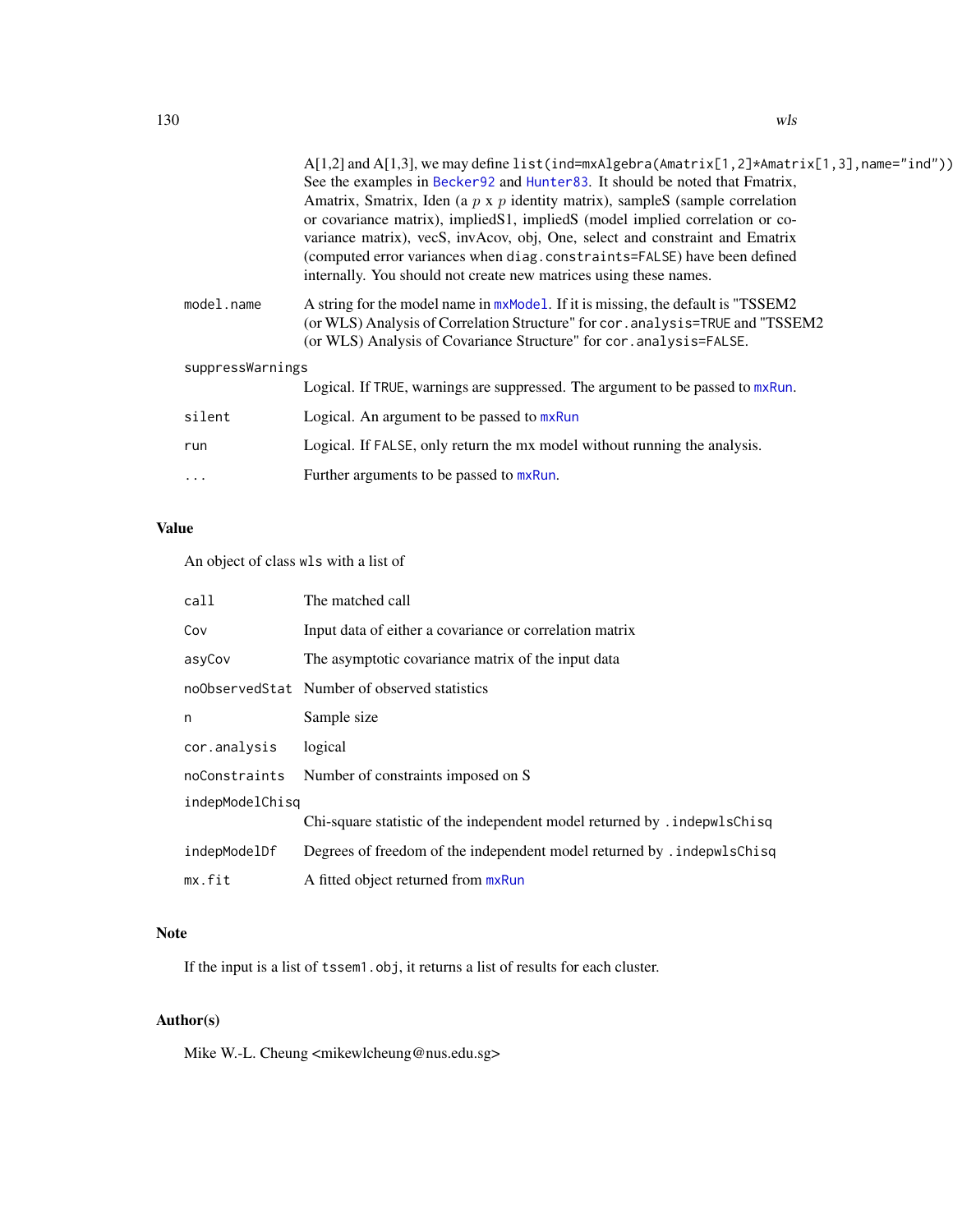#### References

Bentler, P.M., & Savalei, V. (2010). Analysis of correlation structures: current status and open problems. In Kolenikov, S., Thombs, L., & Steinley, D. (Eds.). *Recent Methodological Developments in Social Science Statistics* (pp. 1-36). Hoboken, NJ: Wiley.

Cheung, M. W.-L. (2010). Fixed-effects meta-analyses as multiple-group structural equation models. *Structural Equation Modeling*, 17, 481-509.

Cheung, M. W.-L. (2014). Fixed- and random-effects meta-analytic structural equation modeling: Examples and analyses in R. *Behavior Research Methods*, 46, 29-40.

Cheung, M. W.-L., & Chan, W. (2005). Meta-analytic structural equation modeling: A two-stage approach. *Psychological Methods*, 10, 40-64.

Cheung, M. W.-L., & Chan, W. (2009). A two-stage approach to synthesizing covariance matrices in meta-analytic structural equation modeling. *Structural Equation Modeling*, 16, 28-53.

Joreskog, K. G., Sorbom, D., Du Toit, S., & Du Toit, M. (1999). *LISREL 8: New Statistical Features.* Chicago: Scientific Software International.

McArdle, J. J., & MacDonald, R. P. (1984). Some algebraic properties of the Reticular Action Model for moment structures. *British Journal of Mathematical and Statistical Psychology*, 37, 234-251.

#### See Also

[tssem1](#page-117-0), [Becker92](#page-19-0), [Digman97](#page-50-0), [Hunter83](#page-59-0), [issp89](#page-68-0), [issp05](#page-66-0)

#### Examples

```
#### Analysis of correlation structure
R1.labels <- c("a1", "a2", "a3", "a4")
R1 <- matrix(c(1.00, 0.22, 0.24, 0.18,
                0.22, 1.00, 0.30, 0.22,
                0.24, 0.30, 1.00, 0.24,
               0.18, 0.22, 0.24, 1.00), ncol=4, nrow=4,
                dimnames=list(R1.labels, R1.labels))
n <- 1000
acovR1 <- asyCov(R1, n)
#### One-factor CFA model using lavaan specification
model1 <- "f = \sim a1 + a2 + a3 + a4"
RAM1 <- lavaan2RAM(model1, obs.variables=R1.labels)
wls.fit1a <- wls(Cov=R1, aCov=acovR1, n=n, RAM=RAM1,
                  cor.analysis=TRUE, intervals="LB")
summary(wls.fit1a)
## One-factor CFA model using RAM specification
(A1 \leq - \text{cbind}(\text{matrix}(0, \text{now=5}, \text{ncol=4})),matrix(c("0.2*a1","0.2*a2","0.2*a3","0.2*a4",0),
             ncol=1)))
```
<span id="page-130-0"></span>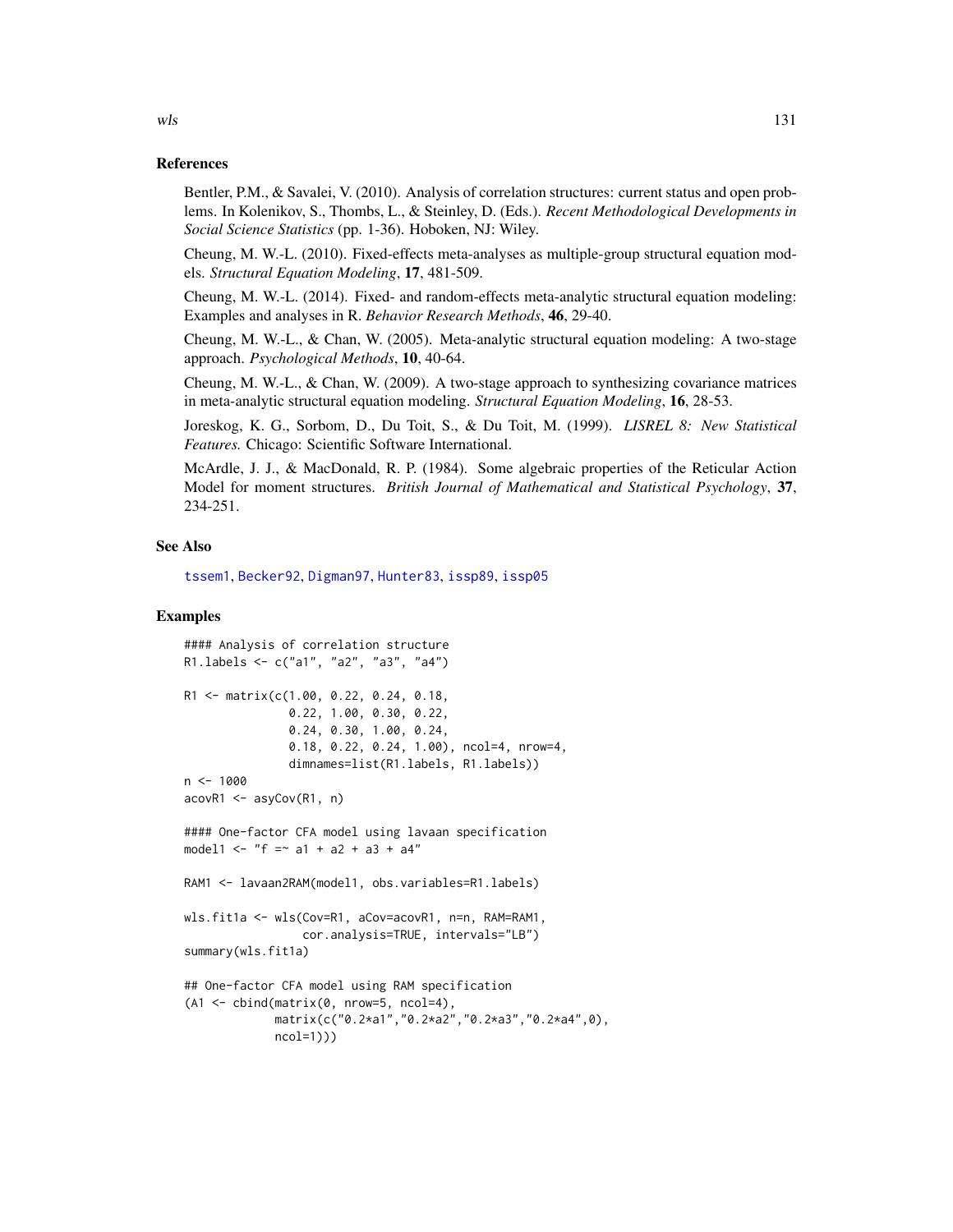```
(S1 <- Diag(c("0.2*e1","0.2*e2","0.2*e3","0.2*e4",1)))
## The first 4 variables are observed while the last one is latent.
(F1 <- create.Fmatrix(c(1,1,1,1,0), name="F1"))
wls.fit1b <- wls(Cov=R1, aCov=acovR1, n=n, Fmatrix=F1, Smatrix=S1, Amatrix=A1,
                 cor.analysis=TRUE, intervals="LB")
summary(wls.fit1b)
#### Multiple regression analysis using lavaan specification
R2.labels <- c("y", "x1", "x2")
R2 <- matrix(c(1.00, 0.22, 0.24,
               0.22, 1.00, 0.30,
               0.24, 0.30, 1.00,
               0.18, 0.22, 0.24), ncol=3, nrow=3,
               dimnames=list(R2.labels, R2.labels))
acovR2 <- asyCov(R2, n)
model2 <- "y \sim x1 + x2
          ## Variances of x1 and x2 are 1
          x1 \sim 1*x1x2 \sim 1*x2## x1 and x2 are correlated
           x1 \sim x2"
RAM2 <- lavaan2RAM(model2, obs.variables=R2.labels)
wls.fit2a <- wls(Cov=R2, aCov=acovR2, n=n, RAM=RAM2,
                 cor.analysis=TRUE, intervals="LB")
summary(wls.fit2a)
#### Multiple regression analysis using RAM specification
## A2: Regression coefficents
# y x1 x2
# y F T T
# x1 F F F
# x2 F F F
(A2 <- mxMatrix("Full", ncol=3, nrow=3, byrow=TRUE,
               free=c(FALSE, rep(TRUE, 2), rep(FALSE, 6)), name="A2"))
## S2: Covariance matrix of free parameters
# y x1 x2
# y T F F
# x1 F F F
# x2 F T F
(S2 <- mxMatrix("Symm", ncol=3, nrow=3, values=c(0.2,0,0,1,0.2,1),
                labels=c("Var_y", NA, NA, NA, "Cov_x1_x2", NA),
                free=c(TRUE,FALSE,FALSE,FALSE,TRUE,FALSE), name="S2"))
```
## F may be ignored as there is no latent variable.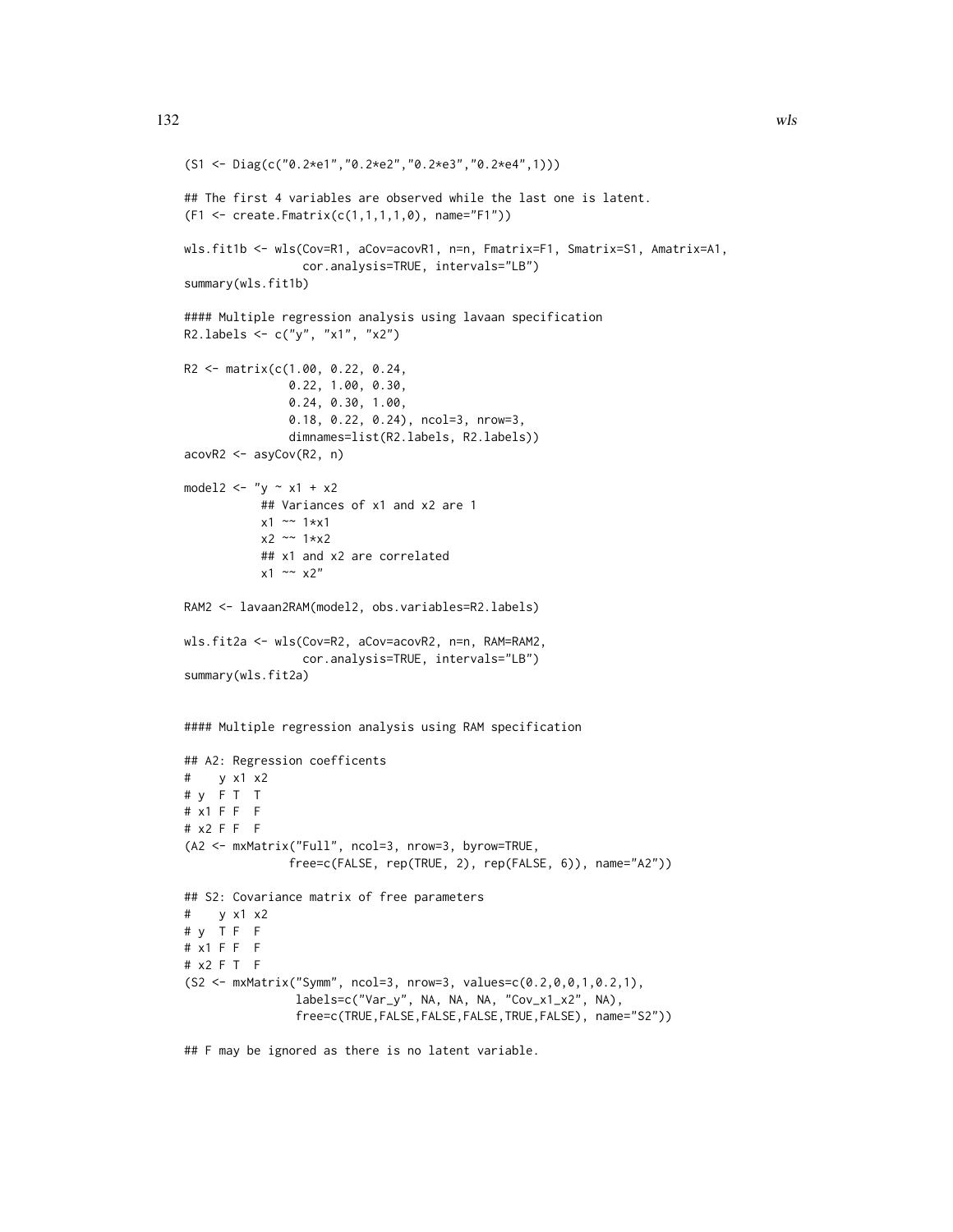```
wls.fit2b <- wls(Cov=R2, aCov=acovR2, n=n, Amatrix=A2, Smatrix=S2,
                 cor.analysis=TRUE, intervals="LB")
summary(wls.fit2b)
#### Analysis of covariance structure using lavaan specification
R3.labels=c("a1", "a2", "a3", "a4")
R3 <- matrix(c(1.50, 0.22, 0.24, 0.18,
               0.22, 1.60, 0.30, 0.22,
               0.24, 0.30, 1.80, 0.24,
               0.18, 0.22, 0.24, 1.30), ncol=4, nrow=4,
               dimnames=list(R3.labels, R3.labels))
n <- 1000
acovS3 <- asyCov(R3, n, cor.analysis=FALSE)
model3 <- "f = \sim a1 + a2 + a3 + a4"
RAM3 <- lavaan2RAM(model3, obs.variables=R3.labels)
wls.fit3a <- wls(Cov=R3, aCov=acovS3, n=n, RAM=RAM3,
                 cor.analysis=FALSE)
summary(wls.fit3a)
#### Analysis of covariance structure using RAM specification
(A3 \leq cbind(matrix(0, nrow=5, ncol=4),
             matrix(c("0.2*a1","0.2*a2","0.2*a3","0.2*a4",0),ncol=1)))
(S3 <- Diag(c("0.2*e1","0.2*e2","0.2*e3","0.2*e4",1)))
F3 <- c(TRUE,TRUE,TRUE,TRUE,FALSE)
(F3 <- create.Fmatrix(F3, name="F3", as.mxMatrix=FALSE))
wls.fit3b <- wls(Cov=R3, aCov=acovS3, n=n, Amatrix=A3, Smatrix=S3,
                Fmatrix=F3, cor.analysis=FALSE)
summary(wls.fit3b)
```
wvs94a *Forty-four Studies from Cheung (2013)*

## Description

Between 1990 and 1993, 57,561 adults aged 18 and above from 42 nations were interviewed by local academic institutes in Eastern European nations and by professional survey organizations in other nations. The standardized mean difference (SMD) between males and females on life satisfaction and life control in each country were calculated as the effect sizes. Positive values indicate that males have higher scores than females do.

#### Usage

data(wvs94a)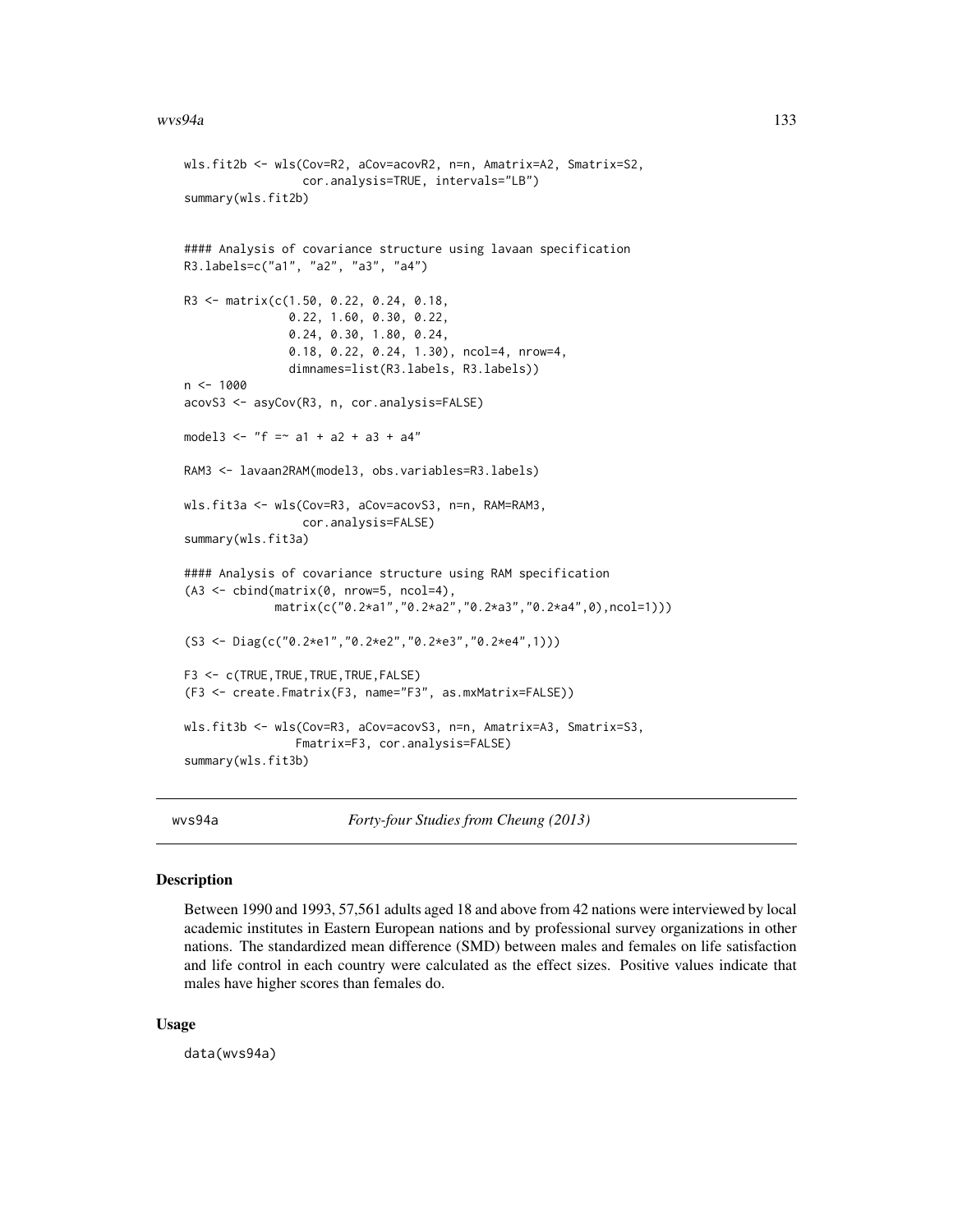134 wvs94a

# Details

The variables are:

country Country lifesat SMD on life satisfaction lifecon SMD on life control lifesat\_var Sampling variance of lifesat inter\_cov Sampling covariance between lifesat and lifecon lifecon\_var Sampling variance of lifecon gnp Gross National Product

# Source

World Values Study Group. (1994). World Values Survey, 1981-1984 and 1990-1993 [Computer file]. *Ann Arbor, MI: Inter-university Consortium for Political and Social Research.*

# References

Au, K., & Cheung, M. W.-L. (2004). Intra-cultural variation and job autonomy in 42 countries. *Organization Studies*, 25, 1339-1362.

Cheung, M. W.-L. (2013). Multivariate meta-analysis as structural equation models. *Structural Equation Modeling*, 20, 429-454.

# Examples

```
## Not run:
data(wvs94a)
## Random-effects model
random.ma1 <- meta(y=cbind(lifesat, lifecon),
                   v=cbind(lifesat_var, inter_cov, lifecon_var), data=wvs94a,
                   model.name="Random effects model")
summary(random.ma1)
## Random-effects model with both population effect sizes fixed at 0
random.ma2 <- meta(y=cbind(lifesat, lifecon),
                   v=cbind(lifesat_var, inter_cov, lifecon_var), data=wvs94a,
                   intercept.constraints=matrix(0, nrow=1, ncol=2),
                   model.name="Effect sizes are fixed at 0")
summary(random.ma2)
## Compare the nested models
anova(random.ma1, random.ma2)
## Fixed-effects model by fixing the variance component at 0
fixed.ma <- meta(y=cbind(lifesat, lifecon),
                 v=cbind(lifesat_var, inter_cov, lifecon_var), data=wvs94a,
                 RE.constraints=matrix(0, ncol=2, nrow=2),
                 model.name="Fixed effects model")
```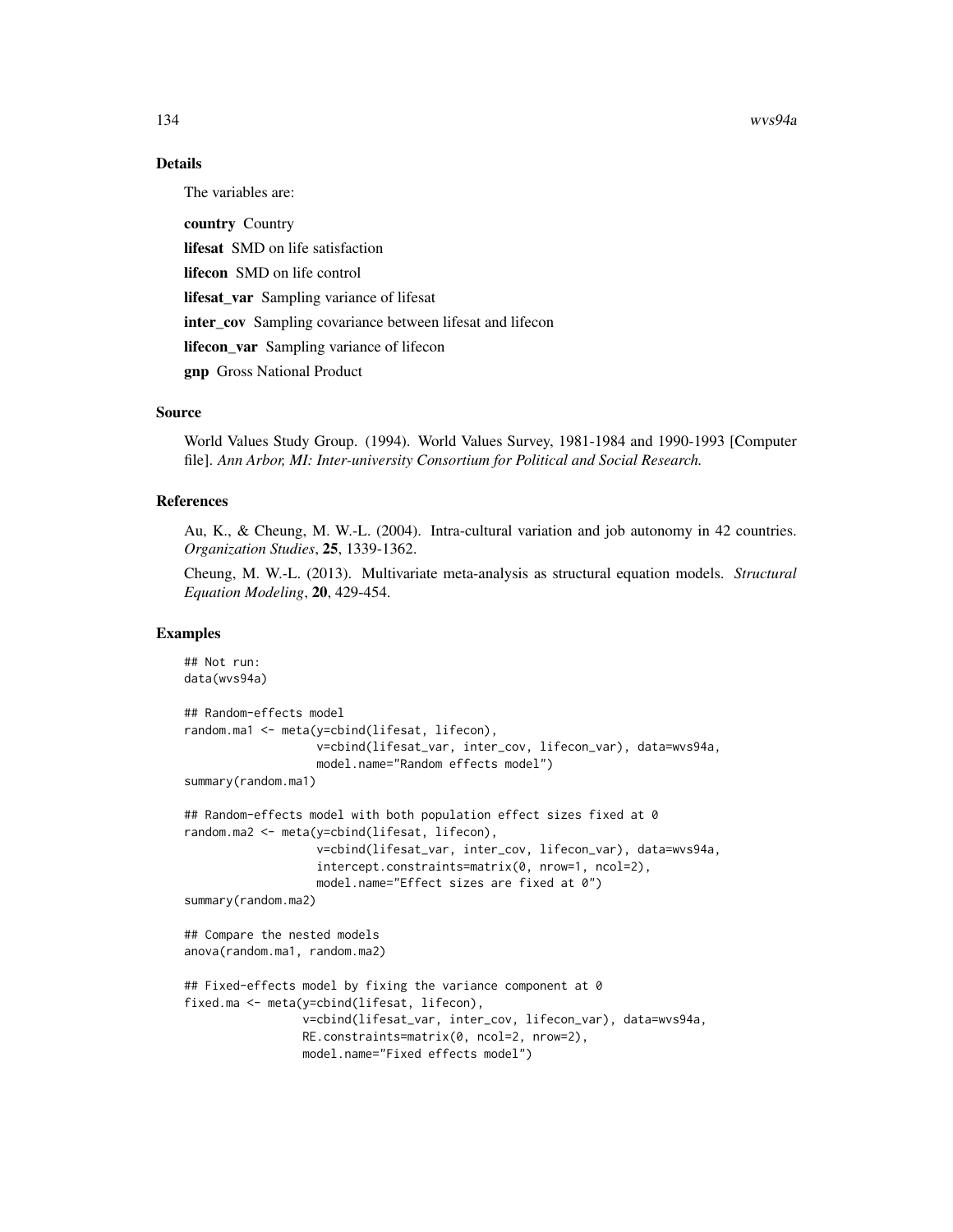#### <span id="page-134-0"></span> $wvs94b$  135

```
summary(fixed.ma)
## Mixed-effects model
## gnp is divided by 10000 and centered by using
## scale(gnp/10000, scale=FALSE)
mixed.ma1 <- meta(y=cbind(lifesat, lifecon),
                  v=cbind(lifesat_var, inter_cov, lifecon_var),
                  x=scale(gnp/10000, scale=FALSE), data=wvs94a,
                  model.name="GNP as a predictor")
summary(mixed.ma1)
## Mixed-effects model with equal regression coefficients
mixed.ma2 <- meta(y=cbind(lifesat, lifecon),
                  v=cbind(lifesat_var, inter_cov, lifecon_var),
                  x=scale(gnp/10000, scale=FALSE), data=wvs94a,
                  coef.constraints=matrix(c("0.0*Eq_slope",
                                             "0.0*Eq_slope"), nrow=2),
                  model.name="GNP as a predictor with equal slope")
summary(mixed.ma2)
## Compare the nested models
anova(mixed.ma1, mixed.ma2)
## Plot the multivariate effect sizes
plot(random.ma1, main="Estimated effect sizes and their 95% confidence ellipses",
     axis.label=c("Gender difference on life satisfaction",
                  "Gender difference on life control"))
## End(Not run)
```
wvs94b *Forty-four Covariance Matrices on Life Satisfaction, Job Satisfaction, and Job Autonomy*

#### Description

Between 1990 and 1993, 57,561 adults aged 18 and above from 42 nations were interviewed by local academic institutes in Eastern European nations and by professional survey organizations in other nations. The covariance matrices among Life Satisfaction, Job Satisfaction, and Job Autonomy were calculated.

#### Usage

data(wvs94b)

#### Details

The variables are: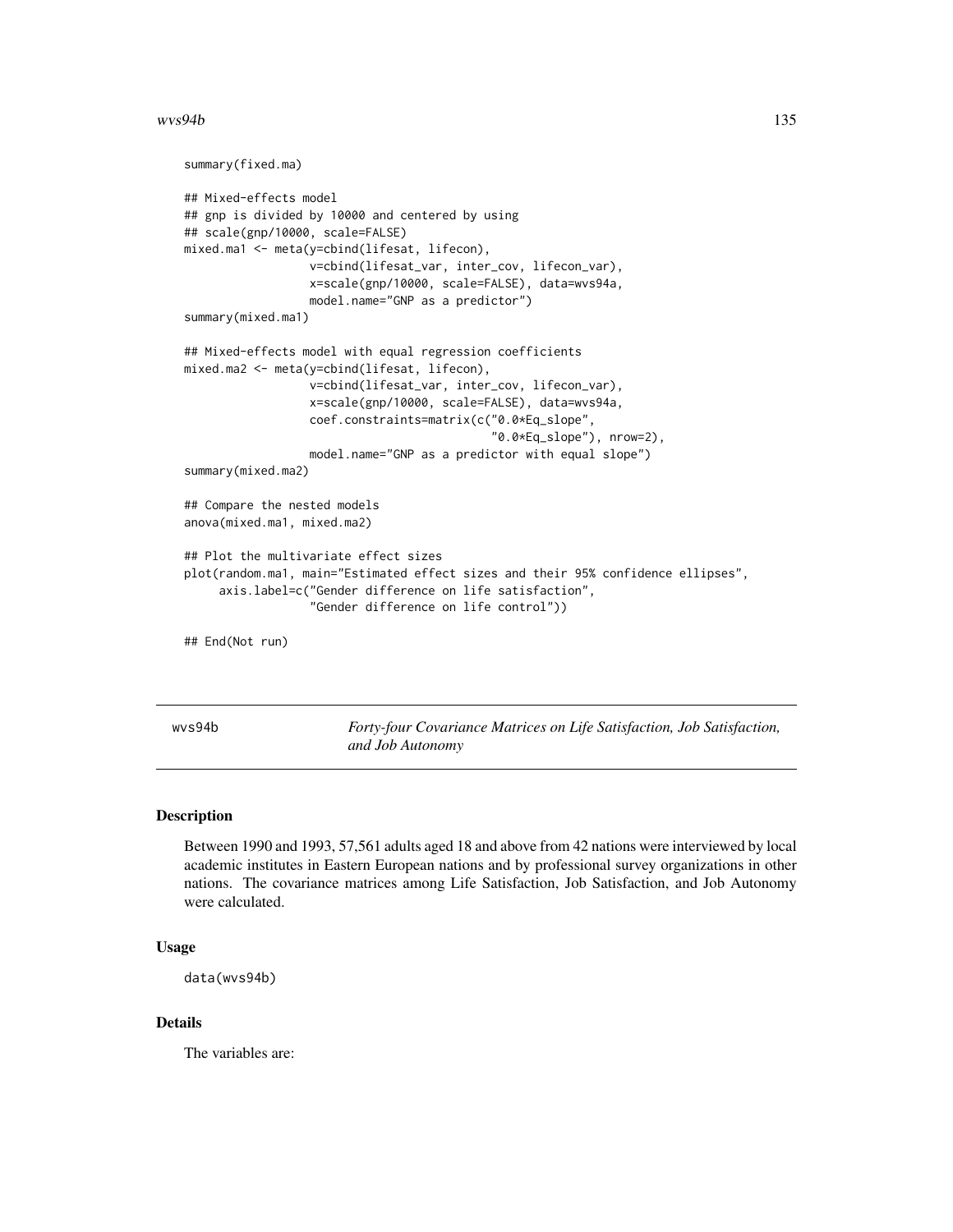data Covariance matrix among Life Satisfaction (LS), Job Satisfaction (JS), and Job Autonomy  $(JA)$ 

n Sample size in the country

# Source

World Values Study Group. (1994). World Values Survey, 1981-1984 and 1990-1993 [Computer file]. *Ann Arbor, MI: Inter-university Consortium for Political and Social Research.*

#### References

Au, K., & Cheung, M. W.-L. (2004). Intra-cultural variation and job autonomy in 42 countries. *Organization Studies*, 25, 1339-1362.

Cheung, M.W.-L., & Cheung, S.-F. (2016). Random-effects models for meta-analytic structural equation modeling: Review, issues, and illustrations. *Research Synthesis Methods*, 7, 140-155.

# Examples

```
## Not run:
data(wvs94b)
```

```
## Get the indirect and the direct effects and
## their sampling covariance matrices for each study
indirect1 <- indirectEffect(wvs94b$data, wvs94b$n)
indirect1
```

```
## Multivariate meta-analysis on the indirect and direct effects
indirect2 <- meta(indirect1[, c("ind_eff", "dir_eff")],
                  indirect1[, c("ind_var", "ind_dir_cov", "dir_var")])
```

```
summary(indirect2)
```
## End(Not run)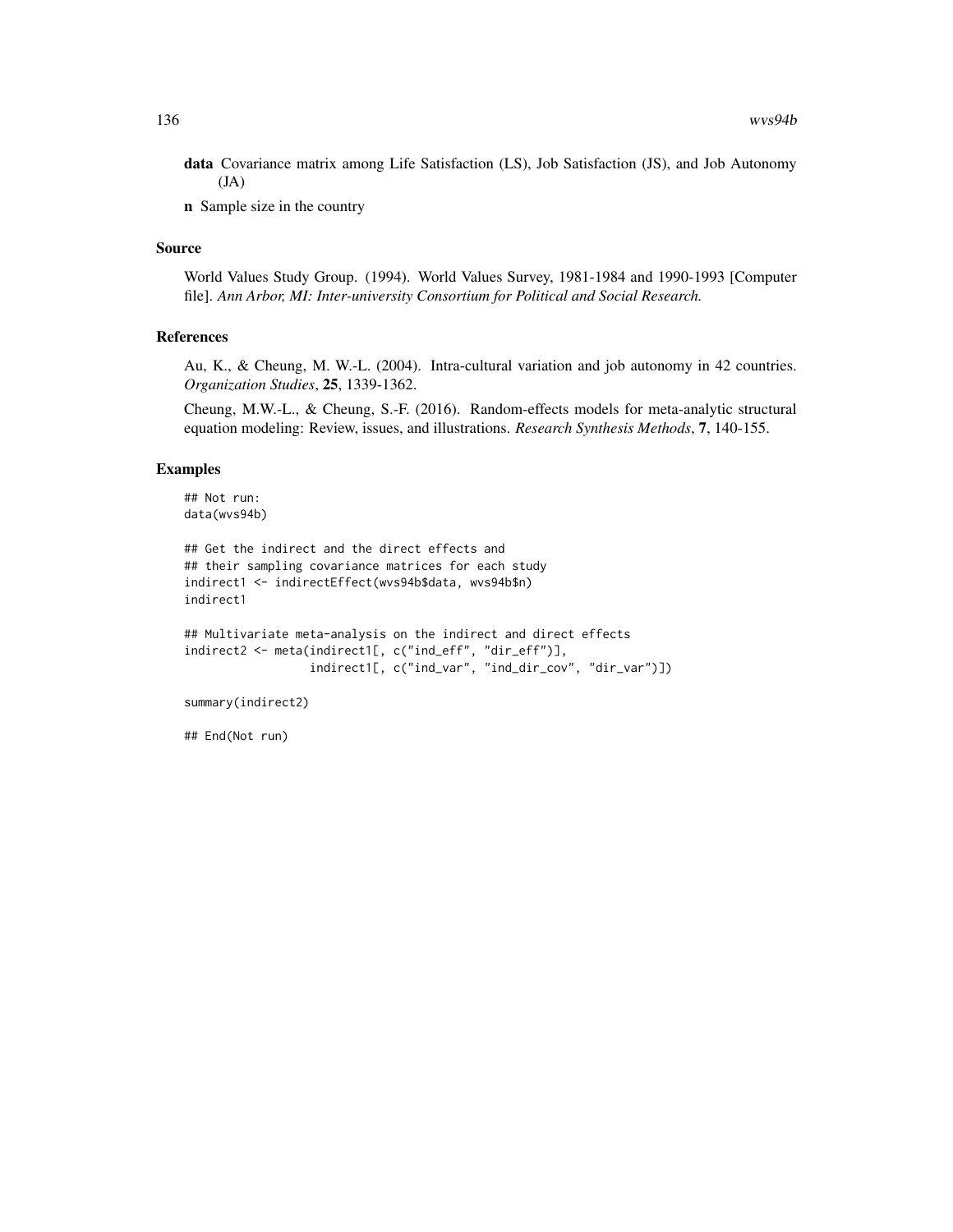# Index

∗Topic bootuniR bootuniR1, [27](#page-26-1) bootuniR2, [28](#page-27-1) ∗Topic compute effect sizes indirectEffect, [65](#page-64-0) ∗Topic datasets Aloe14, [6](#page-5-0) BCG, [12](#page-11-0) Becker09, [15](#page-14-1) Becker83, [19](#page-18-0) Becker92, [20](#page-19-1) Becker94, [22](#page-21-0) Berkey98, [24](#page-23-0) Boer16, [26](#page-25-0) Bornmann07, [29](#page-28-0) Cheung00, [32](#page-31-0) Cheung09, [34](#page-33-1) Cooke16, [37](#page-36-0) Cooper03, [39](#page-38-0) Digman97, [51](#page-50-1) Gleser94, [54](#page-53-1) Gnambs18, [55](#page-54-0) HedgesOlkin85, [56](#page-55-0) Hox02, [59](#page-58-0) Hunter83, [60](#page-59-1) issp05, [67](#page-66-1) issp89, [69](#page-68-1) Jaramillo05, [71](#page-70-0) Kalaian96, [72](#page-71-0) Mak09, [76](#page-75-0) Nam03, [85](#page-84-0) Nohe15, [86](#page-85-1) Norton13, [89](#page-88-0) Roorda11, [108](#page-107-0) Scalco17, [109](#page-108-0) Stadler15, [114](#page-113-0) Tenenbaum02, [117](#page-116-0) vanderPol17, [124](#page-123-0) wvs94a, [133](#page-132-0)

wvs94b, [135](#page-134-0) ∗Topic meta-analysis asyCov, [10](#page-9-0) homoStat, [57](#page-56-0) meta, [78](#page-77-1) meta3, [82](#page-81-0) reml, [103](#page-102-1) reml3, [105](#page-104-0) smdMES,  $110$ smdMTS, [112](#page-111-0) ∗Topic methods anova, [7](#page-6-0) coef, [36](#page-35-1) lavaan2RAM, [73](#page-72-1) meta2semPlot, [81](#page-80-0) plot, [95](#page-94-0) print, [98](#page-97-0) summary, [115](#page-114-0) VarCorr, [125](#page-124-0) vcov, [126](#page-125-1) ∗Topic osmasem Cor2DataFrame, [41](#page-40-0) create.Tau2, [46](#page-45-0) create.V, [48](#page-47-0) create.vechsR, [49](#page-48-0) osmasem, [90](#page-89-1) osmasemR2, [92](#page-91-0) osmasemSRMR, [92](#page-91-0) ∗Topic package metaSEM-package, [3](#page-2-0) ∗Topic tssem lavaan2RAM, [73](#page-72-1) meta2semPlot, [81](#page-80-0) rerun, [107](#page-106-0) tssem1, [118](#page-117-1) tssemParaVar, [120](#page-119-0) wls, [128](#page-127-1) ∗Topic uniR uniR1, [121](#page-120-1)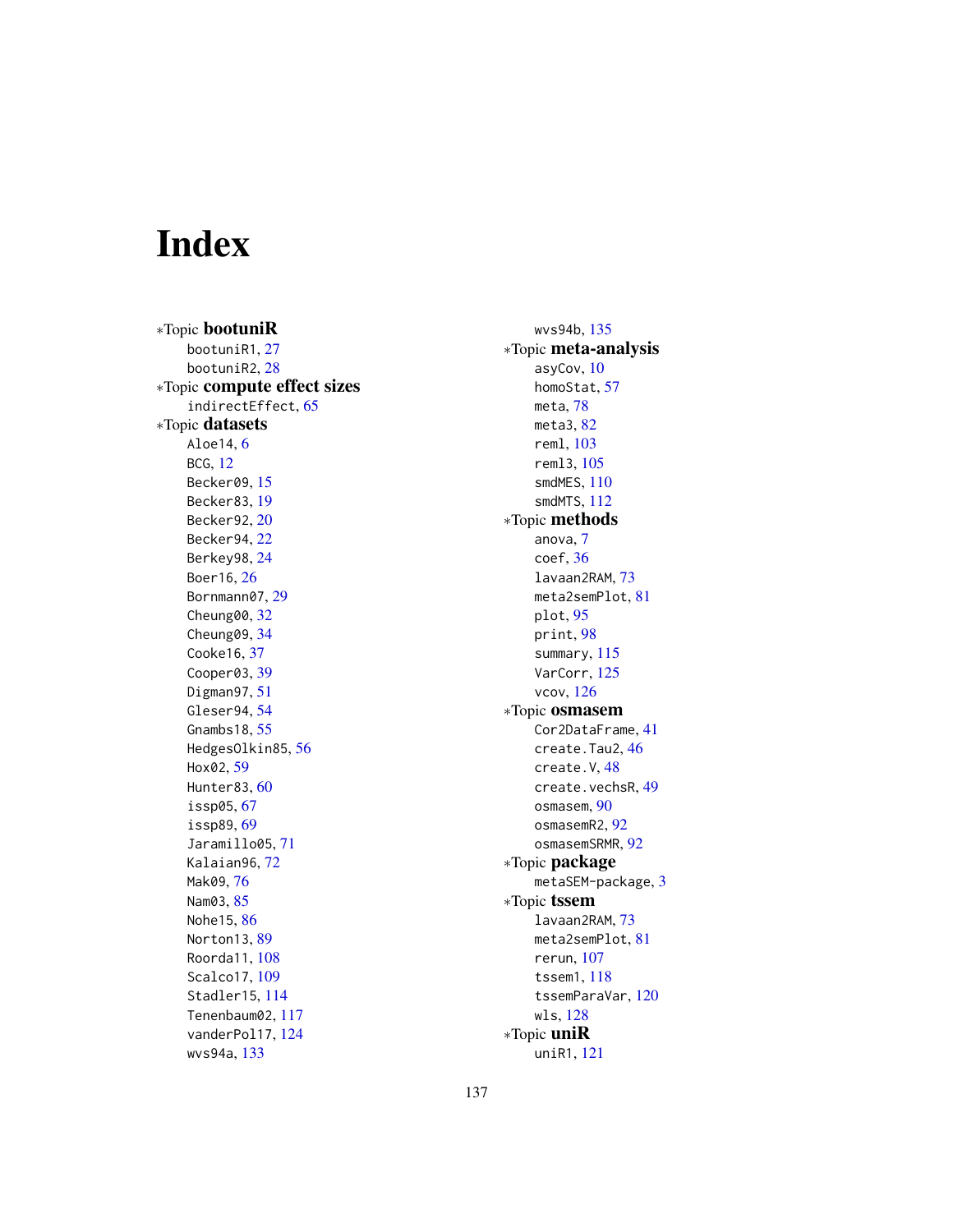## 138 INDEX

uniR2, [122](#page-121-1) ∗Topic utilities as.mxMatrix, [9](#page-8-1) bdiagMat, [13](#page-12-0) bdiagRep, [14](#page-13-0) checkRAM, [31](#page-30-0) create.Fmatrix, [42](#page-41-0) create.mxMatrix, [43](#page-42-0) create.mxModel, [45](#page-44-0) Diag, [50](#page-49-0) impliedR, [62](#page-61-0) is.pd, [66](#page-65-0) list2matrix, [75](#page-74-0) matrix2bdiag, [77](#page-76-1) pattern.n, [93](#page-92-0) pattern.na, [94](#page-93-0) rCor, [99](#page-98-1) readData, [100](#page-99-0) vec2symMat, [127](#page-126-0) Aloe14, [6](#page-5-0) anova, [7](#page-6-0) as.mxMatrix, [9,](#page-8-1) *[32](#page-31-0)*, *[42](#page-41-0)*, *[74](#page-73-0)*, *[79](#page-78-0)*, *[83](#page-82-0)*, *[103](#page-102-1)*, *[119](#page-118-0)* asyCov, [10,](#page-9-0) *[41](#page-40-0)*, *[66](#page-65-0)* BCG, [12](#page-11-0) bdiagMat, [13,](#page-12-0) *[15](#page-14-1)* bdiagRep, *[14](#page-13-0)*, [14](#page-13-0) Becker09, [15,](#page-14-1) *[74](#page-73-0)*, *[82](#page-81-0)*, *[122](#page-121-1)*, *[124](#page-123-0)* Becker83, [19](#page-18-0) Becker92, [20,](#page-19-1) *[74](#page-73-0)*, *[82](#page-81-0)*, *[120](#page-119-0)*, *[130,](#page-129-0) [131](#page-130-0)* Becker94, [22](#page-21-0) Berkey98, [24,](#page-23-0) *[81](#page-80-0)*, *[98](#page-97-0)*, *[105](#page-104-0)* Boer16, [26](#page-25-0) bootuniR1, [27,](#page-26-1) *[121](#page-120-1)* bootuniR2, *[28](#page-27-1)*, [28,](#page-27-1) *[29](#page-28-0)*, *[117](#page-116-0)*, *[121](#page-120-1)* Bornmann07, [29,](#page-28-0) *[84](#page-83-0)*, *[107](#page-106-0)* checkRAM, *[9](#page-8-1)*, [31,](#page-30-0) *[74](#page-73-0)* Cheung00, [32](#page-31-0) Cheung09, [34,](#page-33-1) *[120](#page-119-0)* coef, [36,](#page-35-1) *[125](#page-124-0)* Cooke16, [37](#page-36-0) Cooper03, [39,](#page-38-0) *[84](#page-83-0)*, *[107](#page-106-0)* Cor2DataFrame, [41,](#page-40-0) *[91](#page-90-0)*, *[94](#page-93-0)* create.Fmatrix, *[9](#page-8-1)*, [42,](#page-41-0) *[44](#page-43-0)* create.mxMatrix, *[9](#page-8-1)*, *[42](#page-41-0)*, [43,](#page-42-0) *[44](#page-43-0)* create.mxModel, [45](#page-44-0)

create.Tau2, *[41](#page-40-0)*, [46,](#page-45-0) *[48,](#page-47-0) [49](#page-48-0)*, *[91](#page-90-0)*

create.V, *[41](#page-40-0)*, *[47](#page-46-0)*, [48,](#page-47-0) *[49](#page-48-0)*, *[91](#page-90-0)* create.vechsR, *[41](#page-40-0)*, *[47,](#page-46-0) [48](#page-47-0)*, [49,](#page-48-0) *[91](#page-90-0)* Diag, [50](#page-49-0) diag, *[51](#page-50-1)* Diag<- *(*Diag*)*, [50](#page-49-0) Digman97, [51,](#page-50-1) *[74](#page-73-0)*, *[82](#page-81-0)*, *[120](#page-119-0)*, *[131](#page-130-0)* Gleser94, [54,](#page-53-1) *[111](#page-110-0)*, *[113](#page-112-0)* Gnambs18, [55](#page-54-0) HedgesOlkin85, [56](#page-55-0) homoStat, [57](#page-56-0) Hox02, [59,](#page-58-0) *[81](#page-80-0)*, *[105](#page-104-0)* Hunter83, [60,](#page-59-1) *[74](#page-73-0)*, *[82](#page-81-0)*, *[130,](#page-129-0) [131](#page-130-0)* impliedR, [62](#page-61-0) imxRobustSE, *[116](#page-115-0)*, *[126](#page-125-1)* indirectEffect, [65](#page-64-0) is.pd, [66](#page-65-0) issp05, [67,](#page-66-1) *[70](#page-69-0)*, *[120](#page-119-0)*, *[131](#page-130-0)* issp89, *[68](#page-67-0)*, [69,](#page-68-1) *[120](#page-119-0)*, *[131](#page-130-0)* Jaramillo05, [71](#page-70-0) Kalaian96, [72](#page-71-0) lavaan2RAM, *[9](#page-8-1)*, *[32](#page-31-0)*, *[45](#page-44-0)*, [73,](#page-72-1) *[123,](#page-122-0) [124](#page-123-0)*, *[129](#page-128-0)* lavaanify, *[74](#page-73-0)* list2matrix, [75](#page-74-0) Mak09, [76](#page-75-0) match.call, *[80](#page-79-0)*, *[104](#page-103-0)*, *[106](#page-105-0)* matrix2bdiag, *[14,](#page-13-0) [15](#page-14-1)*, [77,](#page-76-1) *[128](#page-127-1)* meta, *[11](#page-10-0)*, *[37](#page-36-0)*, *[58](#page-57-0)*, [78,](#page-77-1) *[99](#page-98-1)*, *[105](#page-104-0)*, *[117](#page-116-0)*, *[127](#page-126-0)* meta2semPlot, [81,](#page-80-0) *[98](#page-97-0)* meta3, [82,](#page-81-0) *[107](#page-106-0)* meta3X *(*meta3*)*, [82](#page-81-0) metaFIML *(*meta*)*, [78](#page-77-1) metaSEM *(*metaSEM-package*)*, [3](#page-2-0) metaSEM-package, [3](#page-2-0) model.syntax, *[123](#page-122-0)* mvrnorm, *[66](#page-65-0)* mxAlgebra, *[45](#page-44-0)*, *[129](#page-128-0)* mxCompare, *[7,](#page-6-0) [8](#page-7-0)* mxData, *[45](#page-44-0)* mxMatrix, *[9](#page-8-1)*, *[43](#page-42-0)[–45](#page-44-0)*, *[129](#page-128-0)* mxModel, *[45](#page-44-0)*, *[80](#page-79-0)*, *[84](#page-83-0)*, *[91](#page-90-0)*, *[104](#page-103-0)*, *[106](#page-105-0)*, *[119](#page-118-0)*, *[123](#page-122-0)*, *[130](#page-129-0)*